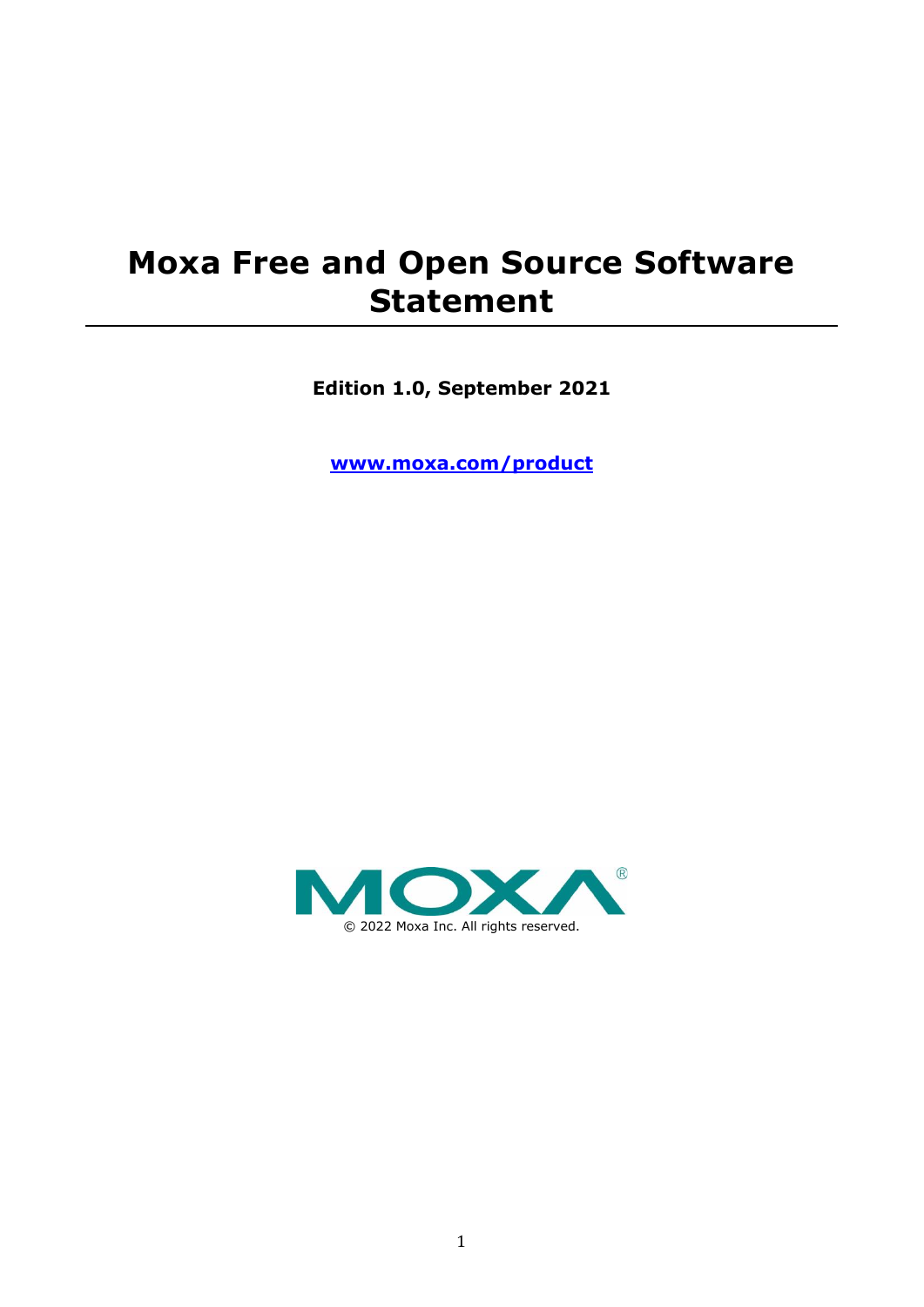# **Moxa Free and Open Source Software Statement**

The software described in this document is furnished under a license agreement and may be used only in accordance with the terms of that agreement.

### **Copyright Notice**

© 2022 Moxa Inc. All rights reserved.

### **Trademarks**

The MOXA logo is a registered trademark of Moxa Inc. All other trademarks or registered marks in this document belong to their respective manufacturers.

### **Disclaimer**

Information in this document is subject to change without notice and does not represent a commitment on the part of Moxa.

Moxa provides this document as is, without warranty of any kind, either expressed or implied, including, but not limited to, its particular purpose. Moxa reserves the right to make improvements and/or changes to this document, or to the products and/or the programs described in this document, at any time.

Information provided in this document is intended to be accurate and reliable. However, Moxa assumes no responsibility for its use, or for any infringements on the rights of third parties that may result from its use.

This product might include unintentional technical or typographical errors. Changes are periodically made to the information herein to correct such errors, and these changes are incorporated into new editions of the publication.

### **Technical Support Contact Information**

**<https://www.moxa.com/en/support/technical-support>**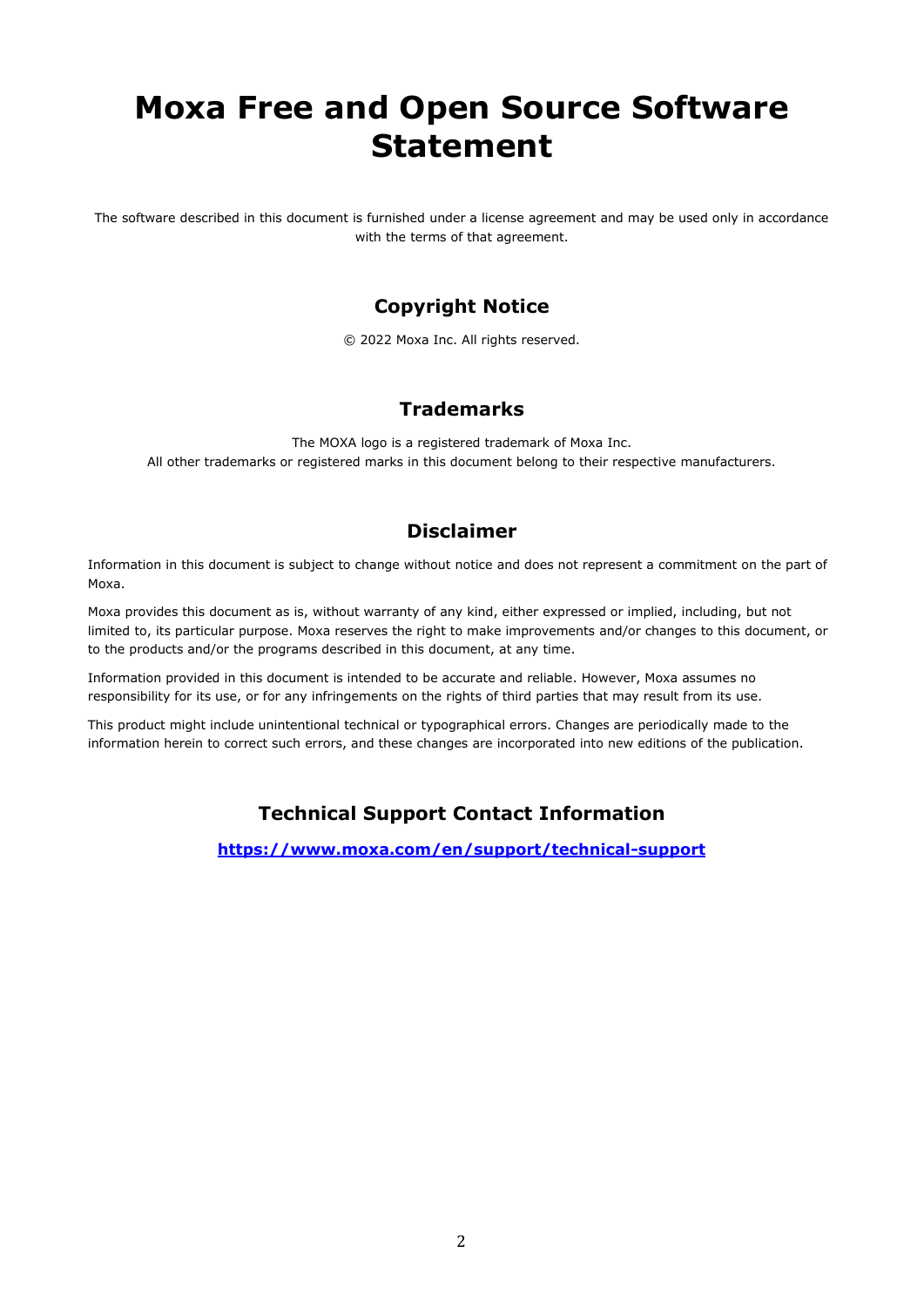Please be informed that this product includes Free and Open Source Software ("FOSS") developed by third parties and licensed under certain FOSS licenses. If you wish to receive a copy of any source code to which you are entitled under the applicable FOSS licenses, such as GNU General Public License (GPL), GNU Lesser General Public License (LGPL), or Mozilla Public License (MPL), please contact us via https://www.moxa.com/en/support/technical-support. When filling out the online request, you are advised to use "FOSS Source Code Request" as the subject line and select Other as the question type. Please note that this offer shall expire three years following the end-of-life date of this product. Your specific request should be sent to us within the noted period. Additional fees may be incurred for shipping and handling the requested copy of the source code.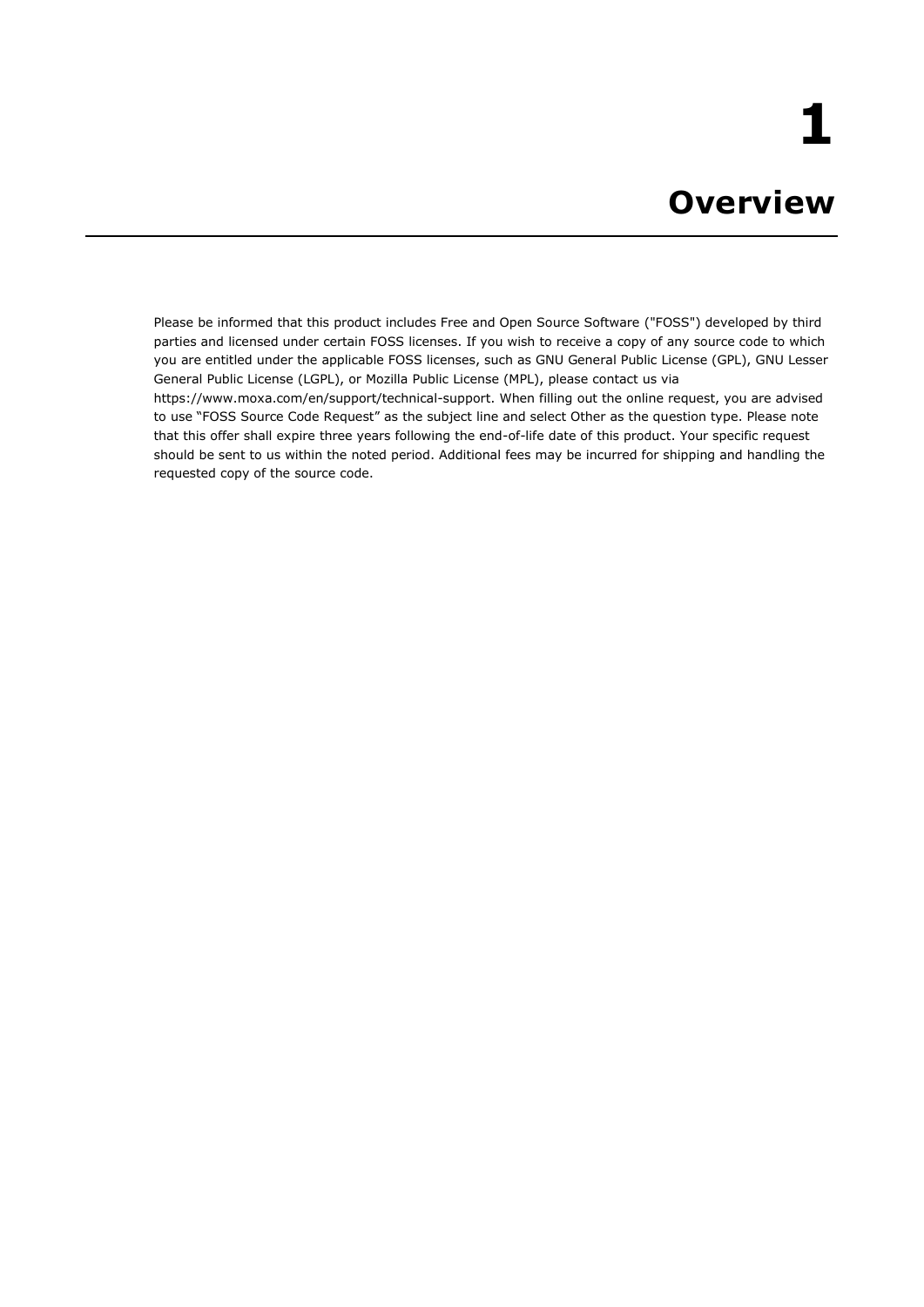## **FOSS Component List**

FOSS components contained in this product and the respective FOSS licenses are stated below.

The only warranties for this product are set forth in the express warranty statements accompanying the product. Nothing in the stated FOSS licenses should be construed as an additional warranty that binds Moxa. For the stated FOSS components, the warranty disclaimers and liability exclusions stipulated in the respective FOSS license texts govern.

### **Layer 2/Layer 3 Switch Product**

- 1. Bootstrap (Twitter) 3.3.5 : MIT License
- 2. CLI Parser A Framework to Quickly Develop CLI Commands 0.4 : BSD 3-clause "New" or "Revised" License
- 3. dropbear 0.44 : (MIT License AND Public Domain)
- 4. eCos 2.0 : eCos license version 2.0
- 5. eCos 3.0 : eCos license version 2.0
- 6. jQuery 1.12.4 : MIT License
- 7. jquery.sparkline 2.1.2 : BSD 3-clause "New" or "Revised" License
- 8. js\_cookie\_rails 2.1.4 : MIT License
- 9. LibTomCrypt 0.96 : Public Domain
- 10. LibTomMath 0.32 : Public Domain
- 11. Network Time Protocol project (NTP) 4.2.5p136 : (NTP License AND Historic Permission Notice and Disclaimer AND GNU General Public License v2.0 or later)
- 12. OpenSSL 1.0.2k : (SSLeay License AND The Open SSL License)
- 13. Precision Time Protocol daemon 1.1.0 : BSD 2-clause "Simplified" License
- 14. RedBoot 2007-6-26 : eCos license version 2.0
- 15. tacacs+ client/server library libtacplus-0.2a : GNU Lesser General Public License v2.1 or later

### **Extra for Layer 3 Switch Product Only**

- 1. Quagga Routing Suite 0.99.10 : (GNU Lesser General Public License v2.1 or later AND GNU General Public License v2.0 or later)
- 2. VRRP -Virtual Router Redundancy Protocol 1.0 : GNU General Public License v2.0 or later
- 3. pimd 2.1.0 : BSD 3-clause "New" or "Revised" License

### **Extra for Layer 2 Smart Switch Only (SDS-3008/SDS-3016)**

1. gettext 0.18 : GNU General Public License v3.0 or later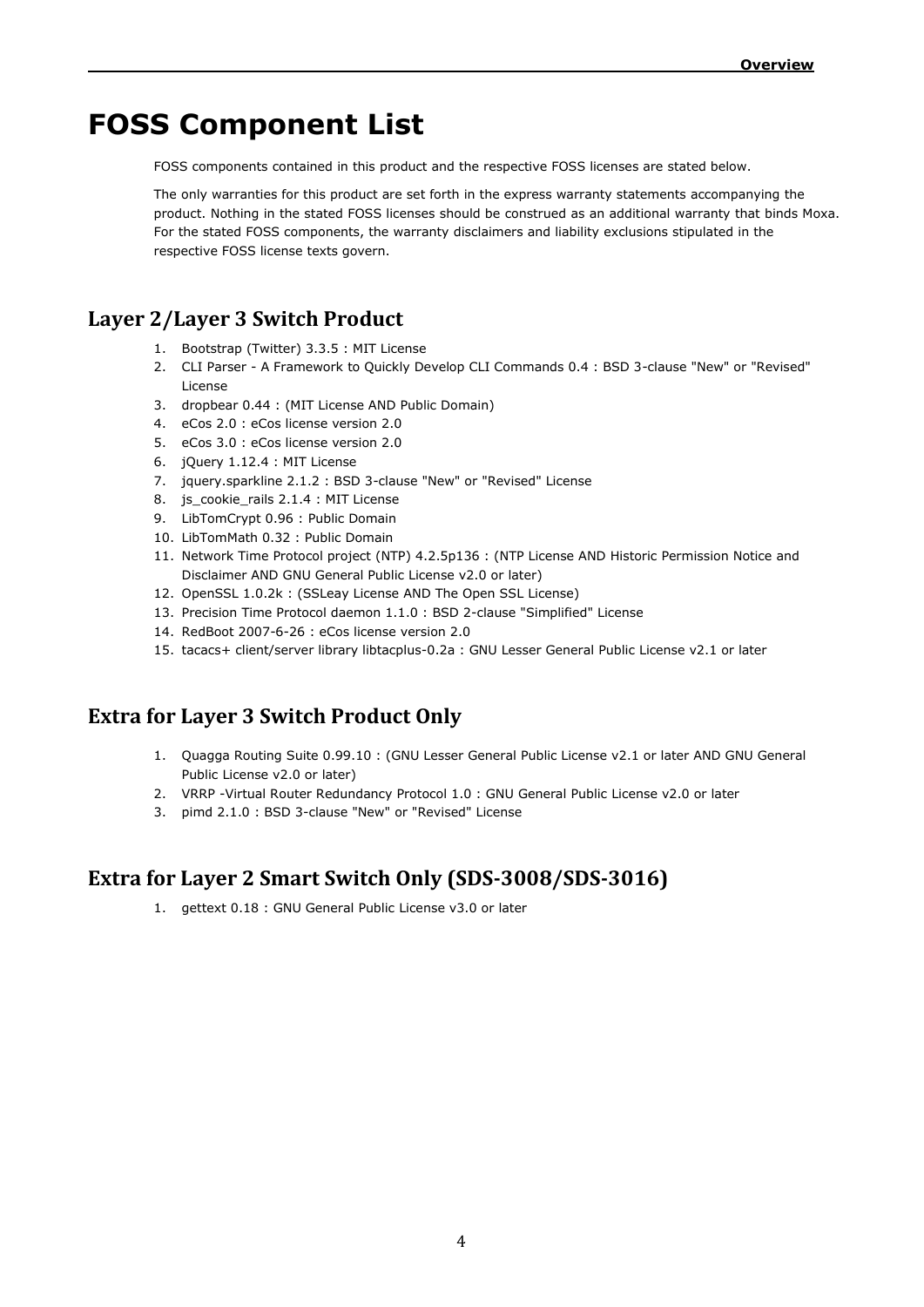This chapter lists all free and open software licenses used in Moxa's products.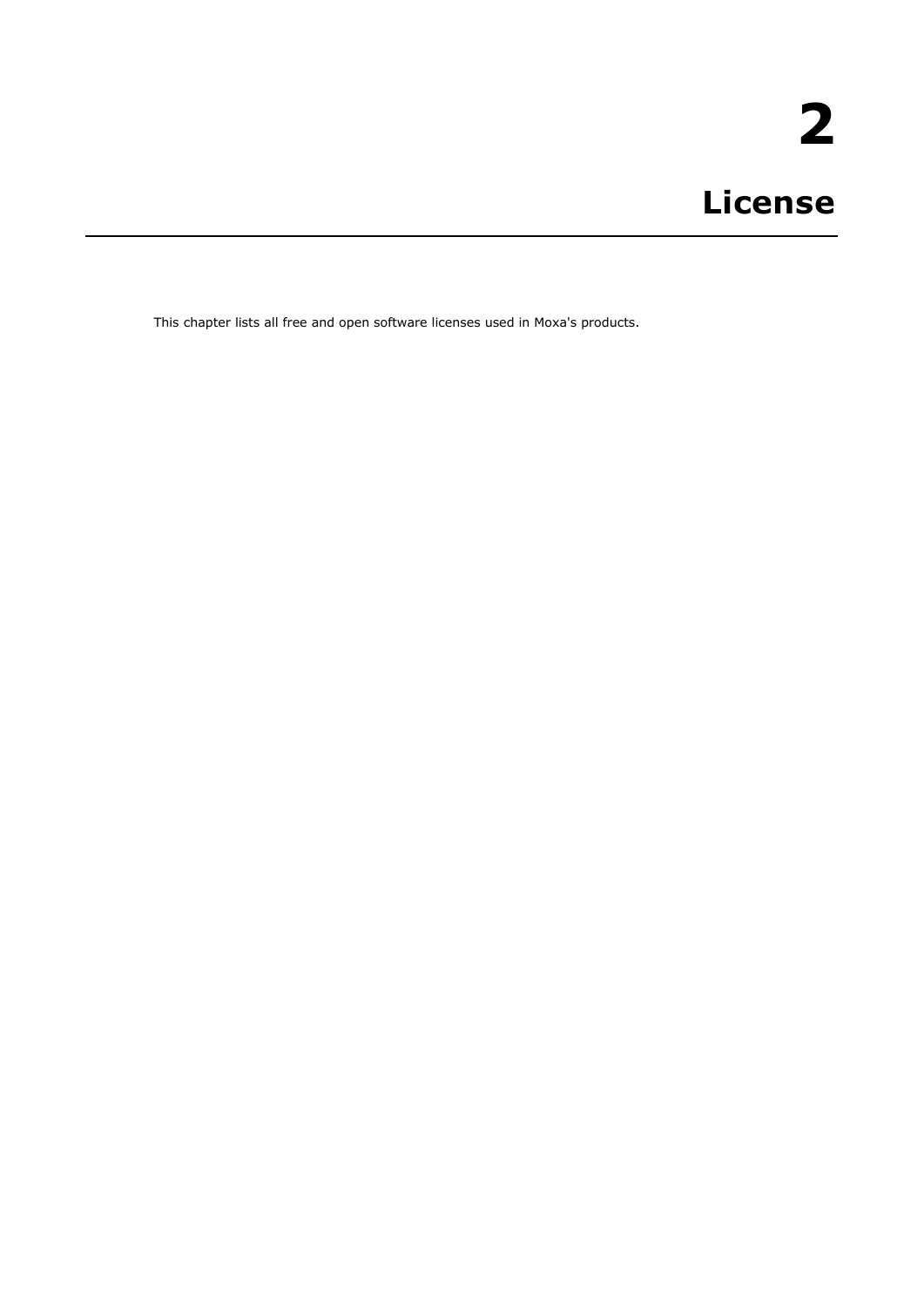BSD 2-clause "Simplified" License

(Precision Time Protocol daemon 1.1.0)

BSD Two Clause License ======================

Redistribution and use in source and binary forms, with or without modification, are permitted provided that the following conditions are met:

- 1. Redistributions of source code must retain the above copyright notice, this list of conditions and the following disclaimer.
- 2. Redistributions in binary form must reproduce the above copyright notice, this list of conditions and the following disclaimer in the documentation and/or other materials provided with the distribution.

THIS SOFTWARE IS PROVIDED BY THE AUTHOR "AS IS" AND ANY EXPRESS OR IMPLIED WARRANTIES, INCLUDING, BUT NOT LIMITED TO, THE IMPLIED WARRANTIES OF MERCHANTABILITY AND FITNESS FOR A PARTICULAR PURPOSE ARE DISCLAIMED. IN NO EVENT SHALL THE AUTHOR BE LIABLE FOR ANY DIRECT, INDIRECT, INCIDENTAL, SPECIAL, EXEMPLARY, OR CONSEQUENTIAL DAMAGES (INCLUDING, BUT NOT LIMITED TO, PROCUREMENT OF SUBSTITUTE GOODS OR SERVICES; LOSS OF USE, DATA, OR PROFITS; OR BUSINESS INTERRUPTION) HOWEVER CAUSED AND ON ANY THEORY OF LIABILITY, WHETHER IN CONTRACT, STRICT LIABILITY, OR TORT (INCLUDING NEGLIGENCE OR OTHERWISE) ARISING IN ANY WAY OUT OF THE USE OF THIS SOFTWARE, EVEN IF ADVISED OF THE POSSIBILITY OF SUCH DAMAGE.

---

BSD 3-clause "New" or "Revised" License

(pimd 2.1.0)

\* All rights reserved.

\*

\*

Redistribution and use in source and binary forms, with or without

- \* modification, are permitted provided that the following conditions
- \* are met:
- \* 1. Redistributions of source code must retain the above copyright
- notice, this list of conditions and the following disclaimer.
- \* 2. Redistributions in binary form must reproduce the above copyright
- notice, this list of conditions and the following disclaimer in the
- \* documentation and/or other materials provided with the distribution.
- \* 3. Neither the name of the project nor the names of its contributors
- may be used to endorse or promote products derived from this software
- \* without specific prior written permission.
- \*

\* THIS SOFTWARE IS PROVIDED BY THE PROJECT AND CONTRIBUTORS ``AS IS'' AND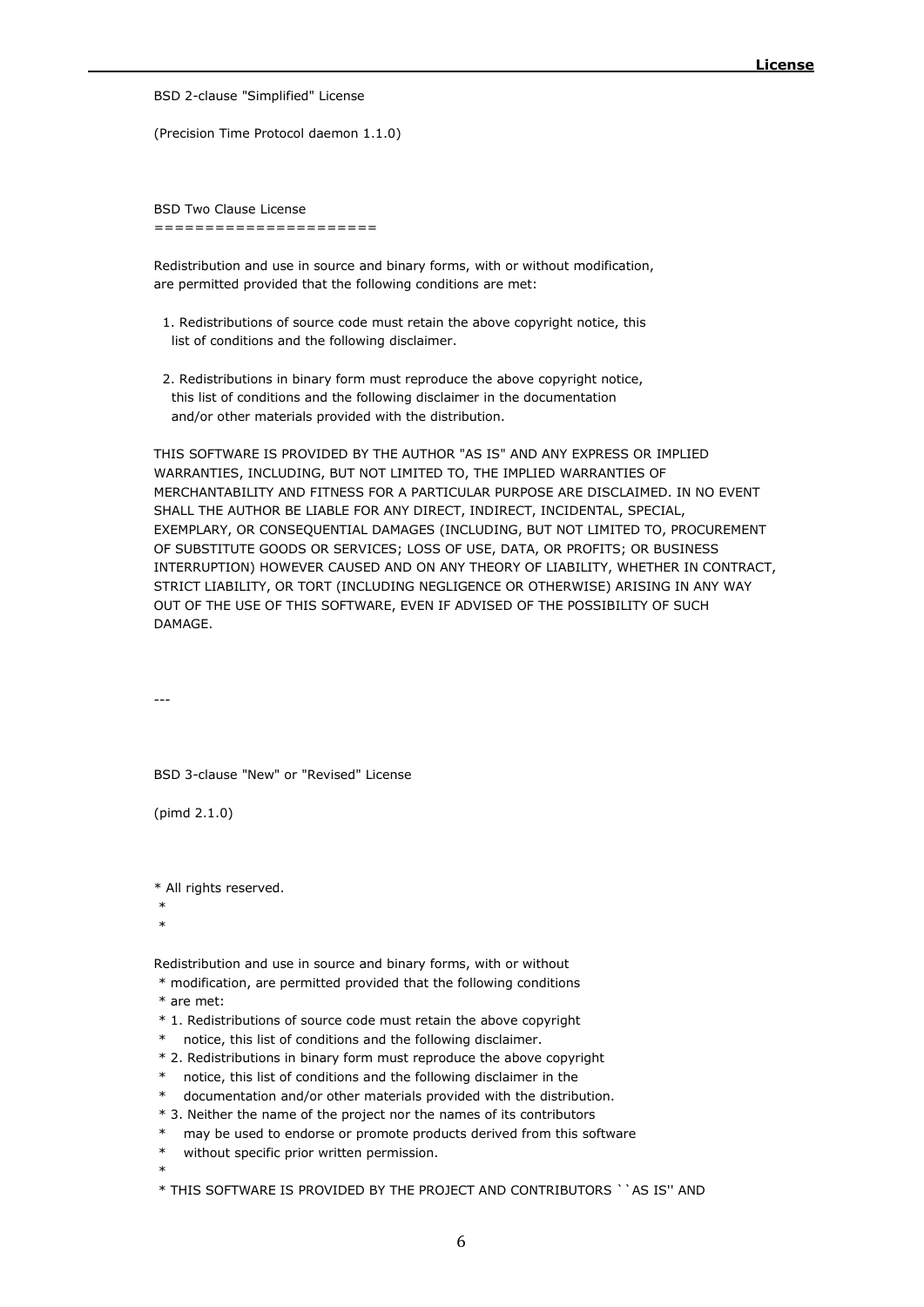\* ANY EXPRESS OR IMPLIED WARRANTIES, INCLUDING, BUT NOT LIMITED TO, THE

\* IMPLIED WARRANTIES OF MERCHANTABILITY AND FITNESS FOR A PARTICULAR PURPOSE

\* ARE DISCLAIMED. IN NO EVENT SHALL THE PROJECT OR CONTRIBUTORS BE LIABLE

\* FOR ANY DIRECT, INDIRECT, INCIDENTAL, SPECIAL, EXEMPLARY, OR CONSEQUENTIAL

\* DAMAGES (INCLUDING, BUT NOT LIMITED TO, PROCUREMENT OF SUBSTITUTE GOODS

\* OR SERVICES; LOSS OF USE, DATA, OR PROFITS; OR BUSINESS INTERRUPTION)

\* HOWEVER CAUSED AND ON ANY THEORY OF LIABILITY, WHETHER IN CONTRACT, STRICT

\* LIABILITY, OR TORT (INCLUDING NEGLIGENCE OR OTHERWISE) ARISING IN ANY WAY

\* OUT OF THE USE OF THIS SOFTWARE, EVEN IF ADVISED OF THE POSSIBILITY OF

\* SUCH DAMAGE

---

BSD 3-clause "New" or "Revised" License

(CLI Parser - A Framework to Quickly Develop CLI Commands 0.4)

Copyright (c) <YEAR>, <OWNER> All rights reserved.

Redistribution and use in source and binary forms, with or without modification, are permitted provided that the following conditions are met:

- \* Redistributions of source code must retain the above copyright notice, this list of conditions and the following disclaimer.
- \* Redistributions in binary form must reproduce the above copyright notice, this list of conditions and the following disclaimer in the documentation and/or other materials provided with the distribution.
- \* Neither the name of the <ORGANIZATION> nor the names of its contributors may be used to endorse or promote products derived from this software without specific prior written permission.

THIS SOFTWARE IS PROVIDED BY THE COPYRIGHT HOLDERS AND CONTRIBUTORS "AS IS" AND ANY EXPRESS OR IMPLIED WARRANTIES, INCLUDING, BUT NOT LIMITED TO, THE IMPLIED WARRANTIES OF MERCHANTABILITY AND FITNESS FOR A PARTICULAR PURPOSE ARE DISCLAIMED. IN NO EVENT SHALL THE COPYRIGHT OWNER OR CONTRIBUTORS BE LIABLE FOR ANY DIRECT, INDIRECT, INCIDENTAL, SPECIAL, EXEMPLARY, OR CONSEQUENTIAL DAMAGES (INCLUDING, BUT NOT LIMITED TO, PROCUREMENT OF SUBSTITUTE GOODS OR SERVICES; LOSS OF USE, DATA, OR PROFITS; OR BUSINESS INTERRUPTION) HOWEVER CAUSED AND ON ANY THEORY OF LIABILITY, WHETHER IN CONTRACT, STRICT LIABILITY, OR TORT (INCLUDING NEGLIGENCE OR OTHERWISE) ARISING IN ANY WAY OUT OF THE USE OF THIS SOFTWARE, EVEN IF ADVISED OF THE POSSIBILITY OF SUCH DAMAGE.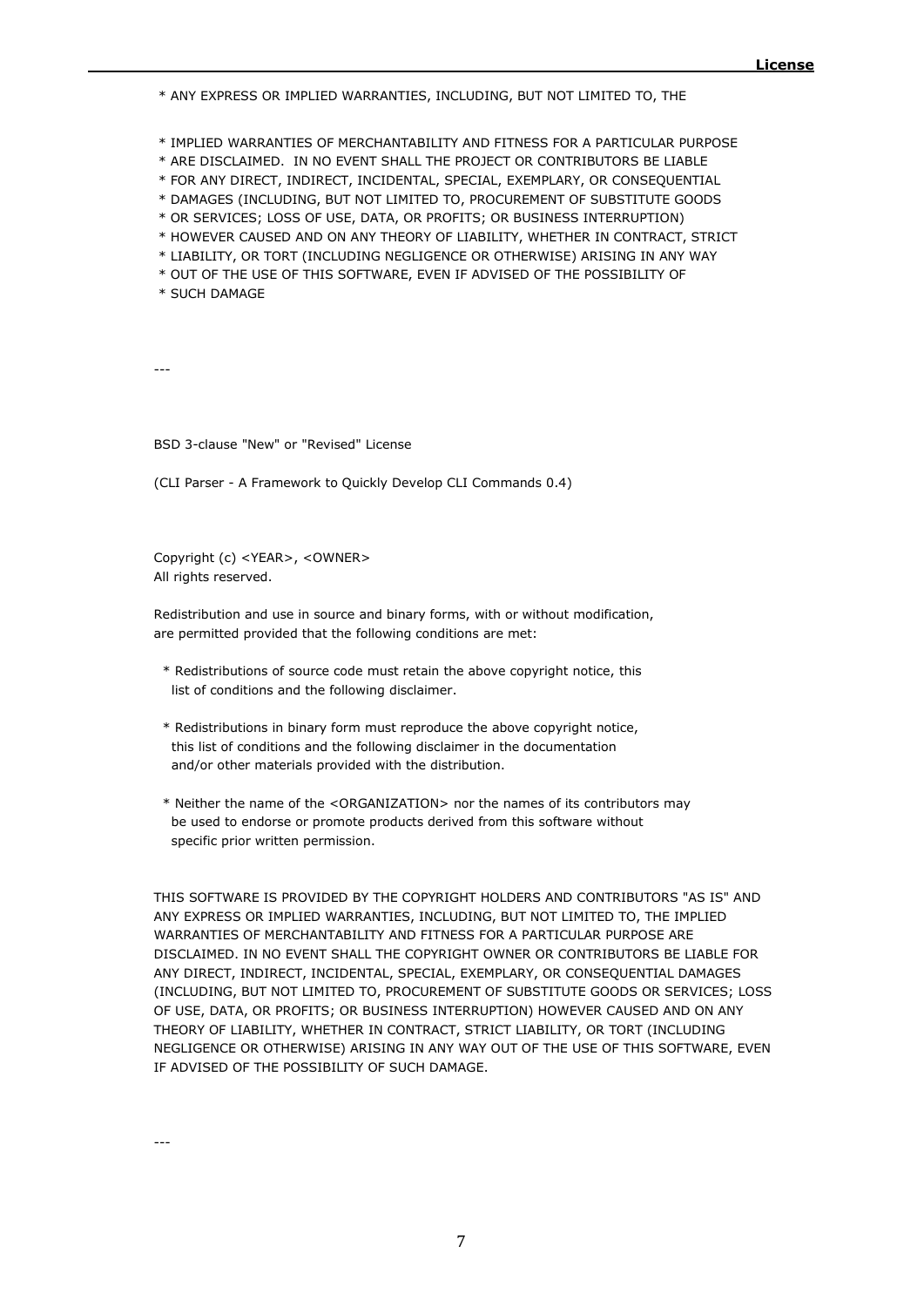BSD 3-clause "New" or "Revised" License

(jquery.sparkline 2.1.2)

Upstream-Contact: https://github.com/gwatts/jquery.sparkline/issues

Source: http://omnipotent.net/jquery.sparkline

Files: \* Copyright: 2012 Splunk, Inc License: BSD-3-Clause

Files: debian/\* Copyright: 2019 Ying-Chun Liu (PaulLiu) <paulliu@debian.org> License: BSD-3-Clause

License: BSD-3-clause

Redistribution and use in source and binary forms, with or without modification, are permitted provided that the following conditions are met:

- 1. Redistributions of source code must retain the above copyright notice, this list of conditions and the following disclaimer.
- 2. Redistributions in binary form must reproduce the above copyright notice, this list of conditions and the following disclaimer in the documentation and/or other materials provided with the distribution.
- 3. Neither the name of Splunk Inc nor the names of its contributors may be used to endorse or promote products derived from this software without specific prior written permission.

THIS SOFTWARE IS PROVIDED BY THE COPYRIGHT HOLDERS AND CONTRIBUTORS ``AS IS'' AND ANY EXPRESS OR IMPLIED WARRANTIES, INCLUDING, BUT NOT LIMITED TO, THE IMPLIED WARRANTIES OF MERCHANTABILITY AND FITNESS FOR A PARTICULAR PURPOSE ARE DISCLAIMED. IN NO EVENT SHALL THE HOLDERS OR CONTRIBUTORS BE LIABLE FOR ANY DIRECT, INDIRECT, INCIDENTAL, SPECIAL, EXEMPLARY, OR CONSEQUENTIAL DAMAGES (INCLUDING, BUT NOT LIMITED TO, PROCUREMENT OF SUBSTITUTE GOODS OR SERVICES; LOSS OF USE, DATA, OR PROFITS; OR BUSINESS INTERRUPTION) HOWEVER CAUSED AND ON ANY THEORY OF LIABILITY, WHETHER IN CONTRACT, STRICT LIABILITY, OR TORT (INCLUDING NEGLIGENCE OR OTHERWISE) ARISING IN ANY WAY OUT OF THE USE OF THIS SOFTWARE, EVEN IF ADVISED OF THE POSSIBILITY OF SUCH DAMAGE

---

.

GNU General Public License v2.0 or later

(Network Time Protocol project (NTP) 4.2.5p136, Quagga Routing Suite 0.99.10, VRRP -Virtual Router Redundancy Protocol 1.0)

The GNU General Public License (GPL) ====================================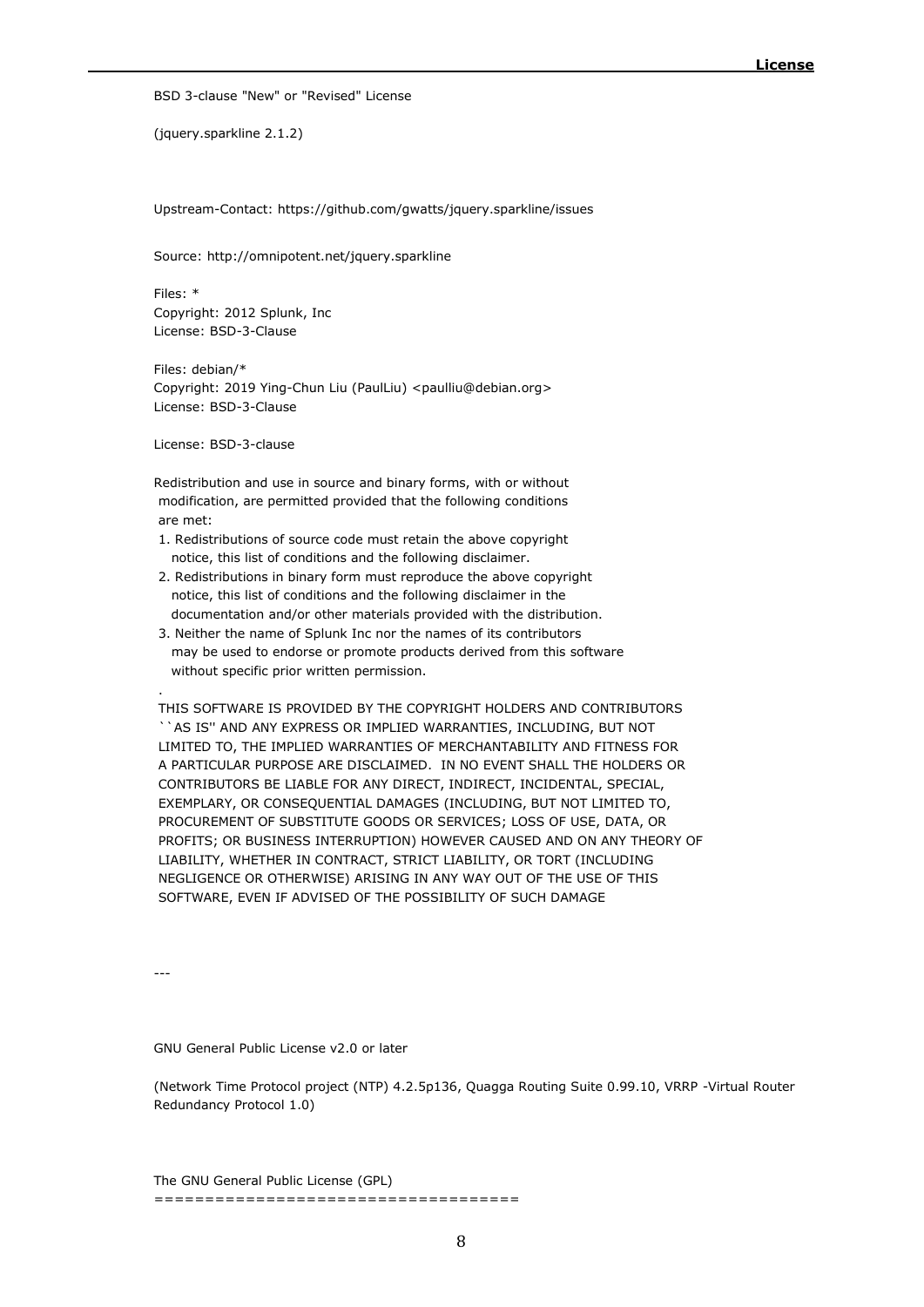Version 2, June 1991 --------------------

Copyright (C) 1989, 1991 Free Software Foundation, Inc. 59 Temple Place, Suite 330, Boston, MA 02111-1307 USAEveryone is permitted to copy and distribute verbatim copies

of this license document, but changing it is not allowed.

#### Preamble

The licenses for most software are designed to take away your freedom to share and change it. By contrast, the GNU General Public License is intended to guarantee your freedom to share and change free software--to make sure the software is free for all its users. This General Public License applies to most of the Free Software Foundation's software and to any other program whose authors commit to using it. (Some other Free Software Foundation software is covered by the GNU Library General Public License instead.) You can apply it to your programs, too.

When we speak of free software, we are referring to freedom, not price. Our General Public Licenses are designed to make sure that you have the freedom to distribute copies of free software (and charge for this service if you wish), that you receive source code or can get it if you want it, that you can change the software or use pieces of it in new free programs; and that you know you can do these things.

To protect your rights, we need to make restrictions that forbid anyone to deny you these rights or to ask you to surrender the rights. These restrictions translate to certain responsibilities for you if you distribute copies of the software, or if you modify it.

For example, if you distribute copies of such a program, whether gratis or for a fee, you must give the recipients all the rights that you have. You must make sure that they, too, receive or can get the source code. And you must show them these terms so they know their rights.

We protect your rights with two steps: (1) copyright the software, and (2) offer you this license which gives you legal permission to copy, distribute and/or modify the software.

Also, for each author's protection and ours, we want to make certain that everyone understands that there is no warranty for this free software. If the software is modified by someone else and passed on, we want its recipients to know that what they have is not the original, so that any problems introduced by others will not reflect on the original authors' reputations.

Finally, any free program is threatened constantly by software patents. We wish to avoid the danger that redistributors of a free program will individually obtain patent licenses, in effect making the program proprietary. To prevent this, we have made it clear that any patent must be licensed for everyone's free use or not licensed at all.

The precise terms and conditions for copying, distribution and modification follow.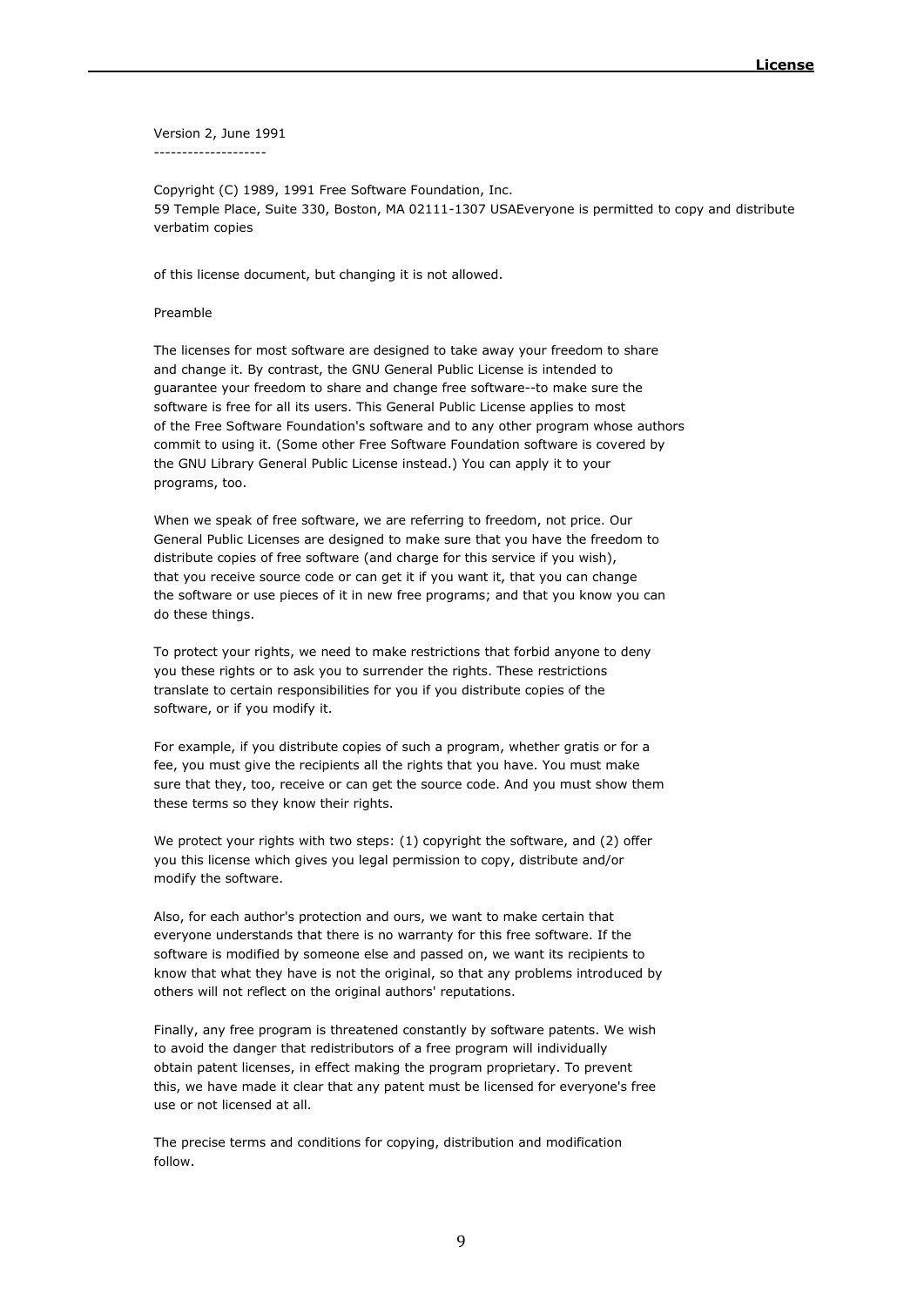#### TERMS AND CONDITIONS FOR COPYING, DISTRIBUTION AND MODIFICATION

 1. This License applies to any program or other work which contains a notice placed by the copyright holder saying it may be distributed under the terms of this General Public License. The "Program", below, refers to any such program or work, and a "work based on the Program" means either the Program or any derivative work under copyright law: that is to say, a work containing the Program or a portion of it, either verbatim or with modifications and/or translated into another language. (Hereinafter, translation is included without limitation in the term "modification".) Each licensee is addressed as "you".

 Activities other than copying, distribution and modification are not covered by this License; they are outside its scope. The act of running the Program is not restricted, and the output from the Program is covered only if its contents constitute a work based on the Program (independent of having been made by running the Program). Whether that is true depends on what the Program does.

 2. You may copy and distribute verbatim copies of the Program's source code as you receive it, in any medium, provided that you conspicuously and appropriately publish on each copy an appropriate copyright notice and disclaimer of warranty; keep intact all the notices that refer to this License and to the absence of any warranty; and give any other recipients of the Program a copy of this License along with the Program.

 You may charge a fee for the physical act of transferring a copy, and you may at your option offer warranty protection in exchange for a fee.

- 3. You may modify your copy or copies of the Program or any portion of it, thus forming a work based on the Program, and copy and distribute such modifications or work under the terms of Section 1 above, provided that you also meet all of these conditions:
	- a. You must cause the modified files to carry prominent notices stating that you changed the files and the date of any change.
	- b. You must cause any work that you distribute or publish, that in whole or in part contains or is derived from the Program or any part thereof, to be licensed as a whole at no charge to all third parties under the terms of this License.
	- c. If the modified program normally reads commands interactively when run, you must cause it, when started running for such interactive use in the most ordinary way, to print or display an announcement including an appropriate copyright notice and a notice that there is no warranty (or else, saying that you provide a warranty) and that users may redistribute the program under these conditions, and telling the user how to view a copy of this License. (Exception: if the Program itself is interactive but does not normally print such an announcement, your work based on the Program is not required to print an announcement.)

 These requirements apply to the modified work as a whole. If identifiable sections of that work are not derived from the Program, and can be reasonably considered independent and separate works in themselves, then this License, and its terms, do not apply to those sections when you distribute them as separate works. But when you distribute the same sections as part of a whole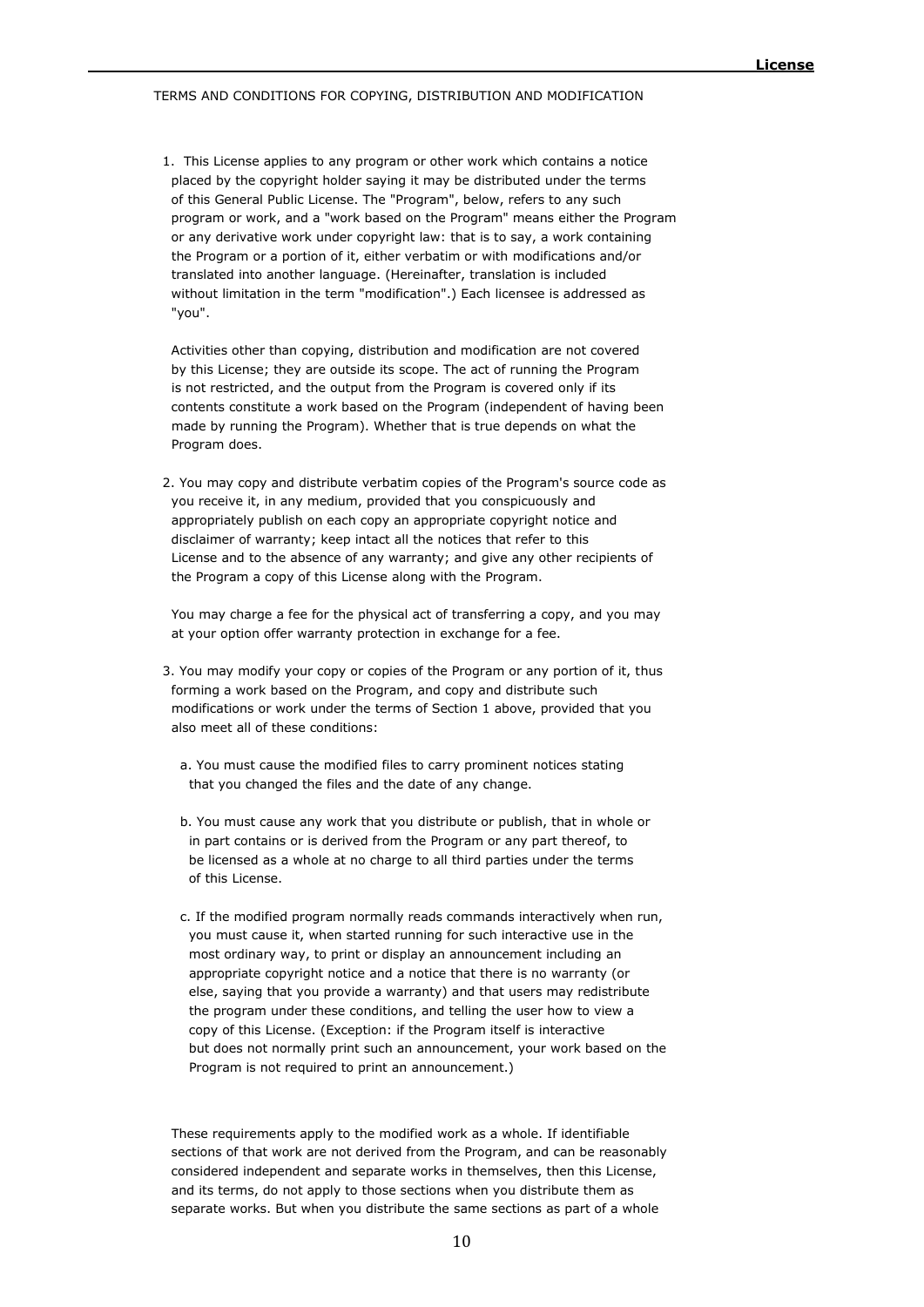which is a work based on the Program, the distribution of the whole must be on the terms of this License, whose permissions for other licensees extend to the entire whole, and thus to each and every part regardless of who wrote it.

 Thus, it is not the intent of this section to claim rights or contest your rights to work written entirely by you; rather, the intent is to exercise the right to control the distribution of derivative or collective works based on the Program.

 In addition, mere aggregation of another work not based on the Program with the Program (or with a work based on the Program) on a volume of a storage or distribution medium does not bring the other work under the scope of this License.

 4. You may copy and distribute the Program (or a work based on it, under Section 2) in object code or executable form under the terms of Sections 1 and 2 above provided that you also do one of the following:

- a. Accompany it with the complete corresponding machine-readable source code, which must be distributed under the terms of Sections 1 and 2 above on a medium customarily used for software interchange; or,
- b. Accompany it with a written offer, valid for at least three years, to give any third party, for a charge no more than your cost of physically performing source distribution, a complete machine-readable copy of the corresponding source code, to be distributed under the terms of Sections 1 and 2 above on a medium customarily used for software interchange; or,
- c. Accompany it with the information you received as to the offer to distribute corresponding source code. (This alternative is allowed only for noncommercial distribution and only if you received the program in object code or executable form with such an offer, in accord with Subsection b above.)

 The source code for a work means the preferred form of the work for making modifications to it. For an executable work, complete source code means all the source code for all modules it contains, plus any associated interface definition files, plus the scripts used to control compilation and installation of the executable. However, as a special exception, the source code distributed need not include anything that is normally distributed (in either source or binary form) with the major components (compiler, kernel, and so on) of the operating system on which the executable runs, unless that component itself accompanies the executable.

 If distribution of executable or object code is made by offering access to copy from a designated place, then offering equivalent access to copy the source code from the same place counts as distribution of the source code, even though third parties are not compelled to copy the source along with the object code.

- 5. You may not copy, modify, sublicense, or distribute the Program except as expressly provided under this License. Any attempt otherwise to copy, modify, sublicense or distribute the Program is void, and will automatically terminate your rights under this License. However, parties who have received copies, or rights, from you under this License will not have their licenses terminated so long as such parties remain in full compliance.
- 6. You are not required to accept this License, since you have not signed it.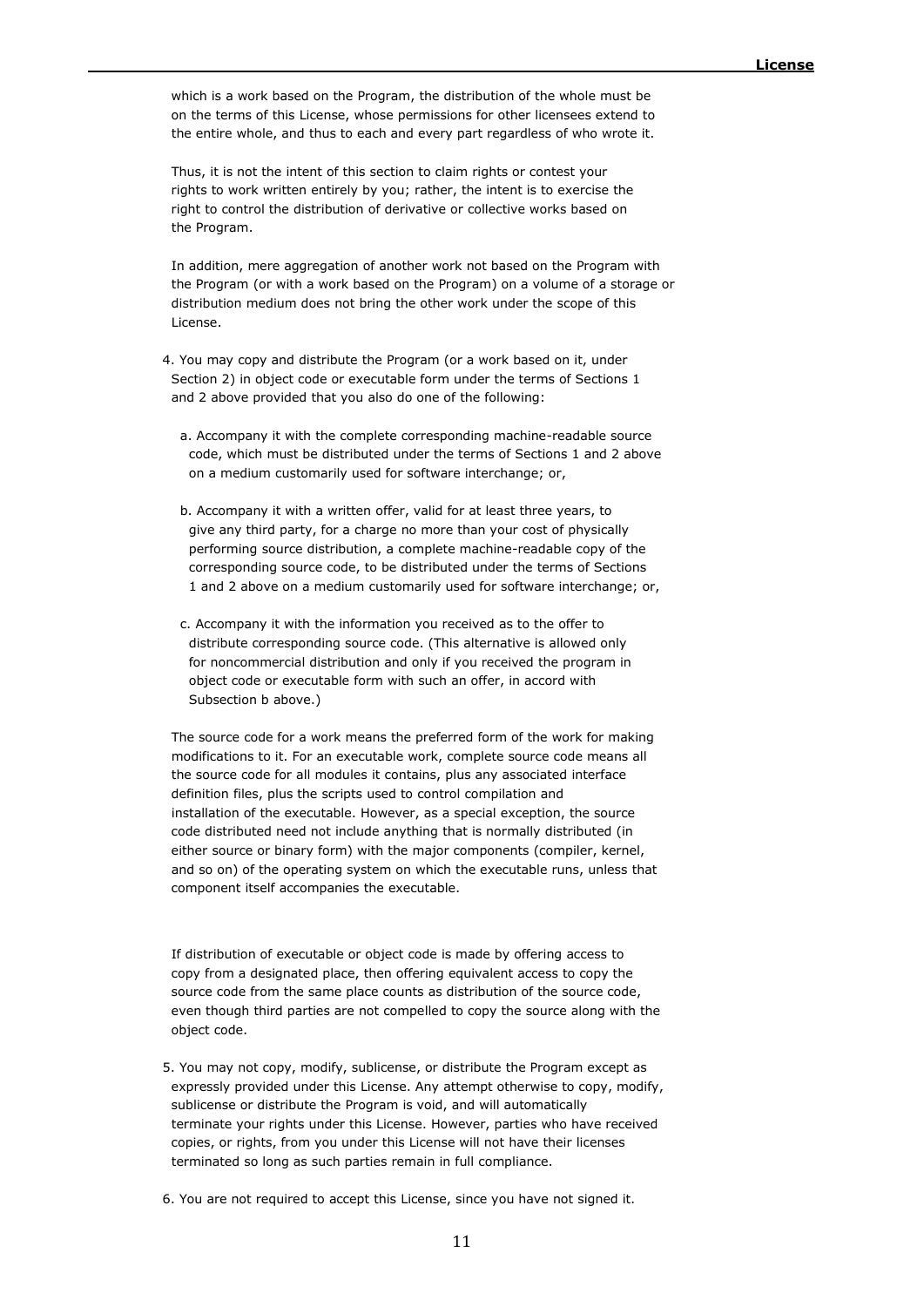However, nothing else grants you permission to modify or distribute the Program or its derivative works. These actions are prohibited by law if you do not accept this License. Therefore, by modifying or distributing the Program (or any work based on the Program), you indicate your acceptance of this License to do so, and all its terms and conditions for copying, distributing or modifying the Program or works based on it.

- 7. Each time you redistribute the Program (or any work based on the Program), the recipient automatically receives a license from the original licensor to copy, distribute or modify the Program subject to these terms and conditions. You may not impose any further restrictions on the recipients' exercise of the rights granted herein. You are not responsible for enforcing compliance by third parties to this License.
- 8. If, as a consequence of a court judgment or allegation of patent infringement or for any other reason (not limited to patent issues), conditions are imposed on you (whether by court order, agreement or otherwise) that contradict the conditions of this License, they do not excuse you from the conditions of this License. If you cannot distribute so as to satisfy simultaneously your obligations under this License and any other pertinent obligations, then as a consequence you may not distribute the Program at all. For example, if a patent license would not permit royalty-free redistribution of the Program by all those who receive copies directly or indirectly through you, then the only way you could satisfy both it and this License would be to refrain entirely from distribution of the Program.

 If any portion of this section is held invalid or unenforceable under any particular circumstance, the balance of the section is intended to apply and the section as a whole is intended to apply in other circumstances.

 It is not the purpose of this section to induce you to infringe any patents or other property right claims or to contest validity of any such claims; this section has the sole purpose of protecting the integrity of the free software distribution system, which is implemented by public license practices. Many people have made generous contributions to the wide range of

 software distributed through that system in reliance on consistent application of that system; it is up to the author/donor to decide if he or she is willing to distribute software through any other system and a licensee cannot impose that choice.

 This section is intended to make thoroughly clear what is believed to be a consequence of the rest of this License.

- 9. If the distribution and/or use of the Program is restricted in certain countries either by patents or by copyrighted interfaces, the original copyright holder who places the Program under this License may add an explicit geographical distribution limitation excluding those countries, so that distribution is permitted only in or among countries not thus excluded. In such case, this License incorporates the limitation as if written in the body of this License.
- 10. The Free Software Foundation may publish revised and/or new versions of the General Public License from time to time. Such new versions will be similar in spirit to the present version, but may differ in detail to address new problems or concerns.

Each version is given a distinguishing version number. If the Program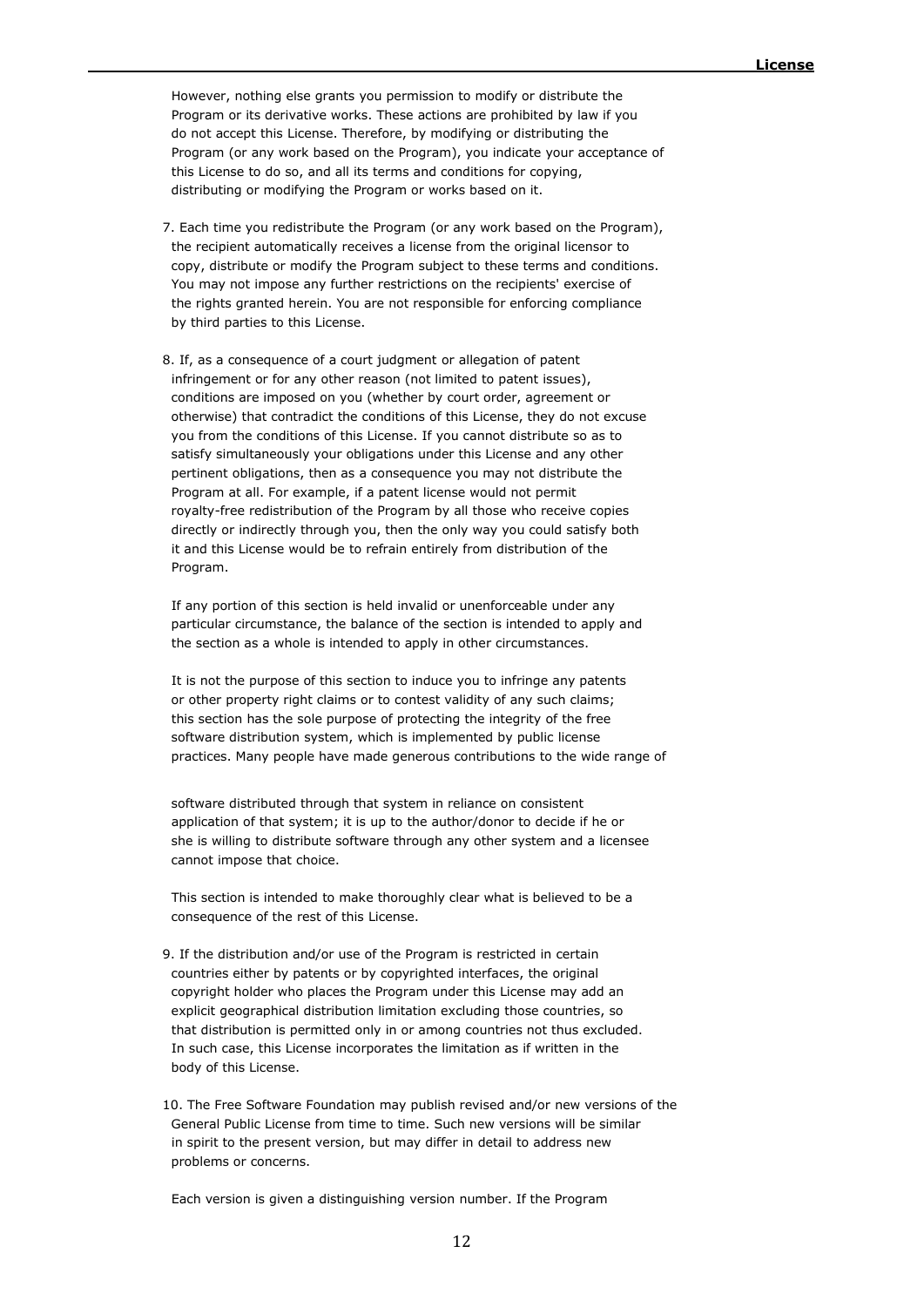specifies a version number of this License which applies to it and "any later version", you have the option of following the terms and conditions either of that version or of any later version published by the Free Software Foundation. If the Program does not specify a version number of this License, you may choose any version ever published by the Free Software Foundation.

 11. If you wish to incorporate parts of the Program into other free programs whose distribution conditions are different, write to the author to ask for permission. For software which is copyrighted by the Free Software Foundation, write to the Free Software Foundation; we sometimes make exceptions for this. Our decision will be guided by the two goals of preserving the free status of all derivatives of our free software and of promoting the sharing and reuse of software generally.

#### NO WARRANTY

- 12. BECAUSE THE PROGRAM IS LICENSED FREE OF CHARGE, THERE IS NO WARRANTY FOR THE PROGRAM, TO THE EXTENT PERMITTED BY APPLICABLE LAW. EXCEPT WHEN OTHERWISE STATED IN WRITING THE COPYRIGHT HOLDERS AND/OR OTHER PARTIES PROVIDE THE PROGRAM "AS IS" WITHOUT WARRANTY OF ANY KIND, EITHER EXPRESSED OR IMPLIED, INCLUDING, BUT NOT LIMITED TO, THE IMPLIED WARRANTIES OF MERCHANTABILITY AND FITNESS FOR A PARTICULAR PURPOSE. THE ENTIRE RISK AS TO THE QUALITY AND PERFORMANCE OF THE PROGRAM IS WITH YOU. SHOULD THE PROGRAM PROVE DEFECTIVE, YOU ASSUME THE COST OF ALL NECESSARY SERVICING, REPAIR OR CORRECTION.
- 13. IN NO EVENT UNLESS REQUIRED BY APPLICABLE LAW OR AGREED TO IN WRITING WILL ANY COPYRIGHT HOLDER, OR ANY OTHER PARTY WHO MAY MODIFY AND/OR REDISTRIBUTE THE PROGRAM AS PERMITTED ABOVE, BE LIABLE TO YOU FOR DAMAGES, INCLUDING ANY

 GENERAL, SPECIAL, INCIDENTAL OR CONSEQUENTIAL DAMAGES ARISING OUT OF THE USE OR INABILITY TO USE THE PROGRAM (INCLUDING BUT NOT LIMITED TO LOSS OF DATA OR DATA BEING RENDERED INACCURATE OR LOSSES SUSTAINED BY YOU OR THIRD PARTIES OR A FAILURE OF THE PROGRAM TO OPERATE WITH ANY OTHER PROGRAMS), EVEN IF SUCH HOLDER OR OTHER PARTY HAS BEEN ADVISED OF THE POSSIBILITY OF SUCH DAMAGES.

END OF TERMS AND CONDITIONS

How to Apply These Terms to Your New Programs

If you develop a new program, and you want it to be of the greatest possible use to the public, the best way to achieve this is to make it free software which everyone can redistribute and change under these terms.

To do so, attach the following notices to the program. It is safest to attach them to the start of each source file to most effectively convey the exclusion of warranty; and each file should have at least the "copyright" line and a pointer to where the full notice is found.

one line to give the program's name and a brief idea of what it does.Copyright (C)

This program is free software; you can redistribute it and/or modify it under the terms of the GNU General Public License as published by the Free Software Foundation; either version 2 of the License, or (at your option) any later version.

This program is distributed in the hope that it will be useful, but WITHOUT ANY WARRANTY; without even the implied warranty of MERCHANTABILITY or FITNESS FOR A PARTICULAR PURPOSE. See the GNU General Public License for more details.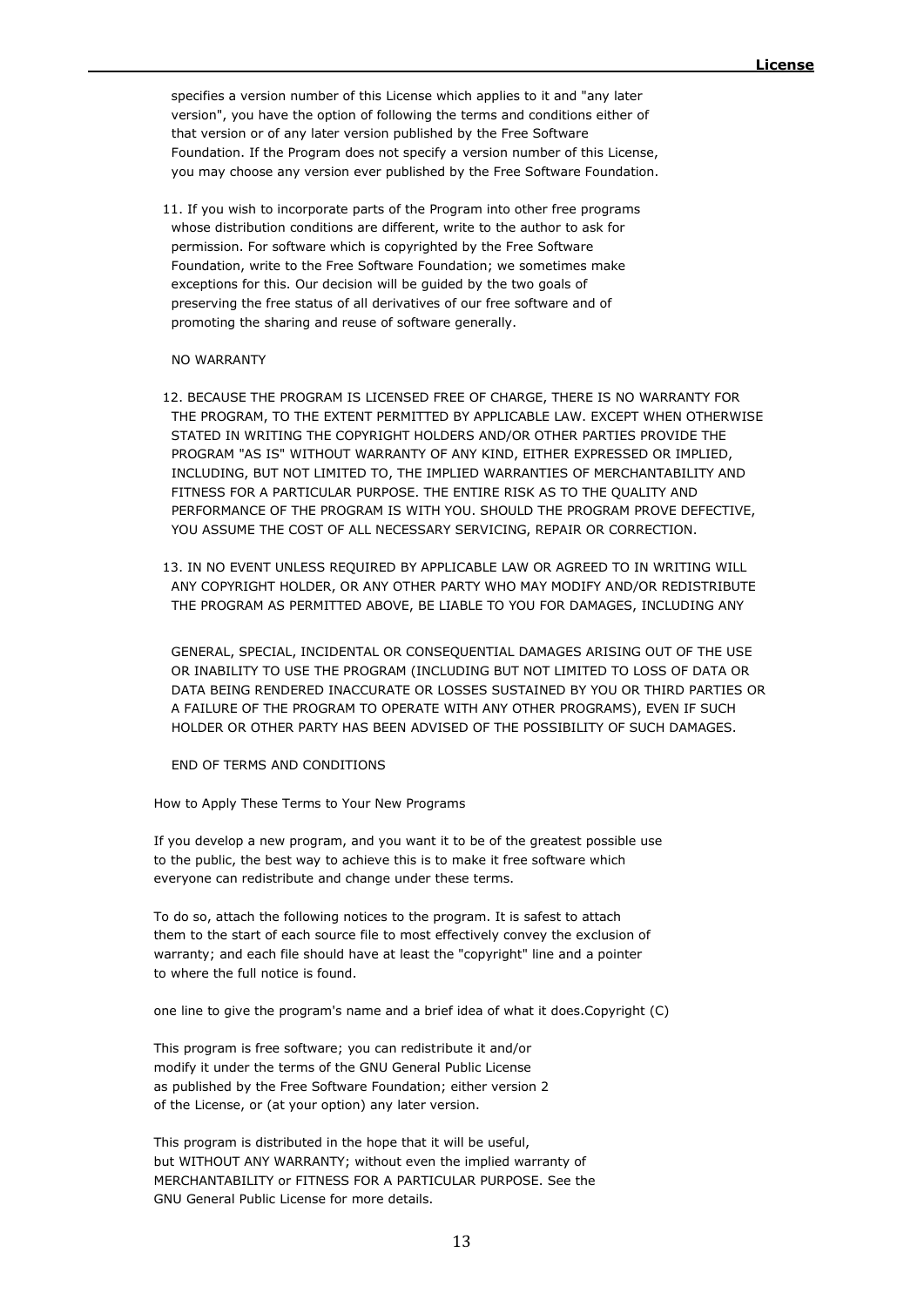You should have received a copy of the GNU General Public License along with this program; if not, write to the Free Software Foundation, Inc., 59 Temple Place, Suite 330, Boston, MA 02111-1307 USA

Also add information on how to contact you by electronic and paper mail.

If the program is interactive, make it output a short notice like this when it starts in an interactive mode:

Gnomovision version 69, Copyright (C) year name of author Gnomovision comes with ABSOLUTELY NO WARRANTY; for details type `show w'. This is free software, and you are welcome to redistribute it under certain conditions; type `show c' for details.

The hypothetical commands `show w' and `show c' should show the appropriate parts of the General Public License. Of course, the commands you use may be called something other than `show w' and `show c'; they could even be mouse-clicks or menu items--whatever suits your program.

You should also get your employer (if you work as a programmer) or your school, if any, to sign a "copyright disclaimer" for the program, if necessary. Here is a sample; alter the names:

Yoyodyne, Inc., hereby disclaims all copyright interest in the program `Gnomovision' (which makes passes at compilers) written by James Hacker.

signature of Ty Coon, 1 April 1989 Ty Coon, President of Vice

This General Public License does not permit incorporating your program into proprietary programs. If your program is a subroutine library, you may consider it more useful to permit linking proprietary applications with the library. If this is what you want to do, use the GNU Library General Public License instead of this License.

---

GNU General Public License v3.0 or later

(gettext 0.18)

GNU GENERAL PUBLIC LICENSE

==========================

Version 3, 29 June 2007

Copyright (C) 2007 Free Software Foundation, Inc. <http://fsf.org/>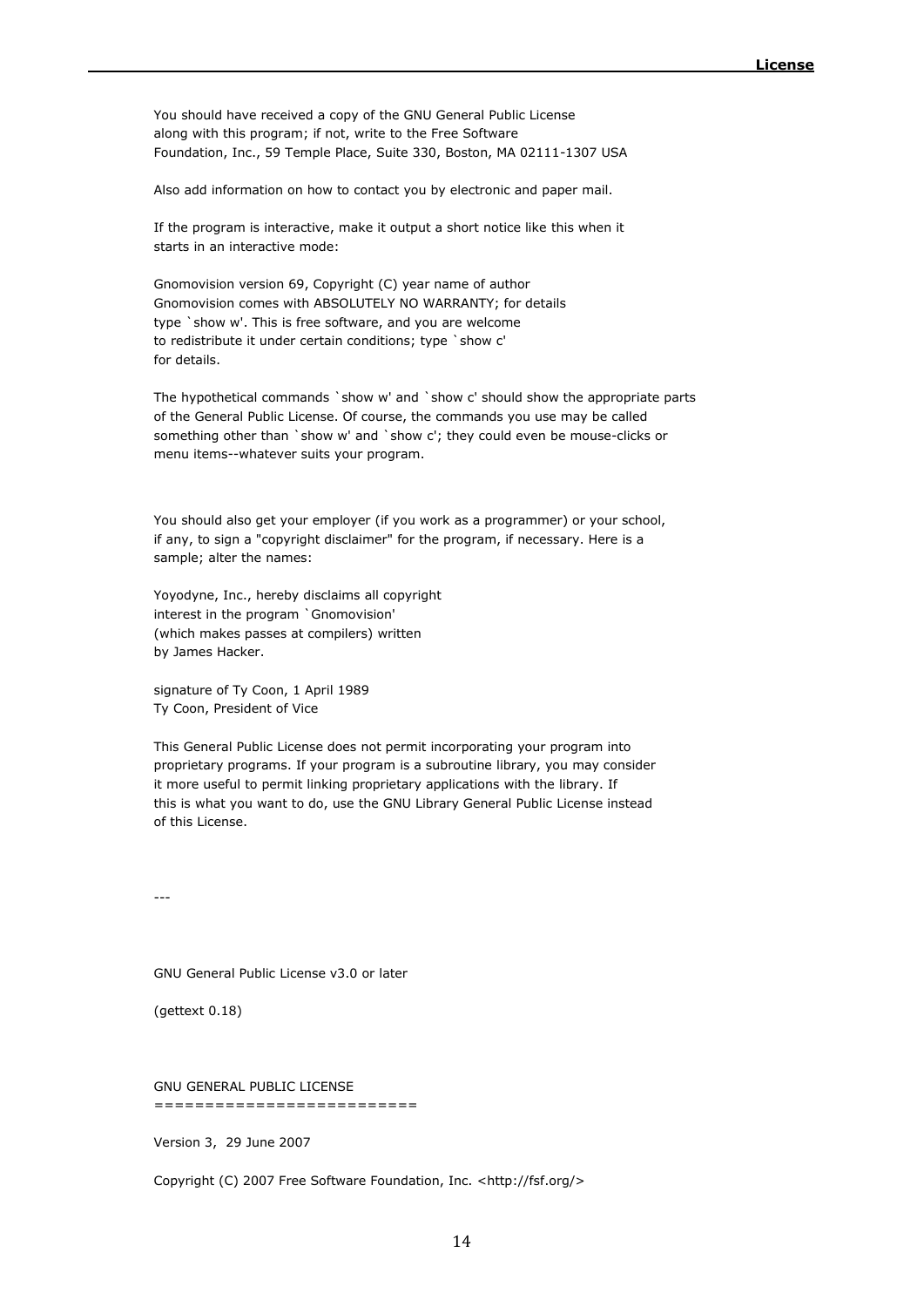Everyone is permitted to copy and distribute verbatim copies of this license document, but changing it is not allowed.

#### Preamble

The GNU General Public License is a free, copyleft license for software and other kinds of works.

The licenses for most software and other practical works are designed to take away your freedom to share and change the works. By contrast, the GNU General Public License is intended to guarantee your freedom to share and change all versions of a program--to make sure it remains free software for all its users. We, the Free Software Foundation, use the GNU General Public License for most of our software; it applies also to any other work released this way by its authors. You can apply it to your programs, too.

When we speak of free software, we are referring to freedom, not price. Our General Public Licenses are designed to make sure that you have the freedom to

distribute copies of free software (and charge for them if you wish), that you receive source code or can get it if you want it, that you can change the software or use pieces of it in new free programs, and that you know you can do these things.

To protect your rights, we need to prevent others from denying you these rights or asking you to surrender the rights. Therefore, you have certain responsibilities if you distribute copies of the software, or if you modify it: responsibilities to respect the freedom of others.

For example, if you distribute copies of such a program, whether gratis or for a fee, you must pass on to the recipients the same freedoms that you received. You must make sure that they, too, receive or can get the source code. And you must show them these terms so they know their rights.

Developers that use the GNU GPL protect your rights with two steps: (1) assert copyright on the software, and (2) offer you this License giving you legal permission to copy, distribute and/or modify it.

For the developers' and authors' protection, the GPL clearly explains that there is no warranty for this free software. For both users' and authors' sake, the GPL requires that modified versions be marked as changed, so that their problems will not be attributed erroneously to authors of previous versions.

Some devices are designed to deny users access to install or run modified versions of the software inside them, although the manufacturer can do so. This is fundamentally incompatible with the aim of protecting users' freedom to change the software. The systematic pattern of such abuse occurs in the area of products for individuals to use, which is precisely where it is most unacceptable. Therefore, we have designed this version of the GPL to prohibit the practice for those products. If such problems arise substantially in other domains, we stand ready to extend this provision to those domains in future versions of the GPL, as needed to protect the freedom of users.

Finally, every program is threatened constantly by software patents. States should not allow patents to restrict development and use of software on general-purpose computers, but in those that do, we wish to avoid the special danger that patents applied to a free program could make it effectively proprietary. To prevent this, the GPL assures that patents cannot be used to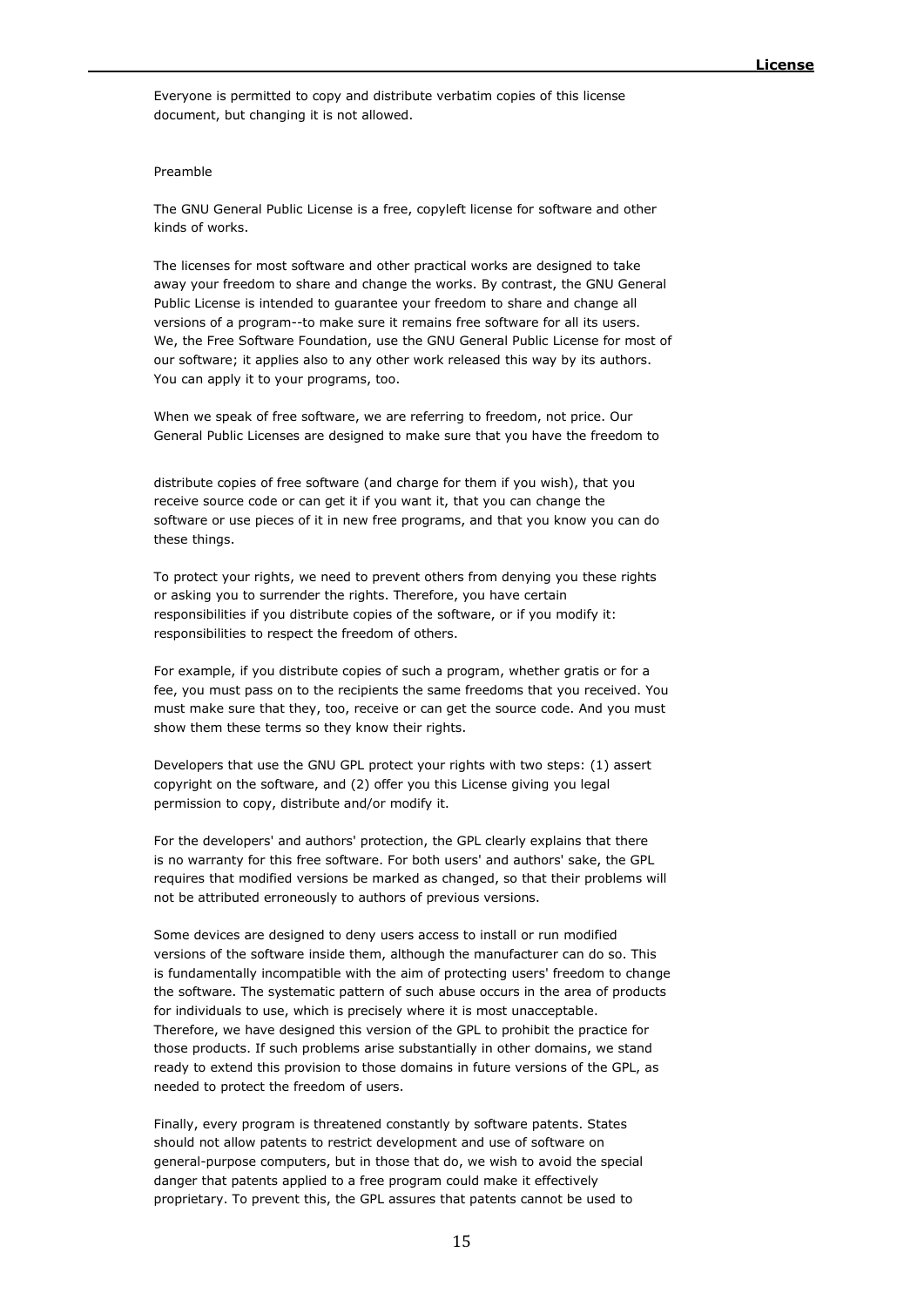render the program non-free.

The precise terms and conditions for copying, distribution and modification follow.

#### TERMS AND CONDITIONS

0. Definitions.

"This License" refers to version 3 of the GNU General Public License.

"Copyright" also means copyright-like laws that apply to other kinds of works, such as semiconductor masks.

"The Program" refers to any copyrightable work licensed under this License. Each licensee is addressed as "you". "Licensees" and "recipients" may be individuals or organizations.

To "modify" a work means to copy from or adapt all or part of the work in a fashion requiring copyright permission, other than the making of an exact copy. The resulting work is called a "modified version" of the earlier work or a work "based on" the earlier work.

A "covered work" means either the unmodified Program or a work based on the Program.

To "propagate" a work means to do anything with it that, without permission, would make you directly or secondarily liable for infringement under applicable copyright law, except executing it on a computer or modifying a private copy. Propagation includes copying, distribution (with or without modification), making available to the public, and in some countries other activities as well.

To "convey" a work means any kind of propagation that enables other parties to make or receive copies. Mere interaction with a user through a computer network, with no transfer of a copy, is not conveying.

An interactive user interface displays "Appropriate Legal Notices" to the extent that it includes a convenient and prominently visible feature that (1) displays an appropriate copyright notice, and (2) tells the user that there is no warranty for the work (except to the extent that warranties are provided), that licensees may convey the work under this License, and how to view a copy of this License. If the interface presents a list of user commands or options, such as a menu, a prominent item in the list meets this criterion.

#### 1. Source Code.

The "source code" for a work means the preferred form of the work for making modifications to it. "Object code" means any non-source form of a work.

A "Standard Interface" means an interface that either is an official standard defined by a recognized standards body, or, in the case of interfaces specified for a particular programming language, one that is widely used among developers working in that language.

The "System Libraries" of an executable work include anything, other than the work as a whole, that (a) is included in the normal form of packaging a Major Component, but which is not part of that Major Component, and (b) serves only to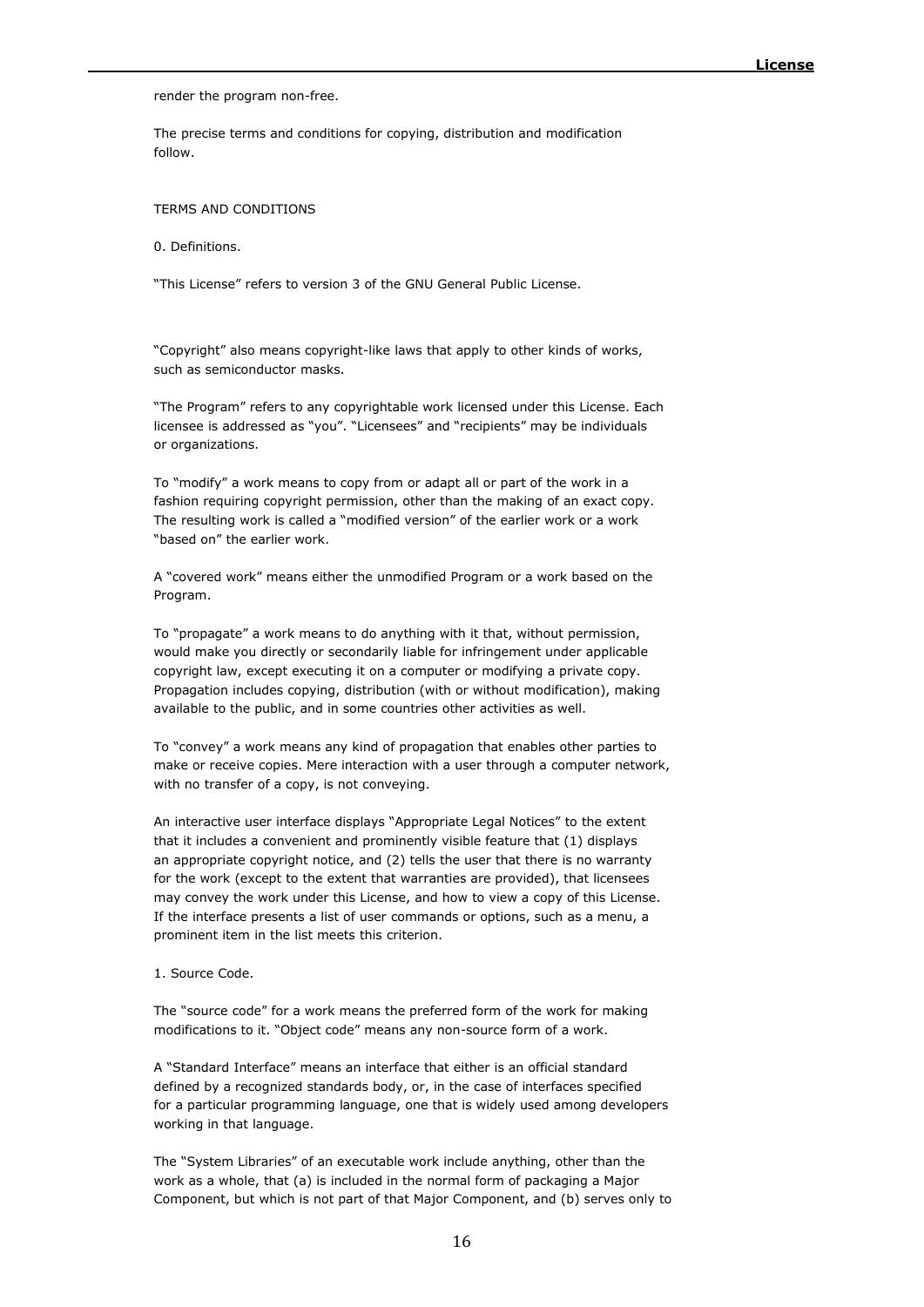enable use of the work with that Major Component, or to implement a Standard Interface for which an implementation is available to the public in source code form. A "Major Component", in this context, means a major essential component

(kernel, window system, and so on) of the specific operating system (if any) on which the executable work runs, or a compiler used to produce the work, or an object code interpreter used to run it.

The "Corresponding Source" for a work in object code form means all the source code needed to generate, install, and (for an executable work) run the object code and to modify the work, including scripts to control those activities. However, it does not include the work's System Libraries, or general-purpose tools or generally available free programs which are used unmodified in performing those activities but which are not part of the work. For example, Corresponding Source includes interface definition files associated with source files for the work, and the source code for shared libraries and dynamically linked subprograms that the work is specifically designed to require, such as by intimate data communication or control flow between those subprograms and other parts of the work.

The Corresponding Source need not include anything that users can regenerate automatically from other parts of the Corresponding Source.

The Corresponding Source for a work in source code form is that same work.

#### 2. Basic Permissions.

All rights granted under this License are granted for the term of copyright on the Program, and are irrevocable provided the stated conditions are met. This License explicitly affirms your unlimited permission to run the unmodified Program. The output from running a covered work is covered by this License only if the output, given its content, constitutes a covered work. This License acknowledges your rights of fair use or other equivalent, as provided by copyright law.

You may make, run and propagate covered works that you do not convey, without conditions so long as your license otherwise remains in force. You may convey covered works to others for the sole purpose of having them make modifications exclusively for you, or provide you with facilities for running those works, provided that you comply with the terms of this License in conveying all material for which you do not control copyright. Those thus making or running the covered works for you must do so exclusively on your behalf, under your direction and control, on terms that prohibit them from making any copies of your copyrighted material outside their relationship with you.

Conveying under any other circumstances is permitted solely under the conditions stated below. Sublicensing is not allowed; section 10 makes it unnecessary.

3. Protecting Users' Legal Rights From Anti-Circumvention Law.

No covered work shall be deemed part of an effective technological measure under any applicable law fulfilling obligations under article 11 of the WIPO copyright treaty adopted on 20 December 1996, or similar laws prohibiting or restricting circumvention of such measures.

When you convey a covered work, you waive any legal power to forbid circumvention of technological measures to the extent such circumvention is effected by exercising rights under this License with respect to the covered work, and you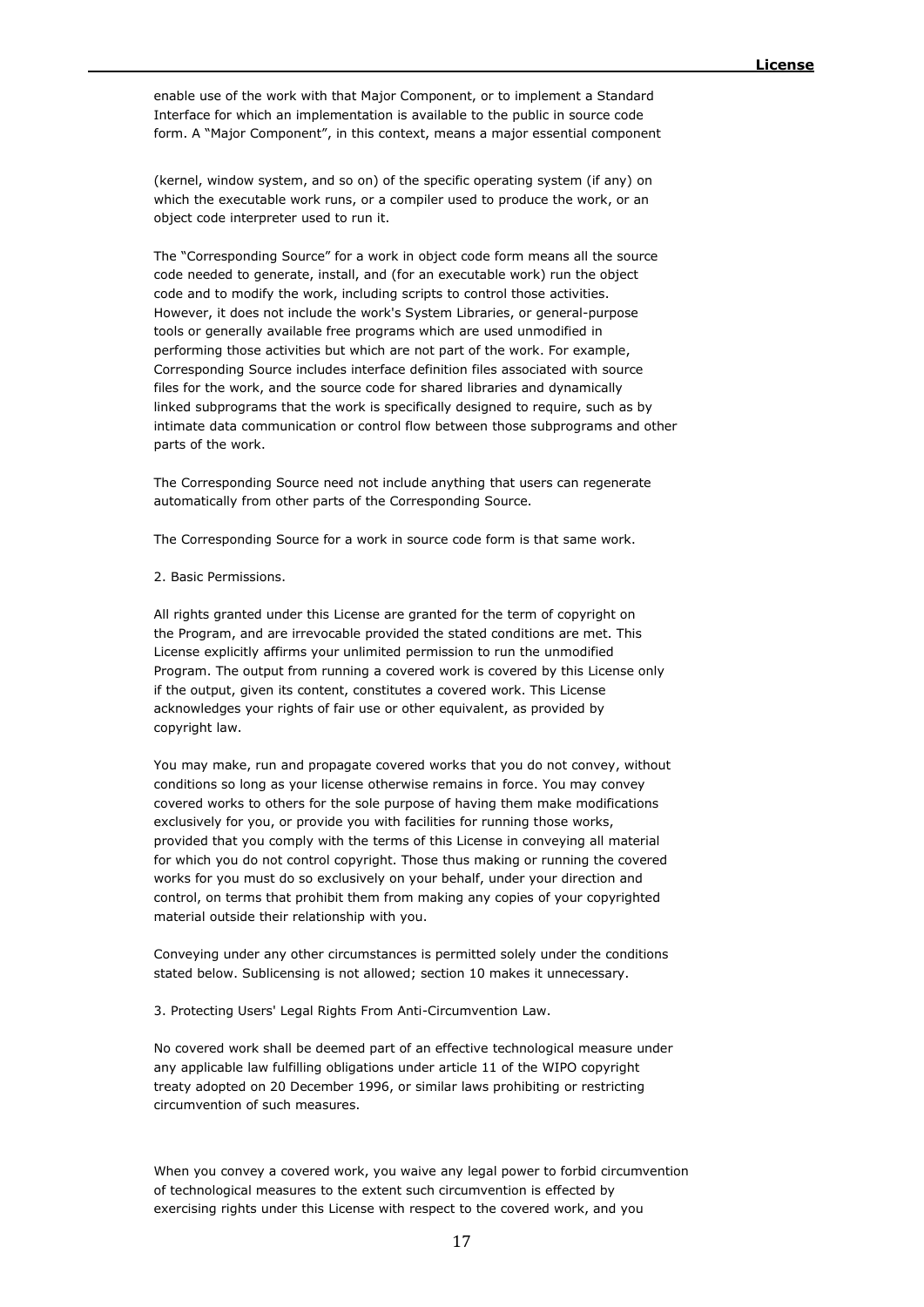disclaim any intention to limit operation or modification of the work as a means of enforcing, against the work's users, your or third parties' legal rights to forbid circumvention of technological measures.

4. Conveying Verbatim Copies.

You may convey verbatim copies of the Program's source code as you receive it, in any medium, provided that you conspicuously and appropriately publish on each copy an appropriate copyright notice; keep intact all notices stating that this License and any non-permissive terms added in accord with section 7 apply to the code; keep intact all notices of the absence of any warranty; and give all recipients a copy of this License along with the Program.

You may charge any price or no price for each copy that you convey, and you may offer support or warranty protection for a fee.

5. Conveying Modified Source Versions.

You may convey a work based on the Program, or the modifications to produce it from the Program, in the form of source code under the terms of section 4, provided that you also meet all of these conditions:

- \* a) The work must carry prominent notices stating that you modified it, and giving a relevant date.
- \* b) The work must carry prominent notices stating that it is released under this License and any conditions added under section 7. This requirement modifies the requirement in section 4 to "keep intact all notices".
- \* c) You must license the entire work, as a whole, under this License to anyone who comes into possession of a copy. This License will therefore apply, along with any applicable section 7 additional terms, to the whole of the work, and all its parts, regardless of how they are packaged. This License gives no permission to license the work in any other way, but it does not invalidate such permission if you have separately received it.
- \* d) If the work has interactive user interfaces, each must display Appropriate Legal Notices; however, if the Program has interactive interfaces that do not display Appropriate Legal Notices, your work need not make them do so.

A compilation of a covered work with other separate and independent works, which are not by their nature extensions of the covered work, and which are not combined with it such as to form a larger program, in or on a volume of a storage or distribution medium, is called an "aggregate" if the compilation and its resulting copyright are not used to limit the access or legal rights of the compilation's users beyond what the individual works permit. Inclusion of a

covered work in an aggregate does not cause this License to apply to the other parts of the aggregate.

6. Conveying Non-Source Forms.

You may convey a covered work in object code form under the terms of sections 4 and 5, provided that you also convey the machine-readable Corresponding Source under the terms of this License, in one of these ways:

 \* a) Convey the object code in, or embodied in, a physical product (including a physical distribution medium), accompanied by the Corresponding Source fixed on a durable physical medium customarily used for software interchange.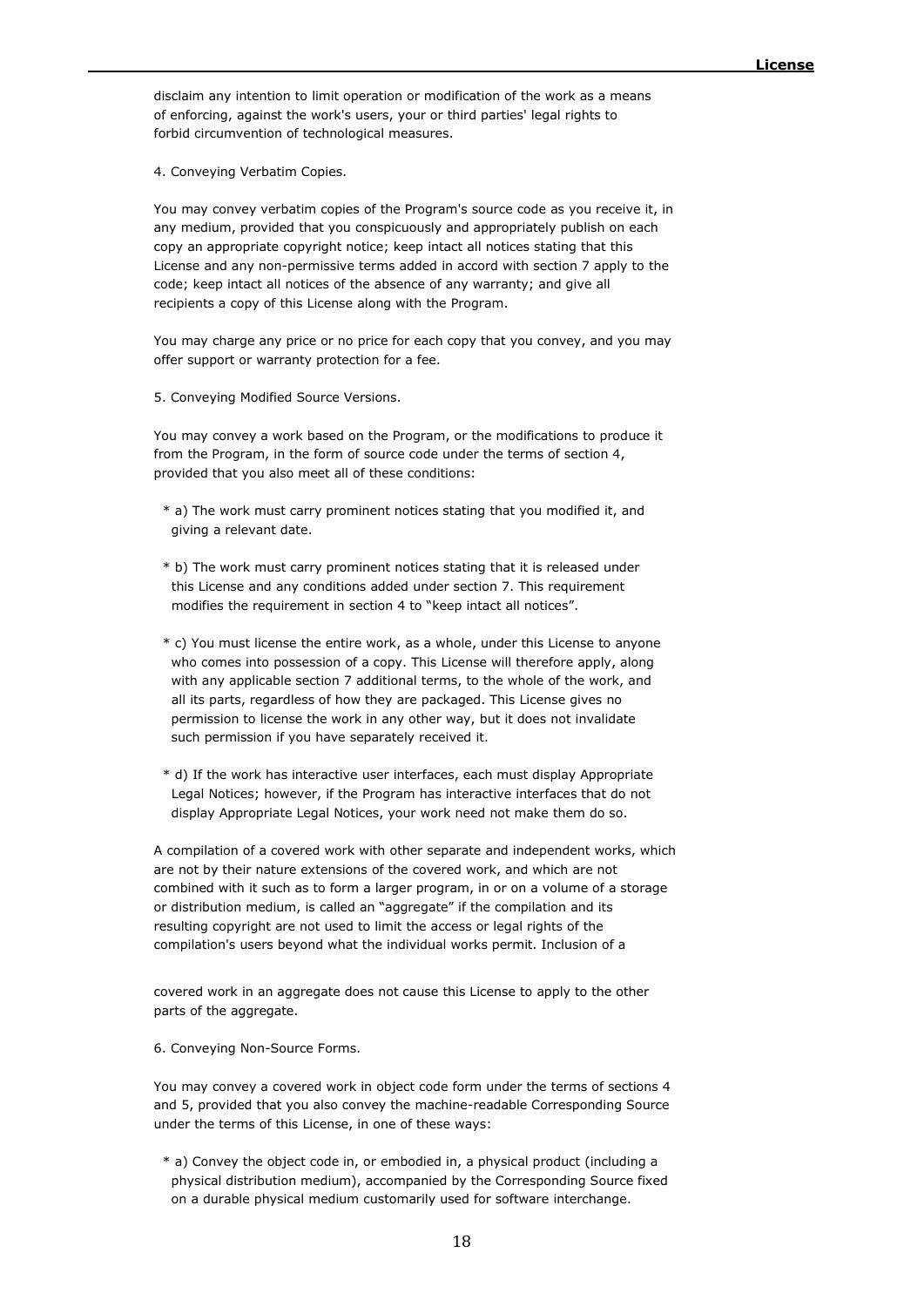- \* b) Convey the object code in, or embodied in, a physical product (including a physical distribution medium), accompanied by a written offer, valid for at least three years and valid for as long as you offer spare parts or customer support for that product model, to give anyone who possesses the object code either (1) a copy of the Corresponding Source for all the software in the product that is covered by this License, on a durable physical medium customarily used for software interchange, for a price no more than your reasonable cost of physically performing this conveying of source, or (2) access to copy the Corresponding Source from a network server at no charge.
- \* c) Convey individual copies of the object code with a copy of the written offer to provide the Corresponding Source. This alternative is allowed only occasionally and noncommercially, and only if you received the object code with such an offer, in accord with subsection 6b.
- \* d) Convey the object code by offering access from a designated place (gratis or for a charge), and offer equivalent access to the Corresponding Source in the same way through the same place at no further charge. You need not require recipients to copy the Corresponding Source along with the object code. If the place to copy the object code is a network server, the Corresponding Source may be on a different server (operated by you or a third party) that supports equivalent copying facilities, provided you maintain clear directions next to the object code saying where to find the Corresponding Source. Regardless of what server hosts the Corresponding Source, you remain obligated to ensure that it is available for as long as needed to satisfy these requirements.
- \* e) Convey the object code using peer-to-peer transmission, provided you inform other peers where the object code and Corresponding Source of the work are being offered to the general public at no charge under subsection 6d.

A separable portion of the object code, whose source code is excluded from the Corresponding Source as a System Library, need not be included in conveying the object code work.

A "User Product" is either (1) a "consumer product", which means any tangible personal property which is normally used for personal, family, or household

purposes, or (2) anything designed or sold for incorporation into a dwelling. In determining whether a product is a consumer product, doubtful cases shall be resolved in favor of coverage. For a particular product received by a particular user, "normally used" refers to a typical or common use of that class of product, regardless of the status of the particular user or of the way in which the particular user actually uses, or expects or is expected to use, the product. A product is a consumer product regardless of whether the product has substantial commercial, industrial or non-consumer uses, unless such uses represent the only significant mode of use of the product.

"Installation Information" for a User Product means any methods, procedures, authorization keys, or other information required to install and execute modified versions of a covered work in that User Product from a modified version of its Corresponding Source. The information must suffice to ensure that the continued functioning of the modified object code is in no case prevented or interfered with solely because modification has been made.

If you convey an object code work under this section in, or with, or specifically for use in, a User Product, and the conveying occurs as part of a transaction in which the right of possession and use of the User Product is transferred to the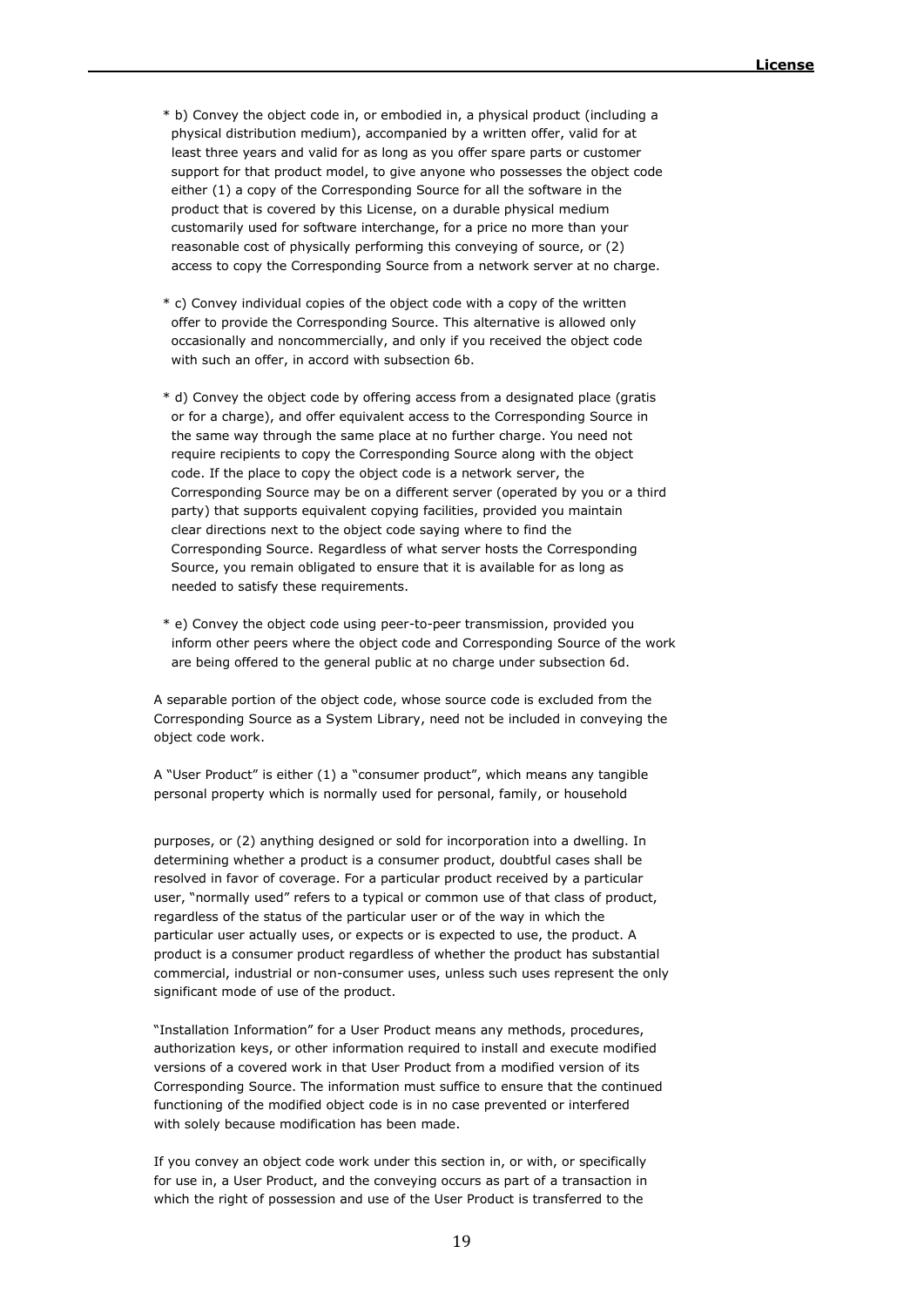recipient in perpetuity or for a fixed term (regardless of how the transaction is characterized), the Corresponding Source conveyed under this section must be accompanied by the Installation Information. But this requirement does not apply if neither you nor any third party retains the ability to install modified object code on the User Product (for example, the work has been installed in ROM).

The requirement to provide Installation Information does not include a requirement to continue to provide support service, warranty, or updates for a work that has been modified or installed by the recipient, or for the User Product in which it has been modified or installed. Access to a network may be denied when the modification itself materially and adversely affects the operation of the network or violates the rules and protocols for communication across the network.

Corresponding Source conveyed, and Installation Information provided, in accord with this section must be in a format that is publicly documented (and with an implementation available to the public in source code form), and must require no special password or key for unpacking, reading or copying.

#### 7. Additional Terms.

"Additional permissions" are terms that supplement the terms of this License by making exceptions from one or more of its conditions. Additional permissions that are applicable to the entire Program shall be treated as though they were included in this License, to the extent that they are valid under applicable law. If additional permissions apply only to part of the Program, that part may be used separately under those permissions, but the entire Program remains governed by this License without regard to the additional permissions.

When you convey a copy of a covered work, you may at your option remove any

additional permissions from that copy, or from any part of it. (Additional permissions may be written to require their own removal in certain cases when you modify the work.) You may place additional permissions on material, added by you to a covered work, for which you have or can give appropriate copyright permission.

Notwithstanding any other provision of this License, for material you add to a covered work, you may (if authorized by the copyright holders of that material) supplement the terms of this License with terms:

- \* a) Disclaiming warranty or limiting liability differently from the terms of sections 15 and 16 of this License; or
- \* b) Requiring preservation of specified reasonable legal notices or author attributions in that material or in the Appropriate Legal Notices displayed by works containing it; or
- \* c) Prohibiting misrepresentation of the origin of that material, or requiring that modified versions of such material be marked in reasonable ways as different from the original version; or
- \* d) Limiting the use for publicity purposes of names of licensors or authors of the material; or
- \* e) Declining to grant rights under trademark law for use of some trade names, trademarks, or service marks; or

\* f) Requiring indemnification of licensors and authors of that material by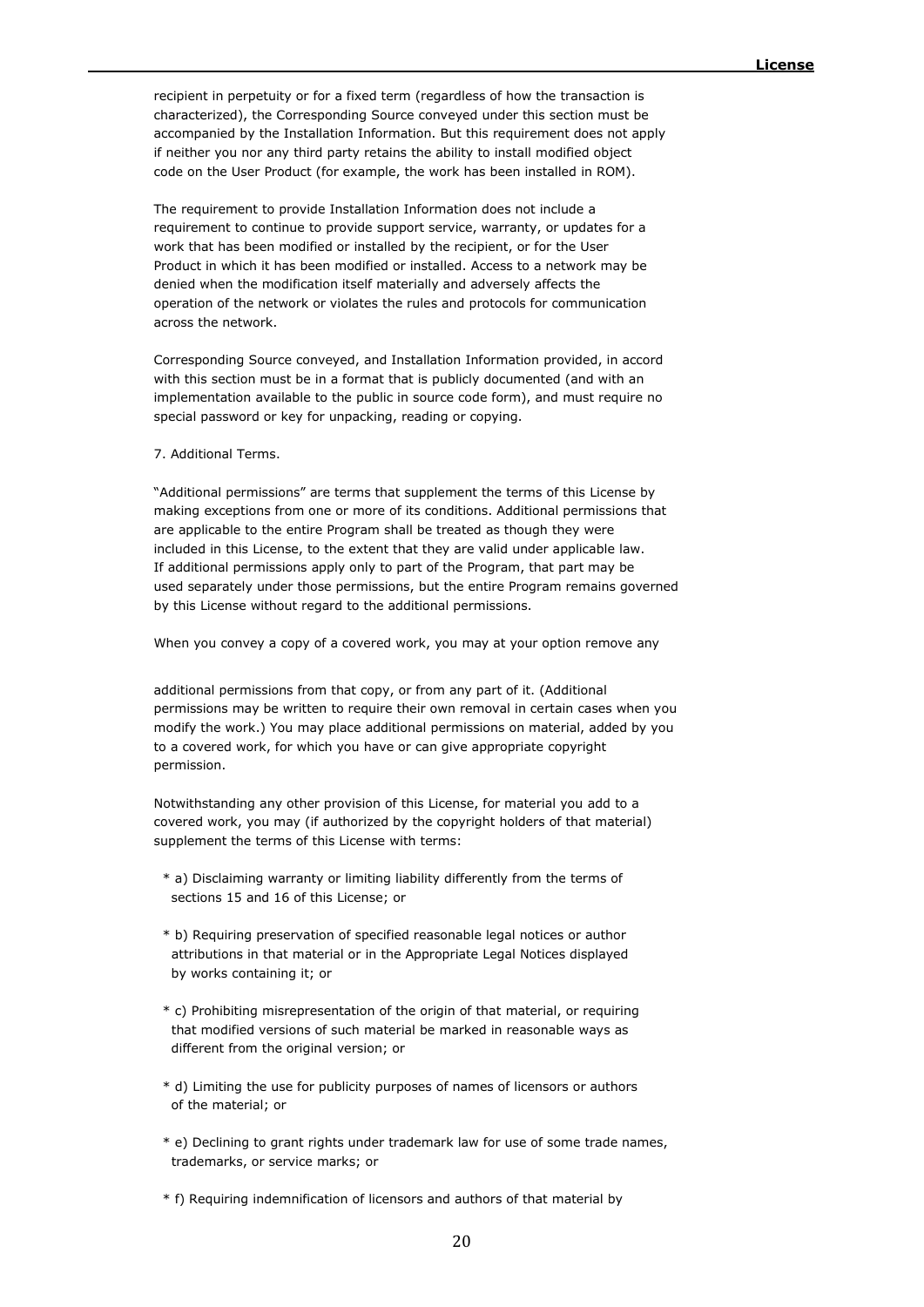anyone who conveys the material (or modified versions of it) with contractual assumptions of liability to the recipient, for any liability that these contractual assumptions directly impose on those licensors and authors.

All other non-permissive additional terms are considered "further restrictions" within the meaning of section 10. If the Program as you received it, or any part of it, contains a notice stating that it is governed by this License along with a term that is a further restriction, you may remove that term. If a license document contains a further restriction but permits relicensing or conveying under this License, you may add to a covered work material governed by the terms of that license document, provided that the further restriction does not survive such relicensing or conveying.

If you add terms to a covered work in accord with this section, you must place, in the relevant source files, a statement of the additional terms that apply to those files, or a notice indicating where to find the applicable terms.

Additional terms, permissive or non-permissive, may be stated in the form of a separately written license, or stated as exceptions; the above requirements apply either way.

8. Termination.

You may not propagate or modify a covered work except as expressly provided under this License. Any attempt otherwise to propagate or modify it is void, and will automatically terminate your rights under this License (including any patent licenses granted under the third paragraph of section 11).

However, if you cease all violation of this License, then your license from a particular copyright holder is reinstated (a) provisionally, unless and until the copyright holder explicitly and finally terminates your license, and (b) permanently, if the copyright holder fails to notify you of the violation by some reasonable means prior to 60 days after the cessation.

Moreover, your license from a particular copyright holder is reinstated permanently if the copyright holder notifies you of the violation by some reasonable means, this is the first time you have received notice of violation of this License (for any work) from that copyright holder, and you cure the violation prior to 30 days after your receipt of the notice.

Termination of your rights under this section does not terminate the licenses of parties who have received copies or rights from you under this License. If your rights have been terminated and not permanently reinstated, you do not qualify to receive new licenses for the same material under section 10.

9. Acceptance Not Required for Having Copies.

You are not required to accept this License in order to receive or run a copy of the Program. Ancillary propagation of a covered work occurring solely as a consequence of using peer-to-peer transmission to receive a copy likewise does not require acceptance. However, nothing other than this License grants you permission to propagate or modify any covered work. These actions infringe copyright if you do not accept this License. Therefore, by modifying or propagating a covered work, you indicate your acceptance of this License to do so.

10. Automatic Licensing of Downstream Recipients.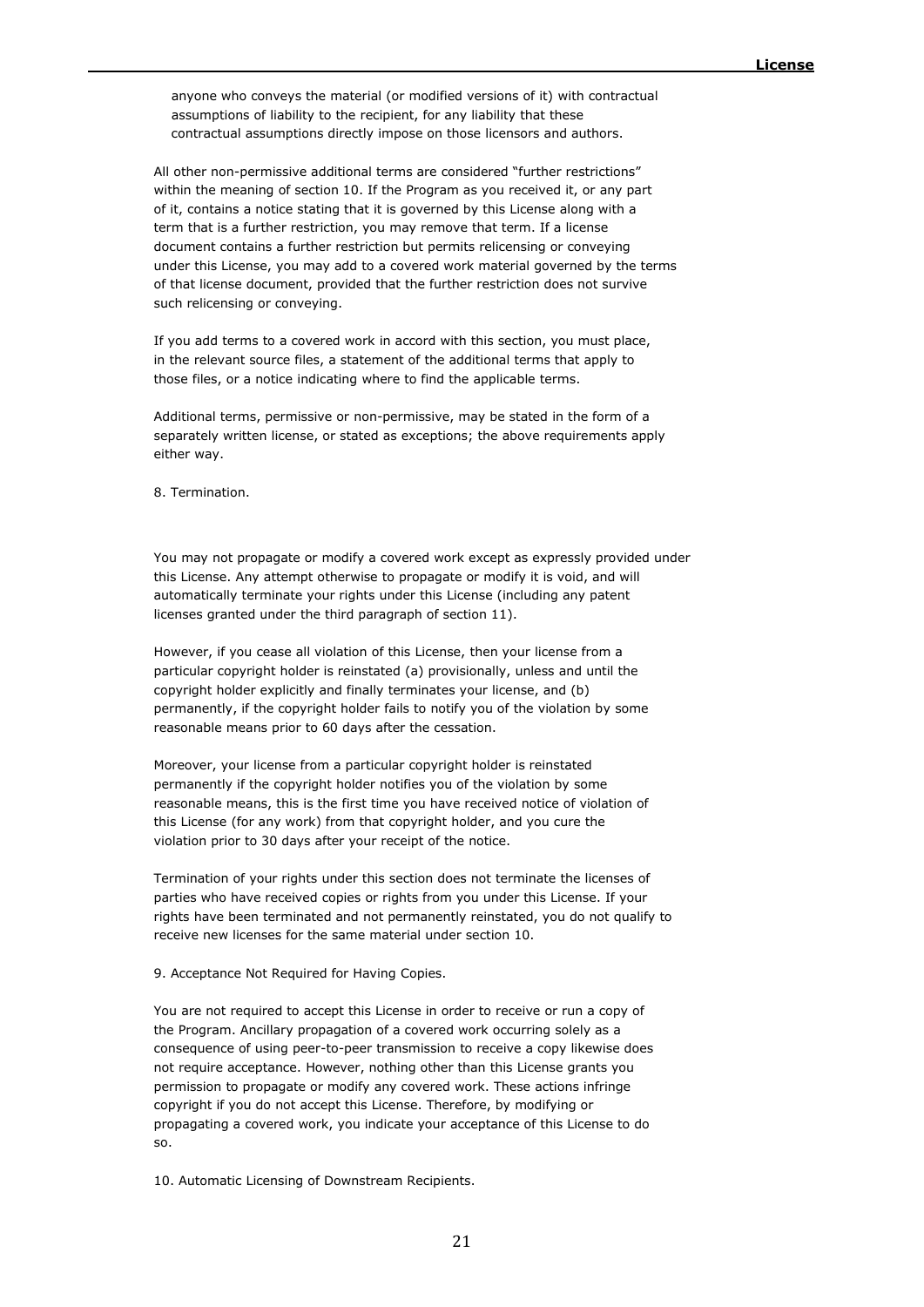Each time you convey a covered work, the recipient automatically receives a license from the original licensors, to run, modify and propagate that work, subject to this License. You are not responsible for enforcing compliance by third parties with this License.

An "entity transaction" is a transaction transferring control of an organization, or substantially all assets of one, or subdividing an organization, or merging organizations. If propagation of a covered work results from an entity transaction, each party to that transaction who receives a copy of the work also receives whatever licenses to the work the party's predecessor in interest had or could give under the previous paragraph, plus a right to possession of the Corresponding Source of the work from the predecessor in interest, if the predecessor has it or can get it with reasonable efforts.

You may not impose any further restrictions on the exercise of the rights granted or affirmed under this License. For example, you may not impose a license fee, royalty, or other charge for exercise of rights granted under this License, and you may not initiate litigation (including a cross-claim or counterclaim in a lawsuit) alleging that any patent claim is infringed by making, using, selling, offering for sale, or importing the Program or any portion of it.

#### 11. Patents.

A "contributor" is a copyright holder who authorizes use under this License of the Program or a work on which the Program is based. The work thus licensed is called the contributor's "contributor version".

A contributor's "essential patent claims" are all patent claims owned or controlled by the contributor, whether already acquired or hereafter acquired, that would be infringed by some manner, permitted by this License, of making, using, or selling its contributor version, but do not include claims that would be infringed only as a consequence of further modification of the contributor version. For purposes of this definition, "control" includes the right to grant patent sublicenses in a manner consistent with the requirements of this License.

Each contributor grants you a non-exclusive, worldwide, royalty-free patent license under the contributor's essential patent claims, to make, use, sell, offer for sale, import and otherwise run, modify and propagate the contents of its contributor version.

In the following three paragraphs, a "patent license" is any express agreement or commitment, however denominated, not to enforce a patent (such as an express permission to practice a patent or covenant not to sue for patent infringement). To "grant" such a patent license to a party means to make such an agreement or commitment not to enforce a patent against the party.

If you convey a covered work, knowingly relying on a patent license, and the Corresponding Source of the work is not available for anyone to copy, free of charge and under the terms of this License, through a publicly available network server or other readily accessible means, then you must either (1) cause the Corresponding Source to be so available, or (2) arrange to deprive yourself of the benefit of the patent license for this particular work, or (3) arrange, in a manner consistent with the requirements of this License, to extend the patent license to downstream recipients. "Knowingly relying" means you have actual knowledge that, but for the patent license, your conveying the covered work in a country, or your recipient's use of the covered work in a country, would infringe one or more identifiable patents in that country that you have reason to believe are valid.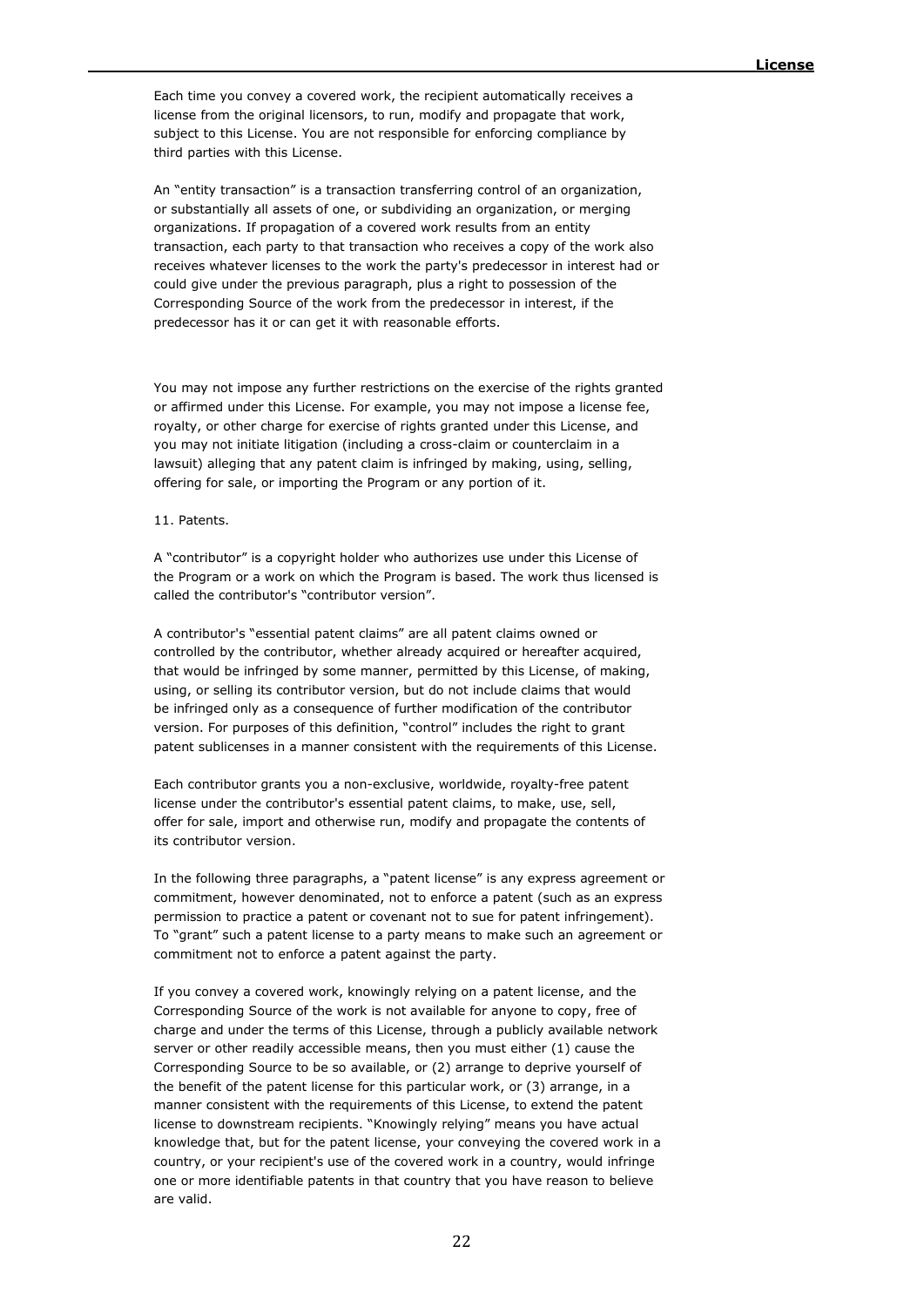If, pursuant to or in connection with a single transaction or arrangement, you convey, or propagate by procuring conveyance of, a covered work, and grant a patent license to some of the parties receiving the covered work authorizing them to use, propagate, modify or convey a specific copy of the covered work, then the patent license you grant is automatically extended to all recipients of the

#### covered work and works based on it.

A patent license is "discriminatory" if it does not include within the scope of its coverage, prohibits the exercise of, or is conditioned on the non-exercise of one or more of the rights that are specifically granted under this License. You may not convey a covered work if you are a party to an arrangement with a third party that is in the business of distributing software, under which you make payment to the third party based on the extent of your activity of conveying the work, and under which the third party grants, to any of the parties who would receive the covered work from you, a discriminatory patent license (a) in connection with copies of the covered work conveyed by you (or copies made from those copies), or (b) primarily for and in connection with specific products or compilations that contain the covered work, unless you entered into that arrangement, or that patent license was granted, prior to 28 March 2007.

Nothing in this License shall be construed as excluding or limiting any implied license or other defenses to infringement that may otherwise be available to you under applicable patent law.

12. No Surrender of Others' Freedom.

If conditions are imposed on you (whether by court order, agreement or otherwise) that contradict the conditions of this License, they do not excuse you from the conditions of this License. If you cannot convey a covered work so as to satisfy simultaneously your obligations under this License and any other pertinent obligations, then as a consequence you may not convey it at all. For example, if you agree to terms that obligate you to collect a royalty for further conveying from those to whom you convey the Program, the only way you could satisfy both those terms and this License would be to refrain entirely from conveying the Program.

13. Use with the GNU Affero General Public License.

Notwithstanding any other provision of this License, you have permission to link or combine any covered work with a work licensed under version 3 of the GNU Affero General Public License into a single combined work, and to convey the resulting work. The terms of this License will continue to apply to the part which is the covered work, but the special requirements of the GNU Affero General Public License, section 13, concerning interaction through a network will apply to the combination as such.

14. Revised Versions of this License.

The Free Software Foundation may publish revised and/or new versions of the GNU General Public License from time to time. Such new versions will be similar in spirit to the present version, but may differ in detail to address new problems or concerns.

Each version is given a distinguishing version number. If the Program specifies that a certain numbered version of the GNU General Public License "or any later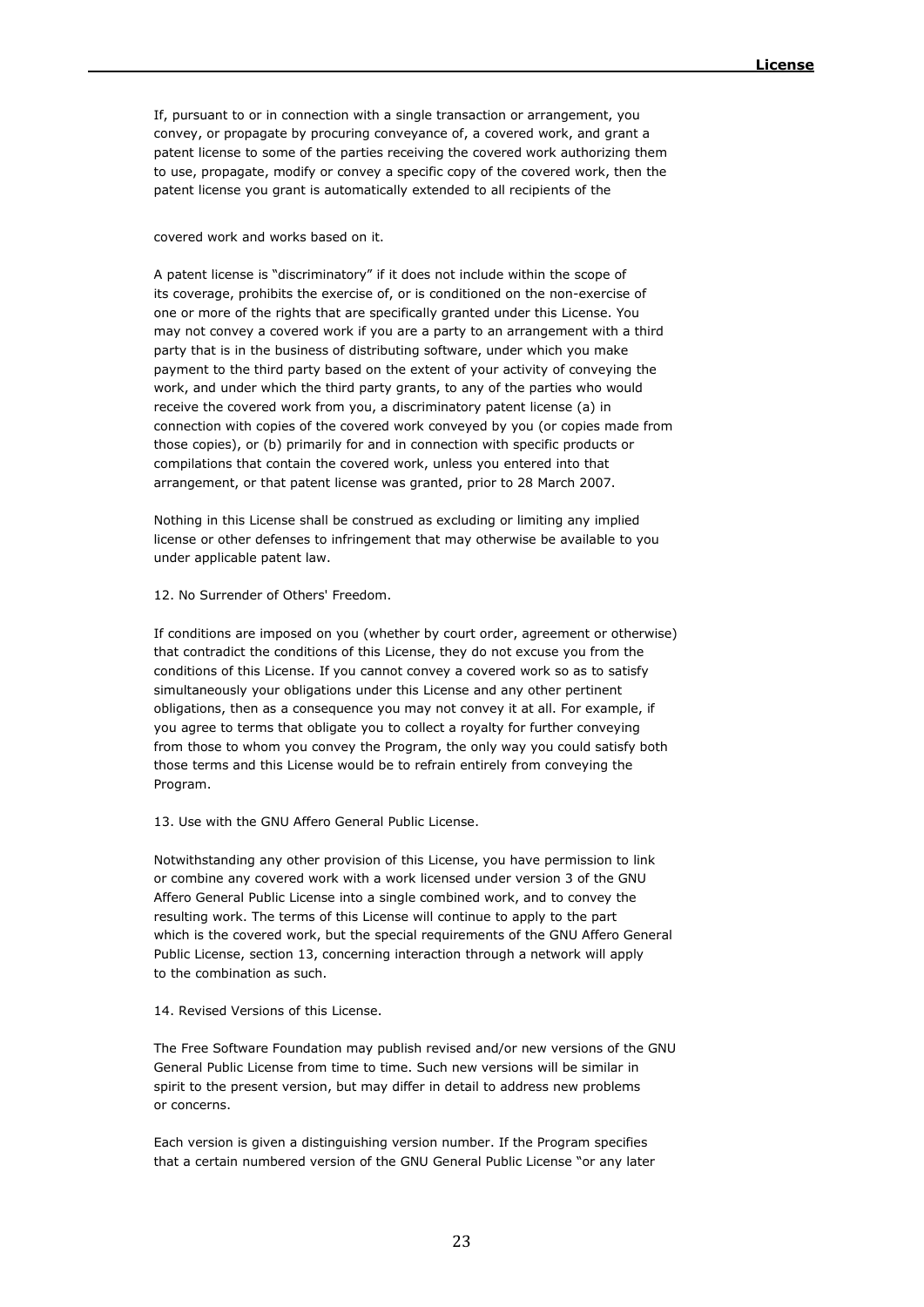version" applies to it, you have the option of following the terms and conditions either of that numbered version or of any later version published by the Free Software Foundation. If the Program does not specify a version number of the GNU General Public License, you may choose any version ever published by the Free Software Foundation.

If the Program specifies that a proxy can decide which future versions of the GNU General Public License can be used, that proxy's public statement of acceptance of a version permanently authorizes you to choose that version for the Program.

Later license versions may give you additional or different permissions. However, no additional obligations are imposed on any author or copyright holder as a result of your choosing to follow a later version.

#### 15. Disclaimer of Warranty.

THERE IS NO WARRANTY FOR THE PROGRAM, TO THE EXTENT PERMITTED BY APPLICABLE LAW. EXCEPT WHEN OTHERWISE STATED IN WRITING THE COPYRIGHT HOLDERS AND/OR OTHER PARTIES PROVIDE THE PROGRAM "AS IS" WITHOUT WARRANTY OF ANY KIND, EITHER EXPRESSED OR IMPLIED, INCLUDING, BUT NOT LIMITED TO, THE IMPLIED WARRANTIES OF MERCHANTABILITY AND FITNESS FOR A PARTICULAR PURPOSE. THE ENTIRE RISK AS TO THE QUALITY AND PERFORMANCE OF THE PROGRAM IS WITH YOU. SHOULD THE PROGRAM PROVE DEFECTIVE, YOU ASSUME THE COST OF ALL NECESSARY SERVICING, REPAIR OR CORRECTION.

#### 16. Limitation of Liability.

IN NO EVENT UNLESS REQUIRED BY APPLICABLE LAW OR AGREED TO IN WRITING WILL ANY COPYRIGHT HOLDER, OR ANY OTHER PARTY WHO MODIFIES AND/OR CONVEYS THE PROGRAM AS PERMITTED ABOVE, BE LIABLE TO YOU FOR DAMAGES, INCLUDING ANY GENERAL, SPECIAL, INCIDENTAL OR CONSEQUENTIAL DAMAGES ARISING OUT OF THE USE OR INABILITY TO USE THE PROGRAM (INCLUDING BUT NOT LIMITED TO LOSS OF DATA OR DATA BEING RENDERED INACCURATE OR LOSSES SUSTAINED BY YOU OR THIRD PARTIES OR A FAILURE OF THE PROGRAM TO OPERATE WITH ANY OTHER PROGRAMS), EVEN IF SUCH HOLDER OR OTHER PARTY HAS BEEN ADVISED OF THE POSSIBILITY OF SUCH DAMAGES.

17. Interpretation of Sections 15 and 16.

If the disclaimer of warranty and limitation of liability provided above cannot be given local legal effect according to their terms, reviewing courts shall apply local law that most closely approximates an absolute waiver of all civil liability in connection with the Program, unless a warranty or assumption of liability accompanies a copy of the Program in return for a fee.

#### END OF TERMS AND CONDITIONS

#### How to Apply These Terms to Your New Programs

If you develop a new program, and you want it to be of the greatest possible use to the public, the best way to achieve this is to make it free software which

everyone can redistribute and change under these terms.

To do so, attach the following notices to the program. It is safest to attach them to the start of each source file to most effectively state the exclusion of warranty; and each file should have at least the "copyright" line and a pointer to where the full notice is found.

<one line to give the program's name and a brief idea of what it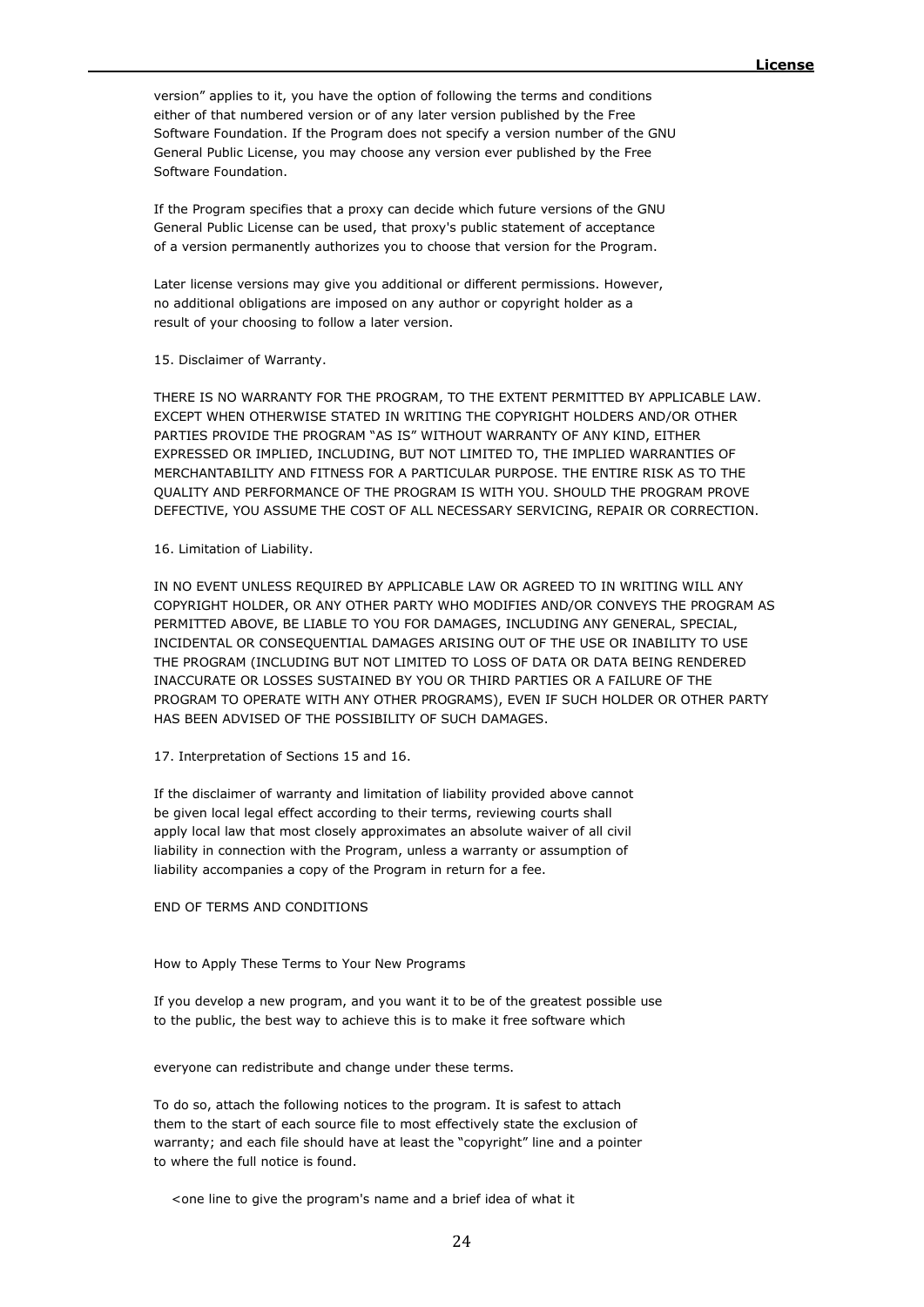does.>

Copyright (C) <year> <name of author>

 This program is free software: you can redistribute it and/or modify it under the terms of the GNU General Public License as published by the Free Software Foundation, either version 3 of the License, or (at your option) any later version.

 This program is distributed in the hope that it will be useful, but WITHOUT ANY WARRANTY; without even the implied warranty of MERCHANTABILITY or FITNESS FOR A PARTICULAR PURPOSE. See the GNU General Public License for more details.

 You should have received a copy of the GNU General Public License along with this program. If not, see <http://www.gnu.org/licenses/>.

Also add information on how to contact you by electronic and paper mail.

If the program does terminal interaction, make it output a short notice like this when it starts in an interactive mode:

<program> Copyright (C) <year> <name of author>

 This program comes with ABSOLUTELY NO WARRANTY; for details type `show w'. This is free software, and you are welcome to redistribute it under certain conditions; type `show c' for details.

The hypothetical commands `show w' and `show c' should show the appropriate parts of the General Public License. Of course, your program's commands might be different; for a GUI interface, you would use an "about box".

You should also get your employer (if you work as a programmer) or school, if any, to sign a "copyright disclaimer" for the program, if necessary. For more information on this, and how to apply and follow the GNU GPL, see <http://www.gnu.org/licenses/>.

The GNU General Public License does not permit incorporating your program into proprietary programs. If your program is a subroutine library, you may consider it more useful to permit linking proprietary applications with the library. If this is what you want to do, use the GNU Lesser General Public License instead of this License. But first, please read <http://www.gnu.org/philosophy/why-not-lgpl.html>.

---

GNU Lesser General Public License v2.1 or later

(Quagga Routing Suite 0.99.10, tacacs+ client/server library libtacplus-0.2a)

GNU Lesser General Public License =================================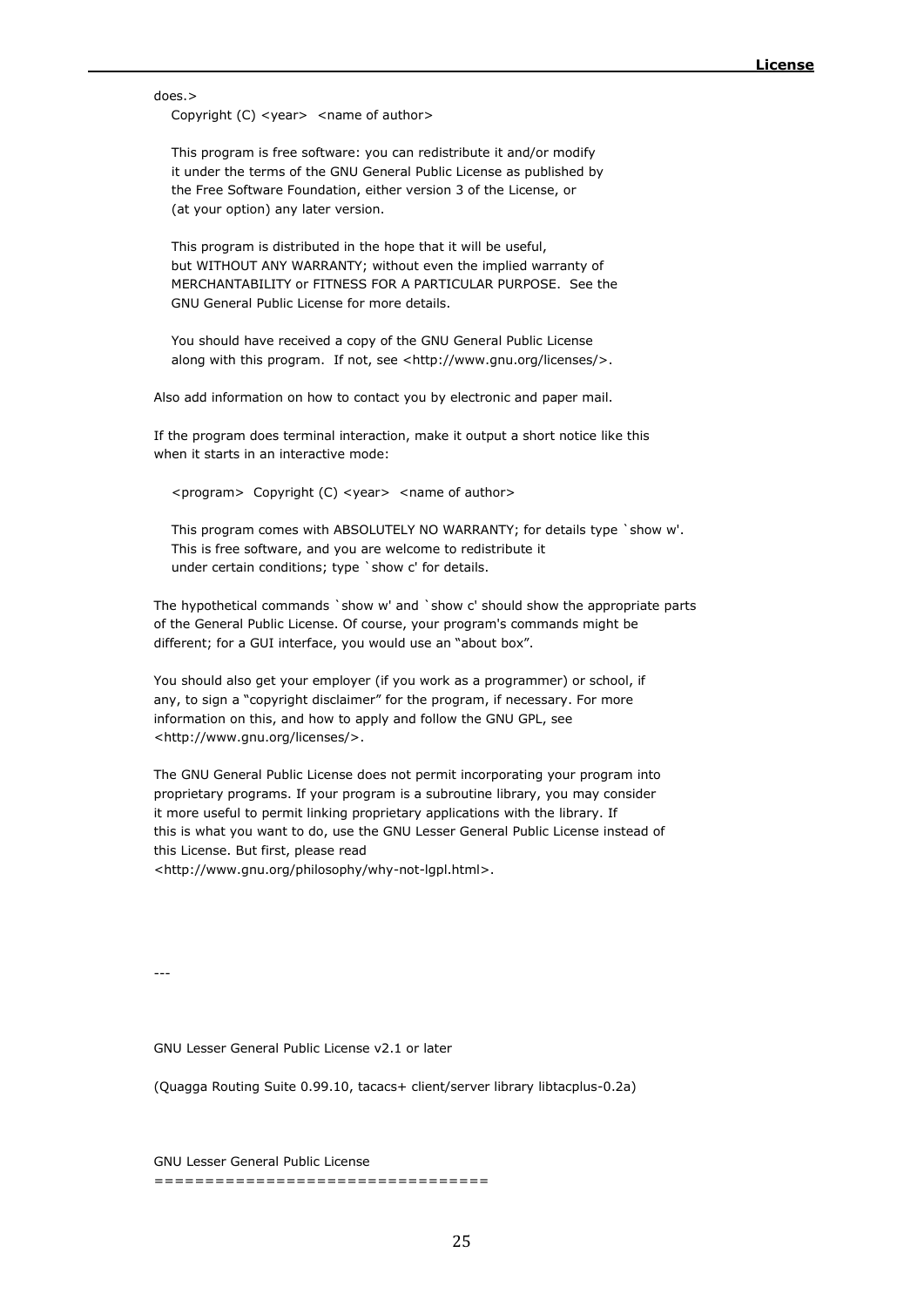Version 2.1, February 1999

Copyright (C) 1991, 1999 Free Software Foundation, Inc.

59 Temple Place, Suite 330, Boston, MA 02111-1307 USA

Everyone is permitted to copy and distribute verbatim copies

of this license document, but changing it is not allowed.

[This is the first released version of the Lesser GPL. It also counts

as the successor of the GNU Library Public License, version 2, hence

the version number 2.1.]

#### Preamble

--------

The licenses for most software are designed to take away your freedom to share and change it. By contrast, the GNU General Public Licenses are intended to guarantee your freedom to share and change free software--to make sure the software is free for all its users.

This license, the Lesser General Public License, applies to some specially designated software packages--typically libraries--of the Free Software Foundation and other authors who decide to use it. You can use it too, but we suggest you first think carefully about whether this license or the ordinary General Public License is the better strategy to use in any particular case, based on the explanations below.

When we speak of free software, we are referring to freedom of use, not price. Our General Public Licenses are designed to make sure that you have the freedom to distribute copies of free software (and charge for this service if you wish); that you receive source code or can get it if you want it; that you can change the software and use pieces of it in new free programs; and that you are informed that you can do these things.

To protect your rights, we need to make restrictions that forbid distributors to deny you these rights or to ask you to surrender these rights. These restrictions

translate to certain responsibilities for you if you distribute copies of the library or if you modify it.

For example, if you distribute copies of the library, whether gratis or for a fee, you must give the recipients all the rights that we gave you. You must make sure that they, too, receive or can get the source code. If you link other code with the library, you must provide complete object files to the recipients, so that they can relink them with the library after making changes to the library and recompiling it. And you must show them these terms so they know their rights.

We protect your rights with a two-step method: (1) we copyright the library, and (2) we offer you this license, which gives you legal permission to copy, distribute and/or modify the library.

To protect each distributor, we want to make it very clear that there is no warranty for the free library. Also, if the library is modified by someone else and passed on, the recipients should know that what they have is not the original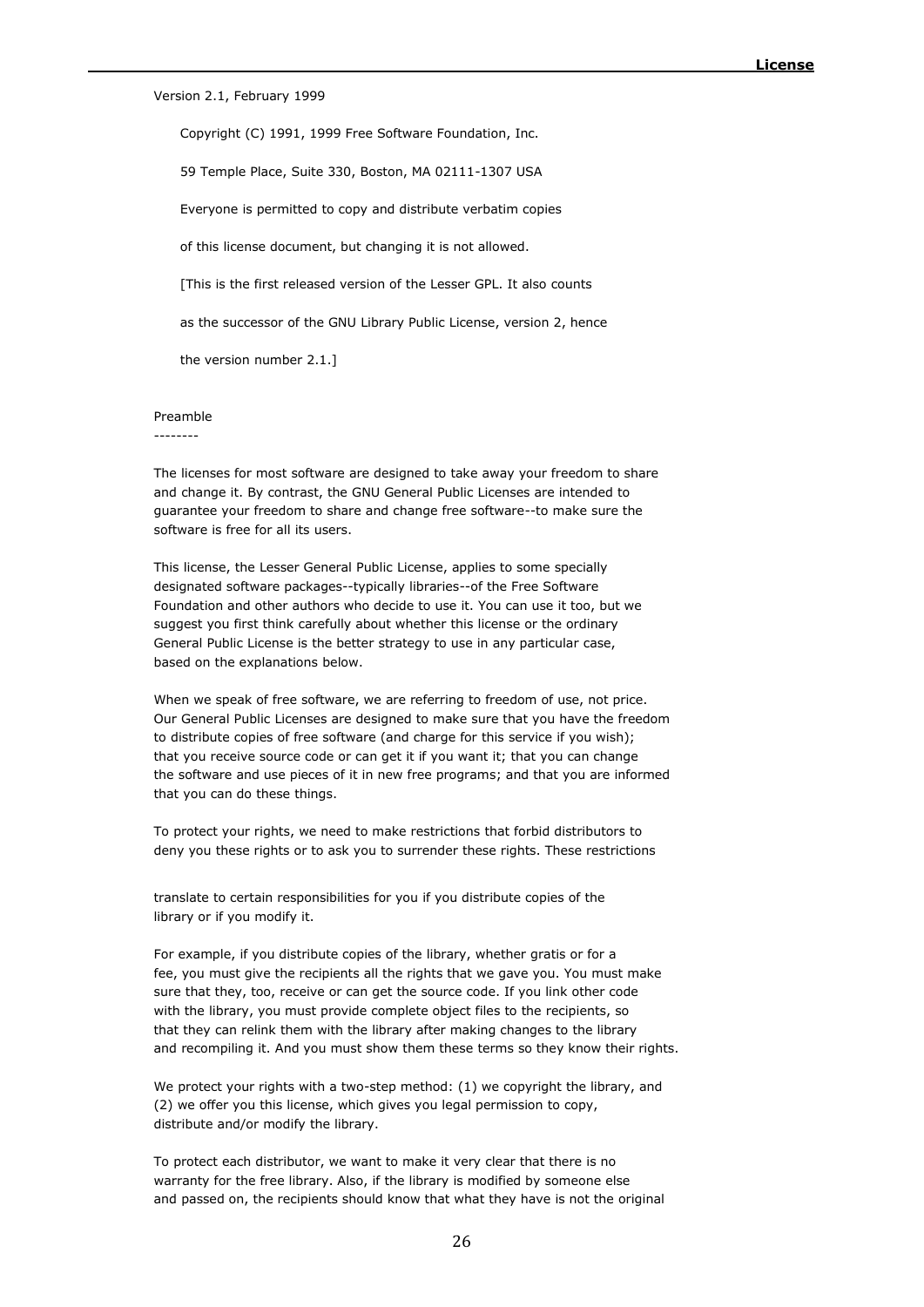version, so that the original author's reputation will not be affected by problems that might be introduced by others.

Finally, software patents pose a constant threat to the existence of any free program. We wish to make sure that a company cannot effectively restrict the users of a free program by obtaining a restrictive license from a patent holder. Therefore, we insist that any patent license obtained for a version of the library must be consistent with the full freedom of use specified in this license.

Most GNU software, including some libraries, is covered by the ordinary GNU General Public License. This license, the GNU Lesser General Public License, applies to certain designated libraries, and is quite different from the ordinary General Public License. We use this license for certain libraries in order to permit linking those libraries into non-free programs.

When a program is linked with a library, whether statically or using a shared library, the combination of the two is legally speaking a combined work, a derivative of the original library. The ordinary General Public License therefore permits such linking only if the entire combination fits its criteria of freedom. The Lesser General Public License permits more lax criteria for linking other code with the library.

We call this license the "Lesser" General Public License because it does Less to protect the user's freedom than the ordinary General Public License. It also provides other free software developers Less of an advantage over competing non-free programs. These disadvantages are the reason we use the ordinary General Public License for many libraries. However, the Lesser license provides advantages in certain special circumstances.

For example, on rare occasions, there may be a special need to encourage the widest possible use of a certain library, so that it becomes a de-facto standard. To achieve this, non-free programs must be allowed to use the library. A more

frequent case is that a free library does the same job as widely used non-free libraries. In this case, there is little to gain by limiting the free library to free software only, so we use the Lesser General Public License.

In other cases, permission to use a particular library in non-free programs enables a greater number of people to use a large body of free software. For example, permission to use the GNU C Library in non-free programs enables many more people to use the whole GNU operating system, as well as its variant, the GNU/Linux operating system.

Although the Lesser General Public License is Less protective of the users' freedom, it does ensure that the user of a program that is linked with the Library has the freedom and the wherewithal to run that program using a modified version of the Library.

The precise terms and conditions for copying, distribution and modification follow. Pay close attention to the difference between a "work based on the library" and a "work that uses the library". The former contains code derived from the library, whereas the latter must be combined with the library in order to run.

TERMS AND CONDITIONS FOR COPYING, DISTRIBUTION AND MODIFICATION  $-$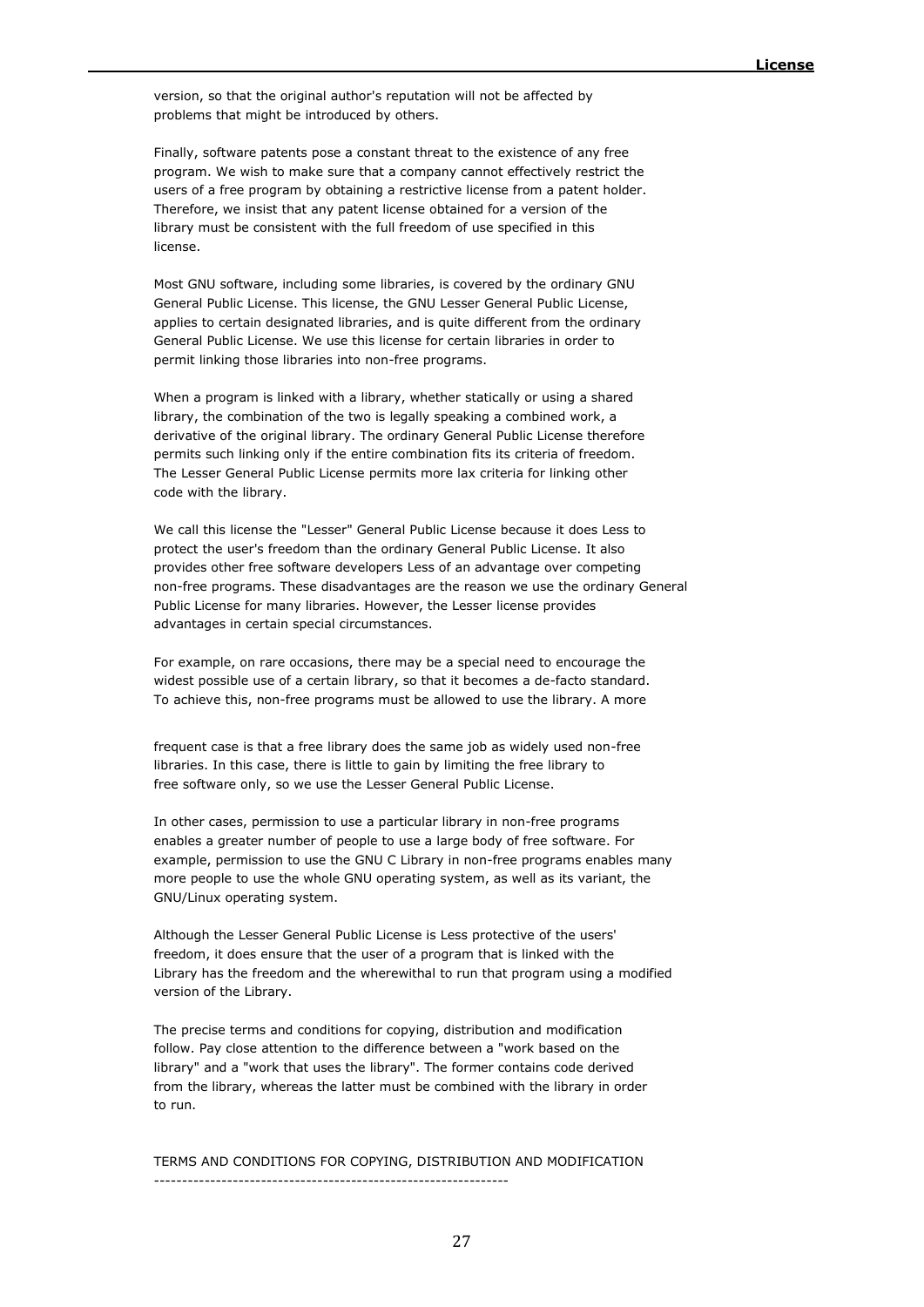0. This License Agreement applies to any software library or other program which contains a notice placed by the copyright holder or other authorized party saying it may be distributed under the terms of this Lesser General Public License (also called "this License"). Each licensee is addressed as "you".

A "library" means a collection of software functions and/or data prepared so as to be conveniently linked with application programs (which use some of those functions and data) to form executables.

The "Library", below, refers to any such software library or work which has been distributed under these terms. A "work based on the Library" means either the Library or any derivative work under copyright law: that is to say, a work containing the Library or a portion of it, either verbatim or with modifications and/or translated straightforwardly into another language. (Hereinafter, translation is included without limitation in the term "modification".)

"Source code" for a work means the preferred form of the work for making modifications to it. For a library, complete source code means all the source code for all modules it contains, plus any associated interface definition files, plus the scripts used to control compilation and installation of the library.

Activities other than copying, distribution and modification are not covered by this License; they are outside its scope. The act of running a program using the Library is not restricted, and output from such a program is covered only if its contents constitute a work based on the Library (independent of the use of the

Library in a tool for writing it). Whether that is true depends on what the Library does and what the program that uses the Library does.

1. You may copy and distribute verbatim copies of the Library's complete source code as you receive it, in any medium, provided that you conspicuously and appropriately publish on each copy an appropriate copyright notice and disclaimer of warranty; keep intact all the notices that refer to this License and to the absence of any warranty; and distribute a copy of this License along with the Library.

You may charge a fee for the physical act of transferring a copy, and you may at your option offer warranty protection in exchange for a fee.

2. You may modify your copy or copies of the Library or any portion of it, thus forming a work based on the Library, and copy and distribute such modifications or work under the terms of Section 1 above, provided that you also meet all of these conditions:

a) The modified work must itself be a software library.

 b) You must cause the files modified to carry prominent notices stating that you changed the files and the date of any change.

 c) You must cause the whole of the work to be licensed at no charge to all third parties under the terms of this License.

 d) If a facility in the modified Library refers to a function or a table of data to be supplied by an application program that uses the facility, other than as an argument passed when the facility is invoked, then you must make a good faith effort to ensure that, in the event an application does not supply such function or table, the facility still operates, and performs whatever part of its purpose remains meaningful.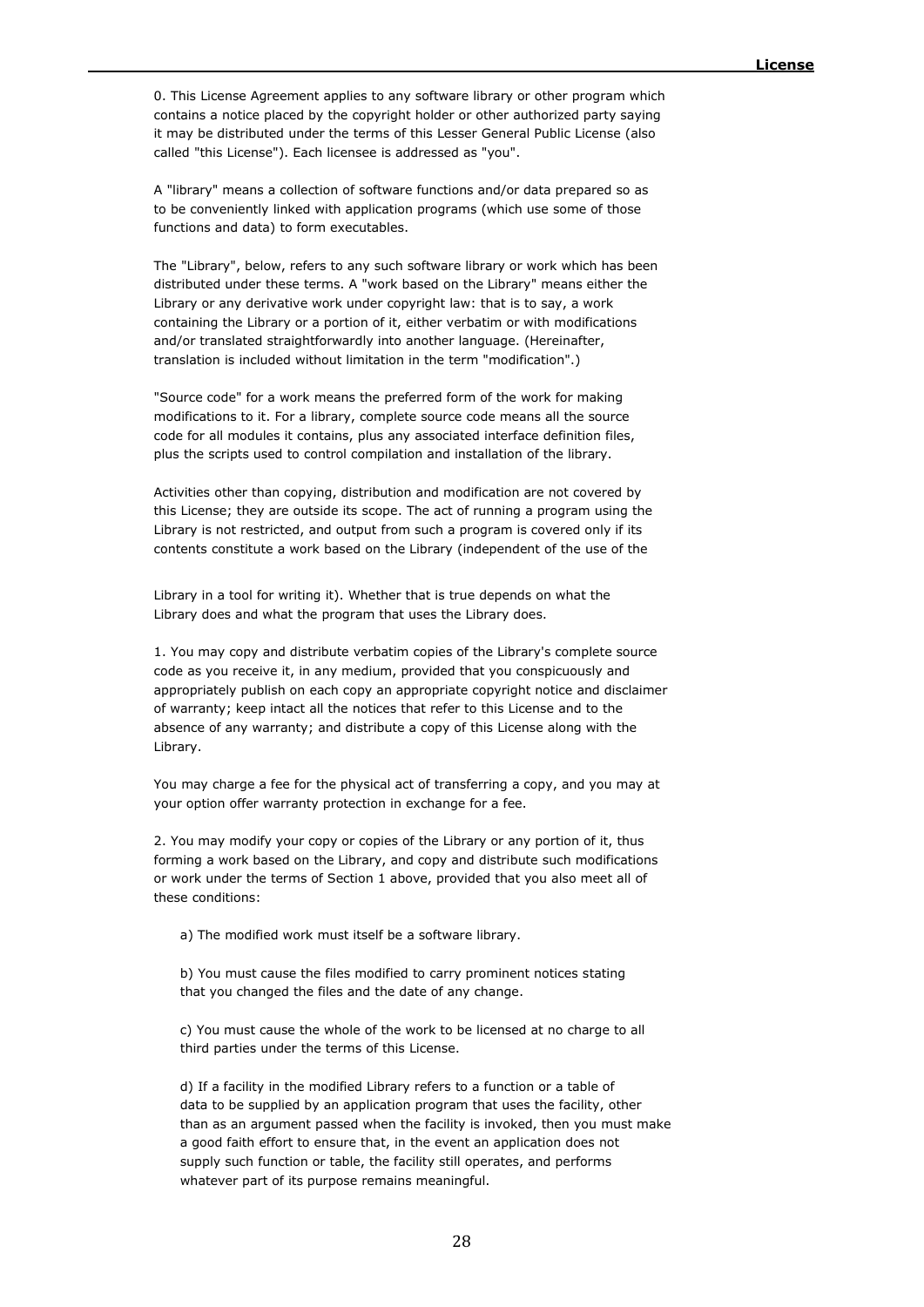(For example, a function in a library to compute square roots has a purpose that is entirely well-defined independent of the application. Therefore, Subsection 2d requires that any application-supplied function or table used by this function must be optional: if the application does not supply it, the square root function must still compute square roots.)

 These requirements apply to the modified work as a whole. If identifiable sections of that work are not derived from the Library, and can be reasonably considered independent and separate works in themselves, then this License, and its terms, do not apply to those sections when you distribute them as separate works. But when you distribute the same sections as part of a whole which is a work based on the Library, the distribution of the whole must be on the terms of this License, whose permissions for other licensees extend to the entire whole, and thus to each and every part regardless of who wrote it.

Thus, it is not the intent of this section to claim rights or contest your

 rights to work written entirely by you; rather, the intent is to exercise the right to control the distribution of derivative or collective works based on the Library.

 In addition, mere aggregation of another work not based on the Library with the Library (or with a work based on the Library) on a volume of a storage or distribution medium does not bring the other work under the scope of this License.

3. You may opt to apply the terms of the ordinary GNU General Public License instead of this License to a given copy of the Library. To do this, you must alter all the notices that refer to this License, so that they refer to the ordinary GNU General Public License, version 2, instead of to this License. (If a newer version than version 2 of the ordinary GNU General Public License has appeared, then you can specify that version instead if you wish.) Do not make any other change in these notices.

Once this change is made in a given copy, it is irreversible for that copy, so the ordinary GNU General Public License applies to all subsequent copies and derivative works made from that copy.

This option is useful when you wish to copy part of the code of the Library into a program that is not a library.

4. You may copy and distribute the Library (or a portion or derivative of it, under Section 2) in object code or executable form under the terms of Sections 1 and 2 above provided that you accompany it with the complete corresponding machine-readable source code, which must be distributed under the terms of Sections 1 and 2 above on a medium customarily used for software interchange.

If distribution of object code is made by offering access to copy from a designated place, then offering equivalent access to copy the source code from the same place satisfies the requirement to distribute the source code, even though third parties are not compelled to copy the source along with the object code.

5. A program that contains no derivative of any portion of the Library, but is designed to work with the Library by being compiled or linked with it, is called a "work that uses the Library". Such a work, in isolation, is not a derivative work of the Library, and therefore falls outside the scope of this License.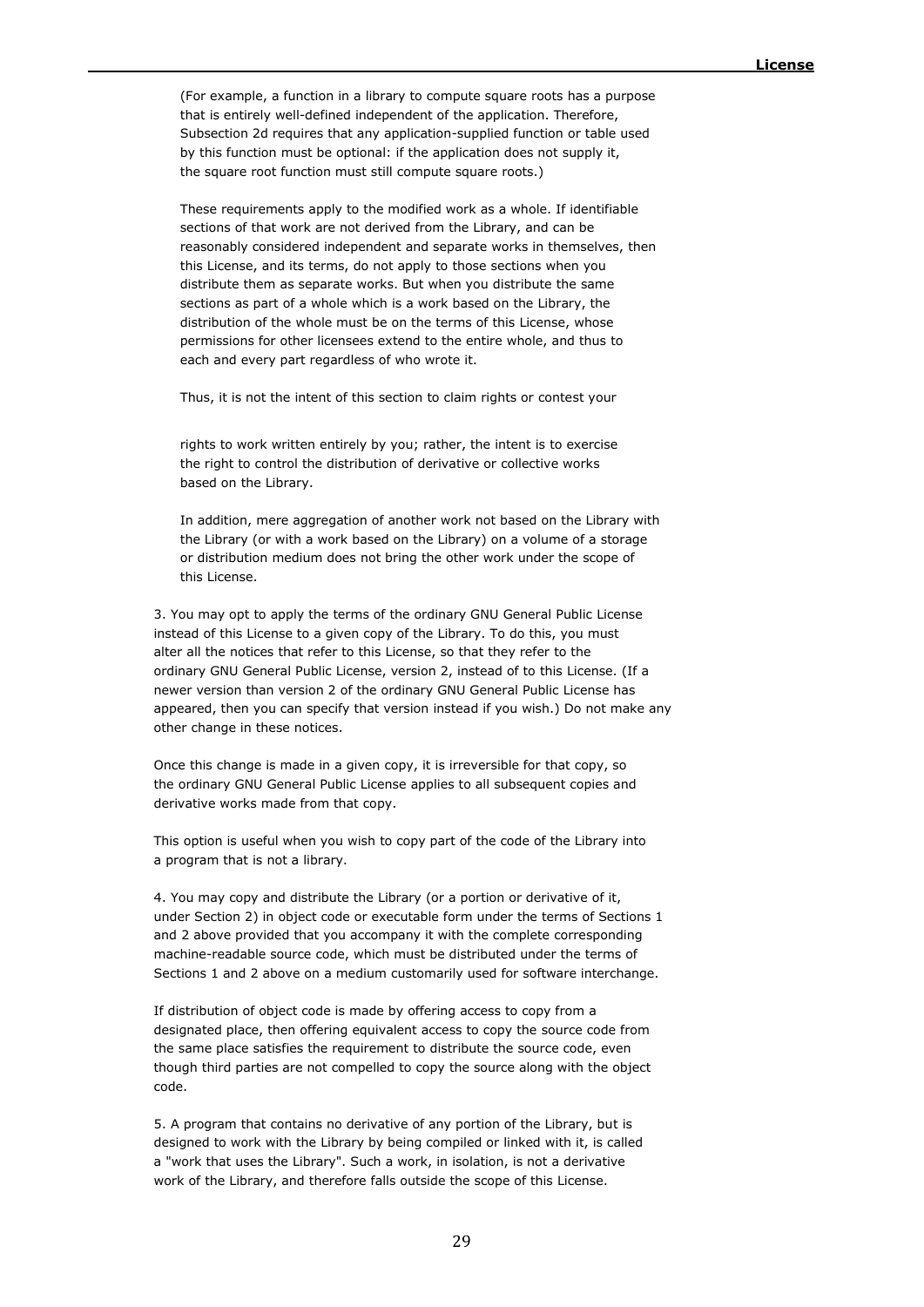However, linking a "work that uses the Library" with the Library creates an executable that is a derivative of the Library (because it contains portions of the Library), rather than a "work that uses the library". The executable is therefore covered by this License. Section 6 states terms for distribution of such executables.

When a "work that uses the Library" uses material from a header file that is part of the Library, the object code for the work may be a derivative work of the Library even though the source code is not. Whether this is true is especially

significant if the work can be linked without the Library, or if the work is itself a library. The threshold for this to be true is not precisely defined by law.

If such an object file uses only numerical parameters, data structure layouts and accessors, and small macros and small inline functions (ten lines or less in length), then the use of the object file is unrestricted, regardless of whether it is legally a derivative work. (Executables containing this object code plus portions of the Library will still fall under Section 6.)

Otherwise, if the work is a derivative of the Library, you may distribute the object code for the work under the terms of Section 6. Any executables containing that work also fall under Section 6, whether or not they are linked directly with the Library itself.

6. As an exception to the Sections above, you may also combine or link a "work that uses the Library" with the Library to produce a work containing portions of the Library, and distribute that work under terms of your choice, provided that the terms permit modification of the work for the customer's own use and reverse engineering for debugging such modifications.

You must give prominent notice with each copy of the work that the Library is used in it and that the Library and its use are covered by this License. You must supply a copy of this License. If the work during execution displays copyright notices, you must include the copyright notice for the Library among them, as well as a reference directing the user to the copy of this License. Also, you must do one of these things:

 a) Accompany the work with the complete corresponding machine-readable source code for the Library including whatever changes were used in the work (which must be distributed under Sections 1 and 2 above); and, if the work is an executable linked with the Library, with the complete machine-readable "work that uses the Library", as object code and/or source code, so that the user can modify the Library and then relink to produce a modified executable containing the modified Library. (It is understood that the user who changes the contents of definitions files in the Library will not necessarily be able to recompile the application to use the modified definitions.)

 b) Use a suitable shared library mechanism for linking with the Library. A suitable mechanism is one that (1) uses at run time a copy of the library already present on the user's computer system, rather than copying library functions into the executable, and (2) will operate properly with a modified version of the library, if the user installs one, as long as the modified version is interface-compatible with the version that the work was made with.

 c) Accompany the work with a written offer, valid for at least three years, to give the same user the materials specified in Subsection 6a, above, for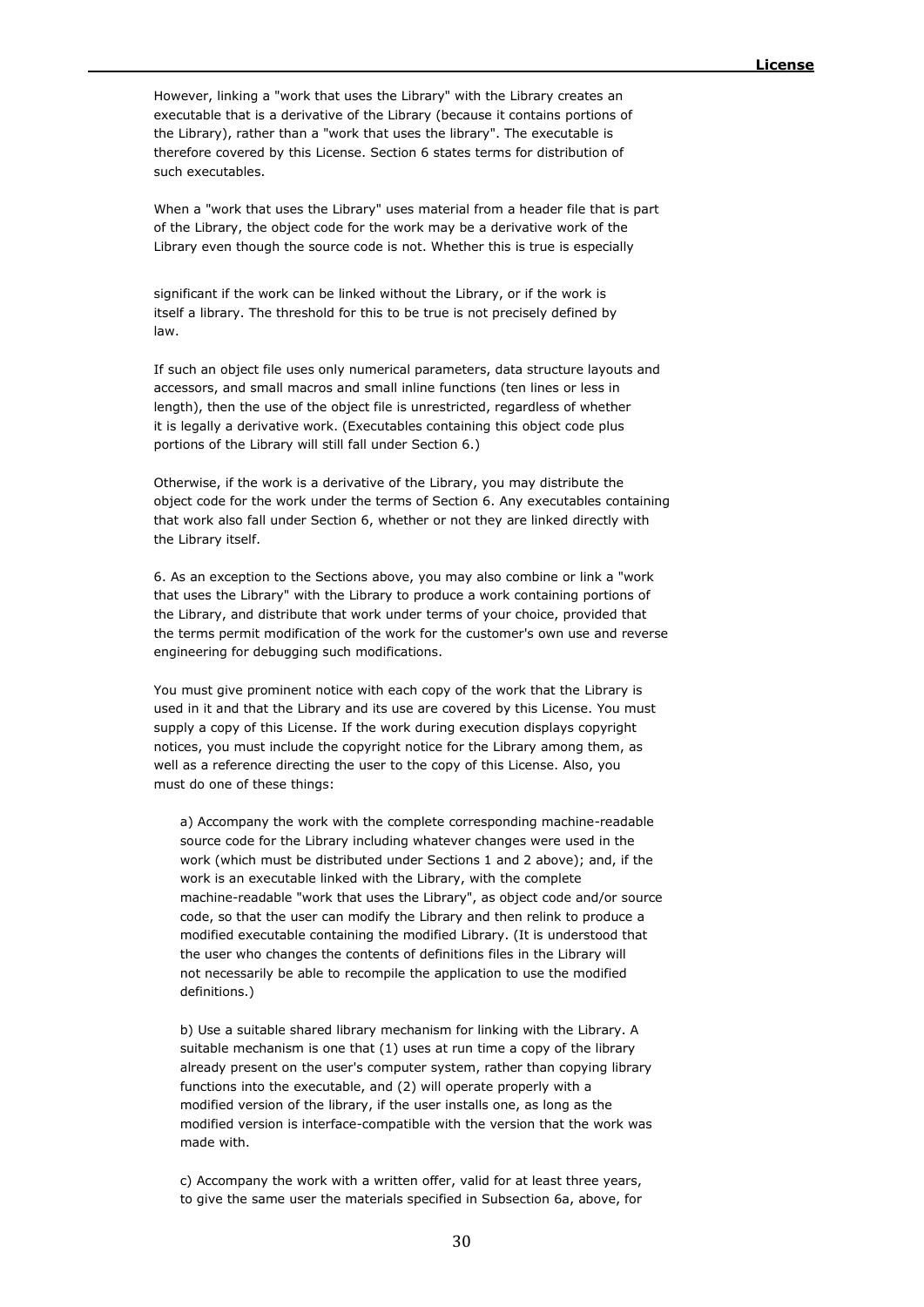a charge no more than the cost of performing this distribution.

 d) If distribution of the work is made by offering access to copy from a designated place, offer equivalent access to copy the above specified materials from the same place.

 e) Verify that the user has already received a copy of these materials or that you have already sent this user a copy.

For an executable, the required form of the "work that uses the Library" must include any data and utility programs needed for reproducing the executable from it. However, as a special exception, the materials to be distributed need not include anything that is normally distributed (in either source or binary form) with the major components (compiler, kernel, and so on) of the operating system on which the executable runs, unless that component itself accompanies the executable.

It may happen that this requirement contradicts the license restrictions of other proprietary libraries that do not normally accompany the operating system. Such a contradiction means you cannot use both them and the Library together in an executable that you distribute.

7. You may place library facilities that are a work based on the Library side-by-side in a single library together with other library facilities not covered by this License, and distribute such a combined library, provided that the separate distribution of the work based on the Library and of the other library facilities is otherwise permitted, and provided that you do these two things:

 a) Accompany the combined library with a copy of the same work based on the Library, uncombined with any other library facilities. This must be distributed under the terms of the Sections above.

 b) Give prominent notice with the combined library of the fact that part of it is a work based on the Library, and explaining where to find the accompanying uncombined form of the same work.

8. You may not copy, modify, sublicense, link with, or distribute the Library except as expressly provided under this License. Any attempt otherwise to copy, modify, sublicense, link with, or distribute the Library is void, and will automatically terminate your rights under this License. However, parties who have received copies, or rights, from you under this License will not have their licenses terminated so long as such parties remain in full compliance.

9. You are not required to accept this License, since you have not signed it. However, nothing else grants you permission to modify or distribute the Library or its derivative works. These actions are prohibited by law if you do not accept this License. Therefore, by modifying or distributing the Library (or any work based on the Library), you indicate your acceptance of this License to do so, and all its terms and conditions for copying, distributing or modifying the Library or works based on it.

10. Each time you redistribute the Library (or any work based on the Library), the recipient automatically receives a license from the original licensor to copy, distribute, link with or modify the Library subject to these terms and conditions. You may not impose any further restrictions on the recipients' exercise of the rights granted herein. You are not responsible for enforcing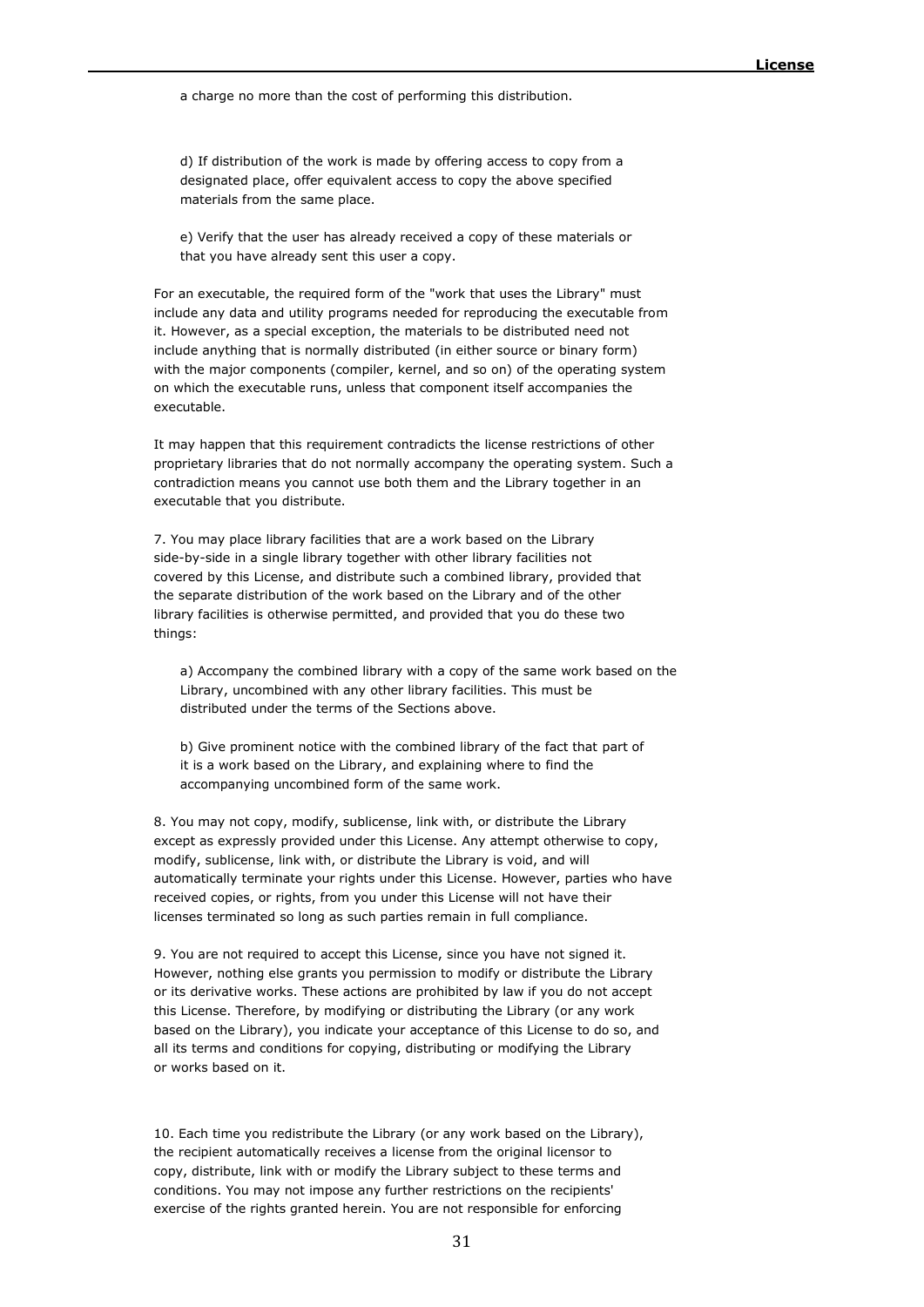compliance by third parties with this License.

11. If, as a consequence of a court judgment or allegation of patent infringement or for any other reason (not limited to patent issues), conditions are imposed on you (whether by court order, agreement or otherwise) that contradict the conditions of this License, they do not excuse you from the conditions of this License. If you cannot distribute so as to satisfy simultaneously your obligations under this License and any other pertinent obligations, then as a consequence you may not distribute the Library at all. For example, if a patent license would not permit royalty-free redistribution of the Library by all those who receive copies directly or indirectly through you, then the only way you could satisfy both it and this License would be to refrain entirely from distribution of the Library.

If any portion of this section is held invalid or unenforceable under any particular circumstance, the balance of the section is intended to apply, and the section as a whole is intended to apply in other circumstances.

It is not the purpose of this section to induce you to infringe any patents or other property right claims or to contest validity of any such claims; this section has the sole purpose of protecting the integrity of the free software distribution system which is implemented by public license practices. Many people have made generous contributions to the wide range of software distributed through that system in reliance on consistent application of that system; it is up to the author/donor to decide if he or she is willing to distribute software through any other system and a licensee cannot impose that choice.

This section is intended to make thoroughly clear what is believed to be a consequence of the rest of this License.

12. If the distribution and/or use of the Library is restricted in certain countries either by patents or by copyrighted interfaces, the original copyright holder who places the Library under this License may add an explicit geographical distribution limitation excluding those countries, so that distribution is permitted only in or among countries not thus excluded. In such case, this License incorporates the limitation as if written in the body of this License.

13. The Free Software Foundation may publish revised and/or new versions of the Lesser General Public License from time to time. Such new versions will be similar in spirit to the present version, but may differ in detail to address new problems or concerns.

Each version is given a distinguishing version number. If the Library specifies a version number of this License which applies to it and "any later version", you

have the option of following the terms and conditions either of that version or of any later version published by the Free Software Foundation. If the Library does not specify a license version number, you may choose any version ever published by the Free Software Foundation.

14. If you wish to incorporate parts of the Library into other free programs whose distribution conditions are incompatible with these, write to the author to ask for permission. For software which is copyrighted by the Free Software Foundation, write to the Free Software Foundation; we sometimes make exceptions for this. Our decision will be guided by the two goals of preserving the free status of all derivatives of our free software and of promoting the sharing and reuse of software generally.

NO WARRANTY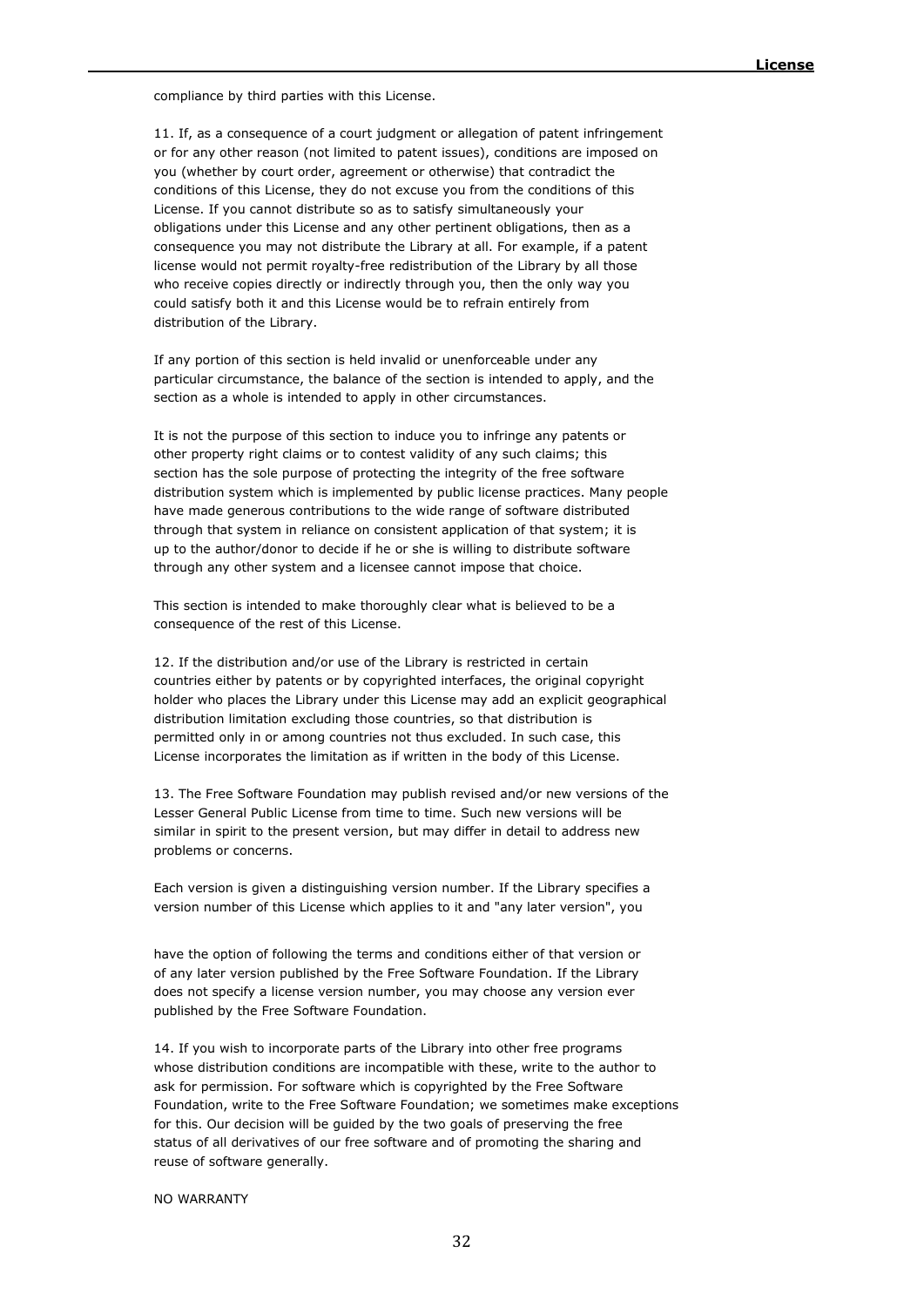15. BECAUSE THE LIBRARY IS LICENSED FREE OF CHARGE, THERE IS NO WARRANTY FOR THE LIBRARY, TO THE EXTENT PERMITTED BY APPLICABLE LAW. EXCEPT WHEN OTHERWISE STATED IN WRITING THE COPYRIGHT HOLDERS AND/OR OTHER PARTIES PROVIDE THE LIBRARY "AS IS" WITHOUT WARRANTY OF ANY KIND, EITHER EXPRESSED OR IMPLIED, INCLUDING, BUT NOT LIMITED TO, THE IMPLIED WARRANTIES OF MERCHANTABILITY AND FITNESS FOR A PARTICULAR PURPOSE. THE ENTIRE RISK AS TO THE QUALITY AND PERFORMANCE OF THE LIBRARY IS WITH YOU. SHOULD THE LIBRARY PROVE DEFECTIVE, YOU ASSUME THE COST OF ALL NECESSARY SERVICING, REPAIR OR CORRECTION.

16. IN NO EVENT UNLESS REQUIRED BY APPLICABLE LAW OR AGREED TO IN WRITING WILL ANY COPYRIGHT HOLDER, OR ANY OTHER PARTY WHO MAY MODIFY AND/OR REDISTRIBUTE THE LIBRARY AS PERMITTED ABOVE, BE LIABLE TO YOU FOR DAMAGES, INCLUDING ANY GENERAL, SPECIAL, INCIDENTAL OR CONSEQUENTIAL DAMAGES ARISING OUT OF THE USE OR INABILITY TO USE THE LIBRARY (INCLUDING BUT NOT LIMITED TO LOSS OF DATA OR DATA BEING RENDERED INACCURATE OR LOSSES SUSTAINED BY YOU OR THIRD PARTIES OR A FAILURE OF THE LIBRARY TO OPERATE WITH ANY OTHER SOFTWARE), EVEN IF SUCH HOLDER OR OTHER PARTY HAS BEEN ADVISED OF THE POSSIBILITY OF SUCH DAMAGES.

END OF TERMS AND CONDITIONS

How to Apply These Terms to Your New Libraries ----------------------------------------------

If you develop a new library, and you want it to be of the greatest possible use to the public, we recommend making it free software that everyone can redistribute and change. You can do so by permitting redistribution under these terms (or, alternatively, under the terms of the ordinary General Public License).

To apply these terms, attach the following notices to the library. It is safest to attach them to the start of each source file to most effectively convey the exclusion of warranty; and each file should have at least the "copyright" line and a pointer to where the full notice is found.

one line to give the library's name and an idea of what it does.

Copyright (C) year name of author

This library is free software; you can redistribute it and/or

modify it under the terms of the GNU Lesser General Public

License as published by the Free Software Foundation; either

version 2.1 of the License, or (at your option) any later version.

This library is distributed in the hope that it will be useful,

but WITHOUT ANY WARRANTY; without even the implied warranty of

MERCHANTABILITY or FITNESS FOR A PARTICULAR PURPOSE. See the GNU

Lesser General Public License for more details.

You should have received a copy of the GNU Lesser General Public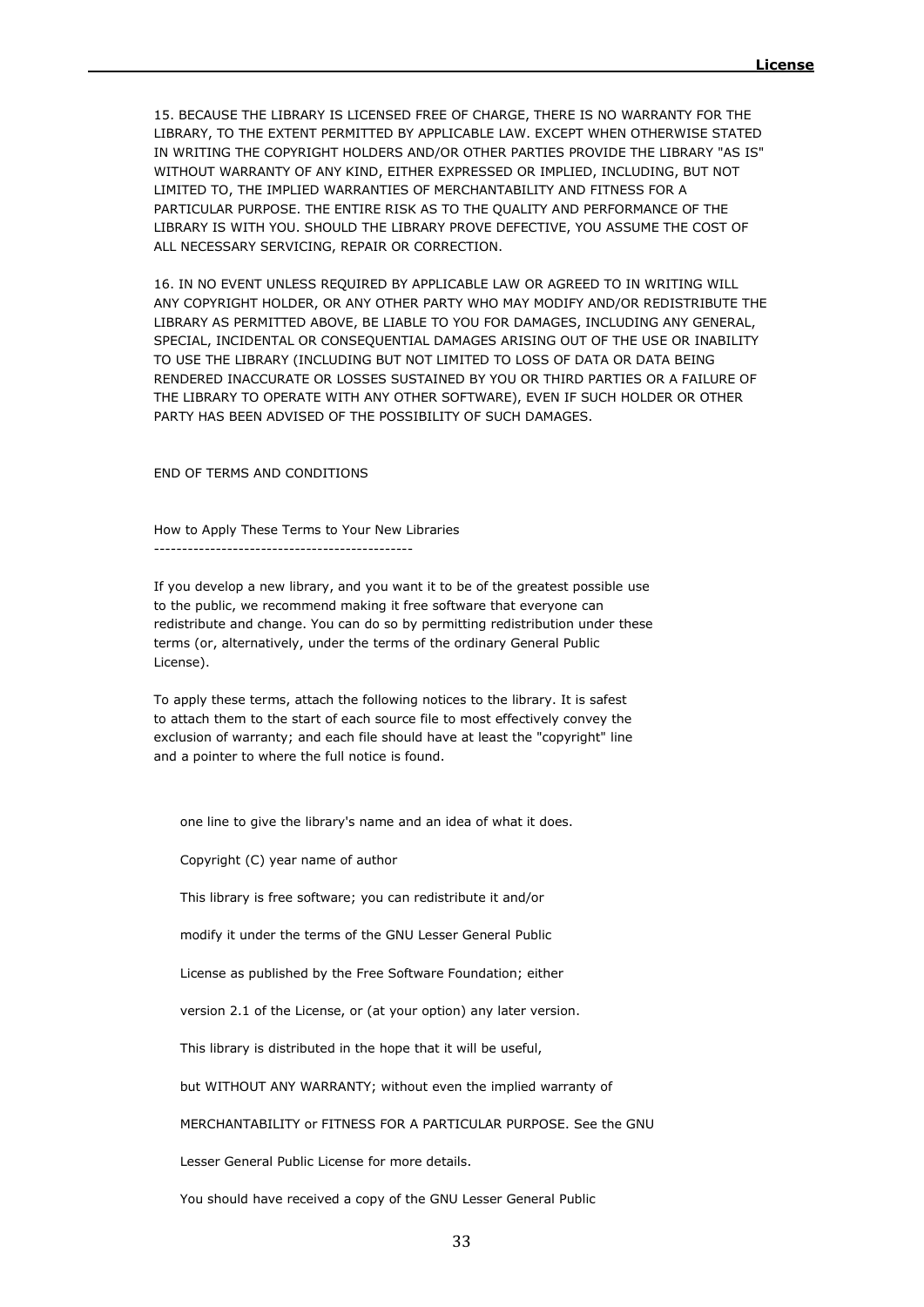License along with this library; if not, write to the Free Software

Foundation, Inc., 59 Temple Place, Suite 330, Boston, MA 02111-1307 USA

Also add information on how to contact you by electronic and paper mail.

You should also get your employer (if you work as a programmer) or your school, if any, to sign a "copyright disclaimer" for the library, if necessary. Here is a sample; alter the names:

Yoyodyne, Inc., hereby disclaims all copyright interest in

the library `Frob' (a library for tweaking knobs) written

by James Random Hacker.

signature of Ty Coon, 1 April 1990

Ty Coon, President of Vice

That's all there is to it!

---

Historic Permission Notice and Disclaimer

(Network Time Protocol project (NTP) 4.2.5p136)

Historical Permission Notice and Disclaimer

===========================================

<copyright notice>

Permission to use, copy, modify and distribute this software and its documentation for any purpose and without fee is hereby granted, provided that the above copyright notice appear in all copies[,] [and] that both [that] [the] copyright notice and this permission notice appear in supporting documentation[, and that the name [of] <copyright holder> [or <related entities>] not be used in advertising or publicity pertaining to distribution of the software without specific, written prior permission]. [<copyright holder> makes no representations about the suitability of this software for any purpose. It is provided "as is" without express or implied warranty.]

[<copyright holder> DISCLAIMS ALL WARRANTIES WITH REGARD TO THIS SOFTWARE, INCLUDING ALL IMPLIED WARRANTIES OF MERCHANTABILITY AND FITNESS[,][.] IN NO EVENT SHALL <copyright holder> BE LIABLE FOR ANY SPECIAL, INDIRECT OR CONSEQUENTIAL DAMAGES OR ANY DAMAGES WHATSOEVER RESULTING FROM LOSS OF USE, DATA OR PROFITS, WHETHER IN AN ACTION OF CONTRACT, NEGLIGENCE OR OTHER TORTIOUS ACTION, ARISING OUT OF OR IN CONNECTION WITH THE USE OR PERFORMANCE OF THIS SOFTWARE.]

---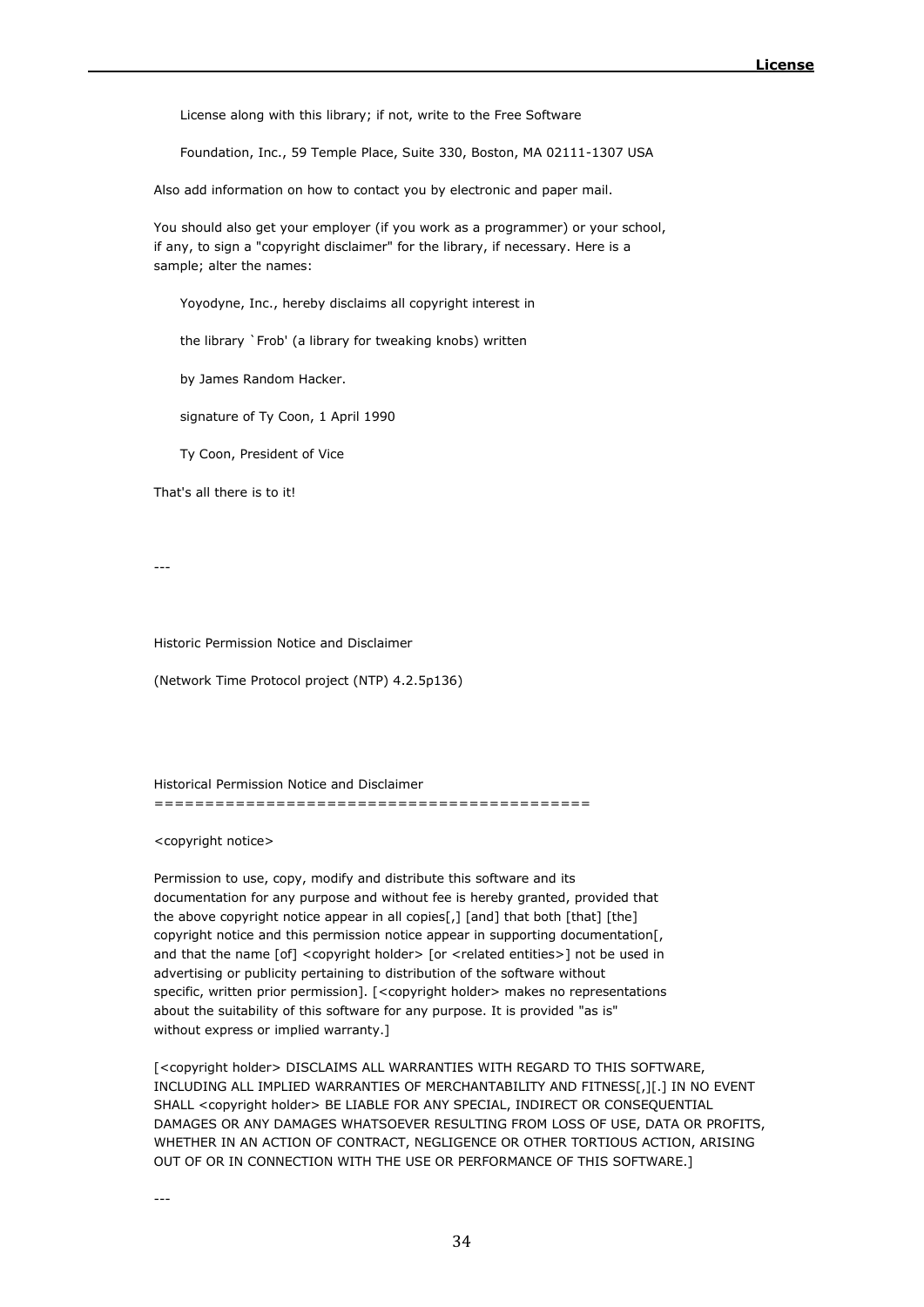#### Explanation:

Angle brackets hold "fields", e.g. <copyright holder>.

Square brackets hold optional text, e.g. [or <related entities>].

A license can have variations in capitalization and whitespace, and still be considered an instance of this template.

It may be possible to construct a grammatically incorrect license from this template, or one that lacks a disclaimer, or one that includes a double-disclaimer. That is acceptable, as long as it remains impossible to construct a non-OSD-compliant license that matches the pattern

---

MIT License

(jQuery 1.12.4)

 $=$   $=$   $=$   $=$ 

Permission is hereby granted, free of charge, to any person obtaining a copy of this software and associated documentation files (the "Software"), to deal in the Software without restriction, including without limitation the rights to use, copy, modify, merge, publish, distribute, sublicense, and/or sell copies of the Software, and to

permit persons to whom the Software is furnished to do so, subject to the following conditions:

The above copyright notice and this permission notice shall be included in all copies or substantial portions of the Software.

THE SOFTWARE IS PROVIDED "AS IS", WITHOUT WARRANTY OF ANY KIND, EXPRESS OR IMPLIED, INCLUDING BUT NOT LIMITED TO THE WARRANTIES OF MERCHANTABILITY, FITNESS FOR A PARTICULAR PURPOSE AND NONINFRINGEMENT. IN NO EVENT SHALL THE AUTHORS OR COPYRIGHT HOLDERS BE LIABLE FOR ANY CLAIM, DAMAGES OR OTHER LIABILITY, WHETHER IN AN ACTION OF CONTRACT, TORT OR OTHERWISE, ARISING FROM, OUT OF OR IN CONNECTION WITH THE SOFTWARE OR THE USE OR OTHER DEALINGS IN THE SOFTWARE

---

MIT License

(dropbear 0.44)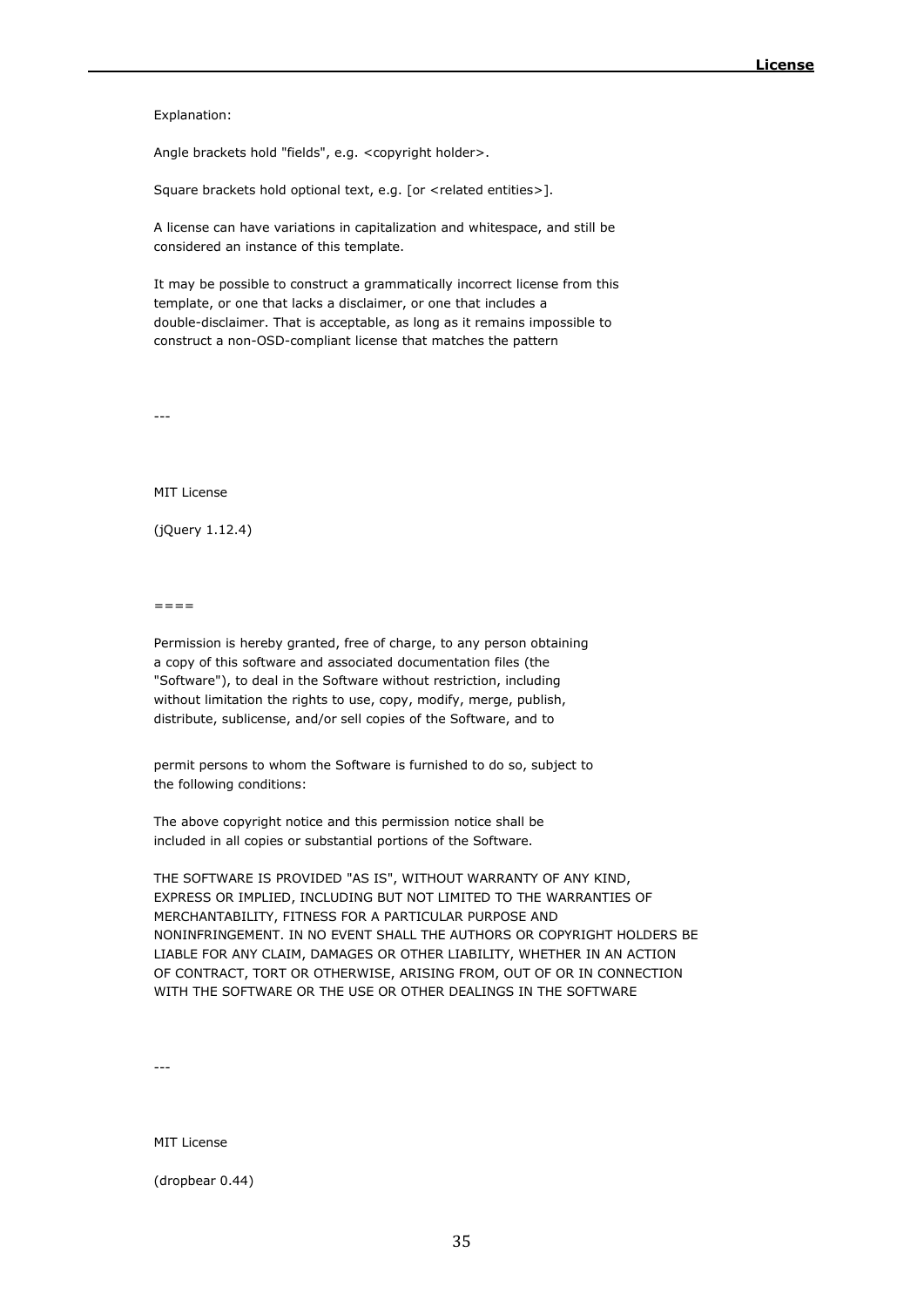Copyright (c) 2002-2004 Matt Johnston Portions copyright (c) 2004 Mihnea Stoenescu All rights reserved.

Permission is hereby granted, free of charge, to any person obtaining a copy of this software and associated documentation files (the "Software"), to deal in the Software without restriction, including without limitation the rights to use, copy, modify, merge, publish, distribute, sublicense, and/or sell copies of the Software, and to permit persons to whom the Software is furnished to do so, subject to the following conditions:

The above copyright notice and this permission notice shall be included in all copies or substantial portions of the Software.

THE SOFTWARE IS PROVIDED "AS IS", WITHOUT WARRANTY OF ANY KIND, EXPRESS OR IMPLIED, INCLUDING BUT NOT LIMITED TO THE WARRANTIES OF MERCHANTABILITY, FITNESS FOR A PARTICULAR PURPOSE AND NONINFRINGEMENT. IN NO EVENT SHALL THE AUTHORS OR COPYRIGHT HOLDERS BE LIABLE FOR ANY CLAIM, DAMAGES OR OTHER LIABILITY, WHETHER IN AN ACTION OF CONTRACT, TORT OR OTHERWISE, ARISING FROM, OUT OF OR IN CONNECTION WITH THE SOFTWARE OR THE USE OR OTHER DEALINGS IN THE **SOFTWARE** 

---

MIT License

(Bootstrap (Twitter) 3.3.5)

The MIT License (MIT)

Copyright (c) 2011-2015 Twitter, Inc

Permission is hereby granted, free of charge, to any person obtaining a copy of this software and associated documentation files (the "Software"), to deal in the Software without restriction, including without limitation the rights to use, copy, modify, merge, publish, distribute, sublicense, and/or sell copies of the Software, and to permit persons to whom the Software is furnished to do so, subject to the following conditions:

The above copyright notice and this permission notice shall be included in all copies or substantial portions of the Software.

THE SOFTWARE IS PROVIDED "AS IS", WITHOUT WARRANTY OF ANY KIND, EXPRESS OR IMPLIED, INCLUDING BUT NOT LIMITED TO THE WARRANTIES OF MERCHANTABILITY, FITNESS FOR A PARTICULAR PURPOSE AND NONINFRINGEMENT. IN NO EVENT SHALL THE AUTHORS OR COPYRIGHT HOLDERS BE LIABLE FOR ANY CLAIM, DAMAGES OR OTHER LIABILITY, WHETHER IN AN ACTION OF CONTRACT, TORT OR OTHERWISE, ARISING FROM, OUT OF OR IN CONNECTION WITH THE SOFTWARE OR THE USE OR OTHER DEALINGS IN THE SOFTWARE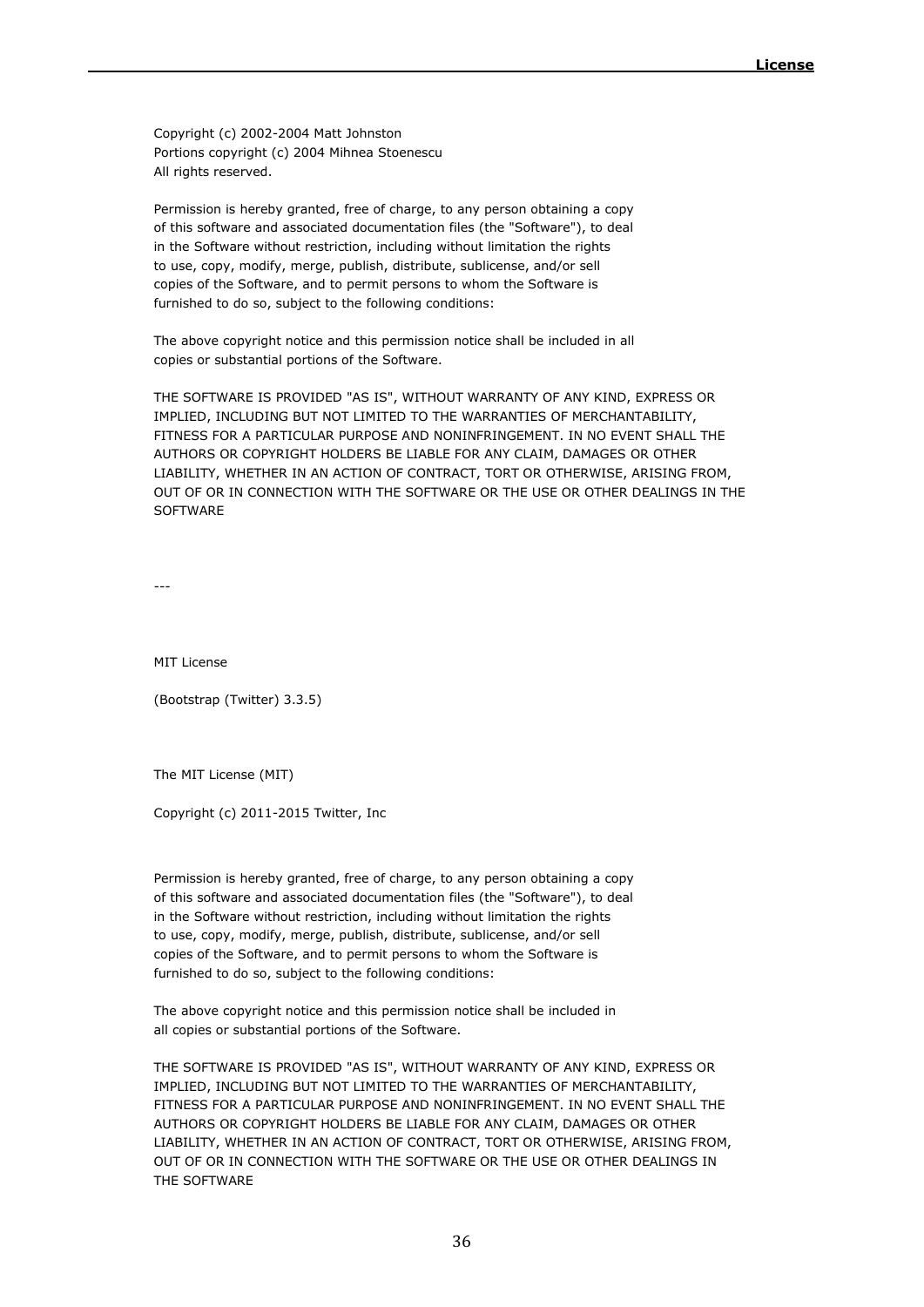---

MIT License

(js\_cookie\_rails 2.1.4)

The MIT License (MIT)

Copyright (c) 2017 Alessandro Lepore

Permission is hereby granted, free of charge, to any person obtaining a copy of this software and associated documentation files (the "Software"), to deal in the Software without restriction, including without limitation the rights to use, copy, modify, merge, publish, distribute, sublicense, and/or sell copies of the Software, and to permit persons to whom the Software is furnished to do so, subject to the following conditions:

The above copyright notice and this permission notice shall be included in all copies or substantial portions of the Software.

THE SOFTWARE IS PROVIDED "AS IS", WITHOUT WARRANTY OF ANY KIND, EXPRESS OR IMPLIED, INCLUDING BUT NOT LIMITED TO THE WARRANTIES OF MERCHANTABILITY, FITNESS FOR A PARTICULAR PURPOSE AND NONINFRINGEMENT. IN NO EVENT SHALL THE AUTHORS OR COPYRIGHT HOLDERS BE LIABLE FOR ANY CLAIM, DAMAGES OR OTHER LIABILITY, WHETHER IN AN ACTION OF CONTRACT, TORT OR OTHERWISE, ARISING FROM, OUT OF OR IN CONNECTION WITH THE SOFTWARE OR THE USE OR OTHER DEALINGS IN THE SOFTWARE

---

NTP License

(Network Time Protocol project (NTP) 4.2.5p136)

NTP License ===========

Copyright (c) David L. Mills 1992-2001

Permission to use, copy, modify, and distribute this software and its documentation for any purpose and without fee is hereby granted, provided that the above copyright notice appears in all copies and that both the copyright notice and this permission notice appear in supporting documentation, and that the name University of Delaware not be used in advertising or publicity pertaining to distribution of the software without specific, written prior permission. The University of Delaware makes no representations about the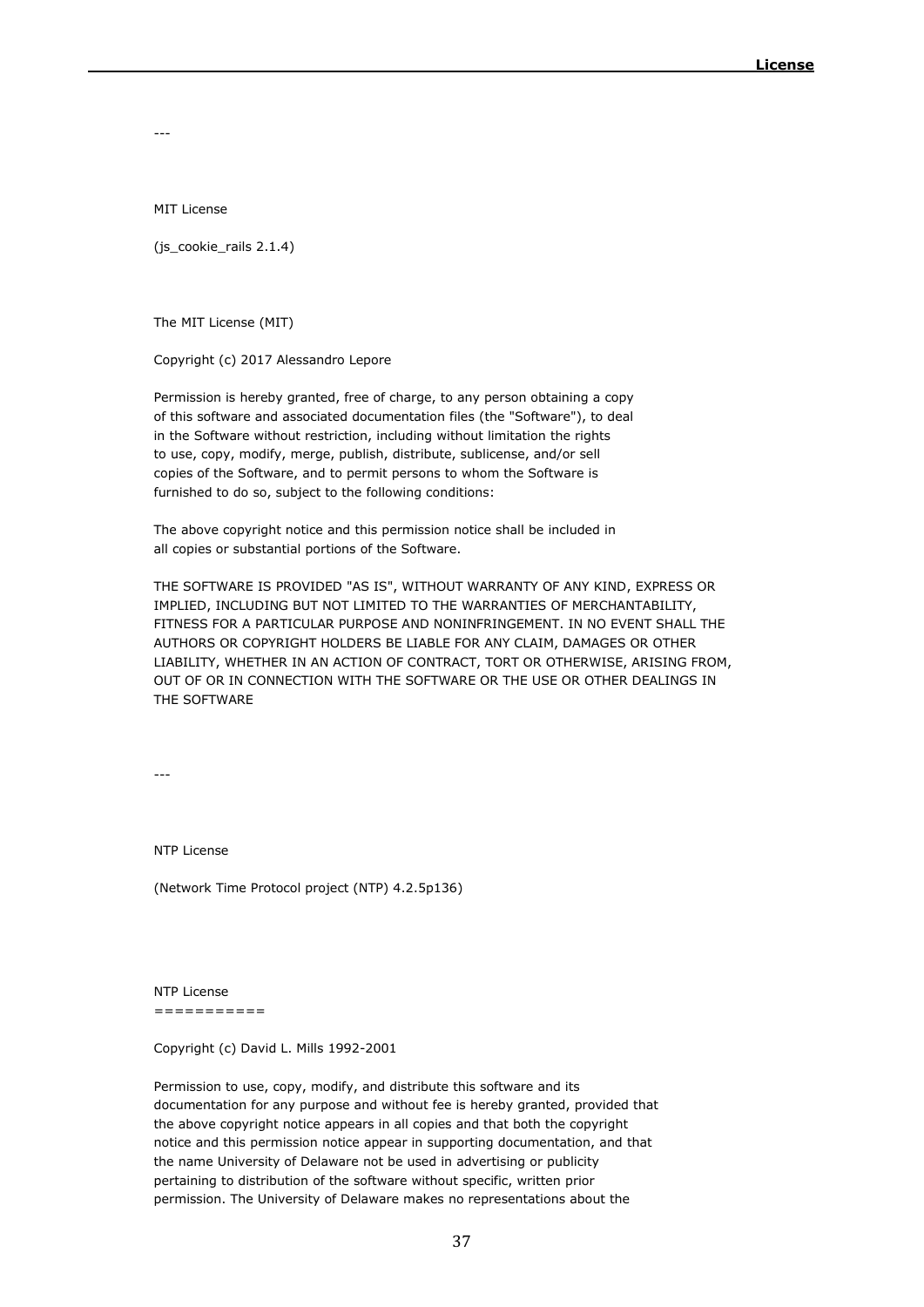suitability this software for any purpose. It is provided "as is" without express or implied warranty.

---

Public Domain

(dropbear 0.44, LibTomCrypt 0.96, LibTomMath 0.32)

Public domain code is not subject to any license.

---

#### SSLeay License

(OpenSSL 1.0.2k)

SSLeay License ==============

### Copyright (C) 1995-1998 Eric Young (eay@cryptsoft.com) All rights reserved. ---------------------------------------------------------------------------

This package is an SSL implementation written by Eric Young (eay@cryptsoft.com). The implementation was written so as to conform with Netscapes SSL. This library is free for commercial and non-commercial use as long as the following conditions are aheared to. The following conditions apply to all code found in this distribution, be it the RC4, RSA, lhash, DES, etc., code; not just the SSL code. The SSL documentation included with this distribution is covered by the same copyright terms except that the holder is Tim Hudson (tjh@cryptsoft.com).

Copyright remains Eric Young's, and as such any Copyright notices in the code are not to be removed. If this package is used in a product, Eric Young should be given attribution as the author of the parts of the library used. This can be in the form of a textual message at program startup or in documentation (online or textual) provided with the package. Redistribution and use in source and binary forms, with or without modification, are permitted provided that the following conditions are met:

 1. Redistributions of source code must retain the copyright notice, this list of conditions and the following disclaimer.

 2. Redistributions in binary form must reproduce the above copyright notice, this list of conditions and the following disclaimer in the documentation and/or other materials provided with the distribution.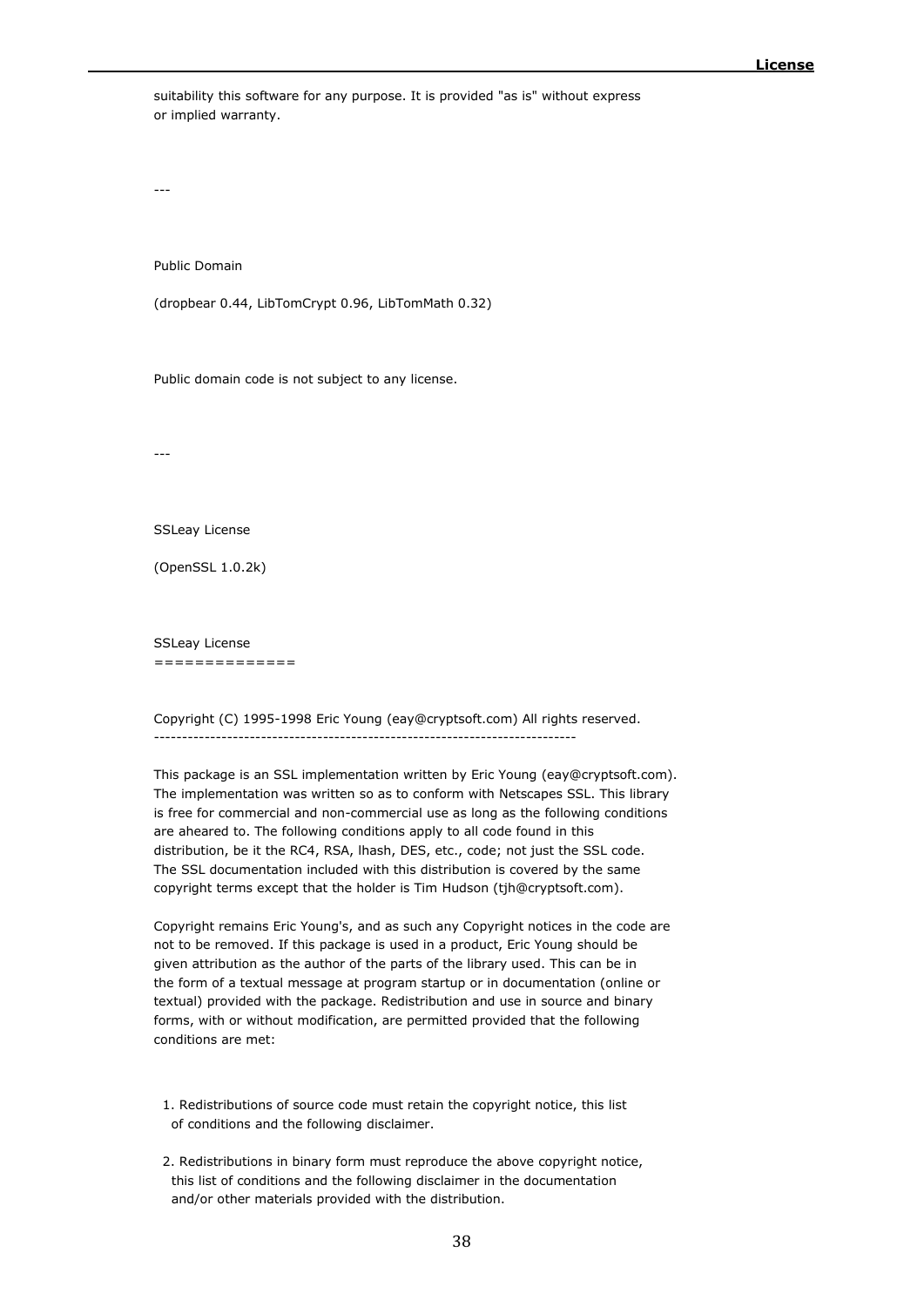- 3. All advertising materials mentioning features or use of this software must display the following acknowledgement: "This product includes cryptographic software written by Eric Young (eay@cryptsoft.com)". The word 'cryptographic' can be left out if the rouines from the library being used are not cryptographic related :-).
- 4. If you include any Windows specific code (or a derivative thereof) from the apps directory (application code) you must include an acknowledgement: "This product includes software written by Tim Hudson (tjh@cryptsoft.com)"

THIS SOFTWARE IS PROVIDED BY ERIC YOUNG ``AS IS'' AND ANY EXPRESS OR IMPLIED WARRANTIES, INCLUDING, BUT NOT LIMITED TO, THE IMPLIED WARRANTIES OF MERCHANTABILITY AND FITNESS FOR A PARTICULAR PURPOSE ARE DISCLAIMED. IN NO EVENT SHALL THE AUTHOR OR CONTRIBUTORS BE LIABLE FOR ANY DIRECT, INDIRECT, INCIDENTAL, SPECIAL, EXEMPLARY, OR CONSEQUENTIAL DAMAGES (INCLUDING, BUT NOT LIMITED TO, PROCUREMENT OF SUBSTITUTE GOODS OR SERVICES; LOSS OF USE, DATA, OR PROFITS; OR BUSINESS INTERRUPTION) HOWEVER CAUSED AND ON ANY THEORY OF LIABILITY, WHETHER IN CONTRACT, STRICT LIABILITY, OR TORT (INCLUDING NEGLIGENCE OR OTHERWISE) ARISING IN ANY WAY OUT OF THE USE OF THIS SOFTWARE, EVEN IF ADVISED OF THE POSSIBILITY OF SUCH DAMAGE.The licence and distribution terms for any publically available version or derivative of this code cannot be changed. i.e. this code cannot simply be copied and put under another distribution licence [including the GNU Public Licence.

---

The Open SSL License

(OpenSSL 1.0.2k)

**OpenSSL** 

=======

Copyright (c) 1998-2000 The OpenSSL Project. All rights reserved. -----------------------------------------------------------------

Redistribution and use in source and binary forms, with or without modification, are permitted provided that the following conditions are met:

- 1. Redistributions of source code must retain the above copyright notice, this list of conditions and the following disclaimer.
- 2. Redistributions in binary form must reproduce the above copyright notice, this list of conditions and the following disclaimer in the documentation and/or other materials provided with the distribution.
- 3. All advertising materials mentioning features or use of this software must display the following acknowledgment: This product includes software developed by the OpenSSL Project for use in the OpenSSL Toolkit. (http://www.openssl.org)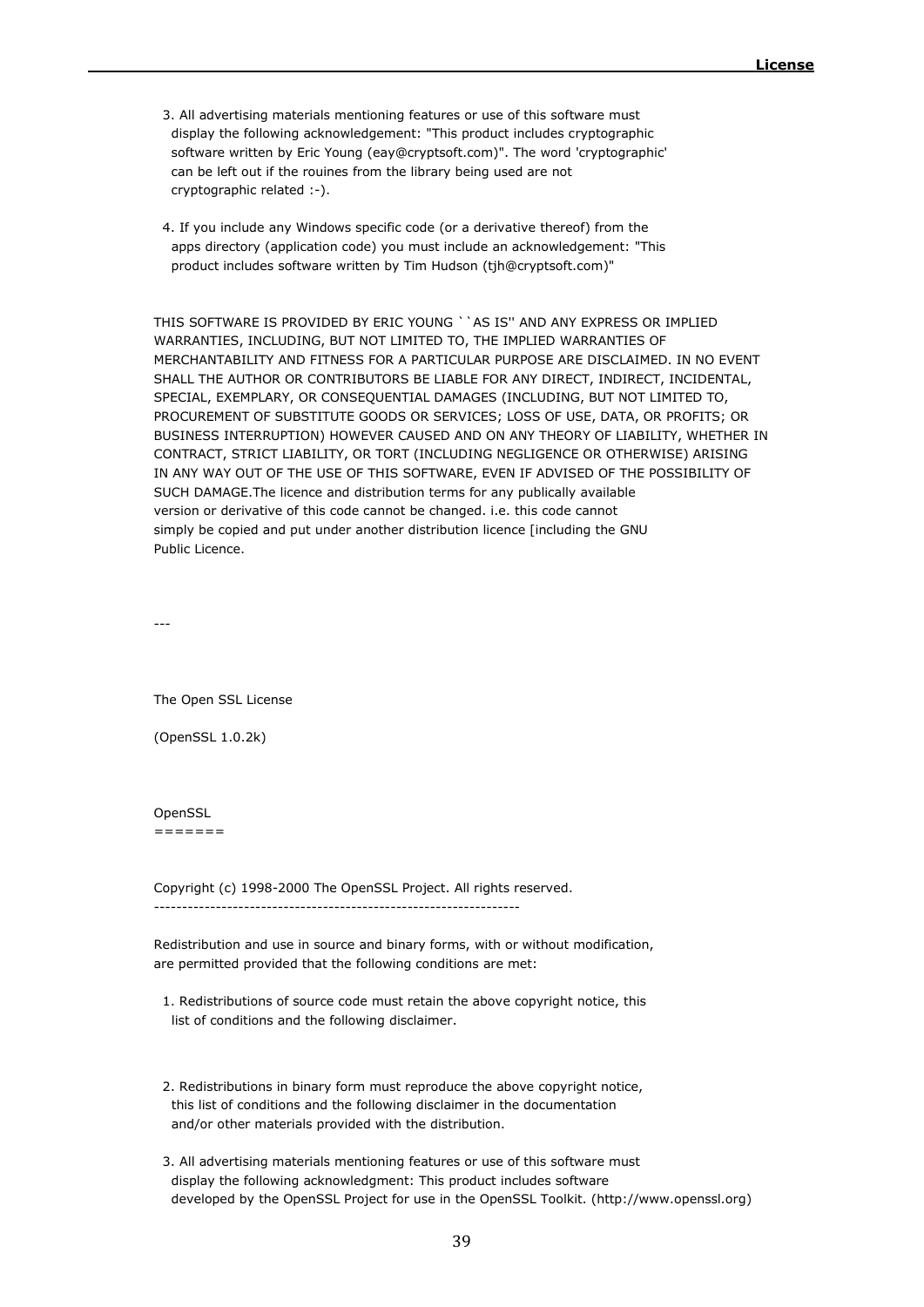- 4. The names "OpenSSL Toolkit" and "OpenSSL Project" must not be used to endorse or promote products derived from this software without prior written permission. For written permission, please contact openssl-core@openssl.org
- 5. Products derived from this software may not be called "OpenSSL" nor may "OpenSSL" appear in their names without prior written permission of the OpenSSL Project.
- 6. Redistributions of any form whatsoever must retain the following acknowledgment: "This product includes software developed by the OpenSSL Project for use in the OpenSSL Toolkit (http://www.openssl.org)"

THIS SOFTWARE IS PROVIDED BY THE OpenSSL PROJECT ``AS IS'' AND ANY EXPRESSED OR IMPLIED WARRANTIES, INCLUDING, BUT NOT LIMITED TO, THE IMPLIED WARRANTIES OF MERCHANTABILITY AND FITNESS FOR A PARTICULAR PURPOSE ARE DISCLAIMED. IN NO EVENT SHALL THE OpenSSL PROJECT OR ITS CONTRIBUTORS BE LIABLE FOR ANY DIRECT, INDIRECT, INCIDENTAL, SPECIAL, EXEMPLARY, OR CONSEQUENTIAL DAMAGES (INCLUDING, BUT NOT LIMITED TO, PROCUREMENT OF SUBSTITUTE GOODS OR SERVICES; LOSS OF USE, DATA, OR PROFITS; OR BUSINESS INTERRUPTION) HOWEVER CAUSED AND ON ANY THEORY OF LIABILITY, WHETHER IN CONTRACT, STRICT LIABILITY, OR TORT (INCLUDING NEGLIGENCE OR OTHERWISE) ARISING IN ANY WAY OUT OF THE USE OF THIS SOFTWARE, EVEN IF ADVISED OF THE POSSIBILITY OF SUCH DAMAGE. This product includes cryptographic software written by Eric Young (eay@cryptsoft.com). This product includes software written by Tim Hudson (tjh@cryptsoft.com).

---

eCos license version 2.0

(eCos 2.0, eCos 3.0, RedBoot 2007-6-26)

Full eCos license =================

This is the full text of the license as found on files within eCos covered by the eCos license. It should be read in conjuction with the GNU General Public License (GPL) on which it depends.

This file is part of eCos, the Embedded Configurable Operating System. Copyright (C) 1998, 1999, 2000, 2001, 2002, 2003 Red Hat, Inc. Copyright (C) 2002, 2003

John Dallaway Copyright (C) 2002, 2003 Nick Garnett Copyright (C) 2002, 2003 Jonathan Larmour Copyright (C) 2002, 2003 Andrew Lunn Copyright (C) 2002, 2003 Gary Thomas Copyright (C) 2002, 2003 Bart Veer

eCos is free software; you can redistribute it and/or modify it under the terms of the GNU General Public License as published by the Free Software Foundation; either version 2 or (at your option) any later version.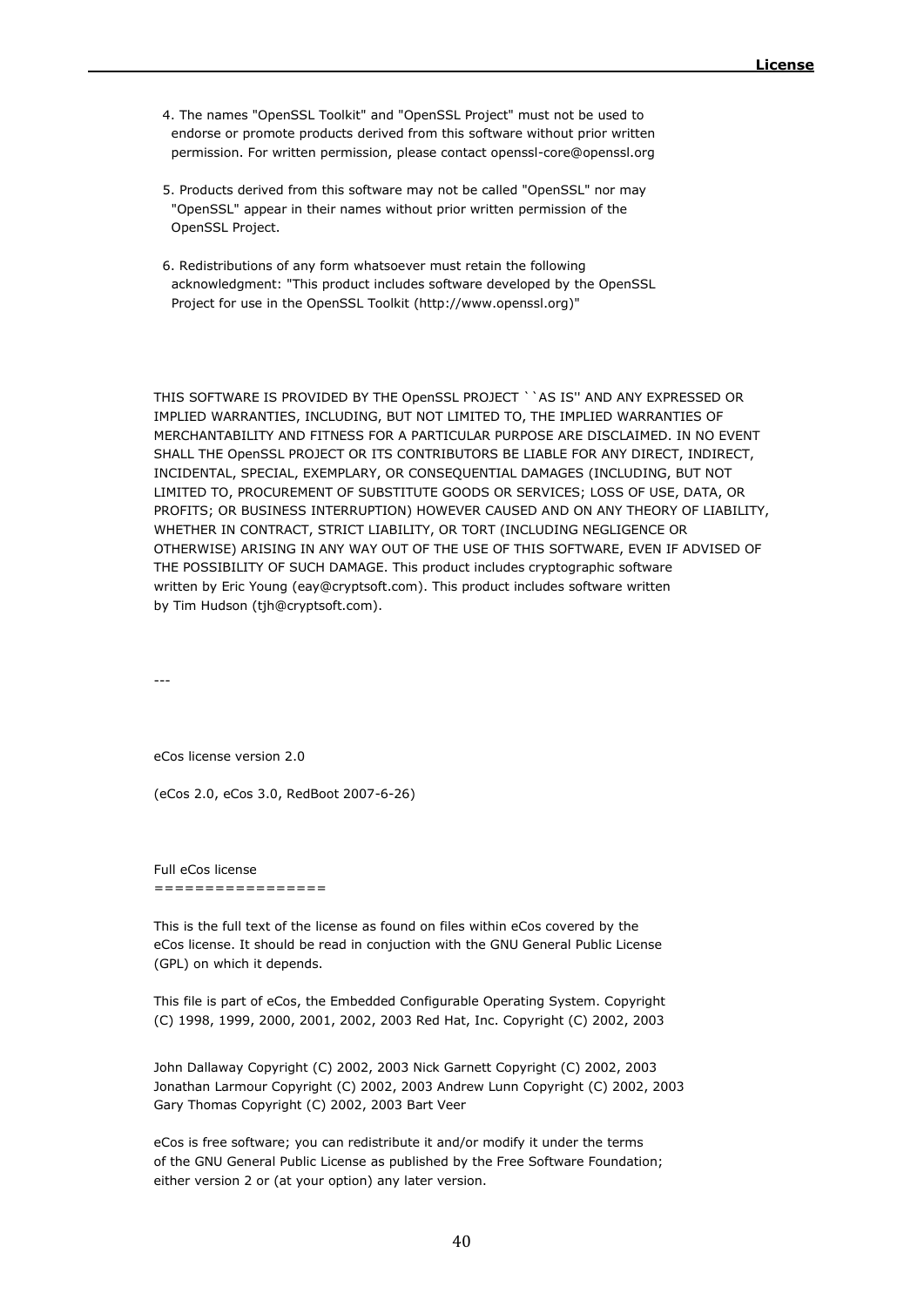eCos is distributed in the hope that it will be useful, but WITHOUT ANY WARRANTY; without even the implied warranty of MERCHANTABILITY or FITNESS FOR A PARTICULAR PURPOSE. See the GNU General Public License for more details.

You should have received a copy of the GNU General Public License along with eCos; if not, write to the Free Software Foundation, Inc., 59 Temple Place, Suite 330, Boston, MA 02111-1307 USA.

As a special exception, if other files instantiate templates or use macros or inline functions from this file, or you compile this file and link it with other works to produce a work based on this file, this file does not by itself cause the resulting work to be covered by the GNU General Public License. However the source code for this file must still be made available in accordance with section (3) of the GNU General Public License.

This exception does not invalidate any other reasons why a work based on this file might be covered by the GNU General Public License.

The GNU General Public License (GPL) Version 2, June 1991 ------------------------------------

Copyright (C) 1989, 1991 Free Software Foundation, Inc. 59 Temple Place, Suite 330, Boston, MA 02111-1307 USA Everyone is permitted to copy and distribute verbatim copies of this license document, but changing it is not allowed.

## Preamble

The licenses for most software are designed to take away your freedom to share and change it. By contrast, the GNU General Public License is intended to guarantee your freedom to share and change free software--to make sure the software is free for all its users. This General Public License applies to most of the Free Software Foundation's software and to any other program whose authors commit to using it. (Some other Free Software Foundation software is covered by the GNU Library General Public License instead.) You can apply it to your programs, too.

When we speak of free software, we are referring to freedom, not price. Our

General Public Licenses are designed to make sure that you have the freedom to distribute copies of free software (and charge for this service if you wish), that you receive source code or can get it if you want it, that you can change the software or use pieces of it in new free programs; and that you know you can do these things.

To protect your rights, we need to make restrictions that forbid anyone to deny you these rights or to ask you to surrender the rights. These restrictions translate to certain responsibilities for you if you distribute copies of the software, or if you modify it.

For example, if you distribute copies of such a program, whether gratis or for a fee, you must give the recipients all the rights that you have. You must make sure that they, too, receive or can get the source code. And you must show them these terms so they know their rights.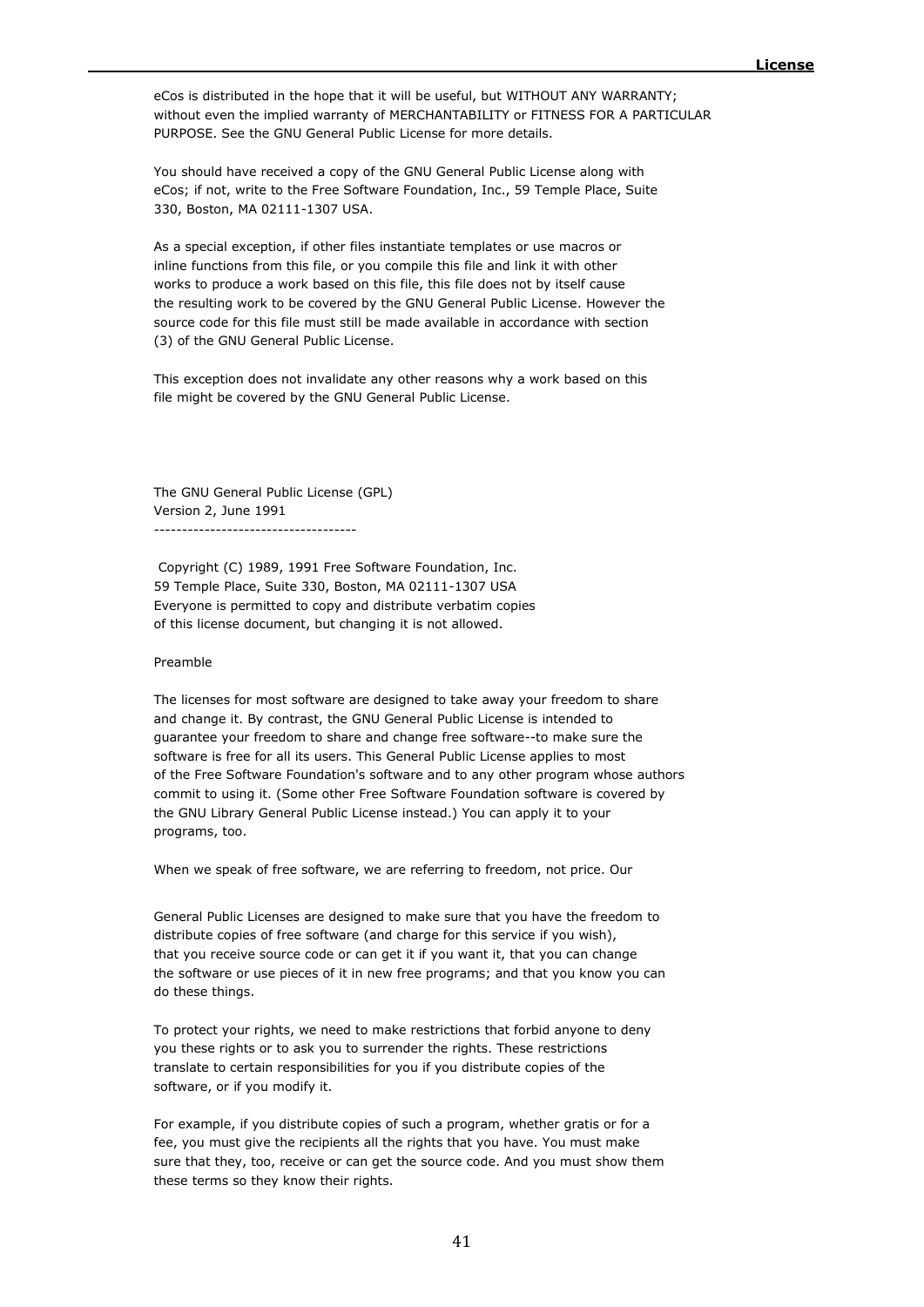We protect your rights with two steps: (1) copyright the software, and (2) offer you this license which gives you legal permission to copy, distribute and/or modify the software.

Also, for each author's protection and ours, we want to make certain that everyone understands that there is no warranty for this free software. If the software is modified by someone else and passed on, we want its recipients to know that what they have is not the original, so that any problems introduced by others will not reflect on the original authors' reputations.

Finally, any free program is threatened constantly by software patents. We wish to avoid the danger that redistributors of a free program will individually obtain patent licenses, in effect making the program proprietary. To prevent this, we have made it clear that any patent must be licensed for everyone's free use or not licensed at all.

The precise terms and conditions for copying, distribution and modification follow.

# TERMS AND CONDITIONS FOR COPYING, DISTRIBUTION AND MODIFICATION

 1. This License applies to any program or other work which contains a notice placed by the copyright holder saying it may be distributed under the terms of this General Public License. The "Program", below, refers to any such program or work, and a "work based on the Program" means either the Program or any derivative work under copyright law: that is to say, a work containing the Program or a portion of it, either verbatim or with modifications and/or translated into another language. (Hereinafter, translation is included without limitation in the term "modification".) Each licensee is addressed as "you".

 Activities other than copying, distribution and modification are not covered by this License; they are outside its scope. The act of running the Program is not restricted, and the output from the Program is covered only if its

 contents constitute a work based on the Program (independent of having been made by running the Program). Whether that is true depends on what the Program does.

 2. You may copy and distribute verbatim copies of the Program's source code as you receive it, in any medium, provided that you conspicuously and appropriately publish on each copy an appropriate copyright notice and disclaimer of warranty; keep intact all the notices that refer to this License and to the absence of any warranty; and give any other recipients of the Program a copy of this License along with the Program.

 You may charge a fee for the physical act of transferring a copy, and you may at your option offer warranty protection in exchange for a fee.

- 3. You may modify your copy or copies of the Program or any portion of it, thus forming a work based on the Program, and copy and distribute such modifications or work under the terms of Section 1 above, provided that you also meet all of these conditions:
	- a. You must cause the modified files to carry prominent notices stating that you changed the files and the date of any change.
	- b. You must cause any work that you distribute or publish, that in whole or in part contains or is derived from the Program or any part thereof, to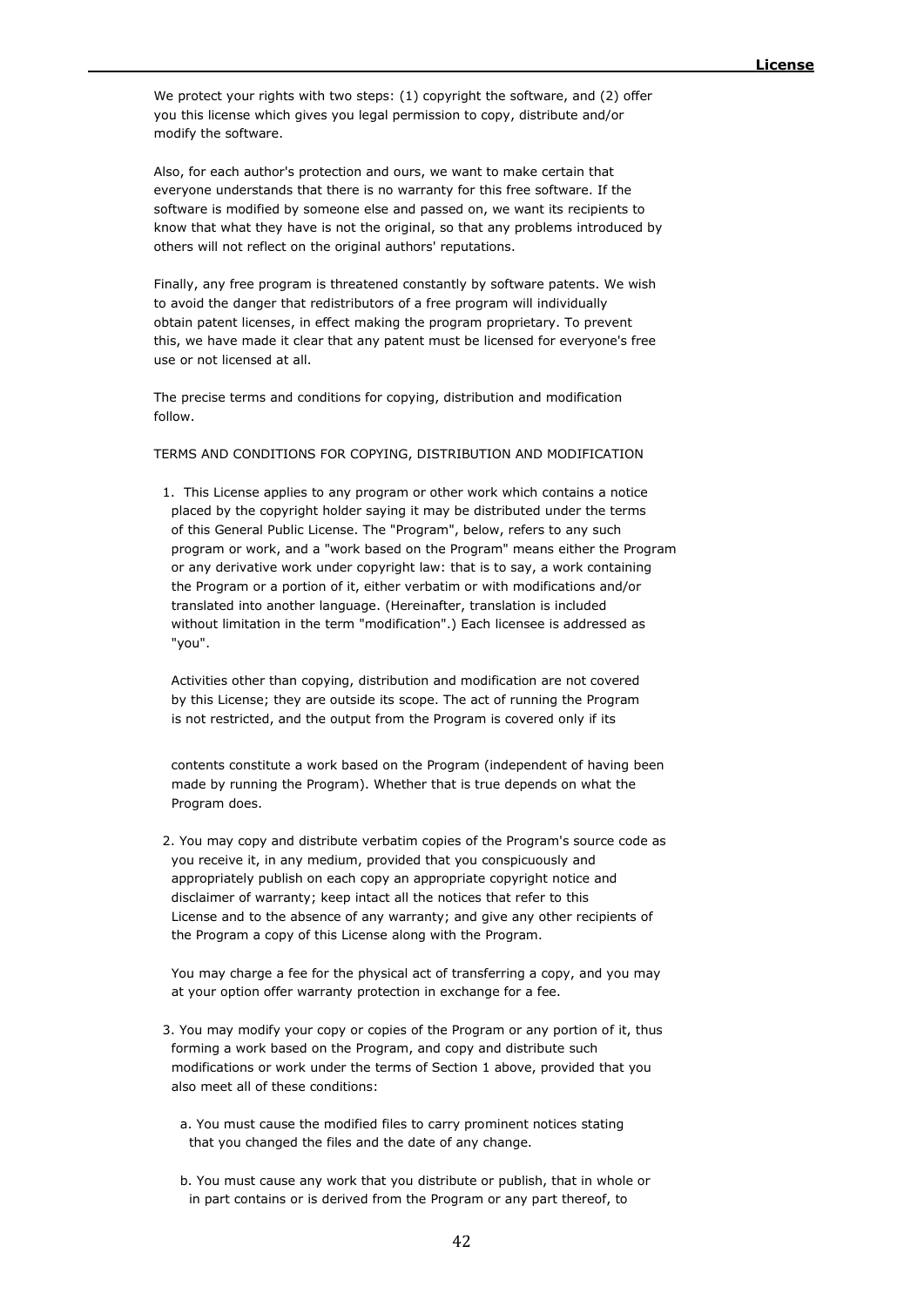be licensed as a whole at no charge to all third parties under the terms of this License.

 c. If the modified program normally reads commands interactively when run, you must cause it, when started running for such interactive use in the most ordinary way, to print or display an announcement including an appropriate copyright notice and a notice that there is no warranty (or else, saying that you provide a warranty) and that users may redistribute the program under these conditions, and telling the user how to view a copy of this License. (Exception: if the Program itself is interactive but does not normally print such an announcement, your work based on the Program is not required to print an announcement.)

 These requirements apply to the modified work as a whole. If identifiable sections of that work are not derived from the Program, and can be reasonably considered independent and separate works in themselves, then this License, and its terms, do not apply to those sections when you distribute them as separate works. But when you distribute the same sections as part of a whole which is a work based on the Program, the distribution of the whole must be on the terms of this License, whose permissions for other licensees extend to the entire whole, and thus to each and every part regardless of who wrote it.

 Thus, it is not the intent of this section to claim rights or contest your rights to work written entirely by you; rather, the intent is to exercise the right to control the distribution of derivative or collective works based on the Program.

 In addition, mere aggregation of another work not based on the Program with the Program (or with a work based on the Program) on a volume of a storage or distribution medium does not bring the other work under the scope of this License.

- 4. You may copy and distribute the Program (or a work based on it, under Section 2) in object code or executable form under the terms of Sections 1 and 2 above provided that you also do one of the following:
	- a. Accompany it with the complete corresponding machine-readable source code, which must be distributed under the terms of Sections 1 and 2 above on a medium customarily used for software interchange; or,
	- b. Accompany it with a written offer, valid for at least three years, to give any third party, for a charge no more than your cost of physically performing source distribution, a complete machine-readable copy of the corresponding source code, to be distributed under the terms of Sections 1 and 2 above on a medium customarily used for software interchange; or,
	- c. Accompany it with the information you received as to the offer to distribute corresponding source code. (This alternative is allowed only for noncommercial distribution and only if you received the program in object code or executable form with such an offer, in accord with Subsection b above.)

 The source code for a work means the preferred form of the work for making modifications to it. For an executable work, complete source code means all the source code for all modules it contains, plus any associated interface definition files, plus the scripts used to control compilation and installation of the executable. However, as a special exception, the source code distributed need not include anything that is normally distributed (in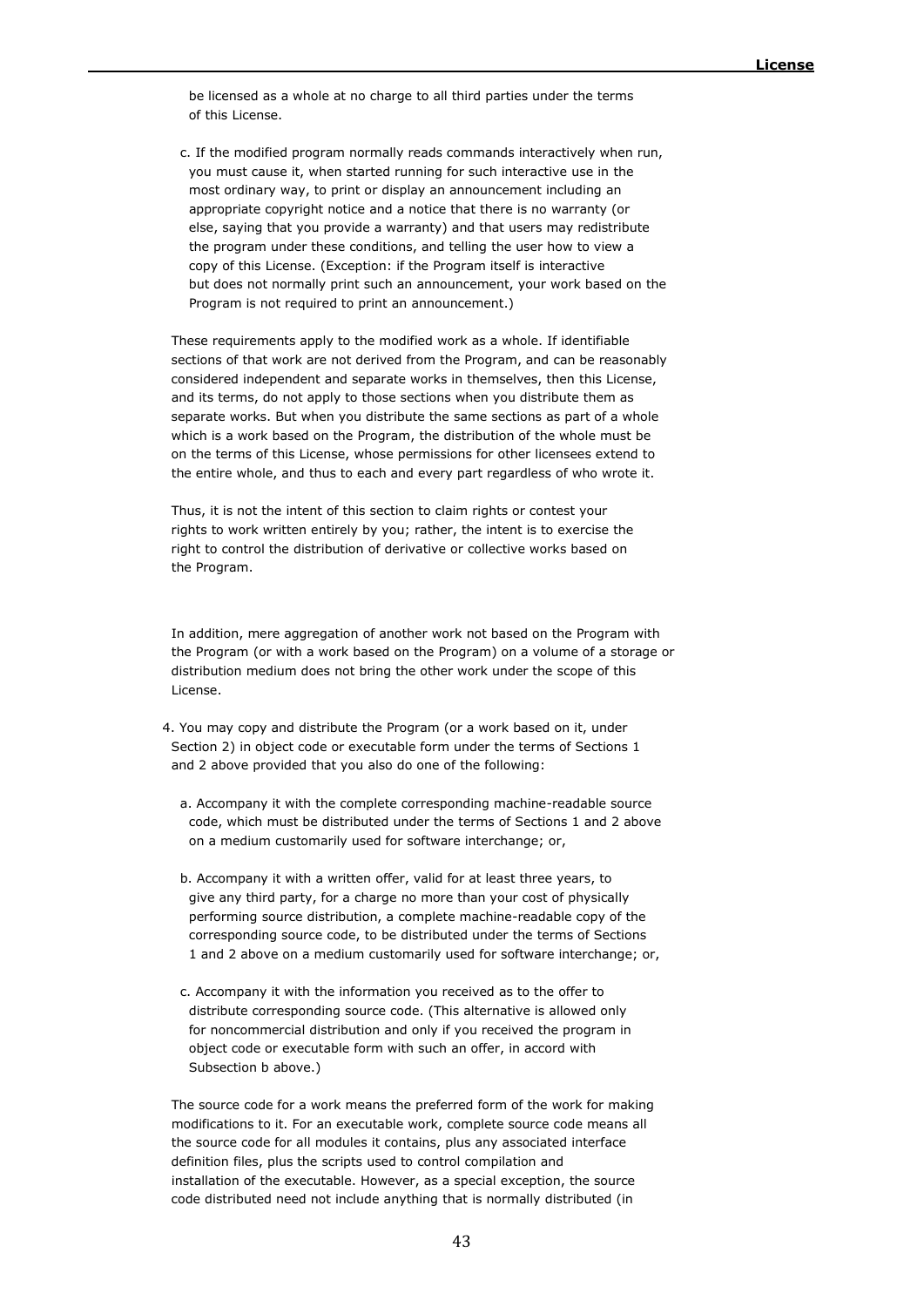either source or binary form) with the major components (compiler, kernel, and so on) of the operating system on which the executable runs, unless that component itself accompanies the executable.

 If distribution of executable or object code is made by offering access to copy from a designated place, then offering equivalent access to copy the source code from the same place counts as distribution of the source code, even though third parties are not compelled to copy the source along with the object code.

 5. You may not copy, modify, sublicense, or distribute the Program except as expressly provided under this License. Any attempt otherwise to copy, modify, sublicense or distribute the Program is void, and will automatically terminate your rights under this License. However, parties who have received copies, or rights, from you under this License will not have their licenses terminated so long as such parties remain in full compliance.

6. You are not required to accept this License, since you have not signed it.

 However, nothing else grants you permission to modify or distribute the Program or its derivative works. These actions are prohibited by law if you do not accept this License. Therefore, by modifying or distributing the Program (or any work based on the Program), you indicate your acceptance of this License to do so, and all its terms and conditions for copying, distributing or modifying the Program or works based on it.

- 7. Each time you redistribute the Program (or any work based on the Program), the recipient automatically receives a license from the original licensor to copy, distribute or modify the Program subject to these terms and conditions. You may not impose any further restrictions on the recipients' exercise of the rights granted herein. You are not responsible for enforcing compliance by third parties to this License.
- 8. If, as a consequence of a court judgment or allegation of patent infringement or for any other reason (not limited to patent issues), conditions are imposed on you (whether by court order, agreement or otherwise) that contradict the conditions of this License, they do not excuse you from the conditions of this License. If you cannot distribute so as to satisfy simultaneously your obligations under this License and any other pertinent obligations, then as a consequence you may not distribute the Program at all. For example, if a patent license would not permit royalty-free redistribution of the Program by all those who receive copies directly or indirectly through you, then the only way you could satisfy both it and this License would be to refrain entirely from distribution of the Program.

 If any portion of this section is held invalid or unenforceable under any particular circumstance, the balance of the section is intended to apply and the section as a whole is intended to apply in other circumstances.

 It is not the purpose of this section to induce you to infringe any patents or other property right claims or to contest validity of any such claims; this section has the sole purpose of protecting the integrity of the free software distribution system, which is implemented by public license practices. Many people have made generous contributions to the wide range of software distributed through that system in reliance on consistent application of that system; it is up to the author/donor to decide if he or she is willing to distribute software through any other system and a licensee cannot impose that choice.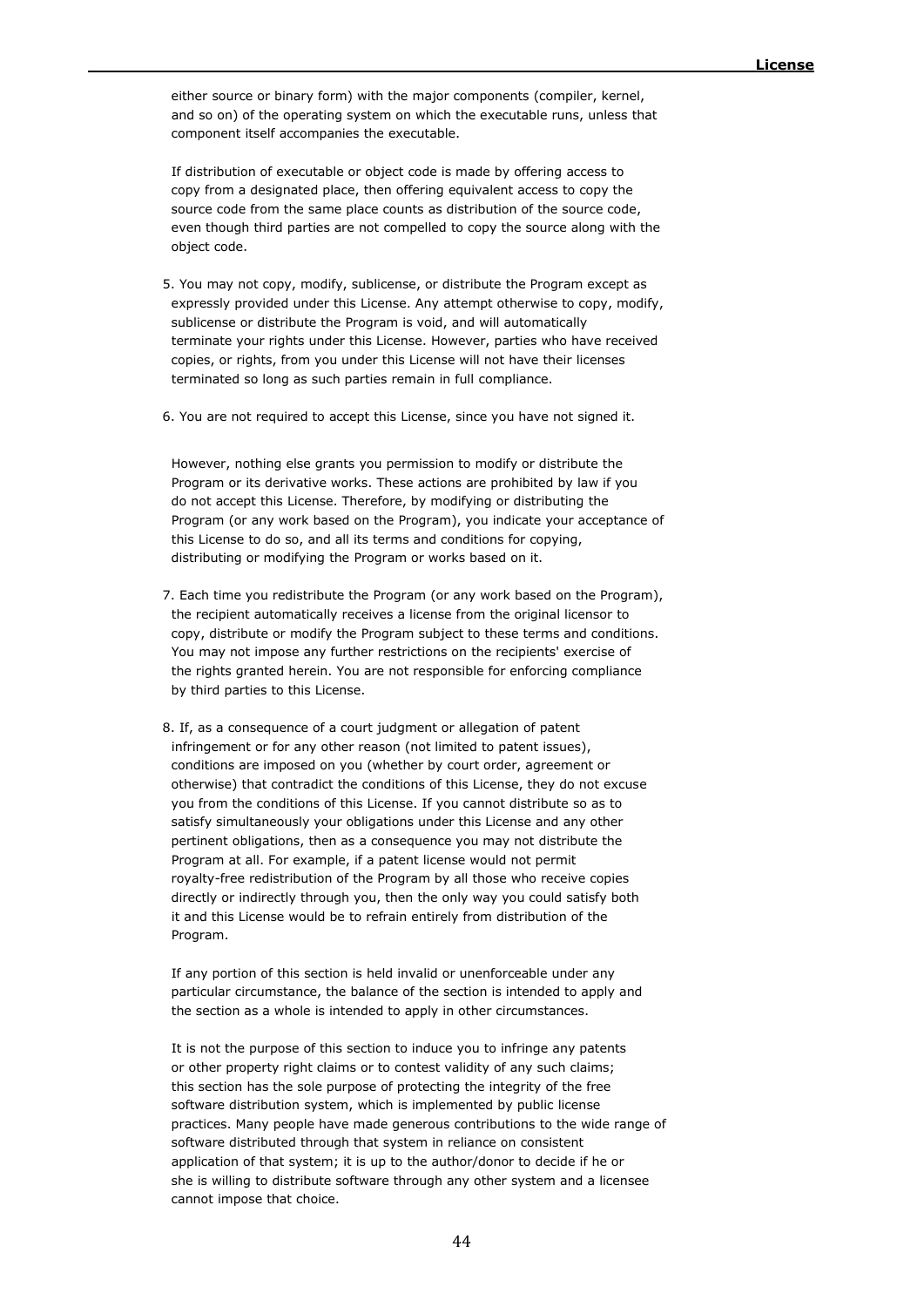This section is intended to make thoroughly clear what is believed to be a consequence of the rest of this License.

 9. If the distribution and/or use of the Program is restricted in certain countries either by patents or by copyrighted interfaces, the original copyright holder who places the Program under this License may add an explicit geographical distribution limitation excluding those countries, so that distribution is permitted only in or among countries not thus excluded. In such case, this License incorporates the limitation as if written in the

body of this License.

 10. The Free Software Foundation may publish revised and/or new versions of the General Public License from time to time. Such new versions will be similar in spirit to the present version, but may differ in detail to address new problems or concerns.

 Each version is given a distinguishing version number. If the Program specifies a version number of this License which applies to it and "any later version", you have the option of following the terms and conditions either of that version or of any later version published by the Free Software Foundation. If the Program does not specify a version number of this License, you may choose any version ever published by the Free Software Foundation.

 11. If you wish to incorporate parts of the Program into other free programs whose distribution conditions are different, write to the author to ask for permission. For software which is copyrighted by the Free Software Foundation, write to the Free Software Foundation; we sometimes make exceptions for this. Our decision will be guided by the two goals of preserving the free status of all derivatives of our free software and of promoting the sharing and reuse of software generally.

NO WARRANTY

- 12. BECAUSE THE PROGRAM IS LICENSED FREE OF CHARGE, THERE IS NO WARRANTY FOR THE PROGRAM, TO THE EXTENT PERMITTED BY APPLICABLE LAW. EXCEPT WHEN OTHERWISE STATED IN WRITING THE COPYRIGHT HOLDERS AND/OR OTHER PARTIES PROVIDE THE PROGRAM "AS IS" WITHOUT WARRANTY OF ANY KIND, EITHER EXPRESSED OR IMPLIED, INCLUDING, BUT NOT LIMITED TO, THE IMPLIED WARRANTIES OF MERCHANTABILITY AND FITNESS FOR A PARTICULAR PURPOSE. THE ENTIRE RISK AS TO THE QUALITY AND PERFORMANCE OF THE PROGRAM IS WITH YOU. SHOULD THE PROGRAM PROVE DEFECTIVE, YOU ASSUME THE COST OF ALL NECESSARY SERVICING, REPAIR OR CORRECTION.
- 13. IN NO EVENT UNLESS REQUIRED BY APPLICABLE LAW OR AGREED TO IN WRITING WILL ANY COPYRIGHT HOLDER, OR ANY OTHER PARTY WHO MAY MODIFY AND/OR REDISTRIBUTE THE PROGRAM AS PERMITTED ABOVE, BE LIABLE TO YOU FOR DAMAGES, INCLUDING ANY GENERAL, SPECIAL, INCIDENTAL OR CONSEQUENTIAL DAMAGES ARISING OUT OF THE USE OR INABILITY TO USE THE PROGRAM (INCLUDING BUT NOT LIMITED TO LOSS OF DATA OR DATA BEING RENDERED INACCURATE OR LOSSES SUSTAINED BY YOU OR THIRD PARTIES OR A FAILURE OF THE PROGRAM TO OPERATE WITH ANY OTHER PROGRAMS), EVEN IF SUCH HOLDER OR OTHER PARTY HAS BEEN ADVISED OF THE POSSIBILITY OF SUCH DAMAGES.

#### END OF TERMS AND CONDITIONS

How to Apply These Terms to Your New Programs

If you develop a new program, and you want it to be of the greatest possible use to the public, the best way to achieve this is to make it free software which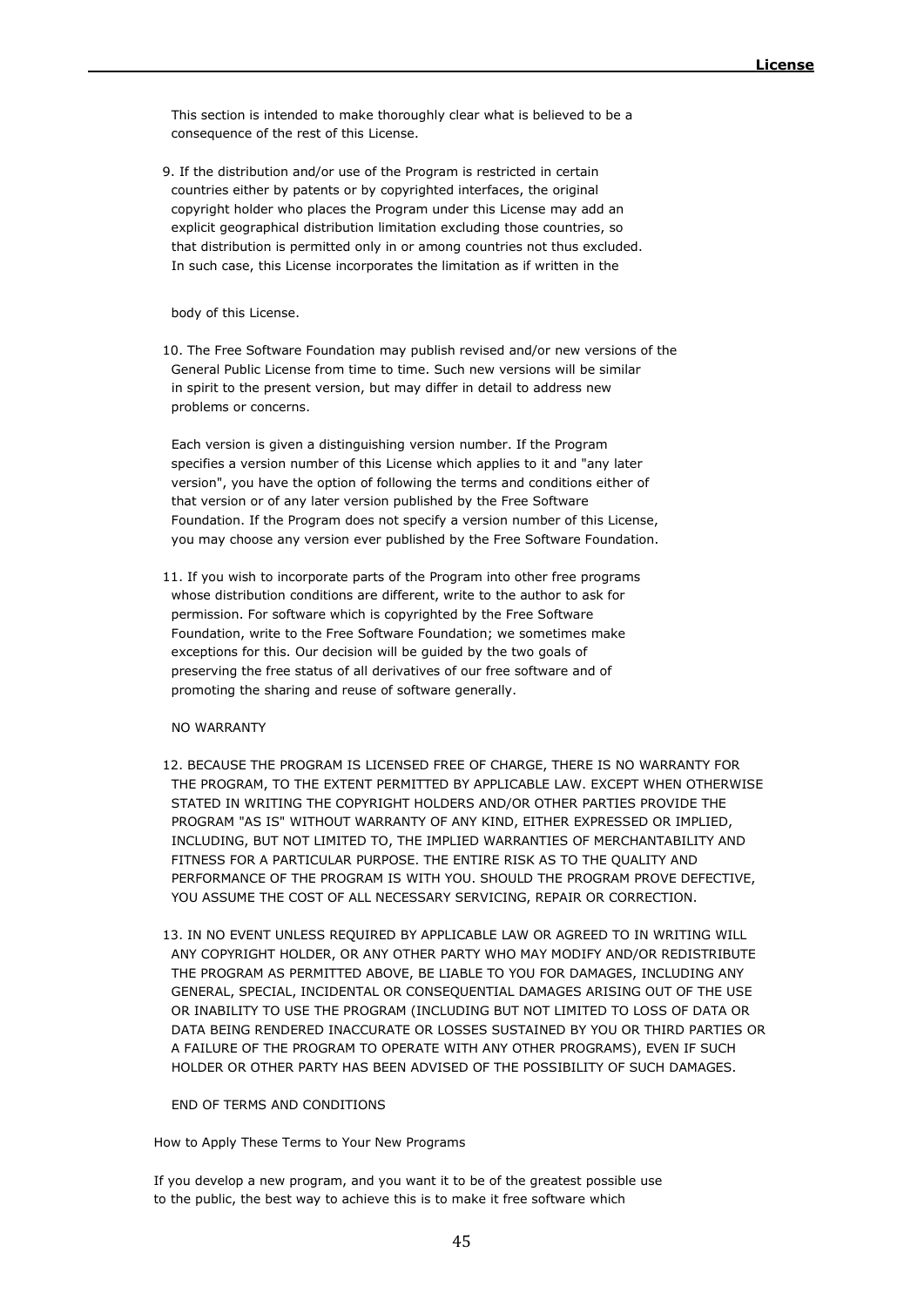everyone can redistribute and change under these terms.

To do so, attach the following notices to the program. It is safest to attach them to the start of each source file to most effectively convey the exclusion of warranty; and each file should have at least the "copyright" line and a pointer to where the full notice is found.

one line to give the program's name and a brief idea of what it does. Copyright (C)

This program is free software; you can redistribute it and/or modify it under the terms of the GNU General Public License as published by the Free Software Foundation; either version 2 of the License, or (at your option) any later version.

This program is distributed in the hope that it will be useful, but WITHOUT ANY WARRANTY; without even the implied warranty of MERCHANTABILITY or FITNESS FOR A PARTICULAR PURPOSE. See the GNU General Public License for more details.

You should have received a copy of the GNU General Public License along with this program; if not, write to the Free Software Foundation, Inc., 59 Temple Place, Suite 330, Boston, MA 02111-1307 USA

Also add information on how to contact you by electronic and paper mail.

If the program is interactive, make it output a short notice like this when it starts in an interactive mode:

Gnomovision version 69, Copyright (C) year name of author Gnomovision comes with ABSOLUTELY NO WARRANTY; for details type `show w'. This is free software, and you are welcome to redistribute it under certain conditions; type `show c' for details.

The hypothetical commands `show w' and `show c' should show the appropriate parts of the General Public License. Of course, the commands you use may be called something other than `show w' and `show c'; they could even be mouse-clicks or menu items--whatever suits your program.

You should also get your employer (if you work as a programmer) or your school, if any, to sign a "copyright disclaimer" for the program, if necessary. Here is a sample; alter the names:

Yoyodyne, Inc., hereby disclaims all copyright interest in the program `Gnomovision' (which makes passes at compilers) written by James Hacker.

signature of Ty Coon, 1 April 1989

Ty Coon, President of Vice

This General Public License does not permit incorporating your program into proprietary programs. If your program is a subroutine library, you may consider it more useful to permit linking proprietary applications with the library. If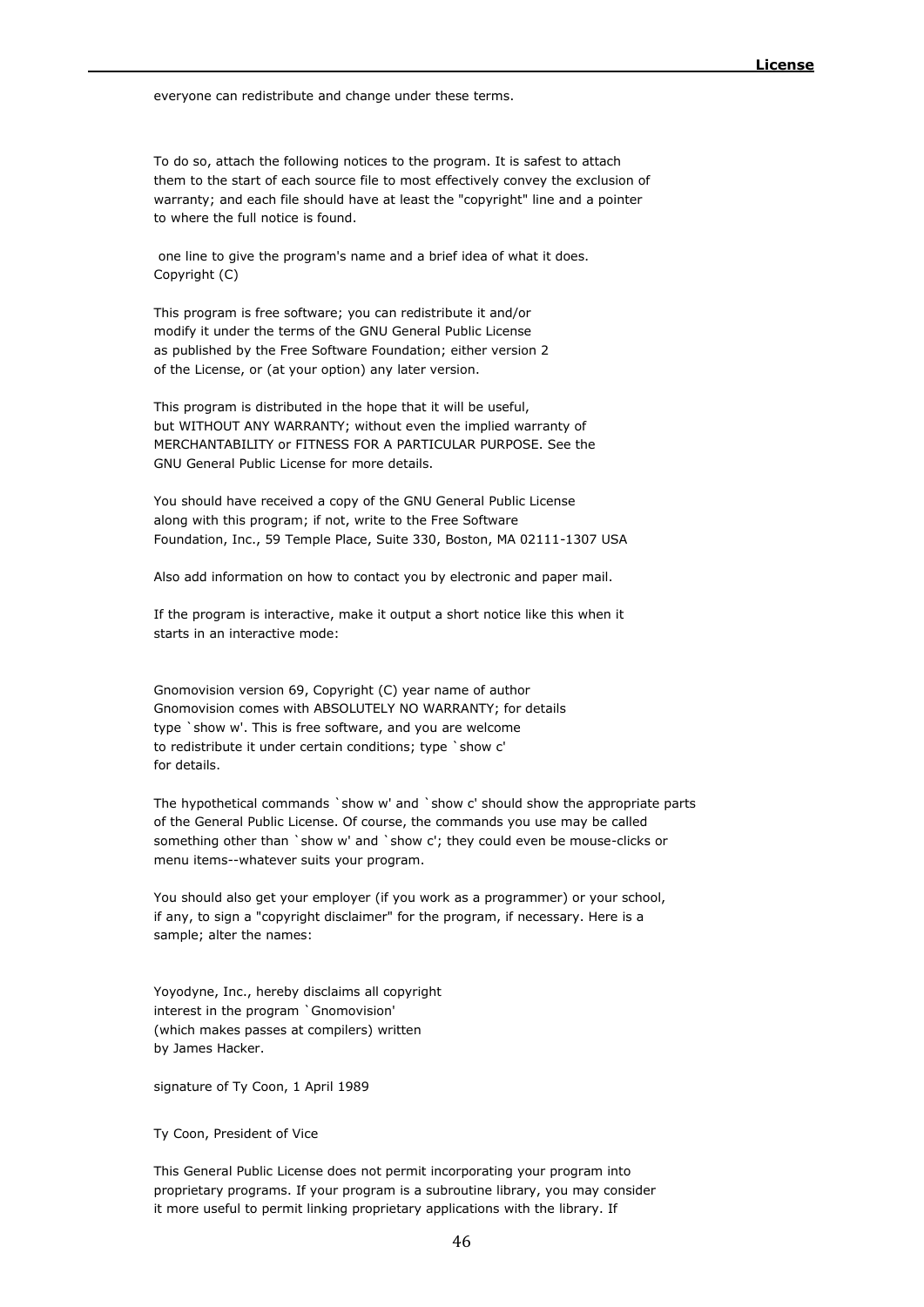this is what you want to do, use the GNU Library General Public License instead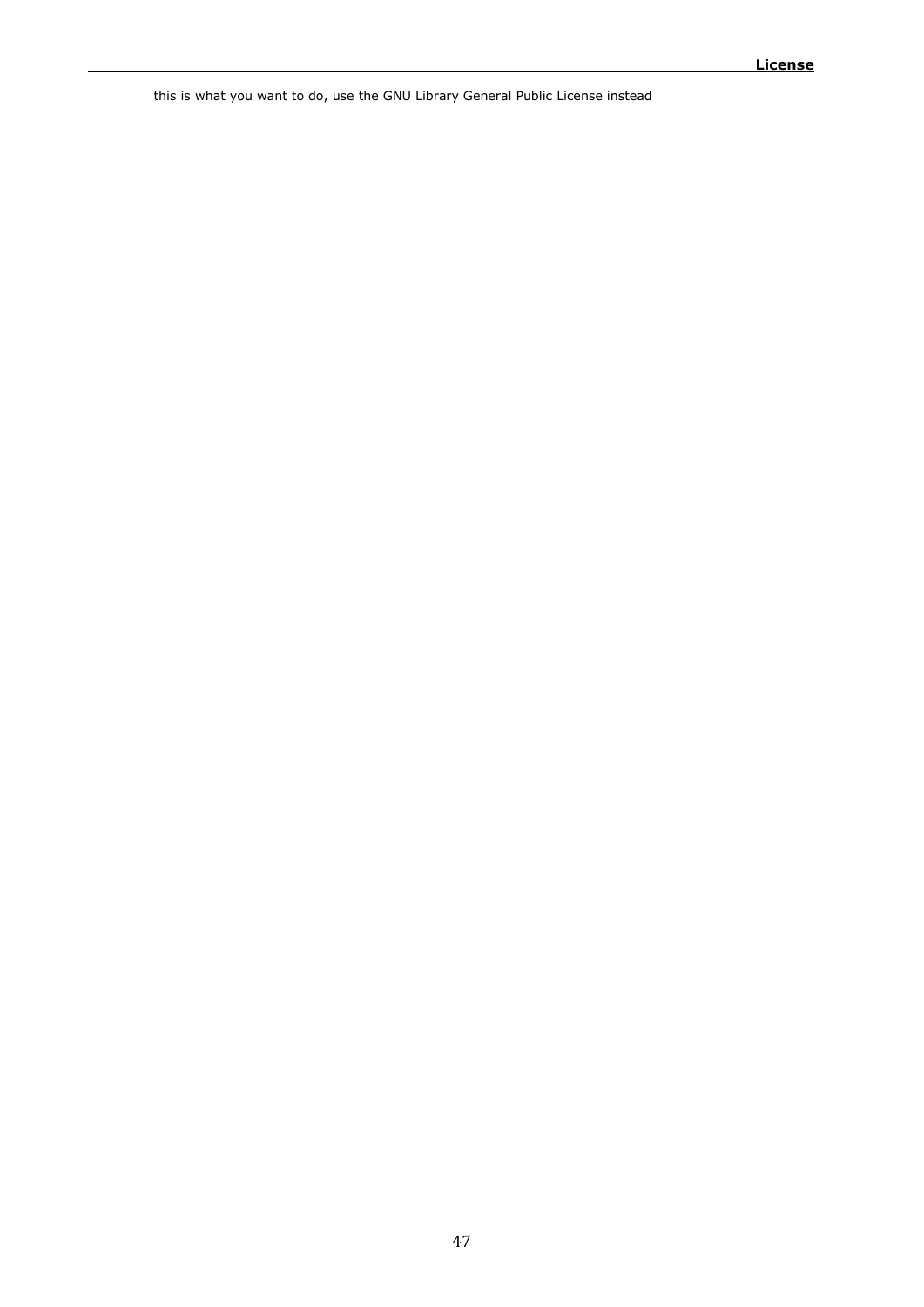**A**

# **FOSS Copyright List**

This chapter lists all the owners of the copyrights used in Moxa's products.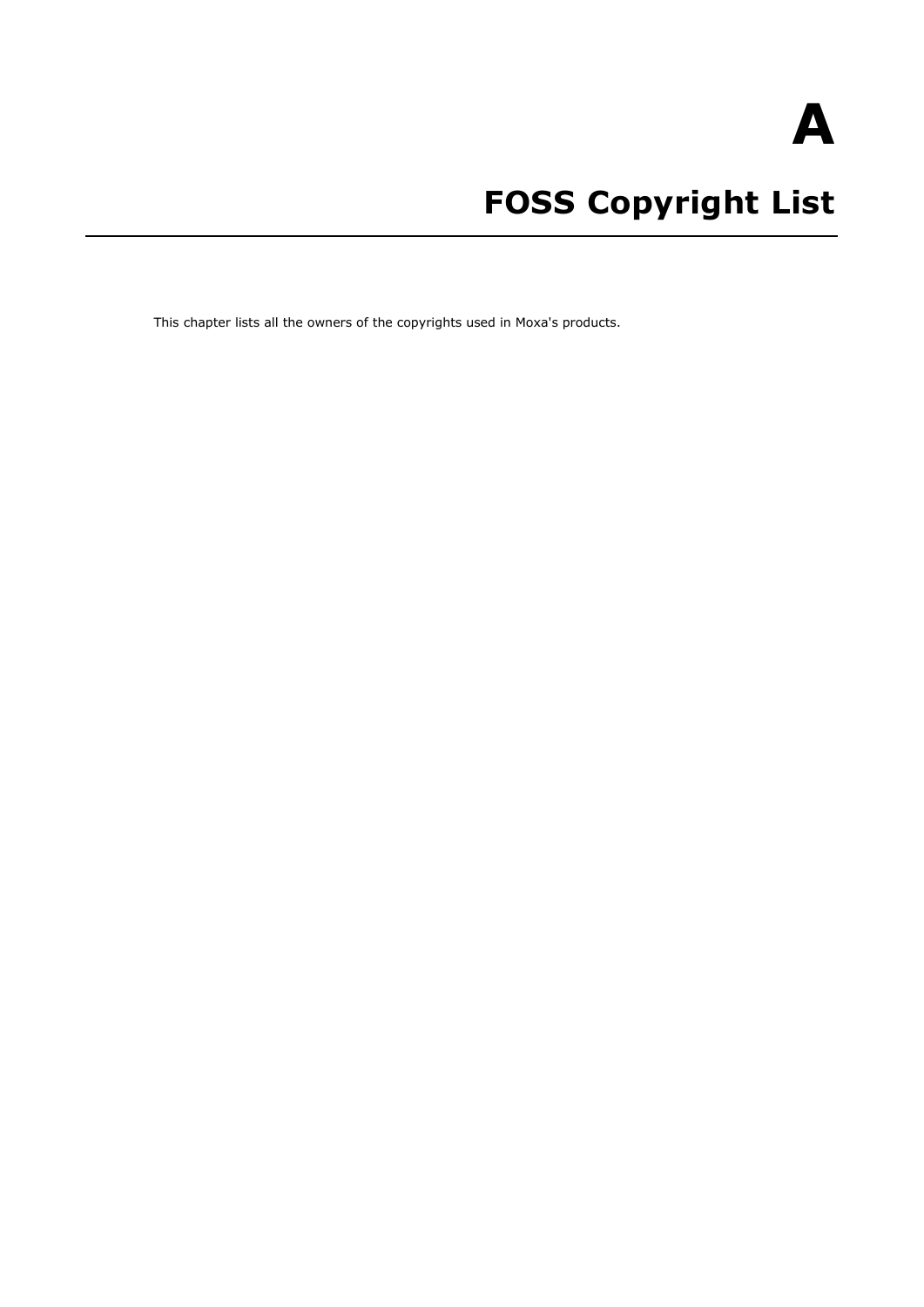# **Copyright List**

Network Time Protocol project (NTP) 4.2.5p136 unknown:undefined Copyright (c) 1983 Regents of the University of California. \* All rights reserved copyright \* \* Revision 4.2 2004/11/14 15:29:41 kardel Copyright (c) 2006  $*$  (Some code shamelessly based on the original NTP discrete event simulator)  $*/$ Copyright (C) 1999-2003 Internet Software Consortium. \* \* Permission to use, copy, modify, and distribute this software for any \* purpose with or without fee is hereby granted, provided that the a Copyright (c) University of Delaware 1992-2008\* \*\*\* Permission to use, copy, modify, and distribute this software and \*\* its doc copyright (c) 1999-2007 Bruce Korb\n"; copyright \* \* Revision 4.8 2004/11/14 15:29:41 kardel copyright 1992-2007 Bruce Korb \* \* Automated Options is free software. \* You may redistribute it and/or modify it under the terms of the \* GNU General Public License, as published by the Free S copyright is claimed. \* This code is in the public domain; do with it what you wish. \* \* Equivalent code is available from RSA Data Security, Inc. \* This code has been tested against that, and is Copyright to Berkeley style  $*$  \* Revision 4.14 1999/11/28 09:13:52 kardel  $*$  RECON\_4\_0\_98F copyright \* \* Revision 4.5 2004/11/14 15:29:41 kardel Copyright (C) 1996, 1997, 1998, 1999, 2000, 2001, 2002, 2003, 2004,# 2005 Free Software Foundation, Inc.# This file is free software; the Free Software Foundation# gives unlimited permission to co Copyright to Berkeley style \* \* Revision 4.1 1998/07/11 10:05:22 kardel \* Release 4.0.73d reconcilation Copyright (c) David L. Mills 1999-2000 \* \* \* Permission to use, copy, modify, and distribute this software and \* \* its documentation for any purpose and without fee is hereby Copyright (c) 1992;# Rainer Pruy Friedrich-Alexander Universitaet Erlangen-Nuernberg;# copyright info \* \* Revision 4.72 2006/05/26 14:19:43 kardel \* cleanup of ioctl cruft Copyright 1991-1994, Nick Sayer \* \* Special thanks to Greg Onufer for his debug assists. \* Special thanks to Matthias Urlichs for the 4.1.x loadable driver support \* code. \* Special wet-noodle Copyright (C) 1989, 1991 Free Software Foundation, Inc. 675 Mass Ave, Cambridge, MA 02139, USA Everyone is permitted to copy and distribute verbatim copies of this license Copyright to Berkeley style  $* *$  Revision 4.7 1999/11/28 09:13:49 kardel  $*$  RECON 4 0 98F Copyright (c) 1997-2005 by Frank Kardel <kardel <AT> ntp.org> \* \* Redistribution and use in source and binary forms, with or without \* modification, are permitted provided that the following condit Copyright (c) 1995-2007 by Frank Kardel <kardel <AT> ntp.org> Copyright (C) 1997-2002 Internet Software Consortium. \* \* Permission to use, copy, modify, and distribute this software for any \* purpose with or without fee is hereby granted, provided that the a copyright \* \* Revision 4.6 2004/11/14 15:29:42 kardel copyright 1970-2008 David L. Mills and/or others - all rights reserved copyright claims only only apply to the specific changes made by Y2K to the code. Any original copyright holders retain rights to unchanged code. Wherever possible patches will be return Copyright (C) 2001-2004, Takao Abe. All rights reserved Copyright to Berkeley style \* \* Revision 4.8 1999/02/21 12:17:36 kardel \* 4.91f reconcilation Copyright); COERSION(pzCopyNotice); COERSION(pzFullVersion); COERSION(pzUsageTitle); COERSION(pzExplain); COERSION(pzDetail);} Copyright to Berkeley style \* \* Revision 4.7 1999/11/28 09:13:53 kardel \* RECON\_4\_0\_98F Copyright (c) 1982, 1986, 1990, 1993 \* The Regents of the University of California. All rights reserved Copyright (C) 1996-2003 Internet Software Consortium. \* \* Permission to use, copy, modify, and distribute this software for any \* purpose with or without fee is hereby granted, provided that the a Copyright (C) 2002 Internet Software Consortium. \* \* Permission to use, copy, modify, and distribute this software for any  $*$  purpose with or without fee is hereby granted, provided that the above Copyright (C) RSA Laboratories, a division of RSA Data Security, Inc., created 1991. All rights reserved Copyright (C) 2000, 2001, 2003 Internet Software Consortium. \* \* Permission to use, copy, modify, and distribute this software for any \* purpose with or without fee is hereby granted, provided tha Copyright (C) 1998-2001, 2003 Internet Software Consortium. \* \* Permission to use, copy, modify, and distribute this software for any \* purpose with or without fee is hereby granted, provided that Copyright (c) 1992 The Regents of the University of California. \* All rights reserved Copyright (c) 2002 RIPE NCC \* \* All Rights Reserved Copyright (C) 2004-2006 Internet Systems Consortium, Inc. ("ISC") Copyright (C) 1999, 2000 by Bernd Altmeier altmeier@ATLSoft.de \*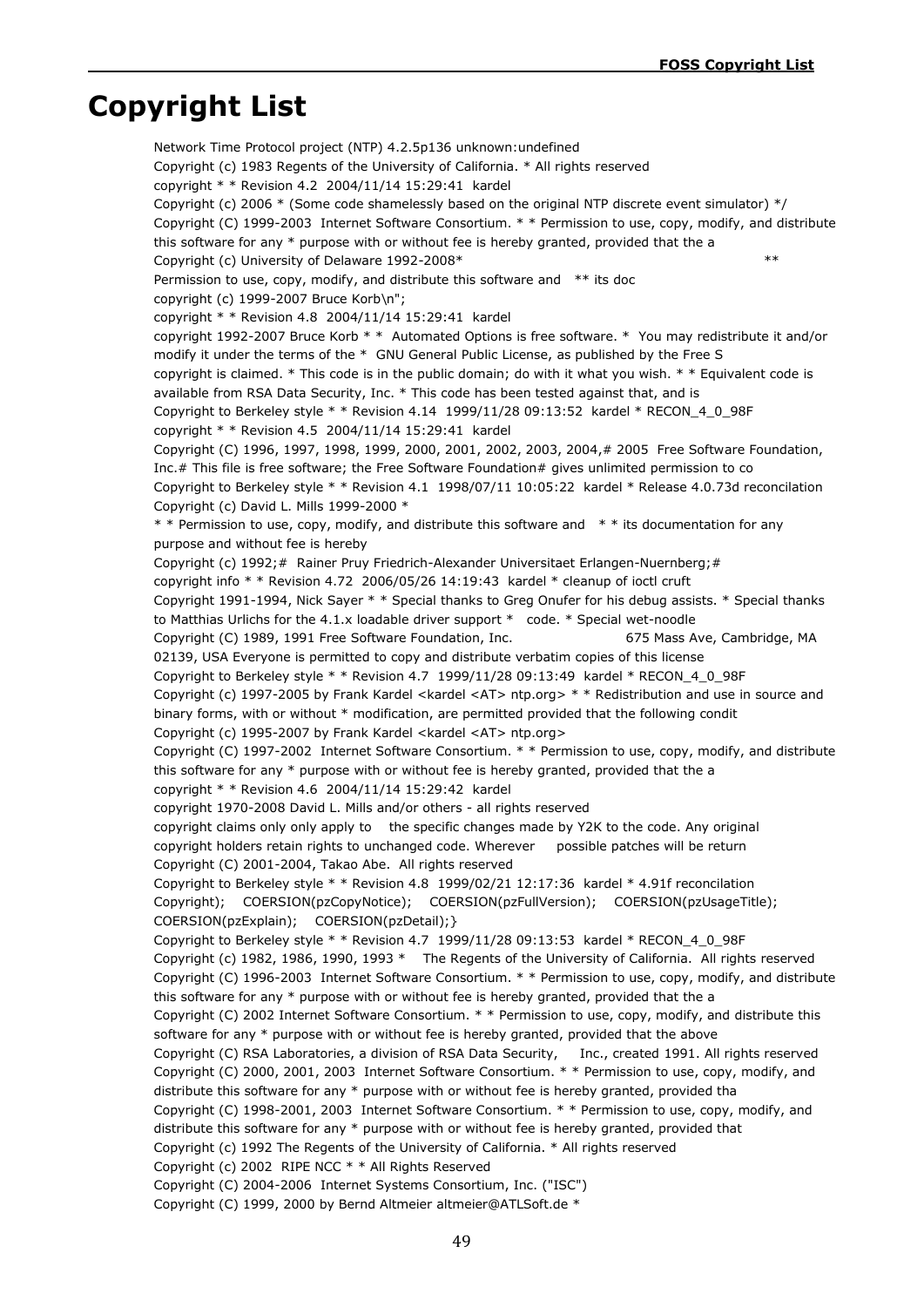Copyright (C) 1996, 1997, 1998, 1999, 2000, 2001, 2003, 2004, 2005# Free Software Foundation, Inc.# Originally by Gordon Matzigkeit <gord@gnu.ai.mit.edu>, 1996 Copyright (c) by Meinberg Funkuhren (www.meinberg.de) \* \* Linkage to PARSE: Copyright to Berkeley style \* \* Revision 4.3 1999/02/21 12:17:42 kardel \* 4.91f reconcilation Copyright (c) 1997 by;# Ulrich Windl <Ulrich.Windl@rz.uni-regensburg.de>;# (Converted to a PERL 5.004 package);# Copyright to Berkeley style \* \* Revision 4.3 1999/02/21 12:17:37 kardel \* 4.91f reconcilation Copyright to Berkeley style \* \* Revision 4.3 1999/02/28 11:42:44 kardel \* (GPSWRAP): update GPS rollover to 990 weeks (c) Copyright, University of Cambridge, 1996, 1997, 2000 COPYRIGHT 1991-1997 MOTOROLA INC. COPYRIGHT 1991-1996 MOTOROLA INC. \* SFTW P/N # 98- P36848P SFTW P/N # 98-P36830P \* SOFTWARE VER # 2 SOFTWARE VER # 8 \* SOFTWARE REV # 2 SOFTWARE REV Copyright to Berkeley style \* Copyright  $!=$  NULL) fputs( pOpts->pzCopyright, fp ); fputc( '\n', fp ); } fprintf( fp, zAOV, optionVersion() ); if (pOpts->pzBugAddr != NULL) COPYRIGHT \$(srcdir)/version Copyright (C) 1996-2001 Internet Software Consortium. \* \* Permission to use, copy, modify, and distribute this software for any  $*$  purpose with or without fee is hereby granted, provided that the a Copyright (C) 1996, 1997, 1998, 1999, 2000, 2001, 2002, 2003, 2004, 2005# Free Software Foundation, Inc. copyright 1993-2007 by Bruce Korb.You are licensed to use this under the terms of eitherthe GNU Lesser General Public License (see: COPYING.lgpl), or,at your option, the modified Berkeley Software Copyright (c) 1995 Vixie Enterprises \* \* Permission to use, copy, modify, and distribute this software for any \* purpose with or without fee is hereby granted, provided that the above \* copyright Copyright (C) 2001, 2003, 2005 Free Software Foundation, Inc. Copyright (C) 2003, 2004, 2005 Free Software Foundation, Inc. copyright  $*$  \* Revision 4.18 2004/11/14 16:11:05 kardel  $*$  update Id tags  $*$  \* Revision 4.17 2004/11/14 15:29:41 kardel Copyright to Berkeley style \* \* Revision 4.13 1999/11/28 09:13:51 kardel \* RECON\_4\_0\_98F copyright \* \* Revision 4.11 2004/11/14 15:29:41 kardel Copyright (C) 2004, 2005 Free Software Foundation, Inc. Copyright (C) 1997, 2000, 2001, 2003, 2004, 2005# Free Software Foundation, Inc. COPYRIGHT: \$(srcdir)/html/copyright.html Copyright (C) 1996, 1997, 2000 N.M. Maclaren Copyright to Berkeley style \* \* Revision 4.6 1998/11/15 21:56:08 kardel \* ntp\_memset not necessary Copyright (C) 2005 by Frank Kardel \*/#ifndef NTP\_DEBUG\_H#define NTP\_DEBUG\_H Copyright (C) 2000-2003 Internet Software Consortium. \* \* Permission to use, copy, modify, and distribute this software for any \* purpose with or without fee is hereby granted, provided that the a Copyright to Berkeley style  $* *$  Revision 4.5 1999/11/28 09:13:53 kardel  $*$  RECON 4 0 98F Copyright (C) 1991, 1999 Free Software Foundation, Inc. 51 Franklin Street, Fifth Floor, Boston, MA 02110- 1301, USA Everyone is permitted to copy and distribute verbatim copies of this license doc (c) Copyright, N.M. Maclaren, 1996, 1997, 2000 (c) Copyright Tai Jin, 1988. All Rights Reserved copyright \* \* Revision 4.6 2004/11/14 15:29:41 kardel Copyright (C) 2004, 2005, 2007 Internet Systems Consortium, Inc. ("ISC") Copyright (C) 1987-1995 Bruce Perens.\n"; Copyright (C) 2005 Free Software Foundation, Inc.dnl This file is free software; the Free Software Foundationdnl gives unlimited permission to copy and/or distribute it,dnl with or without modifica Copyright (C) 1995, 1996, 1997, and 1998 WIDE Project. \* All rights reserved Copyright (c) 1983, 1993 \* The Regents of the University of California. All rights reserved Copyright first. Also note that the file RFC2030.TXT isDavid Mills's copyright and not the author's - it is just a copy of the RFCthat is available from so many Internet archives. COPYRIGHT \ sntp-opts.def sntp.1 sntp-opts.texi sntp-opts.menu \ autogen-version.def version.defBUILT\_SOURCES= check-autogen-version.def check-version.def \ sntp-opts.c sntp-opts.h sntp.1 sntpcopyright \* \* Revision 4.3 2004/11/14 15:29:41 kardel Copyright (c) 1995-2006 by Frank Kardel <kardel <AT> ntp.org> Copyright (c) 1995-2005 by Frank Kardel <kardel <AT> ntp.org>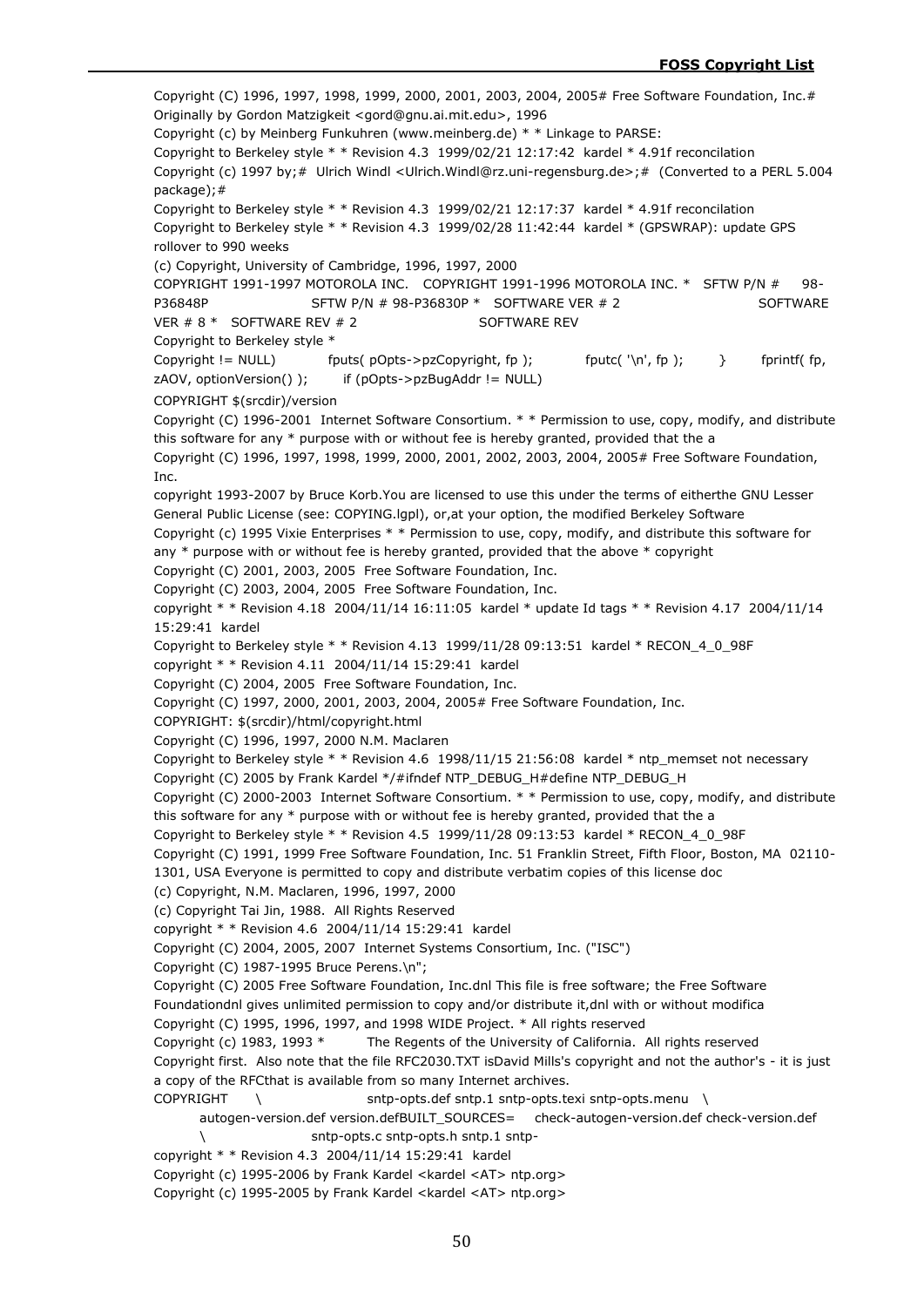Copyright (C) 1999-2002 Internet Software Consortium. \* \* Permission to use, copy, modify, and distribute this software for any \* purpose with or without fee is hereby granted, provided that the a Copyright (C) 1993-2005 by Frank Kardel\n\n", revision); Copyright (C) 2002 Internet Software Consortium. \* \* Permission to use, copy, modify, and distribute this software for any \* purpose with or without fee is hereby granted, provided that the above Copyright 1999 AT Copyright to Berkeley style  $* *$  Revision 4.6 1999/11/28 09:13:49 kardel  $*$  RECON 4 0 98F Copyright (C) 19yy name of author Gnomovision comes with ABSOLUTELY NO WARRANTY; for details type `show w'. This is free software, and you are welcome to redistribute it under certain cond copyright \* \* Revision 1.4 2004/11/14 15:29:41 kardel Copyright (C) 2002-2004 by Linum Software GmbH <neoclock4x@linum.com> \* \* This program is distributed in the hope that it will be useful, \* but WITHOUT ANY WARRANTY; without even the implied warran Copyright (c) 1997, 1998, 2003 \*The Regents of the University of California. All rights reserved (c) Copyright, N.M. Maclaren, 1996, 1997, 2000\n\ Copyright information once  $*$  if (!notice) copyright \* \* Revision 4.13 2004/11/14 15:29:41 kardel Copyright (c) 1983, 1990, 1993 \* The Regents of the University of California. All rights reserved COPYRIGHT Excerpt from the HTML file ./html/copyright.html. This file Copyright (c) 1987, 1989 Regents of the University of California. \* All rights reserved COPYRIGHT 1991-1994 MOTOROLA INC. COPYRIGHT 1991-2000 MOTOROLA INC. \* SFTW P/N # 98- P39949M SFTW P/N # 61-G10002A \* SOFTWARE VER # 5 SOFTWARE VER  $# 1 *$  SOFTWARE REV  $# 0$  SOFTWARE REV  $# 3$ Copyright; char const char const\* const pzFullVersion; char const\* const\* const papzHomeList; char const\* const pzUsageTitle; char const\* const pzExplain; char const\* con Copyright (C) 1994 X Consortium Copyright (C) 2003, 2005 Free Software Foundation, Inc. Copyright (c) 1993 by Digital Equipment Corporation. \* \* Permission to use, copy, modify, and distribute this software for any  $*$  purpose with or without fee is hereby granted, provided that the abo Copyright (C) 1991-2005, Frank Kardel\n", parsesync\_vd.Drv\_name);#else (c) Copyright, University of Cambridge, 1996, 1997, 2000\n\n\n\n\Free use of MSNTP in source and binary forms is permitted, provided that this\n\entire licence is duplicated in all copies, and that Copyright to Berkeley style \* \* Revision 4.5 1999/11/28 09:13:51 kardel \* RECON\_4\_0\_98F Copyright (C) 1996, 2000 The University of Cambridge Copyright (C) 2001 Internet Software Consortium. \* \* Permission to use, copy, modify, and distribute this software for any \* purpose with or without fee is hereby granted, provided that the above Copyright 1991, Nick Sayer \* \* Special thanks to Greg Onufer for his debug assists. Copyright (C) 1996, 1997, 2000 The University of Cambridge Copyright to Berkeley style \* \* Revision 4.2 1998/06/28 16:52:15 kardel \* added binio MSB prototypes for {get,put} msb {short,long} copyright 1970-2006 ntp.org - all rights reserved Copyright (c) 1991-1998 University of Maryland at College Park \* All Rights Reserved copyright (c) 1970-2006 ntp.org, all rights reserved Copyright  $(C)$  19yy <name of author> Copyright (C) 2001, 2002, 2003, 2005 Free Software Foundation, Inc. Copyright (C) 1993-2005, Frank Kardel\n\n", revision); Copyright - the copyright notice and conditions of useMakefile - the makefile, with comments for several systemsheader.h - the main header (almost entirely portable)kludges.h Copyright (c) David L. Mills 1993, 1994  $*$   $*$  \* Permission to use, copy, modify, and distribute this software and its \* Copyright (c) 1997, 1998, 1999, 2000 Trimble Navigation Ltd. \* All rights reserved Copyright 1994-1999 Sun Microsystems, Inc., 901 San Antonio Road, Palo Alto, CA 94303 USA.<br>All rights reserved Copyright (C) 1991-2005, Frank Kardel\n", "parsestreams.c,v 4.11 2005/04/16 17:32:10 kardel RELEASE 20050508 A");  $\#$  endif notice = 1;  $\}$ Copyright (C) 1996, 1997, 1998, 1999, 2000, 2001# Free Software Foundation, Inc. Copyright to Berkeley style \* \* Revision 4.7 1999/11/28 09:13:51 kardel \* RECON\_4\_0\_98F Copyright (C) 2000, 2001 Internet Software Consortium. \* \* Permission to use, copy, modify, and/or distribute this software for any \* purpose with or without fee is hereby granted, provided that t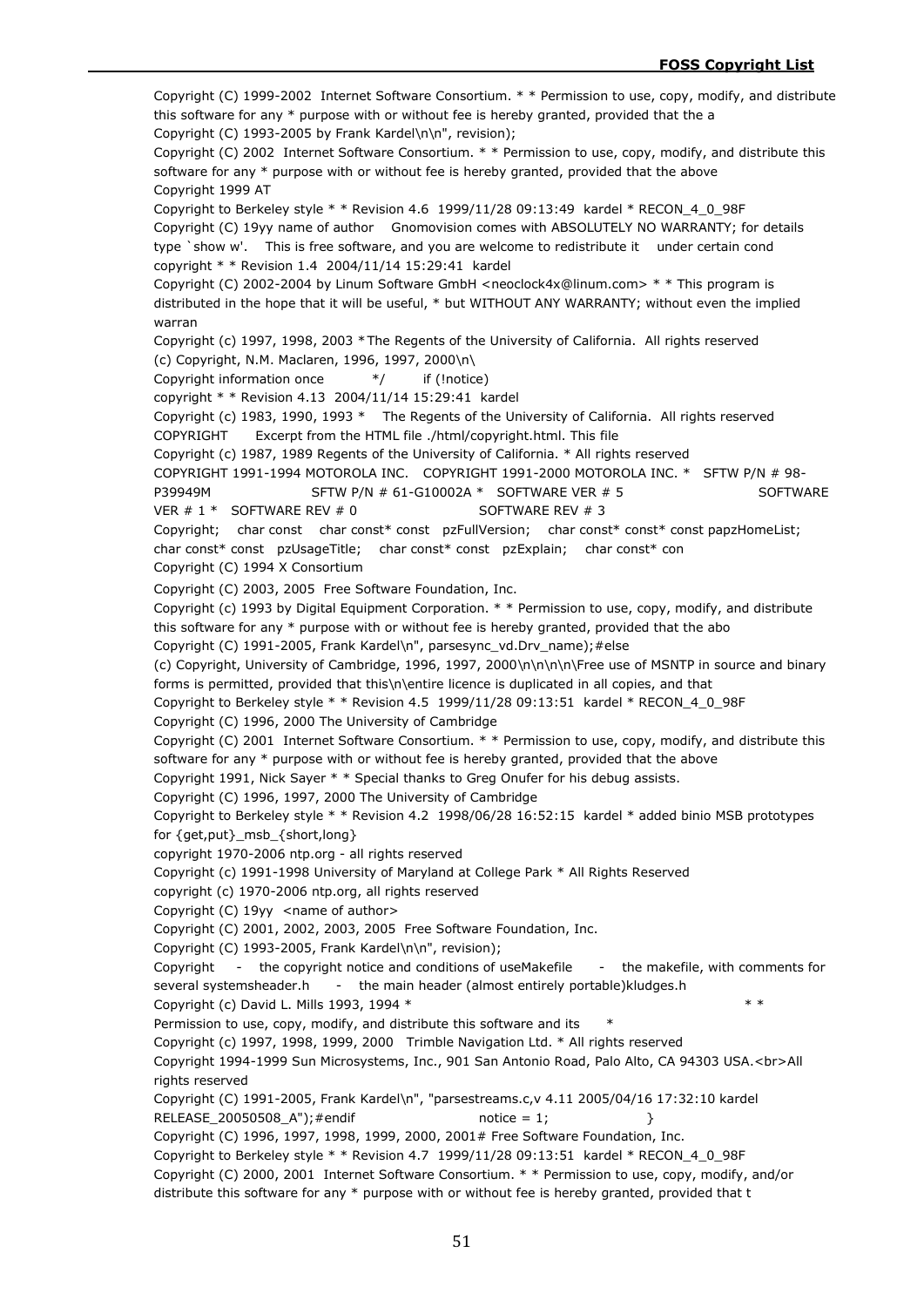copyright \* \* Revision 4.10 2004/11/14 16:06:08 kardel \* update Id tags \* \* Revision 4.9 2004/11/14 15:29:41 kardel (c) Copyright University of Cambridge. Copyright (C) 2004 Internet Systems Consortium, Inc. ("ISC") \* \* Permission to use, copy, modify, and distribute this software for any \* purpose with or without fee is hereby granted, provided tha COPYRIGHT \ ChangeLog \ CommitLog \ CommitLog-4.1.0 \ NEWS \ NOTES.y2kfixes \ README.bk \ README.hackers \ README.patches \ README.refclocks \ README.versions \ TODO WHERE-TO-START \ Copyright  $!=$  NULL) fouts( pOpts->pzCopyright, fp ); foutc( '\n', fp ); figure foutc( '\n', fp ); fp  $\}$ Copyright (C) 1997-2001 Internet Software Consortium. \* \* Permission to use, copy, modify, and distribute this software for any  $*$  purpose with or without fee is hereby granted, provided that the a Copyright (c) 1999 by Ulrich Windl, \* based on code by Reg Clemens <reg@dwf.com> \* \* based on code by Poul-Henning Kamp <phk@FreeBSD.org> \* \* \* Copyright (c) David L. Mills 1992-1998 \* \* \* Permission to use, copy, modify, and distribute this software and  $* *$  its document (c) Copyright, University of Cambridge, 1996, 1997, 2000 \* Copyright (C) 2005 Free Software Foundation, Inc." \$echo "This is free software; see the source for copying conditions. There is NO" \$echo "warranty; not even for MERCHANTABILITY or FITNESS Copyright (C) 1999, 2000, 2001, 2003, 2005 Free Software Foundation, Inc. Copyright to Berkeley style \* \* Revision 4.4 1999/02/28 11:41:11 kardel \* (CMD\_RUTCPARAM): control variable name unification copyright (c) 1970-2008 David L. Mills and/or others, all rights reserved Copyright (C) 2004, 2005 Internet Systems Consortium, Inc. ("ISC") Copyright (c) 2006 \*/ Copyright to Berkeley style \* \* Revision 4.6 1999/11/28 09:13:51 kardel \* RECON\_4\_0\_98F Copyright (c) 1992;# Frank Kardel, Rainer Pruy;# Friedrich-Alexander Universitaet Erlangen-Nuernberg;# copyright information \* \* Revision 4.28 1999/02/28 19:01:50 kardel \* improved debug out on sent Meinberg messages (c) Copyright N.M. Maclaren, Copyright (c) 1998-2005 by Frank Kardel <kardel <AT> ntp.org> \* \* Redistribution and use in source and binary forms, with or without \* modification, are permitted provided that the following condit (c) Copyright University of Cambridge. \* COPYRIGHT 1991-2002 MOTOROLA INC. COPYRIGHT 1991-2003 MOTOROLA INC. \* SFTW P/N # 61- G10268A SFTW P/N # 61-G10268A \* SOFTWARE VER # 2 SOFTWARE VFR  $\#$  2  $*$  SOFTWARE REV  $\#$  0 SOFTWARE Copyright (C) 1998-2002 Internet Software Consortium. \* \* Permission to use, copy, modify, and distribute this software for any \* purpose with or without fee is hereby granted, provided that the a copyright \* \* Revision 4.4 2004/11/14 15:29:41 kardel copyright \* \* Revision 4.10 2004/11/14 15:29:41 kardel Copyright (C) 2003 Internet Software Consortium. \* \* Permission to use, copy, modify, and distribute this software for any \* purpose with or without fee is hereby granted, provided that the above copyright \* \* Revision 4.16 2004/11/14 15:29:41 kardel copyright (c) 1999-2007 Bruce Korb, all rights reserved Copyright to Berkeley style \* \* Revision 4.2 1998/12/20 23:45:31 kardel \* fix types and warnings copyright =  $\{$  date = "1970-2008"; owner = "David L. Mills and/or others"; eaddr = "http://bugs.ntp.org, bugs@ntp.org"; type = note; text = "see html/copyright.html"; }; Copyright (C) 1996 The University of Cambridge Copyright to Berkeley style \* \* Revision 4.8 1999/11/28 09:13:50 kardel \* RECON\_4\_0\_98F Copyright to Berkeley style \* \* Revision 4.0 1998/04/10 19:50:40 kardel \* Start 4.0 release version numbering (c) Copyright N.M. Maclaren,\n\ Copyright (c) 1989-1994 by Frank Kardel, Friedrich-Alexander Universit \* \* Redistribution and use in source and binary forms, with or without \* modification, are permitted provided that the followi Copyright (c) 1982, 1986 Regents of the University of California. \* All rights reserved Copyright to Berkeley style \* \* Revision 4.43 2001/05/26 22:53:16 kardel \* 20010526 reconcilation Copyright (c) 1997, 1998, 1999, 2000 Trimble Navigation Ltd. \* All rights reserved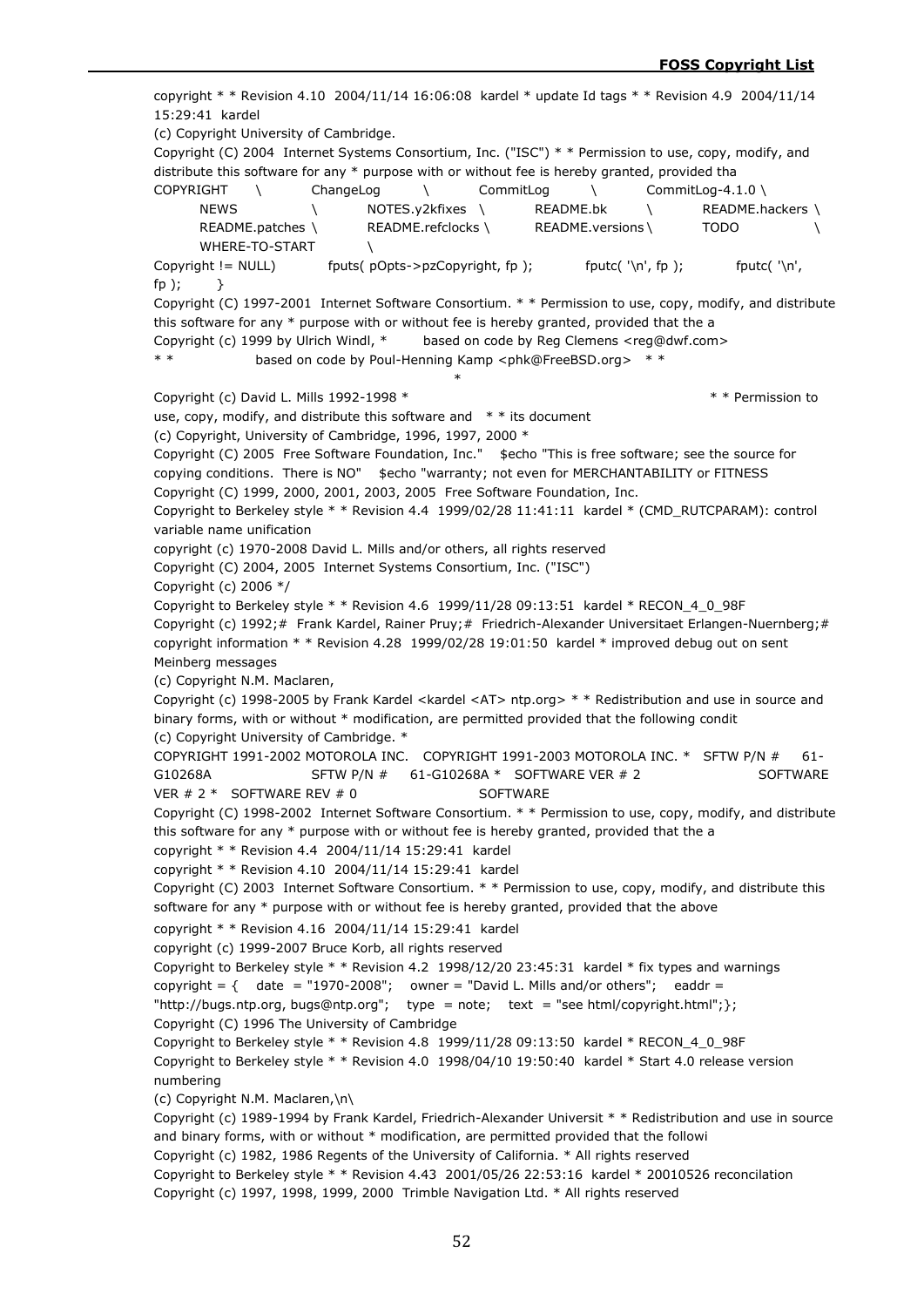Copyright (C) 2002, 2003, 2005 Free Software Foundation, Inc. Copyright (C) 2000, 2001 Internet Software Consortium. \* \* Permission to use, copy, modify, and distribute this software for any \* purpose with or without fee is hereby granted, provided that the Copyright (C) 1999, 2000 by Philippe De Muyter <phdm@macqel.be> \* \* This program is distributed in the hope that it will be useful, but WITHOUT \* ANY WARRANTY; without even the implied warranty of Copyright (C) 2004 Internet Systems Consortium, Inc. ("ISC") copyright \* \* Revision 4.9 2004/11/14 15:29:41 kardel Copyright (C) 2006 Internet Systems Consortium, Inc. ("ISC") \* \* Permission to use, copy, modify, and distribute this software for any \* purpose with or without fee is hereby granted, provided tha Copyright (C) 1984, 1989, 1990, 2000, 2001, 2002, 2003, 2004, 2005, 2006 Free Software Foundation, Inc. copyright conditions, together with a list of major authors and electric addresses. Copyright (C) 1996, 1997, 2000, 2001, 2003, 2005# Free Software Foundation, Inc. Copyright (C) 2004-2007 Internet Systems Consortium, Inc. ("ISC") Copyright (C) 1999-2001 Internet Software Consortium. \* \* Permission to use, copy, modify, and distribute this software for any \* purpose with or without fee is hereby granted, provided that the a Copyright (c) 1990, 1993 \* The Regents of the University of California. All rights reserved Copyright (c) 1989-2006, Frank Kardel"); notice = 1;  $\}$ Copyright (c) 1988 Regents of the University of California. \* All rights reserved Copyright (c) 1993-2005, Frank Kardel\n", modlstrmod.strmod linkinfo); notice = 1; } copyright 1992-Y Bruce Korb \* \* AutoOpts is free software; you can redistribute it and/or \* modify it under the terms of the GNU Lesser General Public \* License as published by the Free Softwar copyright \* \* Revision 4.12 2004/11/14 15:29:41 kardel Copyright (C) 1992, 1996 by Rainer Pruy \* Friedrich-Alexander Universit�t Erlangen-N�rnberg, Germany \* \* This code may be modified and used freely \* provided the credits remain intact. Copyright (C) 2000-2002 Internet Software Consortium. \* \* Permission to use, copy, modify, and distribute this software for any \* purpose with or without fee is hereby granted, provided that the a Copyright (C) 1996 N.M. Maclaren copyright 1999-2007 Bruce Korb - all rights reserved Copyright (C) 1997, 1999, 2000, 2001, 2003, 2005# Free Software Foundation, Inc. (c) Copyright University of Cambridge.\n\n\n\n\ NO WARRANTY\n\n\Because the MSNTP software is licensed free of charge, the Author and the\n\University of Cambridge provide Copyright (C) 1996, 2000 N.M. Maclaren Copyright to Berkeley style \* \* Revision 4.9 1999/12/06 13:42:23 kardel \* transfer correctly converted time codes always into tcode copyright thelibrary, and (2) we offer you this license, which gives you legalpermission to copy, distribute and/or modify the library. copyright\n" "\t'n' - version and copyright notice\n\0" "ERROR: %s option conflicts with the %s option\n\0" "%s(optionSaveState): error: cannot allocate %d bytes\n\0" "\t\t\t\t- defau copyright \* \* Revision 4.7 2004/11/14 15:29:41 kardel Copyright (C) 1992, 1996 by Rainer Pruy \* Friedrich-Alexander Universit�t Erlangen-N�rnberg, Germany \* \* This code may be modified and used freely \* provided credits remain intact. Copyright (C) 1999, 2000, 2001, 2002, 2003, 2004, 2005# Free Software Foundation, Inc. copyright 2005 Bruce Korb \* \* string\_tokenize is free software; you can redistribute it and/or \* modify it under the terms of the GNU Lesser General Public \* License as published by the Free So Copyright (C) 1998-2001 Internet Software Consortium. \* \* Permission to use, copy, modify, and distribute this software for any  $*$  purpose with or without fee is hereby granted, provided that the a OpenSSL 1.0.2k github:openssl/openssl:OpenSSL\_1\_0\_2k Copyright (c) 2004-2011 The OpenSSL Project. All rights reserved Copyright (c) 1999-2016 The OpenSSL Project. All rights reserved Copyright Svend Olaf Mikkelsen.! Copyright (c) 1999-2014 The OpenSSL Project. All rights reserved Copyright (c) 1998-2001 The OpenSSL Project. All rights reserved Copyright (c) 1999-2010 The OpenSSL Project. All rights reserved Copyright remains Eric Young \* the code are not to be removed. \* If this package is used in a product, Eric Young should be given attribution  $*$  as the author of the parts of the library used.  $*$  Th Copyright (c) 1998-2007 The OpenSSL Project. All rights reserved Copyright (c) 2005-2006 Cryptocom LTD  $*$  This file is distributed under the same license as OpenSSL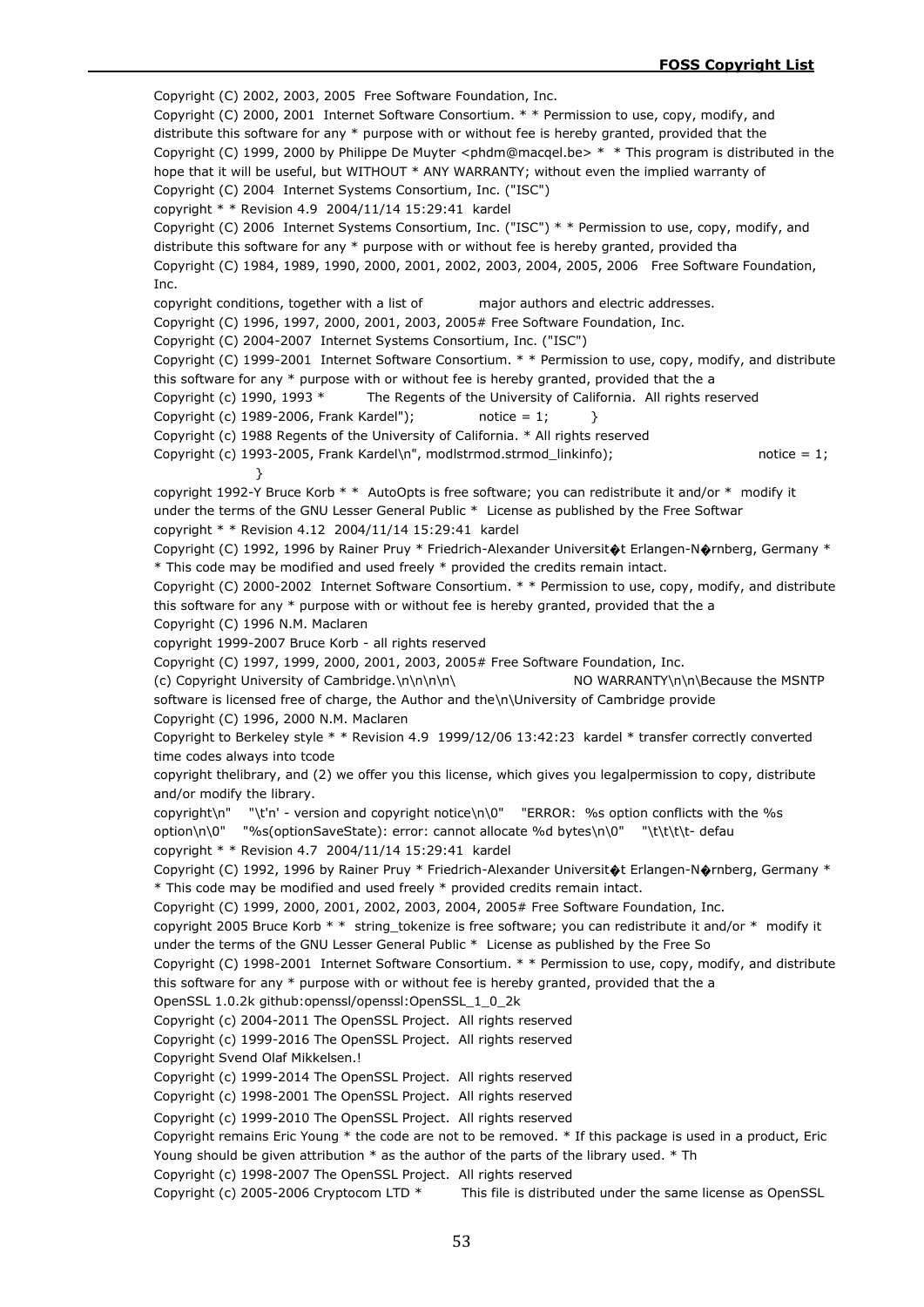\* \* \* Implements Copyright (c) 1998-2009 The OpenSSL Project. All rights reserved Copyright (c) 1999-2007 The OpenSSL Project. All rights reserved Copyright (c) 2005-2006 Cryptocom LTD  $*$  This file is distributed under the same license as OpenSSL \* \* \* OpenSSL i Copyright (c) 1998-2010 The OpenSSL Project. All rights reserved Copyright (c) 1999-2009 The OpenSSL Project. All rights reserved Copyright remains Eric Young#  $*$  the code are not to be removed. Copyright  $\setminus (C\setminus /Q\infty)$ ; if (\$#a >= 0)  $\setminus$  { while ((\$i  $\leq$  = \$#in) && (\$in[\$i] ne " \*/\n"))  $\leq$  5i++; } \$i++; } \$i++ if (\$in[\$i] eq " \*/\n"); Copyright (c) 1998-2005 The OpenSSL Project. All rights reserved Copyright (c) 1998-2003 The OpenSSL Project. All rights reserved Copyright (c) 2005-2006 Cryptocom LTD  $*$  This file is distributed under the same license as OpenSSL \* \* Implementation Copyright (c) 2001 The OpenSSL Project. All rights reserved Copyright (c) 2002-2006 The OpenSSL Project. All rights reserved (C) Copyright Microsoft Corp. 1993. All rights reserved Copyright);  $\qquad \qquad$ \$i=2; Copyright (c) 2006 Cryptocom LTD  $*$  This file is distributed under the same license as OpenSSL  $**$ \* \* Internal dec Copyright (c) 200" \*\n"," \* Redistribution and use in source and binary forms, with or without\n"," \* modification, are permitted provided that the following conditions\n"," \* are met:\n"," \*\n", Copyright (c) 1998-2016 The OpenSSL Project. All rights reserved Copyright (c) 2005 Hewlett-Packard Development Company, L.P.\" Copyright (c) 2005-2006 Cryptocom LTD \* This file is distributed under the same license as OpenSSL \* \* \* Implemen Copyright (c) 2005-2006 Cryptocom LTD \* This file is distributed under the same license as OpenSSL \* \* Declaration Copyright (c) 2006,2007 The OpenSSL Project. All rights reserved Copyright (C) 2006, Network Resonance, Inc. Copyright (C) 2011, RTFM, Inc. \*/ Copyright (c) 2005-2006 Cryptocom LTD  $*$  This file is distributed under the same license as OpenSSL \* \* \* Almost d COPYRIGHT file in the SSLeay distribution for more details. $#$  \*/ Copyright 2014 Intel Corporation# ## Licensed under the Apache License, Version 2.0 (the "License");  $\#$  # you may Copyright (c) 2008 Andy Polyakov <appro@openssl.org> Copyright (c) 2005-2006 Cryptocom LTD  $*$  This file is distributed under the same license as OpenSSL \* \* \* Implementati copyright\n"," \* notice, this list of conditions and the following disclaimer in\n"," \* the documentation and/or other materials provided with the\n","  $*$  distribution.\n","  $*\n$ n","  $*$  3. A Copyright 2000 \* Broadcom Corporation \* 16215 Alton Parkway \* PO Box 57013 \* Irvine CA 92619-7013 \* Copyright (c) 199  $*$  \* Redistribution and use in source and binary forms, with or without  $*$  modification, are permitted provided that the following conditions \* are met: \* \* 1. Redistributions of Copyright (c) 1998-1999 The OpenSSL Project. All rights reserved Copyright 2006 NTT (Nippon Telegraph and Telephone Corporation) . \* ALL RIGHTS RESERVED Copyright (C) 1995-1998 Eric Young (eay@cryptsoft.com) \* All rights reserved Copyright (c) 2014 The OpenSSL Project. All rights reserved Copyright with his permission \*/ copyright message is: \* Copyright (c) 2016 The OpenSSL Project. All rights reserved Copyright (c) 2011-2013 The OpenSSL Project. All rights reserved Copyright (c) 2005-2006 Cryptocom LTD \* This file is distributed under the same license as OpenSSL \* \* \* Implement Copyright (c) 2001-2002 The OpenSSL Project. All rights reserved Copyright Eric A. Young.!! This code can be freely used by LibDES/SSLeay/OpenSSL users. Copyright (c) 2001-2005 The OpenSSL Project. All rights reserved Copyright (c) 2001-2008 The OpenSSL Project. All rights reserved Copyright (c) 2005-2006 Cryptocom LTD \* This file is distributed under the same license as OpenSSL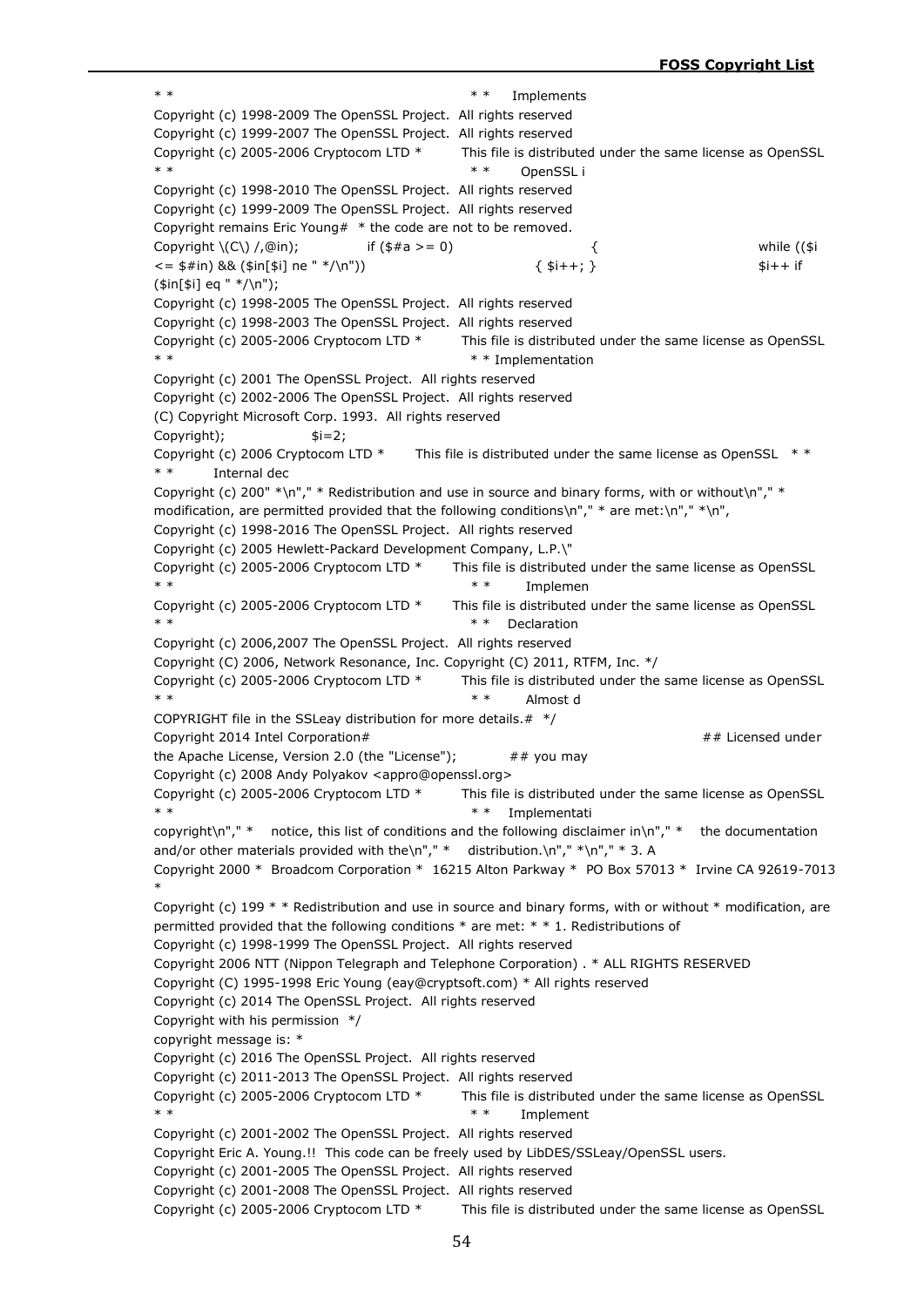\* \* \* Implem Copyright (c) 2010 The OpenSSL Project. All rights reserved Copyright (c) 2011 The OpenSSL Project. All rights reserved Copyright (c) 2001-2004 The OpenSSL Project. All rights reserved Copyright (c) 2013 The OpenSSL Project. All rights reserved Copyright (C) 1995-1997 Eric Young (eay\@mincom.oz.au).# \* All rights reserved Copyright (c) 2012 The OpenSSL Project. All rights reserved Copyright (c) 1997, Eric Young All rights reserved Copyright (c) 2004, Richard Levitte <richard@levitte.org> \* All rights reserved Copyright (c) 2006 The OpenSSL Project. All rights reserved Copyright (c) 2007 KISA(Korea Information Security Agency). All rights reserved Copyright (c) 2002 The OpenSSL Project. All rights reserved Copyright (c) 2005 The OpenSSL Project. All rights reserved Copyright (c) 2003 The OpenSSL Project. All rights reserved Copyright (c) 2004 The OpenSSL Project. All rights reserved Copyright 2016 The OpenSSL Project Authors. All Rights Reserved (c) Copyright 1999 Bodo Moeller. All rights reserved Copyright (c) 2005-2006 Cryptocom LTD \* This file is distributed under the same license as OpenSSL \* \* \* Declarati Copyright@2001 Baltimore Technologies Ltd.\* All right Reserved.\* \*\* THIS FILE IS PROVIDED BY BALTIMORE TE Copyright (c) 2007 The OpenSSL Project. All rights reserved Copyright (c) 2008 The OpenSSL Project. All rights reserved Copyright (c) 2009 The OpenSSL Project. All rights reserved Copyright (c) 2005-2006 Cryptocom LTD \* This file is distributed under the same license as OpenSSL \* \* \* \* ASN1 structur Copyright (c) 1999-2002 The OpenSSL Project. All rights reserved Copyright (c) 1999-2003 The OpenSSL Project. All rights reserved Copyright (c) 1999-2001 The OpenSSL Project. All rights reserved Copyright (c) 1999-2004 The OpenSSL Project. All rights reserved Copyright remains Eric Youngthe code are not to be removed. Copyright (c) 1999-2005 The OpenSSL Project. All rights reserved Copyright (c) 2005-2006 Cryptocom LTD  $*$  This file is distributed under the same license as OpenSSL \* \* \* Implementation Copyright (c) 2005 Hewlett-Packard Development Company, L.P. Copyright 2016 VMS Software, Inc. All Rights Reserved Copyright  $\(C) \ d \ {\ast}$  snlmcpystr = \$1; Copyright (c) 1999-2013 The OpenSSL Project. All rights reserved Copyright 2005 Nokia. All rights reserved Copyright (c) 1998-2002 The OpenSSL Project. All rights reserved Copyright (c) 1998-2000 The OpenSSL Project. All rights reserved Copyright (c) 1999-2015 The OpenSSL Project. All rights reserved Copyright (c) 2005-2006 Cryptocom LTD \* This file is distributed under the same license as OpenSSL \* \* \* VK0 34.10-200 (C) COPYRIGHT International Business Machines Corp. 2001 Copyright (c) 2002 Theo de Raadt Copyright 1998-2000 nCipher Corporation Limited. \* \* Redistribution and use in source and binary forms, with opr without  $*$  modification, are permitted provided that the following conditions  $*$  are Copyright (c) 1998-now The OpenSSL Project" if ( Copyright 2014 Intel Corporation \* \* \* Licensed under the Apache License, Version 2.0 (the "License"); \* \* you Copyright (c) 2008 The OpenSSL Project. All rights reserved Copyright (c) 1999-2011 The OpenSSL Project. All rights reserved Copyright (c) 1999-2006 The OpenSSL Project. All rights reserved Copyright  $\langle C \rangle$  { Copyright (c) 1999-2008 The OpenSSL Project. All rights reserved copyright:stringz "Montgomery multiplication for IA-64, CRYPTOGAMS by <appro\@openssl.org>"\_\_\_ copyright: \$nlmcpystr\nOpenSSL verstring: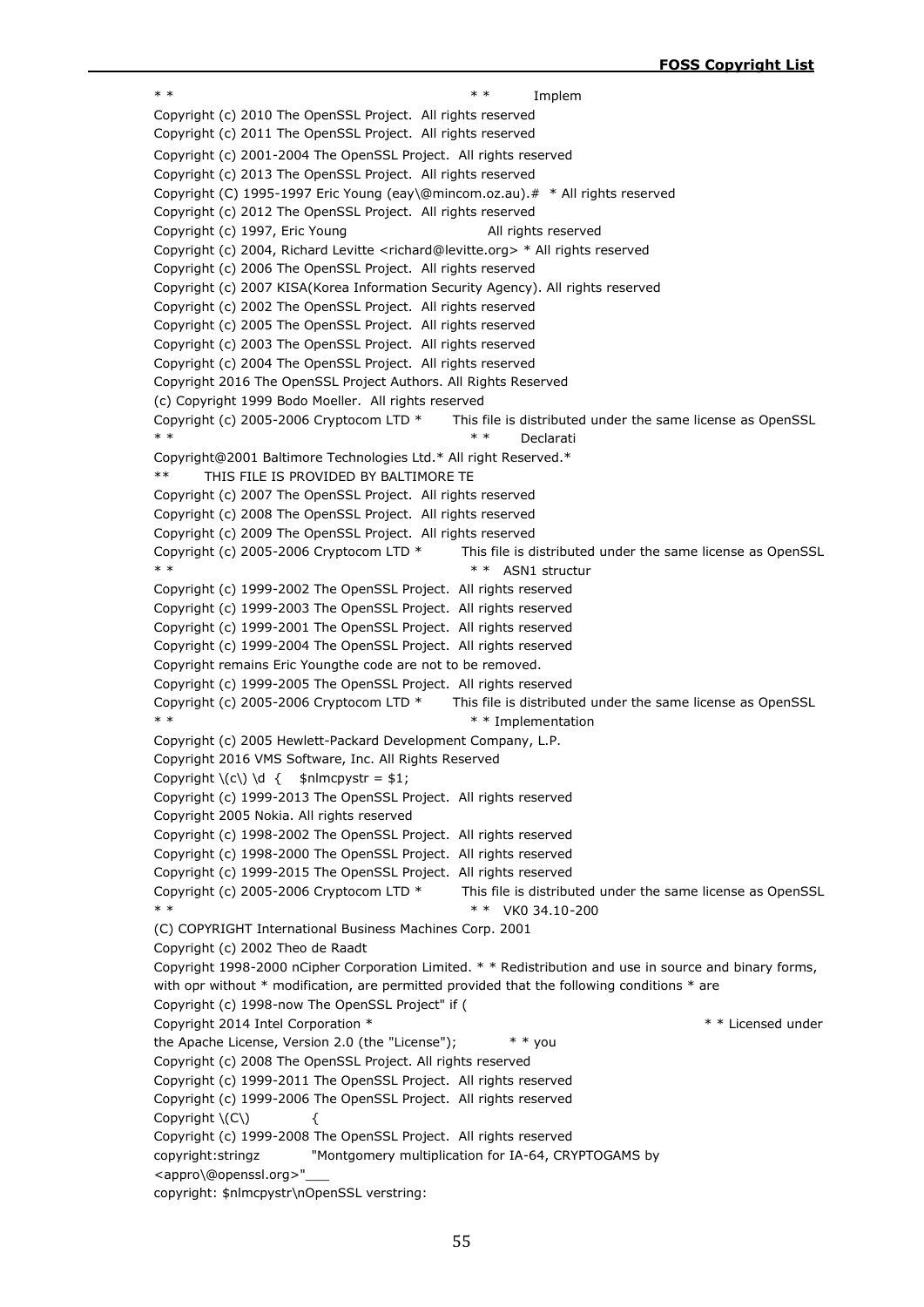Copyright (c) 1998-2006 The OpenSSL Project. All rights reserved Copyright © 1998-2006 The OpenSSL Project. Copyright Copyright (c) 1998-2004 The OpenSSL Project. All rights reserved Copyright remains Eric Youngthe code are not to be removed.If this package is used in a product, Eric Young should be given attributionas the author of that the SSL library. This can be in the for Copyright (c) 2014, Google Inc. \* \* Permission to use, copy, modify, and/or distribute this software for any \* purpose with or without fee is hereby granted, provided that the above \* copyright no Copyright 2011 Google Inc. \* \* Licensed under the Apache License, Version 2.0 (the "License"); Copyright 2002 Sun Microsystems, Inc. ALL RIGHTS RESERVED Copyright@2001 Baltimore Technologies Ltd. \* \* THIS FILE IS PROVIDED BY BALTIMORE TECHNOLOGIES ``AS IS'' AND \* ANY EXPRESS OR IMPLIED WARRANTIES, INCLUDING, BUT NOT LIMITED TO, THE \* IMPLIED WARRA Copyright (c) 2000 The OpenSSL Project. All rights reserved Copyright (c) 2005-2006 Cryptocom LTD \* This file is distributed under the same license as OpenSSL \* \* \* Implementatio Copyright (c) 1999 The OpenSSL Project. All rights reserved Copyright (c) 1998-2015 The OpenSSL Project. All rights reserved Copyright (c) 2000,2005 The OpenSSL Project. All rights reserved Copyright (c) 2000-2001 The OpenSSL Project. All rights reserved Copyright (c) 2002 Markus Friedl \* All rights reserved Copyright (c) 2000-2005 The OpenSSL Project. All rights reserved Copyright (c) 2005-2006 Cryptocom LTD \* This file is distributed under the same license as OpenSSL \* \* \* Definitions of Copyright (c) 2000-2002 The OpenSSL Project. All rights reserved Copyright (c) 2000-2003 The OpenSSL Project. All rights reserved Copyright (c) 2002 Bob Beck <beck@openbsd.org> Copyright (c) 2000-2004 The OpenSSL Project. All rights reserved Copyright { return << Copyright (c) 2012, Intel Corporation# ## All rights reserved &copy))) { s->session ctx->stats.sess cb hit Copyright (C) 1995-1997 Eric Young (eay@cryptsoft.com)All rights reserved Copyright (c) 2005-2006 Cryptocom LTD \* This file is distributed under the same license as OpenSSL \* \* \* \* Ma copyright message to a souce code file.# It also gets the file name correct. Copyright (c) 2001-2011 The OpenSSL Project. All rights reserved Copyright (c) 1998-2015 The OpenSSL Project Copyright (c) 2012, Intel Corporation\* \*\* All rights reserved copyright\n"," \* notice, this list of conditions and the following disclaimer.  $\ln$ "," \*\n", © 1995-1998 Eric A. Young, Tim J. Hudson. All rights reserved Copyright (C) 1995-1998 Eric Young (eay\@cryptsoft.com) \* All rights reserved Copyright (c) 1986 by Sun Microsystems, Inc. \*/ Copyright (c) 2005-2006 Cryptocom LTD \* This file is distributed under the same license as OpenSSL  $***$  Declar Copyright (C) 1995-1997 Eric Young (eay@cryptsoft.com) \* All rights reserved Copyright (c) 1995-1998 Eric A. Young, Tim J. Hudson All rights reserved Copyright Patrick Powell 1995 \* This code is based on code written by Patrick Powell  $\epsilon$  <papowell@astart.com>  $*$  It may be used for any purpose as long as this notice remains intact  $*$  on all source cod Copyright (c) 2004 Kungliga Tekniska H \* (Royal Institute of Technology, Stockholm, Sweden). \* All rights reserved Quagga Routing Suite 0.99.10 debian:quagga/0.99.10-1lenny6/arm Copyright (C) 1999 Kunihiro Ishiguro \* \* This file is part of GNU Zebra. Copyright (C) 1999, 2000 Toshiaki Takada \* \* This file is part of GNU Zebra. Copyright (C) 1989,90,91,92,93,94,96,97 Free Software Foundation, Inc. Copyright (C) 1997, 1998, 1999, 2000, 2001, 2002 Kunihiro Ishiguro Copyright (C) 1998 Kunihiro Ishiguro Copyright (C) 2000 Kunihiro Ishiguro \* \* This file is part of GNU Zebra.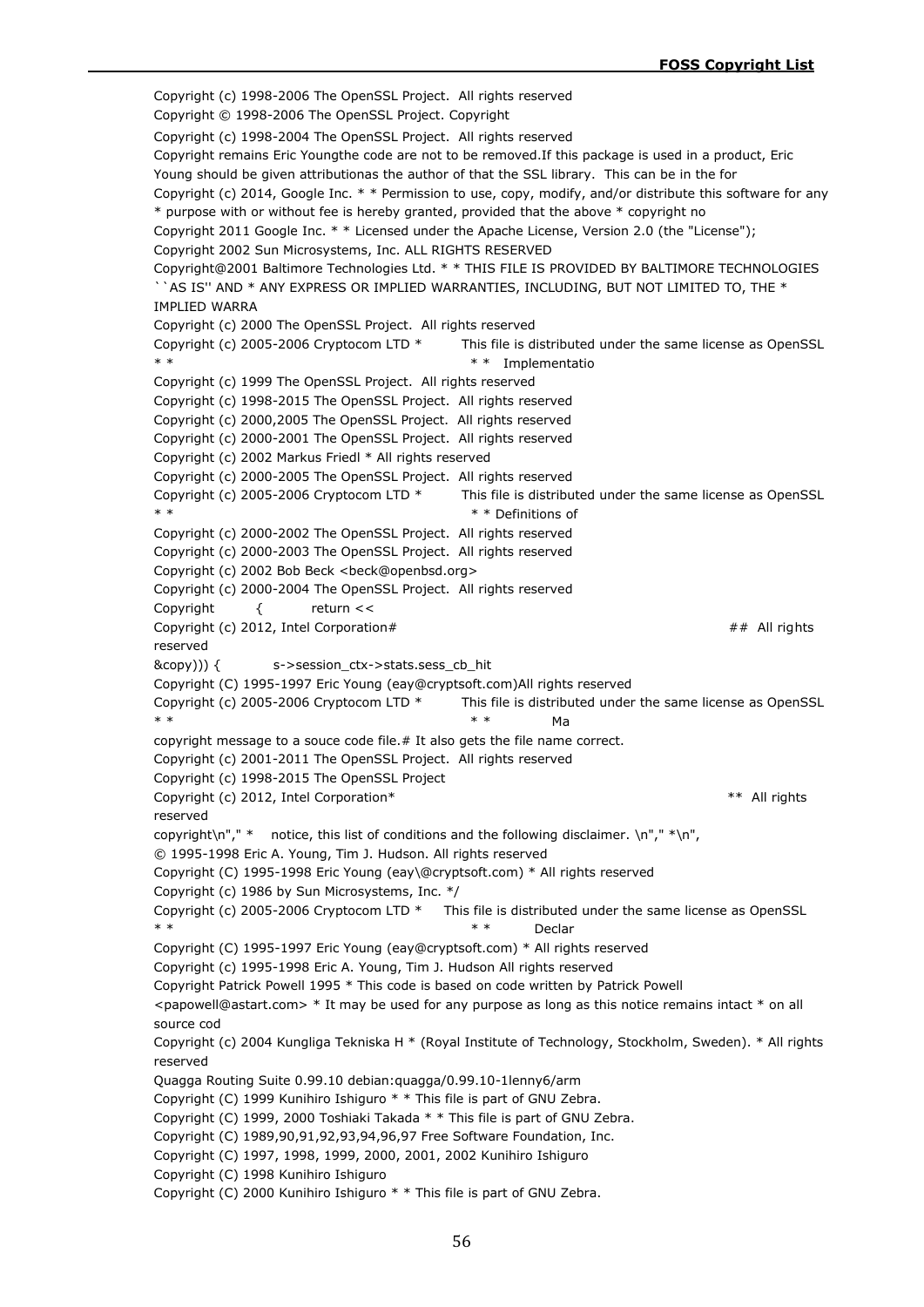Copyright (C) 2000 Vladimir B. Grebenschikov <vova@express.ru>#### This file is part of GNU Zebra. Copyright (C) 2001 KDD R \* http://www.kddlabs.co.jp/ \* \* This file is part of GNU Zebra. Copyright (C) 1998 Kunihiro Ishiguro \* \* This file is part of GNU Zebra. Copyright (c) 1997 Kunihiro Ishiguro##use Socket; Copyright (C) 1999, 2000 Kunihiro Ishiguro, Toshiaki Takada \* \* This file is part of GNU Zebra. Copyright (c) 1997 Kunihiro Ishiguro \* \* This file is part of GNU Zebra. Copyright (C) 2001, 2002, 2003 Ralph Keller \* \* This file is part of GNU Zebra. Copyright 1996-2005 Kunihiro Ishiguro, et al." Copyright (C) 2004 Paul Jakma. \* \* This file is part of Quagga. Copyright (C) 1997, 1999 Kunihiro Ishiguro \* \* This file is part of GNU Zebra. Copyright (C) 1999 Kunihiro Ishiguro <kunihiro@zebra.org> \* \* This file is part of GNU Zebra. Copyright (C) 1999, 2000 Alex Zinin, Kunihiro Ishiguro, Toshiaki Takada \* \* This file is part of GNU Zebra. Copyright (C) 2003 Paul Jakma. \* \* This file is part of GNU Zebra. Copyright (C) 2005 Sun Microsystems, Inc. \* \* This file is part of Quagga. Copyright (C) 1997, 98 Kunihiro Ishiguro \* \* This file is part of GNU Zebra. Copyright (C) 2003 David S. Miller (davem@redhat.com) \* \* I've modified Bob's hash to be useful in the Linux kernel, and \* any bugs present are surely my fault. -DaveM Copyright (C) 1995, 1996, 1997, and 1998 WIDE Project. \* All rights reserved Copyright (C) 1997 Kunihiro Ishiguro Copyright (C) 1997, 98, 99 Kunihiro Ishiguro Copyright (C) 2001, 2002 Ralph Keller \* \* This file is part of GNU Zebra. Copyright (C) 1999 Toshiaki Takada \* \* This file is part of GNU Zebra. Copyright (C) 1997, 1998, 1999 Kunihiro Ishiguro \* \* This file is part of GNU Zebra. Copyright (C) 2004 6WIND \* <Vincent.Jardin@6WIND.com> \* All rights reserved Copyright (C) 1997, 2000 Kunihiro Ishiguro \* \* This file is part of GNU Zebra. Copyright (C) 1998, 99, 2000 Kunihiro Ishiguro, Toshiaki Takada \* \* This file is part of GNU Zebra. Copyright (C) 1996 Bob Jenkins (bob\_jenkins@burtleburtle.net) \* \* http://burtleburtle.net/bob/hash/ Copyright (C) 2003 Yasuhiro Ohara VRRP -Virtual Router Redundancy Protocol 1.0 unknown:undefined Copyright (C) The Internet Society (1999). All Rights Reserved Copyright (C) The Internet Society (1999). All Rights Reserved dropbear 0.44 unknown:undefined copyright 2003 Matt Johnston \* Copyright (c) 2004 Martin Carlsson Copyright (c) 2000 Andre Lucas. All rights reserved Copyright (C) 2000-2003 Damien Miller. All rights reserved Copyright (c) 1995 Tatu Ylonen <ylo@cs.hut.fi>, Espoo, Finland All rights reserved copyright 1997-2003 Simon Tatham. Copyright (c) 2004 by Mihnea Stoenescu \* All rights reserved Copyright (c) 1998 Todd C. Miller <Todd.Miller@courtesan.com> \* All rights reserved Copyright (c) 2000 Markus Friedl. All rights reserved Copyright (c) 1999 Theo de Raadt. All rights reserved Copyright 1991 by the Massachusetts Institute of Technology Copyright (c) 2003 Nils Nordman. All rights reserved Copyright (c) 2002,2003 Matt Johnston \* All rights reserved copyright (c) 1996 Jason Downs Copyright (c) 2002-2004 Matt Johnston \* All rights reserved Copyright (c) 1995,1999 Theo de Raadt. All rights reserved Copyright (c) 2002-2004 Matt Johnston Copyright (C) 1999 WIDE Project. All rights reserved copyright 1997-2003 Simon Tatham. \* Copyright (c) 1990, 1993 \* The Regents of the University of California. All rights reserved copyright as follows: Copyright (c) 1999 Aaron Campbell. All rights reserved copyright (c) 2004 Mihnea StoenescuAll rights reserved copyright (c) 1996 Theo de Raadt \* \* Redistribution and use in source and binary forms, with or without \* modification, are permitted provided that the following conditions \* are met: \* 1. Redist Copyright (c) 1995 Tatu Ylonen <ylo@cs.hut.fi>, Espoo, Finland \* All rights reserved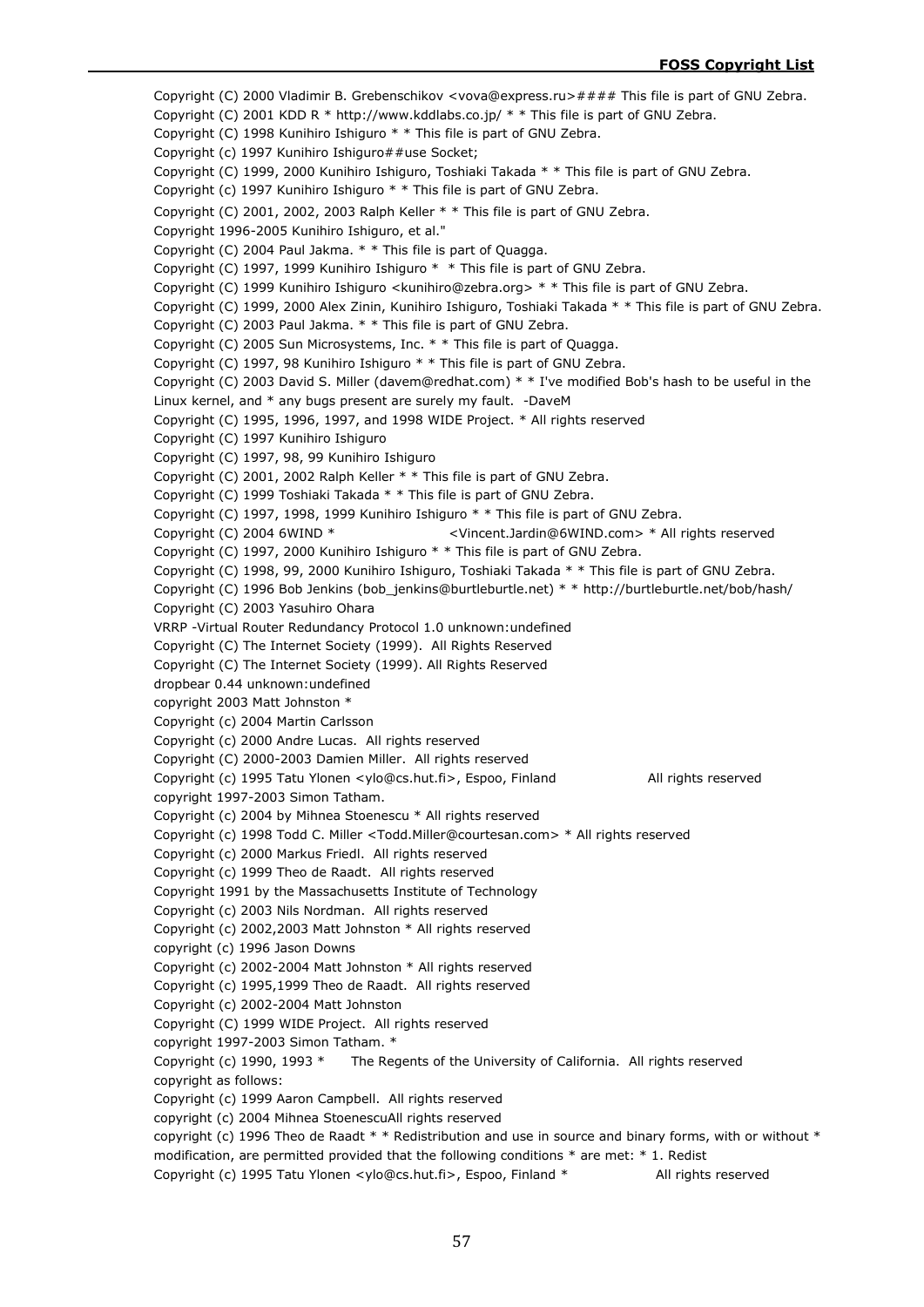Copyright (c) 2002,2003 Matt Johnston copyright Robert de Bath, Joris van Rantwijk, DelianDelchev, Andreas Schultz, Jeroen Massar, Wez Furlong, Nicolas Barry,Justin Bradford, and CORE SDI S.A. (c) 2004 Matt Johnston \* All rights reserved Copyright (c) 1983, 1990, 1992, 1993, 1995 \* The Regents of the University of California. All rights reserved Copyright (c) 2002 Nils Nordman. All rights reserved copyright as follows: \* copyright (c) 1998 Todd C. Miller Copyright (C) 1998 Michael J. Fromberger, All Rights Reserved copyright Robert de Bath, Joris van Rantwijk, Delian \* Delchev, Andreas Schultz, Jeroen Massar, Wez Furlong, Nicolas Barry, \* Justin Bradford, and CORE SDI S.A. \* \* Permission is hereby granted, eCos 2.0 unknown:undefined Copyright (C) 1998, 1999, 2000, 2001, 2002 Red Hat, Inc. Copyright (c) 1982, 1989, 1993 \*The Regents of the University of California. All rights reserved copyright???? Gotta track it down - Jim Gettys \* \* Credit to Dean Rubine, Jim Kempf, and Ari Rapkin. Copyright (c) 1999 Greg Haerr <greg@censoft.com> \* \* MS Windows Font Grabber for Micro-Windows Copyright (C) 1991-2, RSA Data Security, Inc. Created 1991. Allrights reserved. Copyright (C) 1997, 1998, 1999, 2000 Red Hat, Inc. Copyright (c) 1991 David I. Bell \* Permission is granted to use, distribute, or modify this source, \* provided that this copyright notice remains intact.  $*$  \* Private definitions for the graphics s Copyright � 1999-2000 Red Hat, Inc.",IDC\_STATIC,40,25, 139,8 DEFPUSHBUTTON "OK",IDOK,181,7,50,14,WS\_GROUPENDIDD\_PKGADMIN\_DIALOG DIALOGEX 0, 0, 320, 204STYLE DS\_MODA Copyright (C) 1991 Dean Rubine Copyright (C) 2003 Bart Veer Copyright (c) 2002 Red Hat, Inc."#define DEFAULT\_SAVE\_FILE "ecos.ecc"static char\* tool = "ecosconfig"; Copyright (c) 1980, 1986, 1991, 1993 \* The Regents of the University of California. All rights reserved Copyright (c) 1997 Niklas Hallqvist. All rights reserved Copyright (c) 1998, David Greenman. All rights reserved Copyright (C) 1995-1997, Thomas G. Lane. \* This file is part of the Independent JPEG Group's software. \* For conditions of distribution and use, see the accompanying README file. \* \* This file con Copyright (c) 1999, 2000 Greg Haerr <greg@censoft.com> \* Somewhat less shamelessly ripped from the Wine distribution \* \* Win32 API Region Management Routines. \* Win32 API Complex Rectangle Routine Copyright (c) 1999 Cirrus Logic, Inc.//// Adapted for Linux by Red Hat, Inc.// Renamed 'dl\_edb7xxx' to indicate support for all Cirrus Logic eval boards. Copyright (c) 2001 Greg Haerr <greg@censoft.com> \* \* Byte and word swapping header file for big/little endian mapping copyright have been assigned to the US Naval ResearchLaboratory (NRL). The NRL Copyright Notice and License Agreement Version1.1 (January 17, 1995) applies to this software.You should have recei Copyright (c) 1999 Greg Haerr <greg@censoft.com> \* \* 4bpp Packed Linear Video Driver for Microwindows This driver is written for the Vr41xx Palm PC machines  $*$  Hopefully, we can get the 4bp Copyright 1997 Niels Provos <provos@physnet.uni-hamburg.de> \* All rights reserved Copyright (c) 1987, 1988 X Consortium Copyright (c) 1996 Theo de Raadt Copyright (c) 1999, 2000 Greg Haerr <greg@censoft.com> \* \* Main module of Microwindows Copyright (c) 1996,1999 by Internet Software Consortium. \* \* Permission to use, copy, modify, and distribute this software for any \* purpose with or without fee is hereby granted, provided that Copyright (c) 1999, 2000 Jason L. Wright (jason@thought.net) \* All rights reserved Copyright 1989, 1991, 1992 by Carnegie Mellon University The Conventive Work -Copyright (c) 1999 Greg Haerr <greg@censoft.com> \* \* Microwindows internal routines header file Copyright (C) 2003 Gary Thomas//// eCos is free software; you can redistribute it and/or modify it under// the terms of the GNU General Public License as published by the Free// Software Found Copyright (C) 1998 WIDE Project. \* All rights reserved Copyright (c) 2000 Alex Holden <alex@linuxhacker.org>  $* *$  This file implements the device independant timer functions. Copyright (c) 2000 Century Software Embedded Technologies \* \* Requires /dev/tpanel kernel device driver for the VRC4173 chip

Copyright 1988, 1989, 1991, 1992 by Carnegie Mellon University All Rights Reserved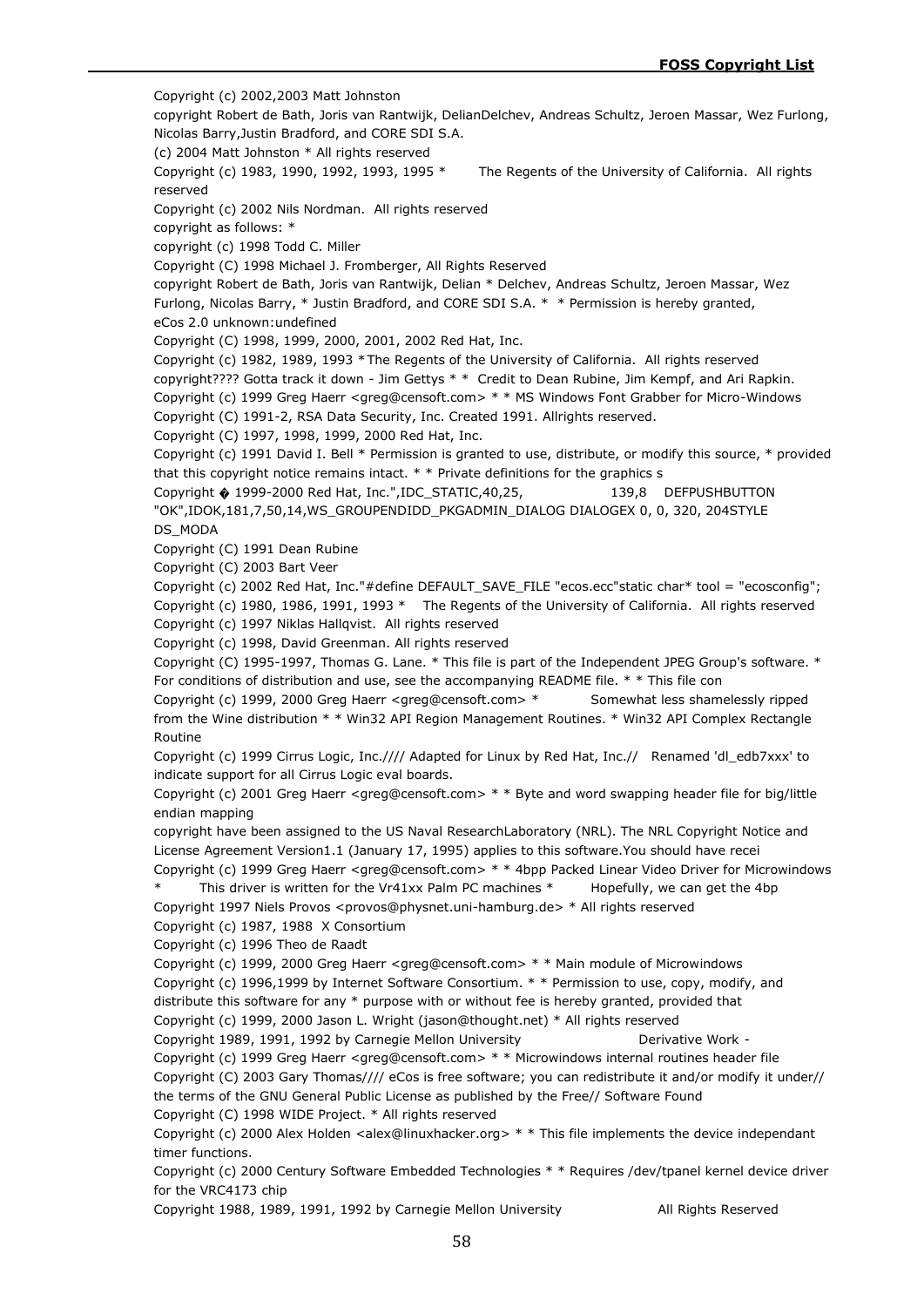Copyright (C) 2000 \* Alex Holden <alex@linuxhacker.org>. All Rights Reserved copyright/\* @(#)w\_atan2.c 1.3 95/01/18/\* Copyright (C) 2002 Gary Thomas Copyright (c) 1999 Greg Haerr <greg@censoft.com> \* \* MS Windows Font Grabber for Micro-Windows Copyright (C) 2000 by VTech Informations LTD. \* \* This source code is released under MPL COPYRIGHT (C) 1986 Gary S. Brown. You may use this program, or /\* code or tables extracted from it, as desired without restriction. \*/ /\* Copyright (c) 2001 Greg Haerr <greg@censoft.com> \* \* Byte and word swapping header file for big/little endian mapping Copyright (C) 1995-1998 Mark Adler \* For conditions of distribution and use, see copyright notice in zlib.h \*/ copyright/\* @(#)e\_lgamma.c 1.3 95/01/18/\* Copyright (C) 1992-1996, Thomas G. Lane. \* This file is part of the Independent JPEG Group's software. \* For conditions of distribution and use, see the accompanying README file. \* \* This file pro Copyright (C) year name of author Gnomovision comes with ABSOLUTELY NO WARRANTY; for details type `show w'. This is free software, and you are welcome to redistribute it under certain Copyright (c) 1999 Niklas Hallqvist. \* \* Permission to use, copy, and modify this software without fee \* is hereby granted, provided that this entire notice is included in  $*$  all copies of any copyright> <year>1989</yea <year>1991</year> <holder>Free Software Foundation, Inc.</holder> Copyright (c) 1999 Greg Haerr <greg@censoft.com>;; int10 bios video function access; int16 bios keyboard access Copyright (C) 1999, 2000, 2001, 2002 Red Hat, Inc.//// This file is part of the eCos host tools. Copyright (c) 1986, 1993 \* The Regents of the University of California. All rights reserved Copyright (c) 1999, 2000 Greg Haerr <greg@censoft.com> Copyright (C) 2003 John Dallaway//// This program is part of the eCos host tools. Copyright (c) 1999, 2000, 2001 Greg Haerr <greg@censoft.com> \* \* Win32 API upper level graphics drawing routines Copyright 1988, 1989 by Carnegie Mellon University copyright/\* @(#)s\_tan.c 1.3 95/01/18/\* copyright notice notice that there is no wa rranty (or else, saying that you provide<br>&nbsp;&nbsp;&nbsp;&nb sp;a&nb copyright message.- The tree and value panes now have a minimum width, so you can't lose the splitter bar by double-clicking on it. copyright/\* @(#)w\_sinh.c 1.3 95/01/18/\* Copyright (c) 1999 Kungliga Tekniska H \* (Royal Institute of Technology, Stockholm, Sweden). \* All rights reserved Copyright (c) 1999 Greg Haerr <greg@censoft.com> \* \* 1bpp (2 color) standard palette definition copyright/\*  $@(\#)s$  atan.c 1.3 95/01/18/\* Copyright (c) 2001 Greg Haerr <greg@censoft.com> \* \* Demo program for StretchBlt Copyright (C) 1994-1998, Thomas G. Lane. \* This file is part of the Independent JPEG Group's software. \* For conditions of distribution and use, see the accompanying README file. \* \* This file Copyright (C) 1999 Alistair Riddoch. \*/#include <stdio.h>#include <stdlib.h>#define MWINCLUDECOLORS#include "nano-X.h"/\* Uncomment this if you want debugging output from this file \*//\*#define D Copyright 1989, 1991, 1992 by Carnegie Mellon University Copyright (C) 1997-1999 Russell King. Their presence// here is for the express purpose of communication with the Linux kernel// being booted and is considered 'fair use' by the original author and copyright/\*  $@(\#)$ s log1p.c 1.3 95/01/18/\* Copyright (c) 1999 Greg Haerr <greg@censoft.com> \* \* 2pbb (4 color) standard palette definition Copyright (c) 2000 Morten Rolland \* \* Device-independent font selection routines Copyright (C) 1995, 1996, 1997, 1998 and 1999 WIDE Project. \* All rights reserved Copyright 1997-1998 by Craig Metz, All Rights Reserved Copyright (c) 1999, 2000 Greg Haerr <greg@censoft.com> \* Somewhat less shamelessly ripped from the Wine distribution \* \* Win32 API Region Management Routines. \* Win32 API Complex Rectangle Rou Copyright (C) 2003 Gary Thomas Copyright (c) 1999, 2002 Greg Haerr <greg@censoft.com>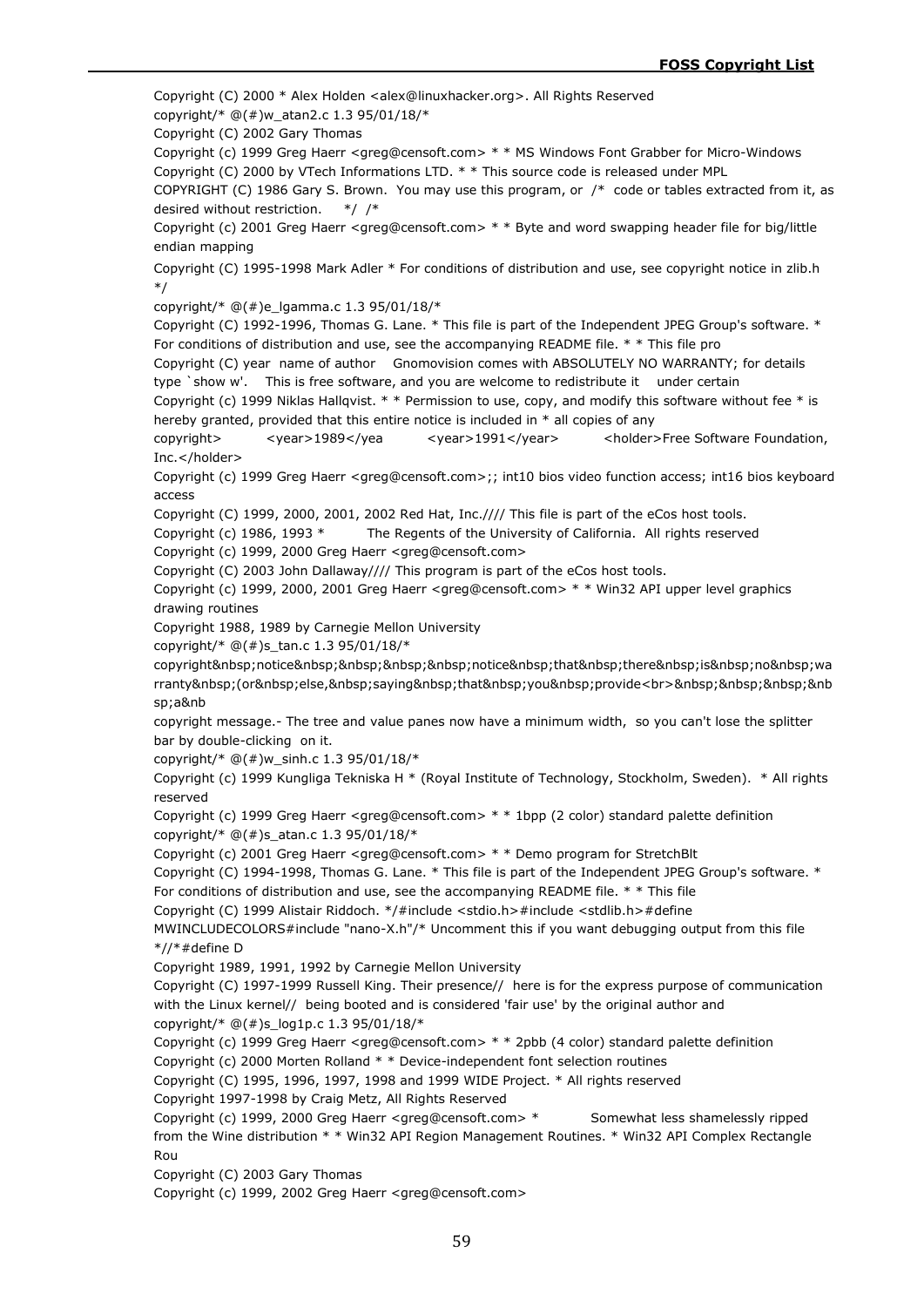Copyright (C) 2001 O Young Jong  $**$  Copying or modifying this code for any purpose is permitted,  $*$ provided that this copyright notice is preserved in its entirety \* in all copies or modifications copyright/\* @(#)e\_lgamma\_r.c 1.3 95/01/18/\* Copyright (C) 2001, 2002 Red Hat, Inc. \* \* Created by Arjan van de Ven <arjanv@redhat.com> Copyright (c) 1999 Martin Jolicoeur <martinj@visuaide.com> \* \* 4bpp Packed Linear Video Driver for Microwindows \* Designed for the arm SA1100 lcd controller with 16 bits access \* (little endian) Copyright (c) 1999 Greg Haerr <greg@censoft.com> \* \* Screen Driver Utilities Copyright (c) 2000 Greg Haerr <greg@censoft.com> \* \* Nano-X Draw Library Copyright (C) 1999, 2000, Wei Yongming. Copyright (c) 1999 Greg Haerr <greg@censoft.com>; asm.h - all asm\*.s TC/MC/Aztec assembly include file;; 7/26/92 v6.3 TSC support ; 11/17/92 original version Copyright (C) 1999 Bradley D. LaRonde <brad@ltc.com> Copyright 1987, 1988 by Digital Equipment Corporation, Maynard, Massachusetts. All Rights Reserved Copyright (C) 1998 WIDE Project. \* All rights reserved Copyright 1987 by Digital Equipment Corporation, Maynard, Massachusetts. All Rights Reserved Copyright 1997 Niels Provos <provos@physnet.uni-hamburg.de> \* All rights reserved Copyright (C) 1991-1998, Thomas G. Lane.This file is part of the Independent JPEG Group's software.For conditions of distribution and use, see the accompanying README file. Copyright (c) 1999 Greg Haerr <greg@censoft.com> \* \* 4bpp Packed Linear Video Driver for Microwindows This driver is written for the Vr41xx Palm PC machines  $*$  Hopefully, we can get the 4bpp mo Copyright 1994, 1995 Massachusetts Institute of Technology \* \* Permission to use, copy, modify, and distribute this software and \* its documentation for any purpose and without fee is hereby \* copyright holdermay add an explicit qeographical distribution li mitation excluding<br>>br>those&nbsp;countries,&nbsp;so&nbsp;that&nbsp;distribution&nbsp;is&nbsp;p copyright/\* @(#)s\_scalbn.c 1.3 95/01/18/\* Copyright (c) 1999, 2000 Greg Haerr <greg@censoft.com> \* \* Main module of Microwindows Copyright (c) 2000 Greg Haerr <greg@censoft.com> \* \* 12bpp Linear Video Driver for Microwindows Copyright (c) 1998, Larry Lile \* All rights reserved Copyright 1998 Free Software Foundation, Inc. GDB is free software, covered by the GNU General Public License, and you are welcome to change it and/or distribute copies of it under certain con Copyright (c) 2000 Century Software Embedded Technologies \* \* Requires /dev/yopy-ts kernel mouse driver. Copyright (c) 2000, 2001 Greg Haerr <greg@censoft.com> Copyright (C) 1995-1998 Jean-loup Gailly \* For conditions of distribution and use, see copyright notice in zlib.h  $*/$ Copyright (c) 1999, 2000, 2001 Greg Haerr <greg@censoft.com> \* \* 32bpp Linear Video Driver for Microwindows Copyright (C) 1998, 1999, 2000, 2001, 2002 Red Hat, Inc. Copyright 2001 Free Software Foundation, Inc.GDB is free software, covered by the GNU General Public License, and you arewelcome to change it and/or distribute copies of it under certain conditions. Copyright (c) 1999 Greg Haerr <greg@censoft.com> \* \* Demo program for Micro-Windows Copyright (C) 2000, 2001, 2002, Red Hat, Inc. Copyright (C) 1992-1997, Thomas G. Lane. \* This file is part of the Independent JPEG Group's software. \* For conditions of distribution and use, see the accompanying README file. \* \* This incl Copyright (c) 2000 Greg Haerr <greg@censoft.com> \* \* Edit control for Microwindows win32 api. Copyright (c) 1991 David I. Bell \* Permission is granted to use, distribute, or modify this source, \* provided that this copyright notice remains intact. \* \* /dev/tty TTY Keyboard Driver Copyright (c) 1989 Stephen Deering. Copyright (c) 1998, Larry Lile \* All rights reserved copyright/\* @(#)s\_modf.c 1.3 95/01/18/\* copyright:///\*- \* Copyright (c) 1992, 1993 \* The Regents of the University of California. All rights reserved Copyright (c) 1999, 2000 Greg Haerr <greg@censoft.com> \* \* Windows BMP to Microwindows image converter Copyright (c) 1983, 1989 Regents of the University of California. \* All rights reserved Copyright (c) 1988, 1991, 1993 \*The Regents of the University of California. All rights reserved Copyright (c) 1994 by Sun Microsystems Computer Company \* All rights reserved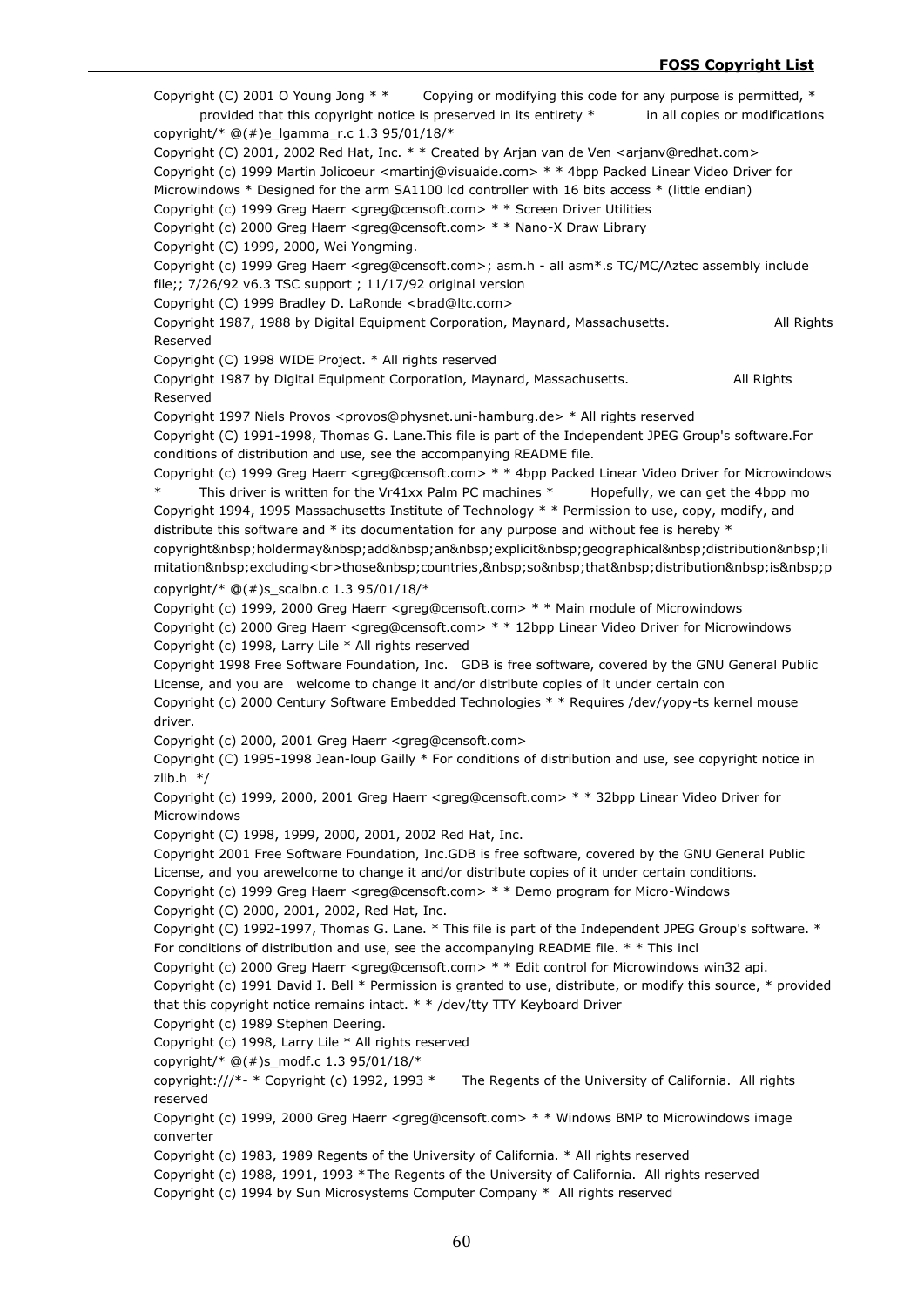Copyright (C) 1991-1998, Thomas G. Lane. \* This file is part of the Independent JPEG Group's software. \* For conditions of distribution and use, see the accompanying README file. \* \* This file def Copyright (c) 1991 David I. Bell \* Permission is granted to use, distribute, or modify this source, \* provided that this copyright notice remains intact. \* \* UNIX Serial Port Mouse Driver copyright/\*  $@(\#)w$  cosh.c 1.3 95/01/18/\* Copyright 1989, 1991, 1992 by Carnegie Mellon University **Demach Liberative Work -**Copyright (C) 19yy name of author Gnomovision comes with ABSOLUTELY NO WARRANTY; for details type `show w'. This is free software, and you are welcome to redistribute it under certain cond Copyright (C) 2000 by Greg Haerr <greg@censoft.com> \* linked-in bitmaps, redrawn keymaps \* enhanced shift/control function, fnkeys \* supports all ascii values 1-127 Copyright (c) 1991 David I. Bell; Permission is granted to use, distribute, or modify this source,; provided that this copyright notice remains intact.;; EGA/VGA Screen Driver 16 color 4 planes, h Copyright (c) 1991 David I. Bell \* Permission is granted to use, distribute, or modify this source, \* provided that this copyright notice remains intact. \* \* Device-independent mid level scree copyright/\*  $@(\#)e$  atanh.c 1.3 95/01/18/\* Copyright (c) 1991 David I. Bell \* \* Permission is granted to use, distribute, or modify this source, \* provided that this copyright notice remains intact. Copyright (C) 1994-1997, Thomas G. Lane. \* This file is part of the Independent JPEG Group's software. \* For conditions of distribution and use, see the accompanying README file. \* \* This file def Copyright (c) 1999 Greg Haerr <greg@censoft.com> \*/ Copyright (c) 2000 Alex Holden <alex@linuxhacker.org> Copyright (c) 2000 Victor Rogachev <rogach@sut.ru> \* \* Keyboard Driver, using BIOS for PACIFIC C on MSDOS Copyright (C) 1998-2000 Red Hat, Inc.\0" VALUE "LegalTrademarks", "\0" VALUE "OriginalFilename", "ConfigTool.EXE\0" VALUE "PrivateBuild", "\0" VALUE "Pr Copyright (C) 2002 Bart Veer Copyright (C) 2002 Nick Garnett//// eCos is free software; you can redistribute it and/or modify it under// the terms of the GNU General Public License as published by the Free// Software Foun Copyright (c) 1991 David I. Bell \* Permission is granted to use, distribute, or modify this source, \* provided that this copyright notice remains intact.  $*$  \* Arc line clipping and integer gsin/gco Copyright (c) 1999,2000,2001 Greg Haerr <greg@censoft.com> \* \* Win32 GDI structures and API Copyright 1989, 1991, 1992 by Carnegie Mellon University **Depart Conventsion Conventsion** Derivative Work -Copyright (c) 1999 Delphi Communication Systems \* Maynard, MA. ALL RIGHTS RESERVED Copyright (c) 1997 Dan Malek (dmalek@jlc.net)// Used with permission of author(s). copyright ACM and IEEE,and it may not be used for commercial purposes. Copyright (c) 1999,2000,2001 Greg Haerr <greg@censoft.com> \* \* Win32 GDI structures and API Copyright 2002 Red Hat, Inc. Copyright (C) 1998, 1999, 2000 Red Hat, Inc. Copyright (c) 2000 Alex Holden <alex@linuxhacker.org> \* \* Nano-X Core Protocol Header Copyright (c) 1988, 1989, 1993 \*The Regents of the University of California. All rights reserved Copyright (C) 2000 \* Alex Holden <alex@linuxhacker.org>. All Rights Reserved Copyright 1987, 1988 by Digital Equipment Corporation, Maynard, Massachusetts. Copyright (c) 1999, 2000 Greg Haerr <greg@censoft.com> \* \* Microwindows \* ELKS EGA/VGA Screen Driver 16 color 4 planes - 16-bit assembly version Copyright (c) 1999, 2000, 2001 Greg Haerr <greg@censoft.com> \* \* Framebuffer drivers header file for Microwindows Screen Drivers Copyright (c) 1999, 2000, 2001 Greg Haerr <greg@censoft.com> Copyright (C) 2000, Red Hat, Inc. Copyright (C) 2000 Alex Holden <alex@linuxhacker.org> Copyright (C) 2002, 2003 Gary Thomas//// eCos is free software; you can redistribute it and/or modify it under// the terms of the GNU General Public License as published by the Free// Software Copyright (c) 1996 Charles D. Cranor and Washington University. \* All rights reserved Copyright (c) 1982, 1985, 1986, 1988, 1993, 1994 \* The Regents of the University of California. All rights reserved Copyright (c) 1986, 1993 \* The Regents of the University of California. All rights reserved Copyright (c) 2000 Century Software Embedded Technologies \* \* Requires /dev/ts kernel driver (char special 190,34) Copyright (C) 59 Temple Place, Suite 330 , Boston, MA 02111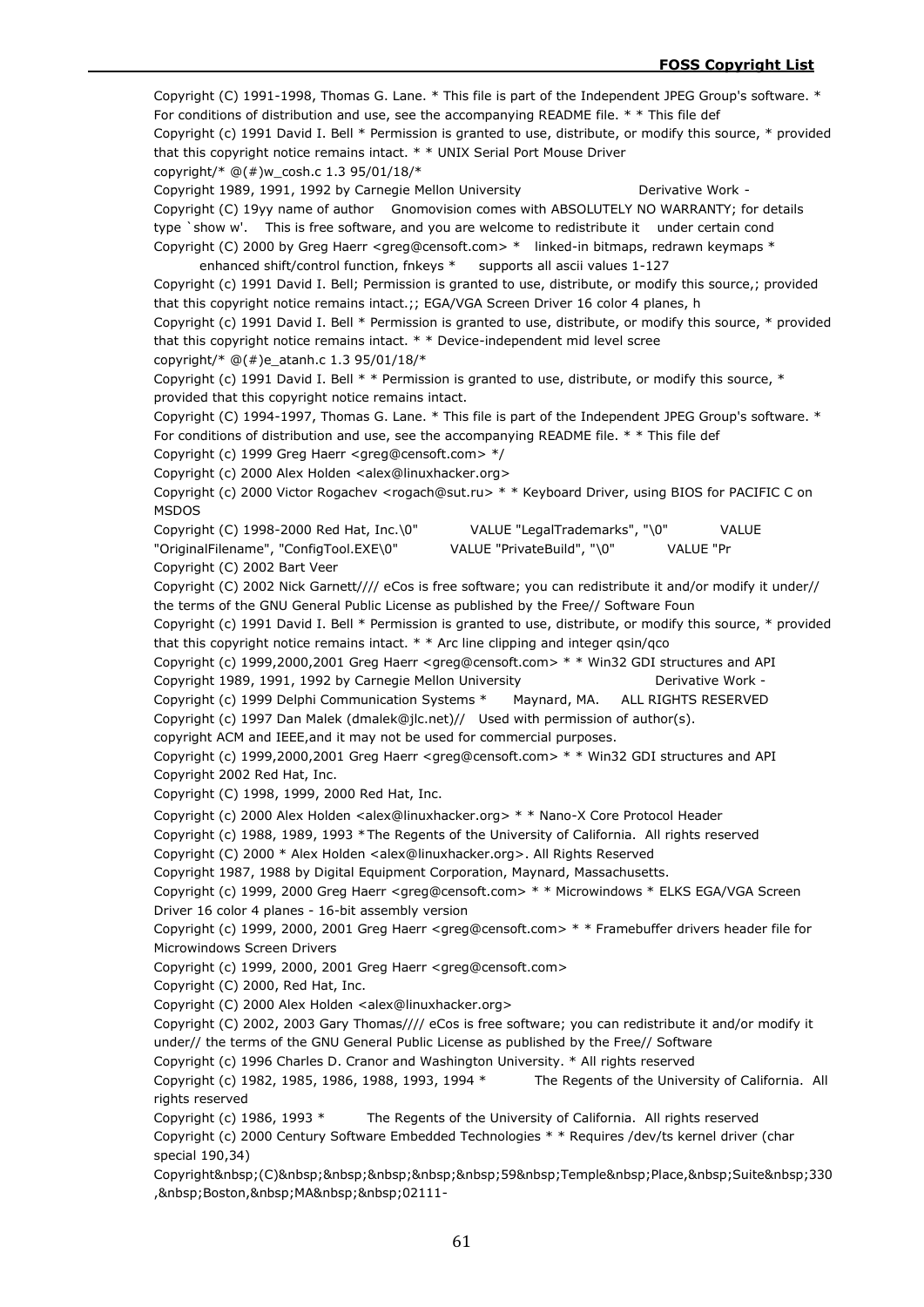1307&nbsp;&nbsp;USA<br>&nbsp;Everyone&nbsp;is&nbsp;permitted&nbs Copyright (C) 1992-1997, Thomas G. Lane. \* This file is part of the Independent JPEG Group's software. \* For conditions of distribution and use, see the accompanying README file. \* \* This file pro Copyright (c) 1999, 2000 Alex Holden <alex@linuxhacker.org> (c) is the Copyright property of \* CompuServe Incorporated. GIF(sm) is a Service Mark property of \* CompuServe Incorporated." \*/ Copyright (C) 1999 Sam Lantinga/\* Adapted for use in SDL by Sam Lantinga -- 7/20/98 \*//\* This library is free software; you can redistribute it and/or modify it under the terms of the G Copyright (c) 1982, 1986, 1991, 1993 \* The Regents of the University of California. All rights reserved Copyright (C) 2002 Bart Veer//// This file is part of the eCos host tools. Copyright (C) 2000, 3G Lab Ltd. Copyright (c) 1999, 2000 Greg Haerr <greg@censoft.com> \* \* Demo program for Microwindows Copyright (C) 1994-1996, Thomas G. Lane. \* This file is part of the Independent JPEG Group's software. \* For conditions of distribution and use, see the accompanying README file. \* \* This include Copyright 1995-1998 Mark Adler ";/\* If you use the zlib library in a product, an acknowledgment is welcome in the documentation of your product. If for some reason you cannot include such an ac Copyright (c) 1992, 1993 \* The Regents of the University of California. All rights reserved Copyright (C) 1997, Thomas G. Lane. \* This file is part of the Independent JPEG Group's software. \* For conditions of distribution and use, see the accompanying README file. \* \* This file cont Copyright (c) 1982, 1986, 1989, 1990, 1993 \* The Regents of the University of California. All rights reserved Copyright (c) 1999, 2000, 2001 Greg Haerr <greg@censoft.com> \* \* Microwindows Screen Driver for Linux kernel framebuffers Copyright (c) 1990, 1999 The Regents of the University of California. \* All rights reserved Copyright (c) 1982, 1986, 1993, 1994, 1995 \* The Regents of the University of California. All rights reserved copyright/\*  $@(\#)$ s\_copysign.c 1.3 95/01/18/\*  $COPYRIGHT);$  printed version = TRUE; } cinfo->err->trace\_level++; Copyright (c) 2000, 2001 Greg Haerr <greg@censoft.com> \* \* 24bpp Linear Video Driver for Microwindows Copyright (c) 1982, 1986, 1993 \*The Regents of the University of California. All rights reserved Copyright (c) 1982, 1986, 1993 \*The Regents of the University of California. All rights reserved Copyright (c) 2000 Greg Haerr <greg@censoft.com> \* \* Portrait mode subdriver for Microwindows Copyright (c) 1993 by Digital Equipment Corporation. \* \* Permission to use, copy, modify, and distribute this software for any  $*$  purpose with or without fee is hereby granted, provided that the Copyright (c) 1993 Daniel Boulet Copyright (c) 2001 Kevin Oh <webmaster@prg-lib.net> Copyright (C) 1999 Bradley D. LaRonde (brad@ltc.com) Copyright (c) 2000 Greg Haerr <greg@censoft.com>  $* *$  Portrait mode subdriver for Microwindows Copyright (C) 2002 Red Hat, Inc.  $\frac{1}{2}$  --><!-- This material may be distributed only subject to the terms --><!-- and conditions set forth in the Open Publication Lic Copyright (c) 2000 Greg Haerr <greg@censoft.com> \* \* Microwindows /dev/tty console scancode keyboard driver for Linux Copyright: (c) Julian Smart//// This program is part of the eCos host tools. Copyright (C) 1995-1998 Jean-loup Gailly. \* For conditions of distribution and use, see copyright notice in zlib.h \* \* Compile this file with -DNO\_DEFLATE to avoid the compression code. Copyright (c) 1999, 2000, 2002 Greg Haerr <greg@censoft.com> \* \* Microwindows Screen Driver for Linux kernel framebuffers Copyright (c) 2000 Victor Rogachev <rogach@sut.ru> \* \* Int10 function for PACIFIC C on MSDOS Copyright (C) 1992-1997, Thomas G. Lane. \* This file is part of the Independent JPEG Group's software. \* For conditions of distribution and use, see the accompanying README file. \* \* jmemmac.c pro Copyright (c) 2000, 2001 Greg Haerr <greg@censoft.com> \* \* Portrait mode subdriver for Microwindows Copyright 1989 TGV, Incorporated All Rights Reserved Copyright (C) 2002 Red Hat, Inc. \* \* Created by Jonathan Larmour <jlarmour@redhat.com> Copyright 1994 by Century Software, Inc. Copyright &copy; 2001, 2002 by Red Hat, Inc.</P><PCLASS="COPYRIGHT" Copyright (c) 1988, 1993 \* The Regents of the University of California. All rights reserved Copyright (c) 1999, 2002 Greg Haerr <greg@censoft.com> \* \* Header file for EGA/VGA 16 color 4 planes screen driver \* Added functions for Hercules access Copyright (c) 1999 Greg Haerr <greg@censoft.com> \* \* 2bpp Packed Linear Video Driver for Microwindows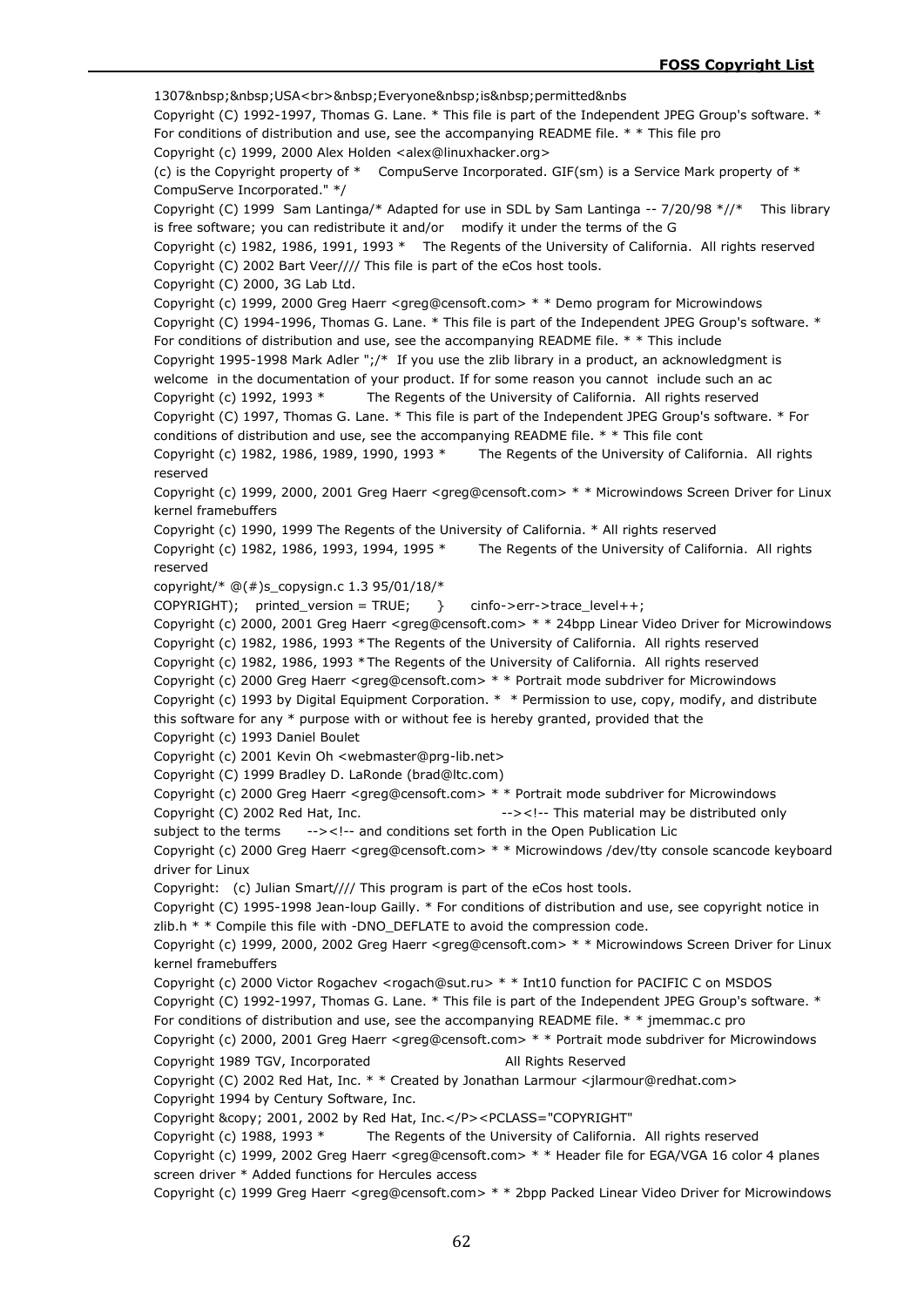This driver is written for the Vr41xx Palm PC machines \* The screen is  $320x240x4$ Copyright (c) 2000 Greg Haerr <greg@censoft.com> \* \* Nano-X Draw Library \* nxPaintNCArea paint non-client area \* nxDraw3dShadow - draws a shadow with bottom-left and top-right missing \* nx Copyright (c) 1999 Greg Haerr <greg@censoft.com> \* copyright>
<year>1989</yea <year>1991</year>
<holder>Free Software Foundation, Inc.</holder> Copyright (C) 1998, 1999, 2000, 2001, 2002 Red Hat, Inc.dnldnl eCos is free software; you can redistribute it and/or modify it underdnl the terms of the GNU General Public License as published b Copyright (c) 1983, 1989 Regents of the University of California. \* All rights reserved &Copy\tCtrl editMenu->Append(wxID\_PASTE, \_("&Paste\tCtrl+V"), \_("Inserts Clipboard contents")); editMenu->Append(wxID\_CLEAR, ("&Clear"), ("Erases everything in the output pane")); editMe Copyright (C) 2002 Bart Veerdnldnl This file is part of the eCos host tools.dnldnl This program is free software; you can redistribute it and/or modify it dnl under the terms of the GNU Gene Copyright (C) 2000 by VTech Informations LTD \* \* This program is released under MPL Copyright (c) 2000, 2001 Greg Haerr <greg@censoft.com> \* \* nxview - Nano-X image viewer Copyright (c) 1999 Greg Haerr <greg@censoft.com> \* \* Microwindows internal routines header file COPYRIGHT)JMESSAGE(JMSG\_VERSION, JVERSION)JMESSAGE(JTRC\_16BIT\_TABLES, "Caution: quantization tables are too coarse for baseline JPEG")JMESSAGE(JTRC\_ADOBE, "Adobe APP14 marker: version %d, flags Copyright (C) 1998, 1999, 2000 and 2001 WIDE Project. \* All rights reserved copyright-cmetz-97 Copyright  $(C)$  < year> This program is free software; you can redistribute it and/or modify it under the terms of the GNU General Public License as published by the Free Software Fou Copyright (c) 1991 David I. Bell \* Permission is granted to use, distribute, or modify this source, \* provided that this copyright notice remains intact. \* \* DYNAMICREGIONS Device-independent rout Copyright (c) 2002 Gary Thomas, Copyright (c) 1997 Dan Malek.// Their presence here is for the express purpose of communication with the Linux // kernel being booted and is considered 'fair use' b copyright-nrl-95 Copyright (C) 2000, 2001, 2002 Red Hat, Inc.// All Rights Reserved Copyright (c) 1999 Greg Haerr <greg@censoft.com>; asm.h - all asm\*.s TC/MC/Aztec assembly include file;; 7/26/92 v6.3 TSC support ; 11/17/92 original version Copyright (c) 1999, 2000 Greg Haerr <greg@censoft.com> \* \* 4bpp Packed Linear Video Driver for Microwindows \* This driver is written for the Vr41xx Palm PC machines \* Hopefully, we can get t Copyright 1996, 1998, 1999, 2000 The Regents of the University of California All Rights Reserved Copyright (C) 1998, 1999, 2000, 2001, 2002 Red Hat, Inc.//// eCos is free software; you can redistribute it and/or modify it under// the terms of the GNU General Public License as published by t Copyright (C) 2002 Red Hat, Inc. \* \* Created by David Woodhouse <dwmw2@cambridge.redhat.com> Copyright (C) 1991-1994, Thomas G. Lane. \* This file is part of the Independent JPEG Group's software. \* For conditions of distribution and use, see the accompanying README file. \*/ Copyright (C) 2000 by VTech Informations LTD. \* This program is released under MPL. \* \* Vladimir Cotfas <vladimircotfas@vtech.ca> Oct 25, 2000 copyright\nAbout" ID\_APP\_EXIT "Quits the application; prompts to save documents\nExit" ID\_HELP "Displays help\nHelp"ENDSTRINGTABLE DISCARDABLEBEGIN I Copyright (c) 1999, 2000 Alex Holden <alex@linuxhacker.org> Copyright (c) 2001 by Greg Haerr <greg@centurysoftware.com> \* \* XtoNX.h - X to Nano-X macro conversion header file Copyright (c) 2000 Greg Haerr <greg@censoft.com> \* T1lib Adobe type1 routines contributed by Vidar Hokstad \* Freetype TrueType routines contributed by Martin Jolicoeur \* Han Zi Ku routines contribu Copyright (c) 1998-2002<br> Red Hat, Inc. </font> </center> </td> </tr> </table> &Copy")); //SetValue(\_("This is a short description, to give you helpful remarks about the selected item."));} Copyright (c) 1991 David I. Bell \* Permission is granted to use, distribute, or modify this source, \* provided that this copyright notice remains intact. \*/#include "windows.h"#include "wintern.h Copyright (c) 2000 - Rosimildo da Silva// // MODULE DESCRIPTION: // This module implements the Microwindows Drivers for systems that implements // the Micro Input Device interface. This driver is Copyright (c) 1999 Greg Haerr <greg@censoft.com> \* \* ELKS utility routines for Micro-Windows drivers Copyright (c) 1999 Greg Haerr <greg@censoft.com> \* \* Test for select() Copyright (c) 1999 Greg Haerr <greg@censoft.com>\*\* 2bpp Packed Linear Video Driver (reversed bit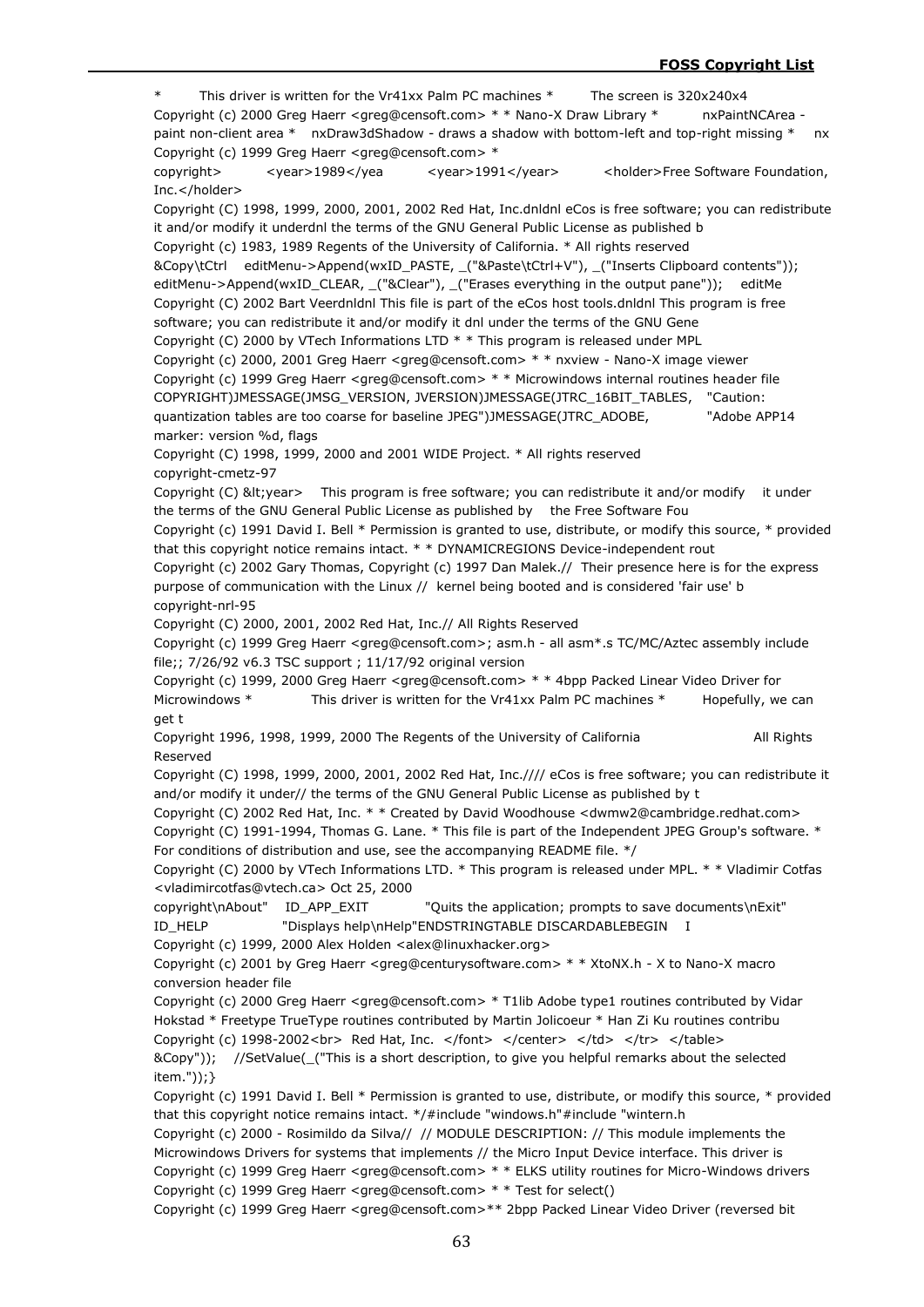order)\* For Psion S5

Copyright 1991 J.T. Anderson";

(c) UNIX System Laboratories, Inc. \* All or some portions of this file are derived from material licensed \* to the University of California by American Telephone and Telegraph \* Co. or Unix System

Copyright (c) 1999, 2000 Greg Haerr <greg@censoft.com> \* Author: Tony Rogvall <tony@bluetail.com> \* \* Converted to scancode mode by Greg Haerr

Copyright (c) 1999 Greg Haerr <greg@censoft.com> \* \* Win32 API base type definitions

Copyright (c) 1999 Greg Haerr <greg@censoft.com>

Copyright (c) 1999 Victor Rogachev <rogach@sut.ru> \* \* Keyboard Driver, DOS & DJGPP & GRX version Copyright (C) 1998, 1999, 2000, 2001, 2002, 2003 Red Hat, Inc.

Copyright (C) 1997-1998 by Darren Reed. \* \* Redistribution and use in source and binary forms are permitted \* provided that this notice is preserved and due credit is given \* to the original autho Copyright (c) 1999 Greg Haerr <greg@censoft.com>; msc.h - asm.h include for MSC Compiler;; 8/30/92 changed small model to use \_TEXT only for fixup overflows; 7/26/92 v6.3 .center/.cexit macros for Copyright (C) 1998, 1999, 2000, 2001 Red Hat, Inc.## This file is part of the eCos host tools. copyright/\* @(#)s\_cbrt.c 1.3 95/01/18/\*

Copyright (c) 1982, 1986, 1993, 1994 \* The Regents of the University of California. All rights reserved Copyright 1997-1998 by Randall Atkinson,Ronald Lee, Daniel McDonald, Bao Phan, and Chris Winters. All Rights

Copyright (C) 2001, 2002 Red Hat, Inc. \* \* Created by David Woodhouse

<dwmw2@cambridge.redhat.com>

Copyright (C) 2003 Jonathan Larmour

Copyright (c) 1982, 1985, 1986, 1988, 1993, 1994 \* The Regents of the University of California. All rights reserved

copyright/\* @(#)w\_j1.c 1.3 95/01/18/\*

Copyright (c) 1999 Alex Holden <alex@linuxhacker.org>

Copyright (c) 1999 Victor Rogachev <rogach@sut.ru> \* \* Screen Driver using DJGPP & GRX Library Copyright (C) 1995-1998 Mark Adler \* For conditions of distribution and use, see copyright notice in zlib.h \*/

Copyright (c) 1987 X ConsortiumPermission is hereby granted, free of charge, to any person obtaining a copyof this software and associated documentation files (the "Software"), to dealin the

Copyright (C) 1999 Alistair Riddoch <ajr@ecs.soton.ac.uk> \*/

Copyright (c) 1999, 2000, 2002 Greg Haerr <greg@censoft.com> \* \* EGA/VGA 16 color 4 planes Screen Driver, direct hardware or bios \* If HWINIT 1 is #defined, the file vgainit.c is \* used to p Copyright (c) 2000 Greg Haerr <greg@censoft.com>  $* *$  Progress bar for Microwindows win32 api. Copyright (c) 2001, 2002 by Greg Haerr <greg@censoft.com> \*/#include <stdio.h>#include

<stdlib.h>#include <unistd.h>#include <fcntl.h>#ifdef \_\_ECOS# include <pkgconf/system.h># ifdef CYGPKG\_HA

Copyright (C) Chris Johns (ccj@acm.org)

Copyright (c) 1999, 2000 Greg Haerr <greg@censoft.com>

Copyright (C) 2002, 2003 Gary Thomas#### eCos is free software; you can redistribute it and/or modify it under## the terms of the GNU General Public License as published by the Free## Software

Copyright (c) 1982, 1986, 1990, 1993 \* The Regents of the University of California. All rights reserved COPYRIGHT (C) 1986 Gary S. Brown. You may use this program, or /\* code or tables extracted from it, as desired without restriction. \*/ /\*

Copyright (c) 2000 - Rosimildo da Silva// // MODULE DESCRIPTION: // This module implements the Microwindows Drivers for systems that implements // the Micro Input Device interface. This drive

Copyright (c) 1990, 1999 The Regents of the University of California. \* All rights reserved

Copyright (c) 1997 Dan Malek. Their presence// here is for the express purpose of communication with the Linux kernel// being booted and is considered 'fair use' by the original author and//

Copyright 1993, 1996 Alexandre Julliard \*

copyright/\* @(#)s\_ceil.c 1.3 95/01/18/\*

Copyright (C) 1997, 1998, 1999, 2000, 2001, 2002 Red Hat, Inc. --><!-- This material may be distributed only subject to the terms --><!-- and conditions set forth in the Open Publication Licen

copyright\nAbout" ID\_APP\_EXIT "Quits the application; prompts to save documents\nExit" ID HELP "Displays help\nHelp"END

Copyright (c) 2000 Martin Jolicoeur <martinj@visuaide.com>

Copyright (c) 1991 David I. Bell \* Permission is granted to use, distribute, or modify this source, \* provided that this copyright notice remains intact. \* \* Device-independent top level mouse and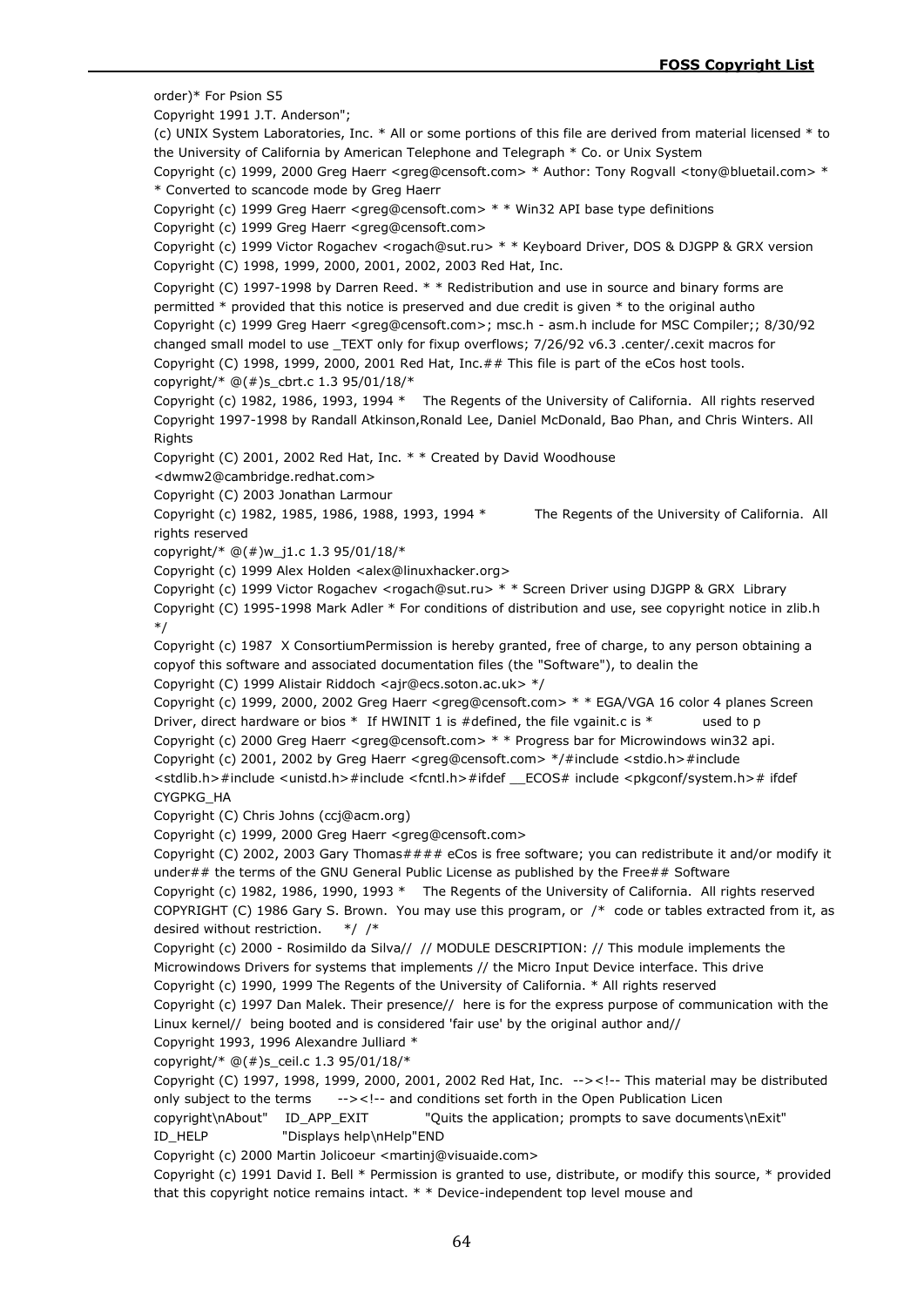Copyright (c) 2000, 2002 Greg Haerr <greg@censoft.com> \* \* Null Keyboard Driver Copyright (c) 1999, 2000, Wei Yongming. \* jmt: scrollbar thumb ported \* \* Microwindows win32 Scrollbars control Copyright (c) 1999 Victor Rogachev <rogach@sut.ru> \* \* Screen Driver using DJGPP & GRX Library copyright or patent infringements and have to pay royalties. Itshould also prevent any company from making some small improvements,calling the result a completely new system, and releasing this unde Copyright (C) 2002 Nick Garnett \* \* eCos is free software; you can redistribute it and/or modify it \* under the terms of the GNU General Public License as published by \* the Free Software Fou Copyright (C) 1998 Olivetti \* \* This software is distributed in the hope that it will be useful, \* but WITHOUT ANY WARRANTY; without even the implied warranty of \* MERCHANTABILITY or FITNESS FOR A Copyright (C) 1999 WIDE Project. \* All rights reserved Copyright (c) 2000 Greg Haerr <greg@censoft.com> \* \* Win32 font structures and API Copyright (C) 2003 Gary Thomas <gary@mind.be> Copyright (c) 1999, 2000, 2001 Greg Haerr <greg@censoft.com> \* \* 16bpp Linear Video Driver for Microwindows Copyright (c) 1999, 2000, Wei Yongming. \* jmt: scrollbar thumb ported \* \* Microwindows win32 NonClient **Scrollbars** copyright/\* @(#)s\_fabs.c 1.3 95/01/18/\* Copyright (c) 1999-2001 Greg Haerr <greg@censoft.com> Copyright (c) 2000 Alex Holden <alex@linuxhacker.org> copyright-nrl-97 Copyright (c) 1982, 1986, 1988, 1991, 1993 \* The Regents of the University of California. All rights reserved copyright/\* @(#)e\_jn.c 1.4 95/01/18/\* Copyright (C) 1998, 1999, 2000, 2001, 2002 Red Hat, Inc.#### eCos is free software; you can redistribute it and/or modify it under## the terms of the GNU General Public License as published by t Copyright (c) 1998,1999, 2001 Cygnus Solutions \* \* The authors hereby grant permission to use, copy, modify, distribute, \* and license this software and its documentation for any purpose, provided copyright/\*  $@(#)w$  scalb.c 1.3 95/01/18/\* Copyright (C) 2002 Nick Garnett Copyright (c) 2000 Greg Haerr <greg@censoft.com> \* \* Microwindows alpha blending demo Copyright (c) 1983 Regents of the University of California. \* All rights reserved Copyright (c) 1999 Greg Haerr <greg@censoft.com> \* \* Device-independent keyboard routines Copyright (C) 1993-1999 by Darren Reed. \* \* Redistribution and use in source and binary forms are permitted \* provided that this notice is preserved and due credit is given \* to the original a Copyright (C) 1994-1998, Thomas G. Lane. \* This file is part of the Independent JPEG Group's software. \* For conditions of distribution and use, see the accompanying README file. \* \* This file con Copyright (C) 1998, 1999, 2000, 2001, 2002 Red Hat, Inc.#### eCos is free software; you can redistribute it and/or modify it under## the terms of the GNU General Public License as published by the copyright/\*  $@(\#)e$  gamma.c 1.3 95/01/18/\* copyright noticenotices that refer to this License and to& nbsp;the absence of any warranty;<br>>br>and&nbsp;give&nbsp;any&nbsp;other&nb sp;reci Copyright (C) 2002 Gary Thomas Copyright (c) 1999 Alex Holden Copyright (c) 2000 Brian Somers <brian@Awfulhak.org> \* All rights reserved copyright banner set data "[set copyright\_banner]\n[set data]" Copyright 2001, Century Embedded Technologies\*/ Copyright (C) 2001, 2002 Red Hat, Inc. \* \* Created by Arjan van de Ven <arjanv@redhat.com> Copyright (c) 1994 Ugen J.S.Antsilevich copyright/\* @(#)e\_exp.c 1.3 95/01/18/\* Copyright (C) 1992-1997, Thomas G. Lane. \* This file is part of the Independent JPEG Group's software. \* For conditions of distribution and use, see the accompanying README file. \* \* This include copyright/\*  $@(\#)e$  sinh.c 1.3 95/01/18/\* Copyright (c) 1992 The Regents of the University of California. \* All rights reserved Copyright (c) 2000 Vidar Hokstad Copyright (c) 1999 Greg Haerr <greg@censoft.com> \* \* Keyboard Driver, PC bios version Copyright (c) 1982, 1986, 1993, 1995 \* The Regents of the University of California. All rights reserved Copyright � 1999-2000 Red Hat, Inc.",IDC\_STATIC,40,25, 139,8 DEFPUSHBUTTON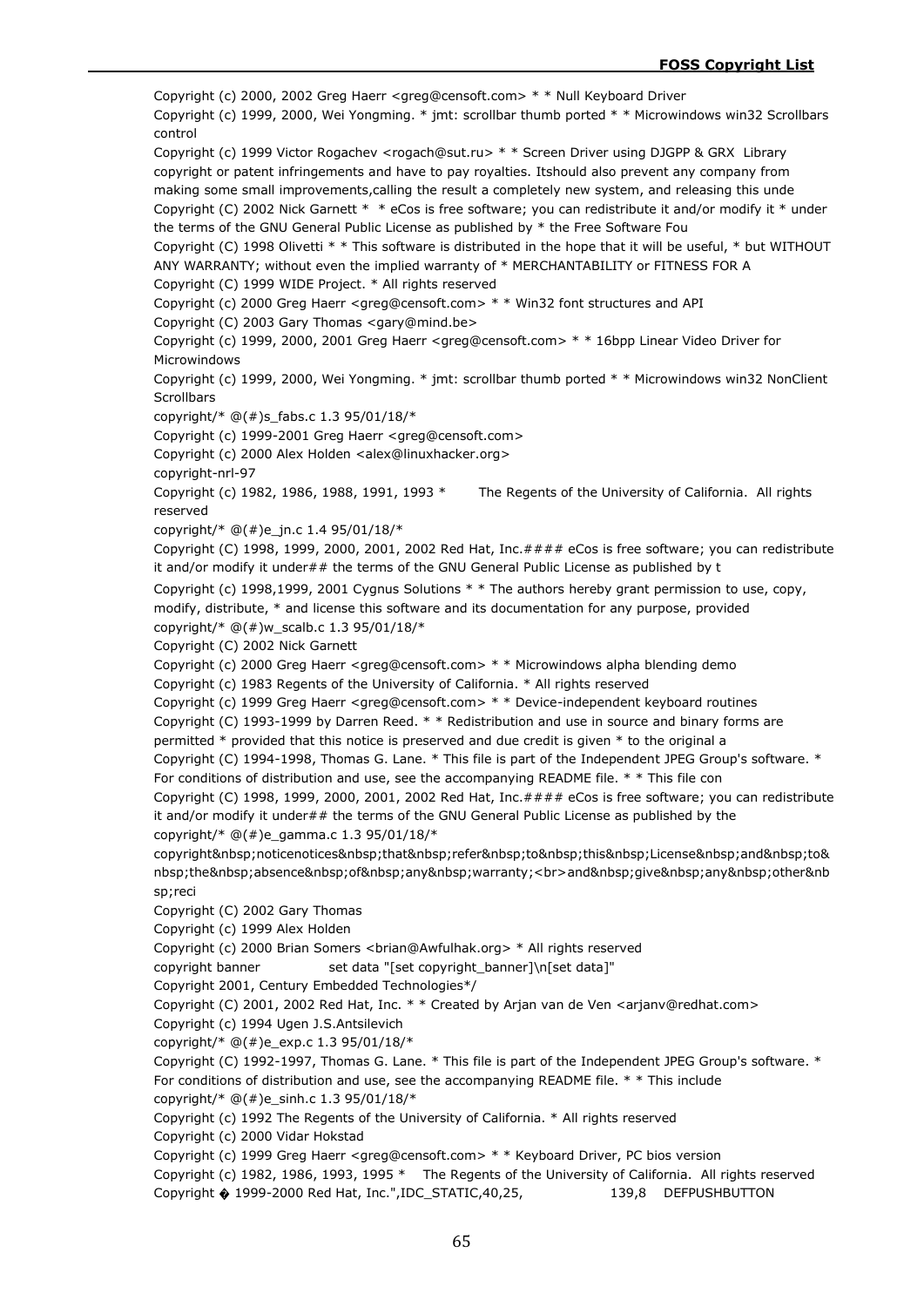"OK",IDOK,181,7,50,14,WS\_GROUPEND Copyright (C) 1991-1994, Thomas G. Lane. \* This file is part of the Independent JPEG Group's software. \* For conditions of distribution and use, see the accompanying README file. \*/ copyright/\*  $@(\#)$ s sin.c 1.3 95/01/18/\* copyright/\* @(#)k\_tan.c 1.3 95/01/18/\* Copyright (C) 1989 by Jef Poskanzer. \* Permission to use, copy, modify, and distribute this software and its  $*$  documentation for any purpose and without fee is hereby granted, provided  $*$  t Copyright (C) 1998-2000 Red Hat, Inc.\0" VALUE "LegalTrademarks", "\0" VALUE "OriginalFilename", "ConfigTool.EXE\0" VALUE "PrivateBuild", "\0" VALUE Copyright (c) 2000 Century Software <embedded.centurysoftware.com> \* \* Scribble Handwriting Recognition for Nano-X! Copyright (c) 2000, 2001 Greg Haerr <greg@censoft.com> \* \* Screen Driver Utilities Copyright (c) 2000, 2001 Greg Haerr <greg@censoft.com> \* \* Screen Driver Utilities Copyright (c) 1999 Greg Haerr <greg@censoft.com>; msc.h - asm.h include for MSC Compiler;; 8/30/92 changed small model to use \_TEXT only for fixup overflows; 7/26/92 v6.3 .center/.cexit macros copyright string in the executable of your product. \*/struct internal\_state {int dummy;}; /\* for buggy compilers \*/ Copyright (C) 1991-1998, Thomas G. Lane. \* This file is part of the Independent JPEG Group's software. \* For conditions of distribution and use, see the accompanying README file. \* \* This file con copyright&nbsp:the(2)&nbsp:offer&nbsp:you&nbsp:this&nbsp:license&nbsp:which&nbsp:gives&nbsp:you&n bsp;legal permission to copy,<br>distribute&nbsp;and/or&nbsp;modify&nbsp;the&nbsp; soft Copyright (c) 2000 Greg Haerr <greg@censoft.com> \* \* Win32 keyboard defines and API Copyright (c) 2000, 2001 Greg Haerr <greg@censoft.com> copyright string in the executable of your product. \*/ Copyright (c) 1985, 1986, 1993 \*The Regents of the University of California. All rights reserved Copyright (c) 1999 Tony Rogvall <tony@bluetail.com> \* Rewritten to avoid multiple function calls by Greg Haerr \* Alpha blending added by Erik Hill \* (brought to life in a dark laborat Copyright (c) 1999, 2000, 2001 Greg Haerr <greg@censoft.com> \* \* Microwindows Screen Driver for Linux kernel framebuffers Copyright (c) 1982, 1986, 1990, 1993 \* The Regents of the University of California. All rights reserved copyright/\* @(#)e\_acos.c 1.3 95/01/18/\* Copyright 1988, 1989, 1990 by Carnegie Mellon University copyright)/2), "Block 1 OK"); Copyright (c) 2002 Gary Thomas (gary@chez-thomas.org) Copyright (C) 2002 Red Hat, Inc. \* \* Created by David Woodhouse <dwmw2@cambridge.redhat.com> copyright is usefull for something Copyright (C) 1998 Olivetti \* \* This software is distributed in the hope that it will be useful, \* but WITHOUT ANY WARRANTY; without even the implied warranty of \* MERCHANTABILITY or FITNESS F Copyright (C) 1991-1997, Thomas G. Lane. \* This file is part of the Independent JPEG Group's software. \* For conditions of distribution and use, see the accompanying README file. \* \* This file pro Copyright (C) 2000 Alex Holden <alex@linuxhacker.org> \*/#include <stdio.h>#include <stdlib.h>#define MWINCLUDECOLORS#include "nano-X.h"/\* Uncomment this if you want debugging output from this fi Copyright (c) 1991 David I. Bell \* Permission is granted to use, distribute, or modify this source, \* provided that this copyright notice remains intact. \* \* DYNAMICREGIONS GsSetClipWindow Copyright (c) 1999, 2000 Greg Haerr <greg@censoft.com> \* \* Engine-level Screen, Mouse and Keyboard device driver API's and types Copyright (c) Red Hat Inc., 2001-2002====================================== Copyright(c) 1997, 1998, 1999, 2000 Red Hat\n\n"); xprintf ("Version: %s\nThis image was built on %s\n\n", VERSION, build\_date); Copyright (c) 1991 David I. Bell; Permission is granted to use, distribute, or modify this source,; provided that this copyright notice remains intact.;; EGA/VGA Screen Driver 16 color 4 plane Copyright (c) 2000 Century Software Embedded Technologies \* Written by Jordan Crouse \* \* Microwindows keyboard driver for Compaq iPAQ Copyright (c) 1989, 1993, 1994 \*The Regents of the University of California. All rights reserved copyright-nrl-97 Copyright (c) 2000 Victor Rogachev <rogach@sut.ru> \* \* Int10 function for PACIFIC C on MSDOS Copyright (C) 1995-1997, Thomas G. Lane. \* This file is part of the Independent JPEG Group's software. \* For conditions of distribution and use, see the accompanying README file. \* \* This file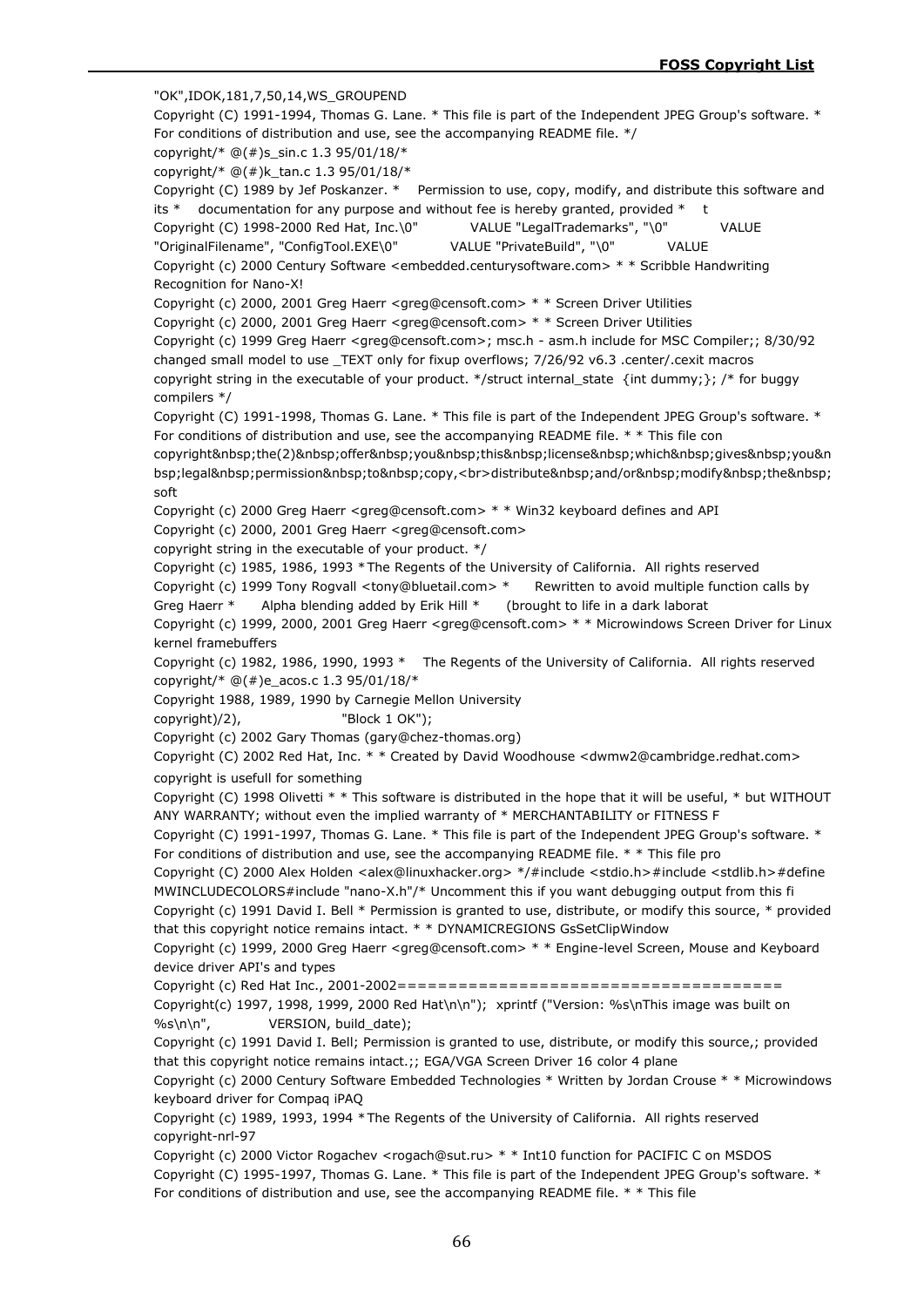Copyright (C) 2000 by VTech Informations LTD. \* \* This source code is released under MPL

Copyright (c) 1999, 2000 Greg Haerr <greg@censoft.com> \* \* Win32 USER structures and API

Copyright (c) 2000 Morten Rolland <mortenro@screenmedia.no>

Copyright (C) 1993 by Sun Microsystems, Inc. All rights reserved

Copyright (C) 2003 Andrew Lunn <andrew.lunn@ascom.ch>

Copyright (C) 2002 Red Hat, Inc. All Rights Reserved

Copyright 1988, 1991 by Carnegie Mellon University

Copyright 1995-1998 by Randall Atkinson, Ronald Lee,Daniel McDonald, Bao Phan, and Chris Winters. All Rights Reserved

Copyright (C) 2002, 2003 Bart Veer//// eCos is free software; you can redistribute it and/or modify it under// the terms of the GNU General Public License as published by the Free// Software F Copyright 1998 Free Software Foundation, Inc. GDB is free software, covered by the GNU General Public License, and you are welcome to change it and/or distribute copies of it under certain condi copyright/\* @(#)e\_sqrt.c 1.3 95/01/18/\*

Copyright (C) 2003 Andrew Lunn <andrew.lunn@ascom.ch>//// eCos is free software; you can redistribute it and/or modify it under// the terms of the GNU General Public License as published by the

Copyright (c) 1999 Greg Haerr <greg@censoft.com> \* \* 3D Graphics Library for Micro-Windows Copyright (c) 1982, 1986, 1991, 1993, 1995 \* The Regents of the University of California. All rights reserved

Copyright (c) 2000 Simon Wood <simon@mungewell.uklinux.net> \* \* This program is licensed under the same terms that Microwindows \* and Nano-X are licensed under. See the file LICENSE accompanying copyright???? Gotta track it down - Jim Gettys \* \* Credit to Dean Rubine, Jim Kempf, and Ari Rapkin. &Copy", ID\_EDIT\_COPY MENUITEM "C&lear", ID\_EDIT\_CLEAR\_ALL

MENUITEM "Select &All", ID\_EDIT\_SELECT\_ALL MENUITEM SEPARAT

Copyright (c) 2000-2001 Greg Haerr <greg@censoft.com> \* \* Device-independent arc, pie and ellipse routines. \* GdArc is integer only and requires start/end points. \* GdArcAngle requires floating po copyrightby M.I.T. but is also freely distributable.It appears that the arithmetic coding option of the JPEG spec is covered bypatents owned by IBM, AT&T, and Mitsubishi. Hence arithmetic cod

Copyright (c) 1980, 1986, 1991, 1993 \* The Regents of the University of California. All rights reserved Copyright 1991 by the Massachusetts Institute of Technology

Copyright (c) 1997 Dan Malek (dmalek@jlc.net)// Used with permission of author(s).

Copyright (c) 1999 Greg Haerr <greg@censoft.com> \* \* Framebuffer data to .bmp file converter

Copyright (c) 2000 Greg Haerr <greg@censoft.com> \* \* Static control for Microwindows win32 api.

copyright:///\* \* Copyright (c) 1990 The Regents of the University of California. \* All rights reserved Copyright: (c) Julian Smart and Markus Holzem// Licence: wxWindows

license/////////////////////////////////////////////////////////////////////////////

Copyright (C) 2002, 2003 Bart Veer

Copyright (C) 2003 Gary Thomas//

Copyright (c) 1991 David I. Bell \* Permission is granted to use, distribute, or modify this source, \* provided that this copyright notice remains intact. \* \* Main module of graphics server. copyright-nrl-95

Copyright (c) 1988,1989,1990,1991,1992 by Richard Outerbridge \* (GEnie : OUTER; CIS : [71755,204]) \*/

Copyright (C) 1995, 1996, 1997, and 1998 WIDE Project. \* All rights reserved COPYRIGHT(C) FUJITSU LIMITED 2000

\*\*\*\*\*\*\*\*\*\*\*\*\*\*\*\*\*\*\*\*\*\*\*\*\*\*\*\*\*\*\*\*\*\*\*\*\*\*\*\*\*\*\*\*\*\*\*\*\*\*\*\*\*\*\*\*\*\*\*\*\*

Copyright 1991 J.T. Anderson";#include <stdio.h>#include <math.h>#include <signal.h>#include <stdlib.h>#include <time.h>#define MWINCLUDECOLORS#include "nano-X.h"

Copyright (C) 1998, 1999, 2000 Red Hat, Inc. \* \* This file is part of the eCos host tools.

Copyright (C) 2003 Gary Thomas <gary@mind.be>//// eCos is free software; you can redistribute it and/or modify it under// the terms of the GNU General Public License as published by the Free//

Copyright (C) 2001, 2002 Red Hat, Inc. \* \* Created by Dominic Ostrowski <dominic.ostrowski@3glab.com> \* Contributors: David Woodhouse, Nick Garnett, Richard Panton.

Copyright (c) 1997 Dan Malek. Their presence// here is for the express purpose of communication with the Linux kernel// being booted and is considered 'fair use' by the original author and// are

Copyright (c) 2000 Century Software <embedded.centurysoftware.com> \* Scribble Handwriting Recognition for Nano-X! \* Scribble object routines \*

Copyright &copy; 2000, 2001 by Red Hat Inc.</P><HR></DIV><DIVCLASS="TOC"><DL><DT><B>Table of Contents</B></DT><DT>1.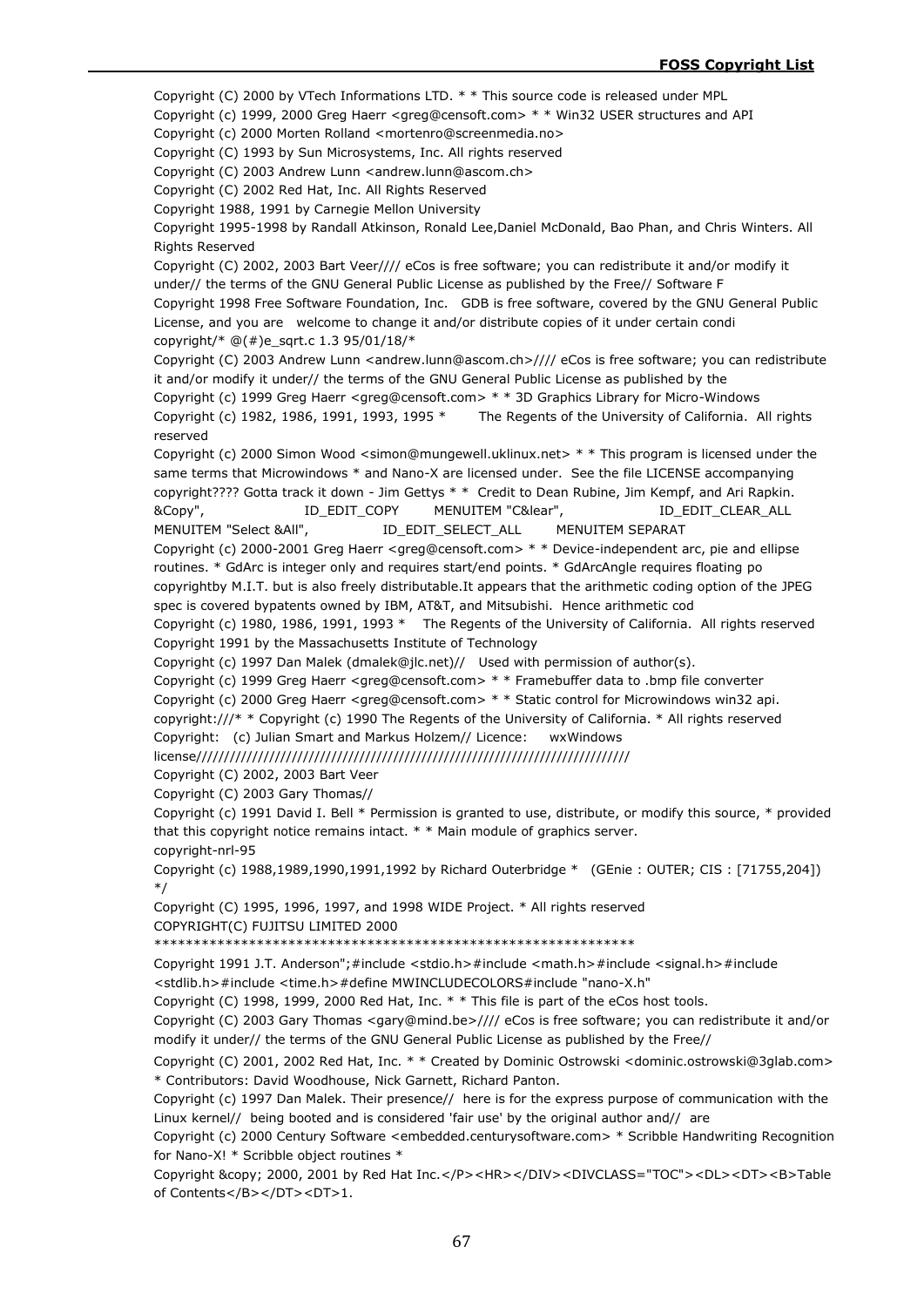<AHREF="overview.html">Overview</A></DT><DD><DL><DT><AHREF="overv Copyright (C) 1993-1999 by Darren Reed. \* \* Redistribution and use in source and binary forms are permitted \* provided that this notice is preserved and due credit is given \* to the original autho Copyright (c) 1999 Cirrus Logic, Inc. Copyright (C) 2000, 2001 Red Hat, Inc.//// This file is part of the eCos host tools. Copyright (c) 1995, 1996 Erik Theisen. All rights reserved Copyright (c) 1995, 1996, 1997, 1998, 1999 by John Ioannidis, \* Angelos D. Keromytis and Niels Provos. Copyright (c) 1999 Greg Haerr <greg@censoft.com> \* \* 4bpp (16 color) standard palette definition Copyright (C) 1998, 1999, 2000, 2001, 2002 Red Hat, Inc.//// This file is part of the eCos host tools. Copyright (C) 2002 Nick Garnett. \* \* eCos is free software; you can redistribute it and/or modify it \* under the terms of the GNU General Public License as published by \* the Free Software Fo Copyright (C) 1999, 2000, 2001 Red Hat, Inc.//// This file is part of the eCos host tools. Copyright (C) 2000, Red Hat, Inc. RAM: 0x00000000-0x01000000 FLASH: 0x50000000 - 0x50400000, 32 blocks of 0x00020000 bytes ea. IP: 192.168.1.25, Default server: 192.168.1.101 RedBoot> copyright/\*  $@(#)w$  remainder.c 1.3 95/01/18/\* Copyright (c) 1991 David I. Bell \* Permission is granted to use, distribute, or modify this source, \* provided that this copyright notice remains intact. \* \* UNIX Serial Port Mouse Driver Copyright (C) 1998, 1999, 2000, 2001, 2002 Red Hat, Inc.dnldnl This file is part of the eCos host tools.dnldnl This program is free software; you can redistribute it and/or modify itdnl unde Copyright (c) 1996 Alex Nash \* \* Redistribution and use in source forms, with and without modification, \* are permitted provided that this entire comment appears intact. Copyright (C) 2002, 2003 Bart Veer Copyright (C) 1999 WIDE Project. \* All rights reserved Copyright (C) 2002 Gary Thomas// ------------------------------------------ copyright)/2; ret = flash\_program(prog\_start,&copyright,sizeof(copyright),NULL); CYG\_TEST\_PASS\_FAIL((ret == FLASH\_ERR\_OK),"flash\_program2"); /\* Check the first version is still OK \* Copyright (c) 1991 David I. Bell \* Permission is granted to use, distribute, or modify this source, \* provided that this copyright notice remains intact. \*/#include "windows.h"#include "wint Copyright (c) 2000 Tang Hao (TownHall)(tang\_hao@263.net). \*/static intUC16\_to\_GB(const unsigned char \*uc16, int cc, unsigned char \*ascii) Copyright (C) 1997, 1998, 1999, 2000, 2001, 2002 Red Hat, Inc. --> Copyright (C) 1998, 1999, 2000, 2001 Red Hat, Inc.dnldnl This file is part of the eCos host tools.dnldnl This program is free software; you can redistribute it and/or modify it dnl under the Copyright 1995-1998 Jean-loup Gailly ";/\* If you use the zlib library in a product, an acknowledgment is welcome in the documentation of your product. If for some reason you cannot include Copyright (c) 1999-2001 Greg Haerr <greg@censoft.com> Copyright (c) 2000 Greg Haerr <greg@censoft.com> \* \* Microwindows /dev/tty console scancode keyboard driver for Linux (c) UNIX System Laboratories, Inc. \* All or some portions of this file are derived from material licensed \* to the University of California by American Telephone and Telegraph \* Co. or Unix Syst Copyright (C) 2003 Red Hat. \* \* eCos is free software; you can redistribute it and/or modify it under \* the terms of the GNU General Public License as published by the Free \* Software Foundation; Copyright (c) 1999, 2000, 2001 Greg Haerr <greg@censoft.com> \* \* Demo program for Microwindows Copyright (C) 2001 Red Hat, Inc. copyright/\*  $@(+)e$  gamma r.c 1.3 95/01/18/\* Copyright (c) 1982, 1986, 1988, 1990, 1993, 1994 \* The Regents of the University of California. All rights reserved Copyright (C) 2001 Red Hat, Inc.  $\frac{1}{2}$  --><!-- This material may be distributed only subject to the terms --><!-- and conditions set forth in the Open Publication Licen Copyright (c) 2000 Century Software Embedded Technologies \* \* Requires /dev/yopy-ts kernel mouse driver. Copyright (c) 1996 Theo de Raadt Copyright (c) 1996 by Internet Software Consortium. \* \* Permission to use, copy, modify, and distribute this software for any \* purpose with or without fee is hereby granted, provided that the abov Copyright (C) 1998 Mark Adler \* For conditions of distribution and use, see copyright notice in zlib.h \*/ Copyright (c) 1988,1989,1990,1991,1992 by Richard Outerbridge. \* (GEnie : OUTER; CIS : [71755,204]) Graven Imagery, 1992. \*/

copyright is usefull for somethingstatic char copyright[] = "

Copyright (c) 1999, 2000 Greg Haerr <greg@censoft.com> \* \* 4bpp Packed Linear Video Driver (reversed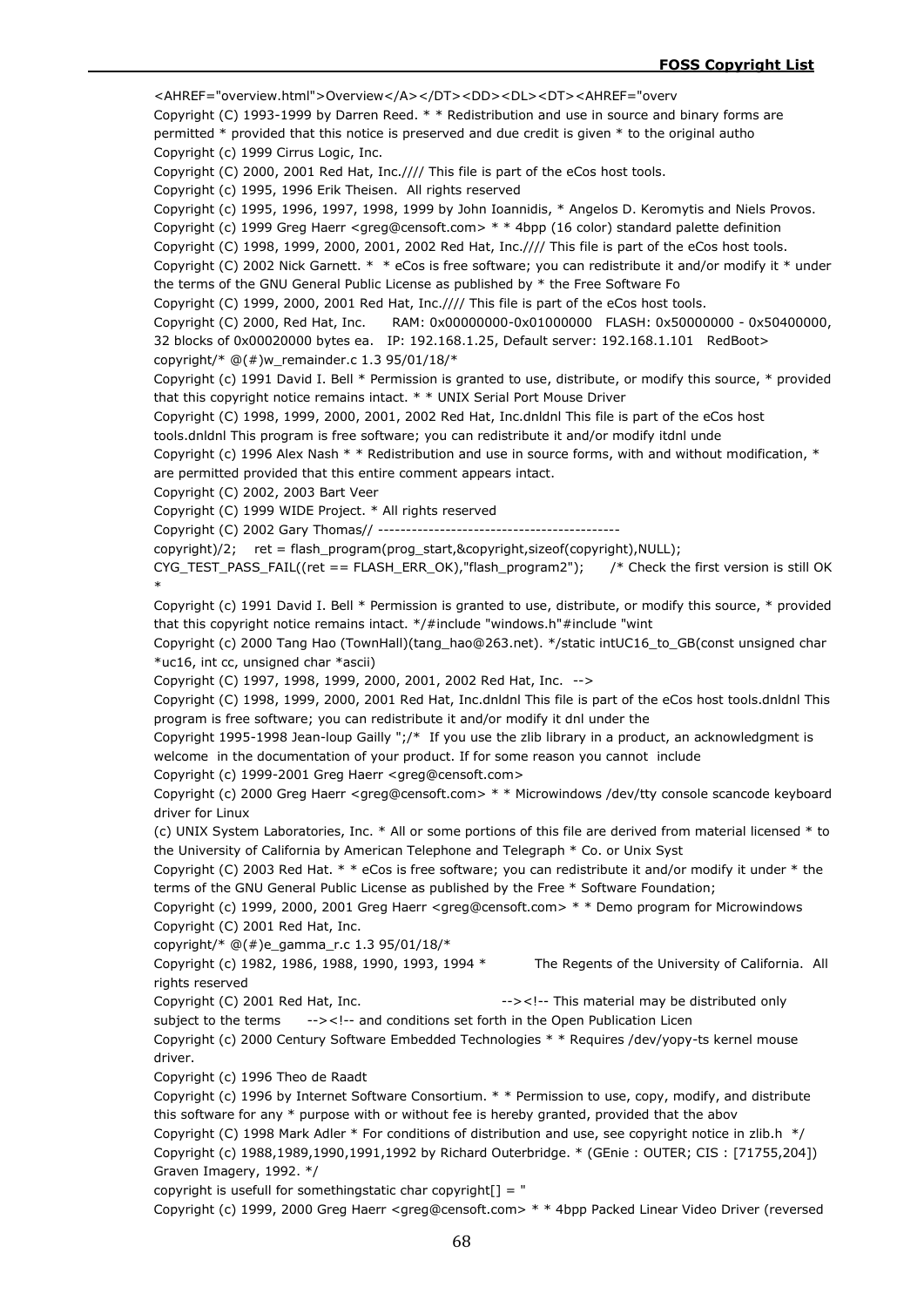nibble order) \* For Psion S5 Copyright (C) 1995-1998 Jean-loup Gailly. \* For conditions of distribution and use, see copyright notice in zlib.h \*/ copyright have been assigned to the USNaval Research Laboratory (NRL). The NRL Copyright Notice and LicenseAgreement Version 1.1 (January 17, 1995) applies to these portions of thesoftware.You &Copy", ID\_EDIT\_COPY MENUITEM "Select A&ll", ID\_EDIT\_SELECT\_ALL MENUITEM SEPARATOR MENUITEM "&Save", The TTL EDITLS Copyright (C) 19yy <name of author> Copyright (c) 2000 Alex Holden <alex@linuxhacker.org>  $* *$  This file implements the device independant timer functions. copyright/\*  $@(\#)w$  exp.c 1.3 95/01/18/\* Copyright (C) 2000 by VTech Informations LTD. \* This program is released under MPL. \* \* Vladimir Cotfas <vladimircotfas@vtech.ca> Oct 25, 2000 Copyright 1997-1998 by Randall Atkinson, Ronald Lee,Daniel McDonald, Bao Phan, and Chris Winters. All Rights Reserved Copyright (C) 1998, 1999, 2000, 2001, 2002 Red Hat, Inc.//// This program is part of the eCos host tools. Copyright (c) 1999, 2000 Greg Haerr <greg@censoft.com> \* \* Microwindows \* ELKS EGA/VGA Screen Driver 16 color 4 planes - 16-bit assembly version Copyright (C) 1994-1996, Thomas G. Lane. \* This file is part of the Independent JPEG Group's software. \* For conditions of distribution and use, see the accompanying README file. \* \* This file imp Copyright (c) 2000 Victor Larionov, Victor Rogachev <rogach@sut.ru> \* \* Keyboard Driver, TURBO C version Copyright (c) 1988, 1991, 1993 \*The Regents of the University of California. All rights reserved Copyright (c) 2000 Tang Hao (TownHall)(tang\_hao@263.net). \*/static intUC16\_to\_GB(const unsigned char \*uc16, int cc, unsigned char \*ascii) Copyright (C) 2002 Red Hat, Inc. \* \* Created by Jonathan Larmour <jlarmour@redhat.com> Copyright (c) 1990, 1991, 1993 \*The Regents of the University of California. All rights reserved Copyright (c) 1982, 1989, 1993 \*The Regents of the University of California. All rights reserved Copyright (C) 1994-1997, Thomas G. Lane. \* This file is part of the Independent JPEG Group's software. \* For conditions of distribution and use, see the accompanying README file. \* \* This file Copyright (c) 1982, 1986, 1988, 1990, 1993, 1994 \* The Regents of the University of California. All rights reserved Copyright (C) 2003 Nick Garnett <nickg@calivar.com> Copyright (c) 1982, 1986, 1993, 1995 \* The Regents of the University of California. All rights reserved Copyright (C) 2000 Alex Holden <alex@linuxhacker.org> \*/#include <stdio.h>#include <stdlib.h>#define MWINCLUDECOLORS#include "nano-X.h"#include "nxdraw.h"/\* Uncomment this if you want debugging Copyright 1991 by J.T. Anderson jta@locus.com This program may be freely distributed provided that all copyright notices are retained. Copyright (c) 1988 Stephen Deering. Copyright (c) 1991 David I. Bell \* Permission is granted to use, distribute, or modify this source, \* provided that this copyright notice remains intact. \* \* Device-independent top level mouse Copyright (c) 2000, 2001 Greg Haerr <greg@censoft.com> \* \* 24bpp Linear Video Driver for Microwindows Copyright 1989 TGV, Incorporated Copyright (C) 2002 Red Hat, Inc.  $\frac{1}{100}$  --><!-- This material may be distributed only subject to the terms --><!-- and conditions set forth in the Open Publication Licen &Copy")); m\_propertiesMenu->Append(wxID\_CLEAR, \_("C m\_propertiesMenu- >Append(wxID\_SELECTALL, \_("Select &All")); m\_propertiesMenu->AppendSeparator(); m\_propertiesMenu->Append(wxID\_SAVE, Copyright (C) 1988 by Jef Poskanzer. copyrightby M.I.T. but is also freely distributable. Copyright (C) 2003 Bart Veer//// eCos is free software; you can redistribute it and/or modify it under// the terms of the GNU General Public License as published by the Free// Software Foundat Copyright (C) 1995-1998, Thomas G. Lane. \* This file is part of the Independent JPEG Group's software. \* For conditions of distribution and use, see the accompanying README file. \* \* This file con

copyright/\*  $@(\#)$ s Idexp.c 1.3 95/01/18/\*

Copyright (C) 1994, 1995-8, 1999, 2001 Free Software Foundation, Inc.dnl This file is free software; the Free Software Foundationdnl gives unlimited permission to copy and/or distribute it,dnl w Copyright 1998 Huw Davies \*/#include "windows.h"#include "device.h"#include <stdlib.h>#include <string.h>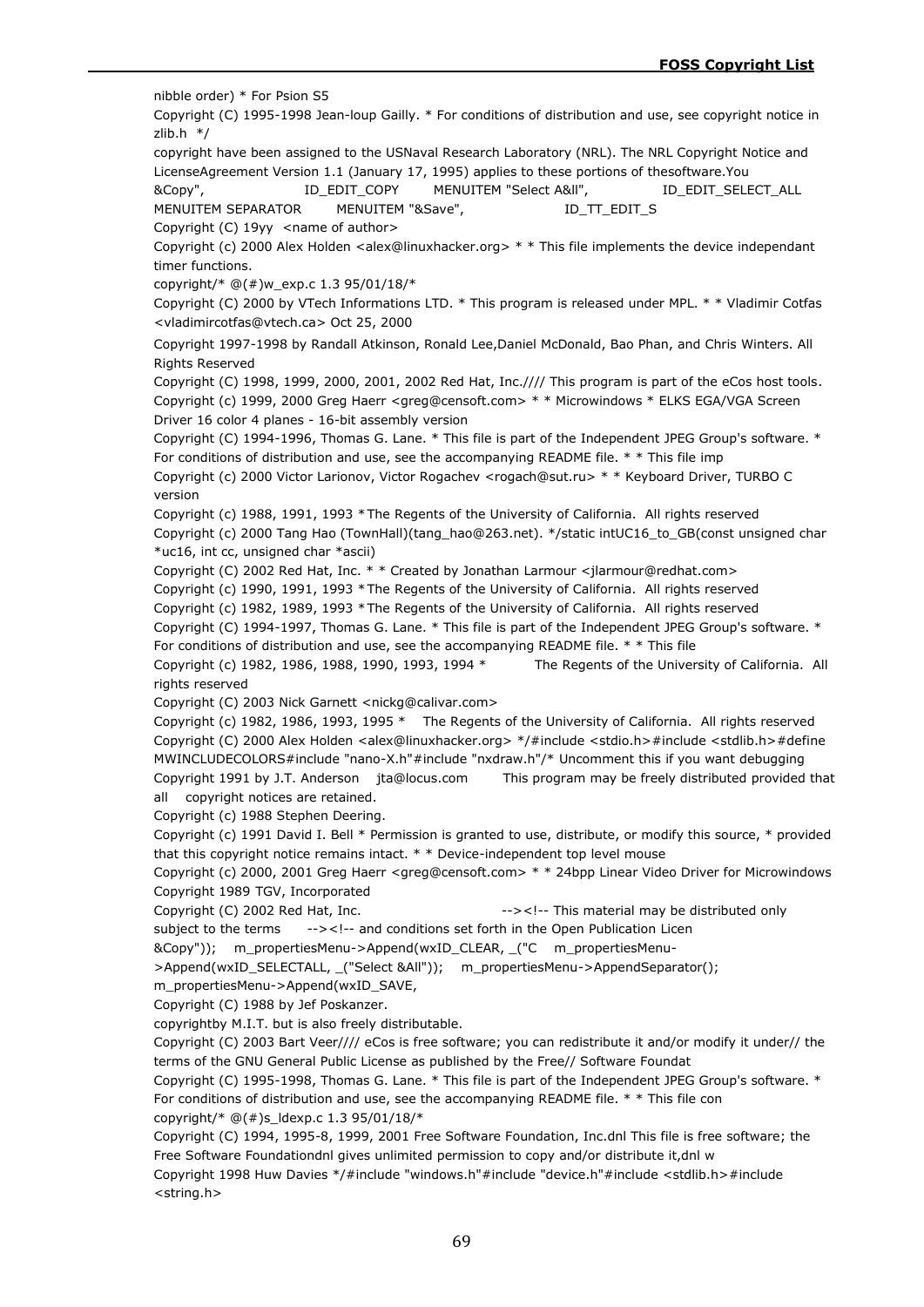copyright/\*  $@(#)e$  acosh.c 1.3 95/01/18/\* Copyright (C) 1991-1997, Thomas G. Lane. \* This file is part of the Independent JPEG Group's software. \* For conditions of distribution and use, see the accompanying README file. \* \* This file Copyright (C) 2000, 2001, Red Hat, Inc. RAM: RAM: 0x00000000-0x01f80000, 0x0006f208-0x01f51000 available Copyright (C) 2002 Nick Garnett \* \* eCos is free software; you can redistribute it and/or modify it \* under the terms of the GNU General Public License as published by \* the Free Software Foundat Copyright (C) 2003 Andrew Lunn Copyright (c) 1999 Greg Haerr <greg@censoft.com> \* \* 1bpp (2 color) standard palette definition COPYRIGHT&nbsp:HOLDERSPROVIDE&nbsp:THE&nbsp:PROGRAM&nbsp:"AS&nbsp:IS"&nbsp:WITHOUT&nbs p;WARRANTY OF ANY KIND, EITHER EXPRESSED<br>OR&nbsp;IMPLIED,&n bsp;INCLUDING, BUT&n Copyright (c) 2000 Greg Haerr <greg@censoft.com>  $* *$  Progress bar for Microwindows win32 api. Copyright (C) 2002 Andrew Lunn//// eCos is free software; you can redistribute it and/or modify it under// the terms of the GNU General Public License as published by the Free// Software Found Copyright (c) 1991 David I. Bell Copyright (C) 1998, 1999, 2000, 2001, 2002 Red Hat, Inc.## This file is part of the eCos host tools. Copyright (C) 1998 Mark Adler \* For conditions of distribution and use, see copyright notice in zlib.h \*/ Copyright (c) 1997 Dan Malek (dmalek@jlc.net)// Used with permission of author. Copyright (c) 1999, 2000, 2002 Greg Haerr <greg@censoft.com> \* \* 16 color 4 planes EGA/VGA Planar Video Driver for Microwindows \* Portable C version Copyright 1989 by Carnegie Mellon University All Rights Reserved Copyright (c) 1999 Greg Haerr <greg@censoft.com> \* Based on code by Jakob Eriksson. \* \* Hercules Graphics Screen Driver, PC bios version \* This driver uses int10 bios to to get the address of Copyright (C) 1998, 1999, 2000, 2001, 2002 Red Hat, Inc.dnldnl eCos is free software; you can redistribute it and/or modify it underdnl the terms of the GNU General Public License as published by t Copyright 1993, 1994, 1995 Alexandre Julliard Copyright (c) 1999, 2000, 2001 Greg Haerr <greg@censoft.com> \* \* Framebuffer drivers header file for Microwindows Screen Drivers COPYRIGHT HOLDER,REDISTRIBUTE THE PROGRAM AS PERMITTED A BOVE, BE LIABLE TO YOU FOR DAMAGES,<br>INCLUDING&nbsp;ANY GENERAL, SPECI copyright/\* @(#)w\_fmod.c 1.3 95/01/18/\* Copyright (c) 1991 David I. Bell \* Permission is granted to use, distribute, or modify this source, \* provided that this copyright notice remains intact.  $* *$  Graphics server utility routines f Copyright (c) 2000 Greg Haerr <greg@censoft.com> \* \* Nano-X Draw Library \* nxPaintNCArea paint non-client area \* nxDraw3dShadow - draws a shadow with bottom-left and top-right missing \* nxDraw3 Copyright 1991 by the Massachusetts Institute of Technology## Permission to use, copy, modify, distribute, and sell this software and its# documentation for any purpose is hereby granted without Copyright (C) 1999 Alistair Riddoch. \*/#include <stdio.h>#include <stdlib.h>#define

MWINCLUDECOLORS#include "nano-X.h"/\* Uncomment this if you want debugging output from this file \*//\*#d

Copyright (c) 1999 ConnectTel, Inc. All Rights Reserved

Copyright (c) 2000 Victor Larionov, Victor Rogachev <rogach@sut.ru> \* Modified by mlkao \* \* Screen Driver using BGI for DOS TURBOC

&Copy")); m\_propertiesMenu->Append(wxID\_CLEAR, \_("C m\_propertiesMenu-

>Append(wxID\_SELECTALL, \_("Select &All")); m\_propertiesMenu->AppendSeparator();

m\_propertiesMenu->Append(wxID\_S

Copyright (c) 2000 Greg Haerr <greg@censoft.com> \* \* Screen Driver Utilities

Copyright (c) 1999, 2000 Greg Haerr <greg@censoft.com> \* Author: Tony Rogvall <tony@bluetail.com> \* \* Converted to scancode mode by Greg Haerr

Copyright (C) 1989 Aladdin Enterprises. All rights reserved

Copyright: (c) Julian Smart

Copyright (c) 1982, 1986, 1988, 1990, 1993, 1995 \* The Regents of the University of California. All rights reserved

Copyright (C) 2003 Gary Thomas#include <pkgconf/hal.h>#include <cyg/infra/cyg\_type.h>#include <cyg/hal/lcd\_support.h>#include <cyg/hal/hal\_io.h>

Copyright (c) 1999 Greg Haerr<p align="left">This is my first cut at getting the architecture and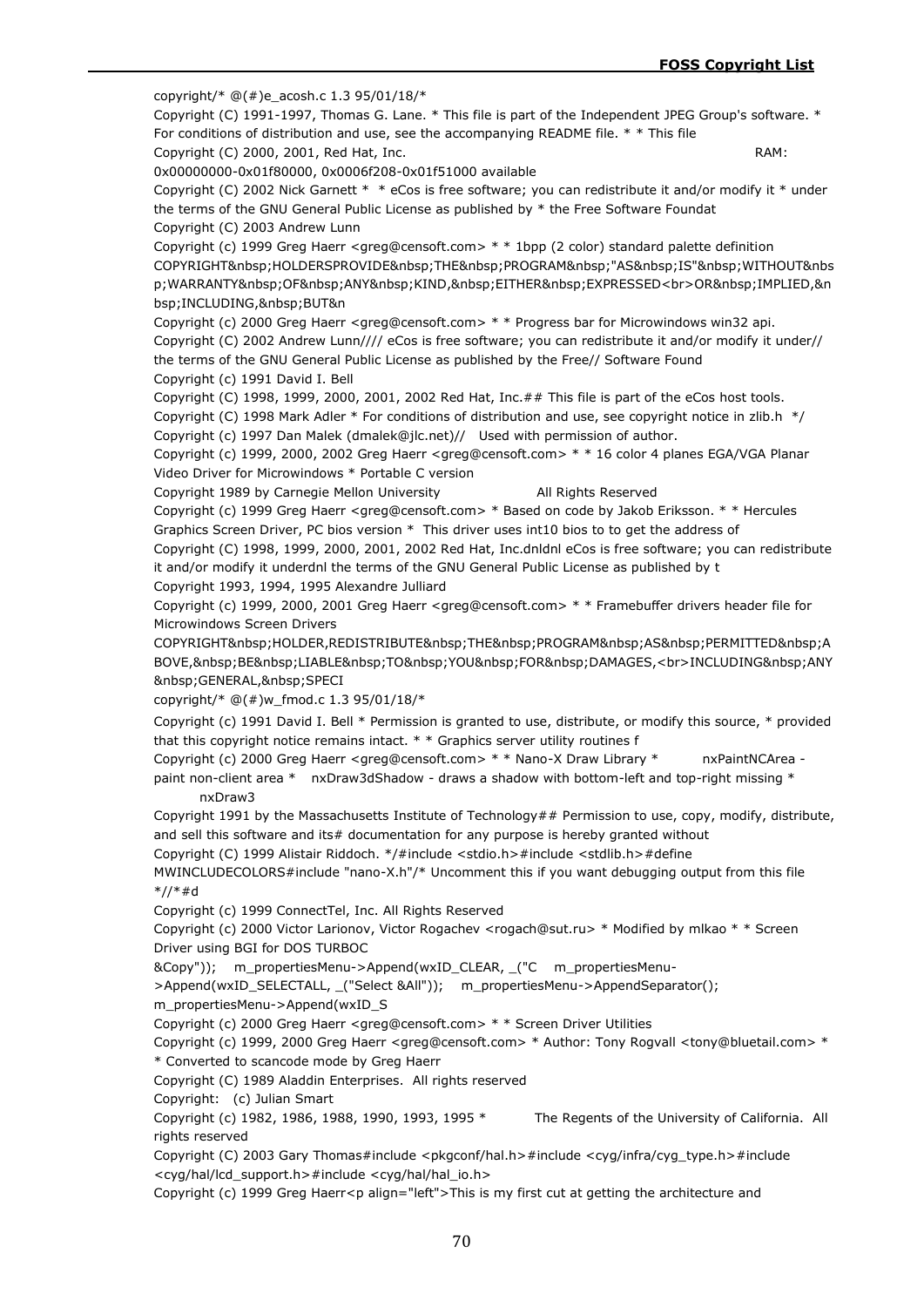implementationspilled out. Please let me know if there's more detail needed in some areas, Copyright (C) 1995-1998 Jean-loup Gailly. \* For conditions of distribution and use, see copyright notice in zlib.h \*/ Copyright (c) 2002 Gary Thomas (gary@chez-thomas.org) Copyright (C) 2002 Bart Veer//// eCos is free software; you can redistribute it and/or modify it under// the terms of the GNU General Public License as published by the Free// Software Foundat Copyright (c) 2001 Kevin Oh <webmaster@prg-lib.net> Copyright (C) 1989, 1991 Free Software Foundation, Inc. 59 Temple Place, Suite 330, Boston, MA 02111-1307 USA Everyone is permitted to copy and distribute verbatim copies of this license d Copyright (C) 2002 Jonathan Larmour//// eCos is free software; you can redistribute it and/or modify it under// the terms of the GNU General Public License as published by the Free// Software Copyright(c) 1997, 1998, 1999, 2000 Red Hat\n\n"); xprintf ("Version: %s\nThis image was built on %s\n\n", VERSION, build\_date);#ifdef HAVE\_BSP\_bsp\_sysinfo(BSP\_INFO\_PLATFORM, &platform) Copyright (C) 2000 Alex Holden <alex@linuxhacker.org> \*/#include <stdio.h>#include <stdlib.h>#define MWINCLUDECOLORS#include "nano-X.h"/\* Uncomment this to get debugging output from this file  $*/$ Copyright (C) 1999 Free Software Foundation, Inc.# # This file is part of GNU libtool. Copyright (c) 1980, 1986, 1989, 1993 \* The Regents of the University of California. All rights reserved Copyright (C) 1997-1998 by Eero Tamminen \* Bugfixed by Greg Haerr \*/ Copyright (c) 1999 Greg Haerr <greg@censoft.com> \* \* Demo program for Micro-Windows COPYRIGHT(C) FUJITSU LIMITED 2000 \*\*\*\*\*\*\*\*\*\*\*\*\*\*\*\*\*\*\*\*\*\*\*\*\*\*\*\*\*\*\*\*\*\*\*\*\*\*\*\*\*\*\*\*\*\*\*\*\*\*\*\*\*\*\*\*\*\*\*\*\* Copyright (C) 1992-1997, Thomas G. Lane. \* This file is part of the Independent JPEG Group's software. \* For conditions of distribution and use, see the accompanying README file. \* \* This file Copyright (c) 2000 Greg Haerr <greg@censoft.com> \* \* Static control for Microwindows win32 api. Copyright (C) 2003 Nick Garnett --><!-- This material may be distributed only subject to the terms --><!-- and conditions set forth in the Open Publication Licen Copyright (c) 1999 Greg Haerr <greg@censoft.com> \* \* Win32 API base type definitions Copyright (C) 2002 Red Hat, Inc.// All Rights Reserved Copyright (c) 1996 \* Matt Thomas <matt@3am-software.com> \* \* Redistribution and use in source and binary forms, with or without \* modification, are permitted provided that the following condit Copyright (c) 1988,1989,1990,1991,1992 by Richard Outerbridge. \* (GEnie : OUTER; CIS : [71755,204]) Graven Imagery, 1992. \*/ Copyright (C) 2003 Bart Veer Copyright (C) 1989, 1991 Free Software Foundation, Inc. 59 Temple Place, Suite 330, Boston, MA 02111-1307 USA Everyone is permitted to copy and distribute verbatim copies of this license docu Copyright (c) 1999, 2000, Wei Yongming. \* jmt: scrollbar thumb ported \* \* Microwindows win32 Scrollbars control Copyright (C) 1999 \* Greg Haerr <greg@censoft.com>. All Rights Reserved Copyright (C) 1994, 1995-8, 1999, 2001 Free Software Foundation, Inc.dnl This file is free software; the Free Software Foundationdnl gives unlimited permission to copy and/or distribute it,dnl with Copyright (C) 2002, 2003 Bart Veer## This file is part of the eCos synthetic target support. Copyright (c) 2000 Century Software Embedded Technologies \* \* Requires /dev/tpanel kernel device driver for the VRC4173 chip Copyright 1996 Torsten Martinsen./\* | Permission to use, copy, modify, and distribute this software  $\parallel$  $*/\!/$  | and its documentation for any purpose and without fee is hereby  $\mid*/\!/$  | gran copyright/\*  $@(\#)e$  cosh.c 1.3 95/01/18/\* Copyright (c) 1996 by Internet Software Consortium. \* \* Permission to use, copy, modify, and distribute this software for any  $*$  purpose with or without fee is hereby granted, provided that the a Copyright (c) 1996 Charles D. Cranor and Washington University. \* All rights reserved Copyright (C) 2000",IDC\_STATIC,40,25,119,8 DEFPUSHBUTTON "OK",IDOK,178,7,50,14,WS\_GROUPENDIDD\_TT\_EXECUTION\_PAGE DIALOG DISCARDABLE 0, 0, 344, 229STYLE WS\_CHILD | WS\_DISABLED | WS\_CAPTI Copyright (c) 1991 David I. Bell \* Permission is granted to use, distribute, or modify this source, \* provided that this copyright notice remains intact. \* \* GPM Mouse Driver

Copyright (c) 1999, 2000, 2001 Greg Haerr <greg@censoft.com> \* \* Demo program for Microwindows Copyright (c) 1999, 2000, 2001 Greg Haerr <greg@censoft.com> \* \* 16bpp Linear Video Driver for Microwindows

Copyright (C) 1996-1998 Free Software Foundation, Inc.# Gordon Matzigkeit <gord@gnu.ai.mit.edu>, 1996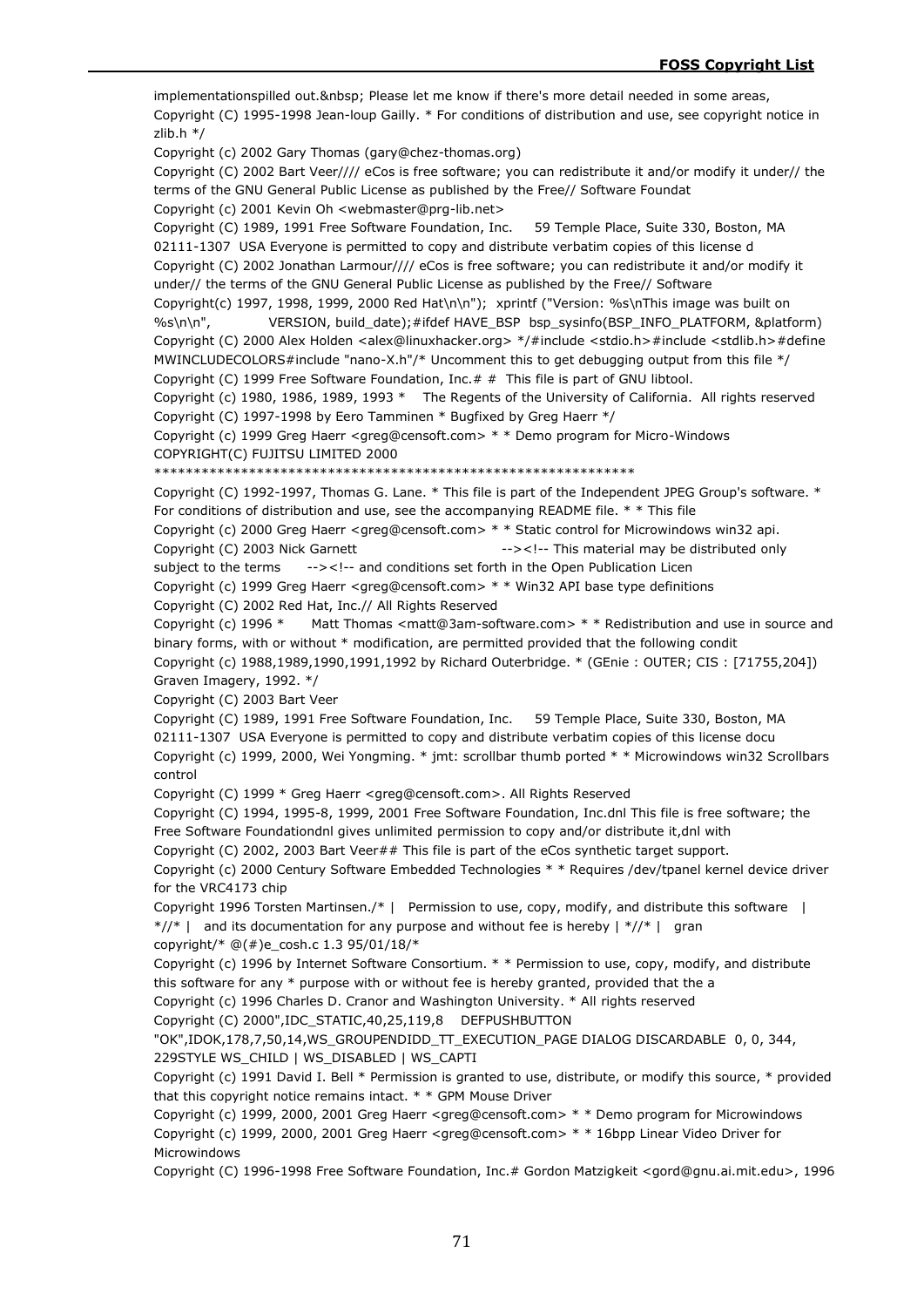copyright/\*  $@(#)e$  hypot.c 1.3 95/01/18/\* Copyright (C) 1996-1999 Free Software Foundation, Inc.# Gordon Matzigkeit <gord@gnu.ai.mit.edu>, 1996## This program is free software; you can redistribute it and/or modify# it under the terms Copyright (c) 1991 David I. Bell \* Permission is granted to use, distribute, or modify this source, \* provided that this copyright notice remains intact. \* \* DYNAMICREGIONS GsSetClipWindow Copyright (C) 2001, 2002 Red Hat, Inc. \* \* Created by David Woodhouse <dwmw2@cambridge.redhat.com> Copyright (c) 1991 David I. Bell \* Permission is granted to use, distribute, or modify this source, \* provided that this copyright notice remains intact. \* \* Alternate EGA/VGA Screen Driver Init, Copyright (c) 1999 Greg Haerr <greg@censoft.com> \* \* Framebuffer data to .bmp file converter Copyright (C) 2000 Alex Holden <alex@linuxhacker.org> \*/ Copyright (C) 2001, 2002 Red Hat, Inc.JFFS2 is free software; you can redistribute it and/or modify it underthe terms of the GNU General Public License as published by the FreeSoftware Foundat Copyright (C) Chris Johns (ccj@acm.org) MicroWindows C++ Wrappers. copyright string in the executable of your product. \*/ Copyright (c) 1999 Greg Haerr <greg@censoft.com> \* \* Nano-X Core Protocol Client Request Handling Routines Copyright (c) 2000 Greg Haerr <greg@censoft.com> \* \* Screen Driver Utilities copyright info here ... booting flash... no boot image in flash boot> boot> load flash 0x00100000 Copyright (C) 2003 Jonathan Larmour//// eCos is free software; you can redistribute it and/or modify it under// the terms of the GNU General Public License as published by the Free// Software copyright by the Free Software Foundation but is freely distributable.The same holds for its supporting scripts (config.guess, config.sub, Copyright (c) 1980, 1986, 1993 \*The Regents of the University of California. All rights reserved Copyright 1998 Huw Davies \*/ Copyright (c) 1991 David I. Bell \* \* There are currently three implementations of the polygon \* fill routine. The version from  $X11$  most properly  $*$  fills polygons that must also be outlined as Copyright 1988, 1989 by Carnegie Mellon University Copyright (C) 1997, 1998, 1999, 2000, 2001, 2002 Red Hat, Inc. --><!-- This material may be distributed only subject to the terms --><!-- and conditions set forth in the Open Publication Lic Copyright (c) 1988, 1992, 1993 \*The Regents of the University of California. All rights reserved Copyright (c) 1999, 2000, 2002 Greg Haerr <greg@censoft.com> \* \* 4 planes EGA/VGA Memory (blitting) Video Driver for Microwindows \* Included with #define HAVEBLIT in vgaplan4.h Copyright (C) 19yy <name of author> This program is free software; you can redistribute it and/or modify it under the terms of the GNU General Public License as published by the Free Copyright (C) 2000, Red Hat, Inc. RAM: 0x00000000-0x02000000 FLASH: 0x50000000 - 0x51000000, 64 blocks of 0x00040000 bytes each. FLASH configuration checksum error or invalid key Copyright (c) 1999 Martin Jolicoeur <martinj@visuaide.com> \* \* 4bpp Packed Linear Video Driver for Microwindows \* Designed for the arm SA1100 lcd controller with 16 bits access \* (little endia Copyright (c) 1999 Tony Rogvall <tony@bluetail.com> \* Rewritten to avoid multiple function calls by Greg Haerr \* Alpha blending added by Erik Hill \* (brought to life in a dark laboratory Copyright (C) 1998, 1999, 2000, 2001, 2002 Red Hat, Inc.dnldnl This file is part of the eCos host tools.dnldnl This program is free software; you can redistribute it and/or modify itdnl under the Copyright (C) 1998, 1999, 2000 Red Hat, Inc. \* \* This file is part of the eCos host tools. Copyright 1993, 1994, 1995 Alexandre Julliard Copyright (C) 1998, Thomas G. Lane" Copyright 1998 Huw Davies \*/ copyright/\* @(#)w\_jn.c 1.3 95/01/18/\* Copyright � 1998-2002 Red Hat, Inc.",IDC\_STATIC,40,36, 170,8 CONTROL "",IDC\_STATIC,"Static",SS\_GRAYFRAME,8,57,201,133, WS\_EX\_DLGMODALFRAME | WS\_E Copyright (C) 1999, 2000, 2001, 2002 Red Hat, Inc. Copyright 1990, 1991, 1993 David Koblas. Copyright (c) 1999 Greg Haerr <greg@censoft.com> \* \* 2bpp Packed Linear Video Driver for Microwindows This driver is written for the Vr41xx Palm PC machines  $*$  The screen is 320x240x4 copyright/\*  $@(+)$ s tanh.c 1.3 95/01/18/\* Copyright (c) 1998 The NetBSD Foundation, Inc. \* All rights reserved copyright/\* @(#)w\_gamma.c 1.3 95/01/18/\* Copyright (c) 1982, 1986, 1988, 1990, 1993, 1994, 1995 \* The Regents of the University of California. All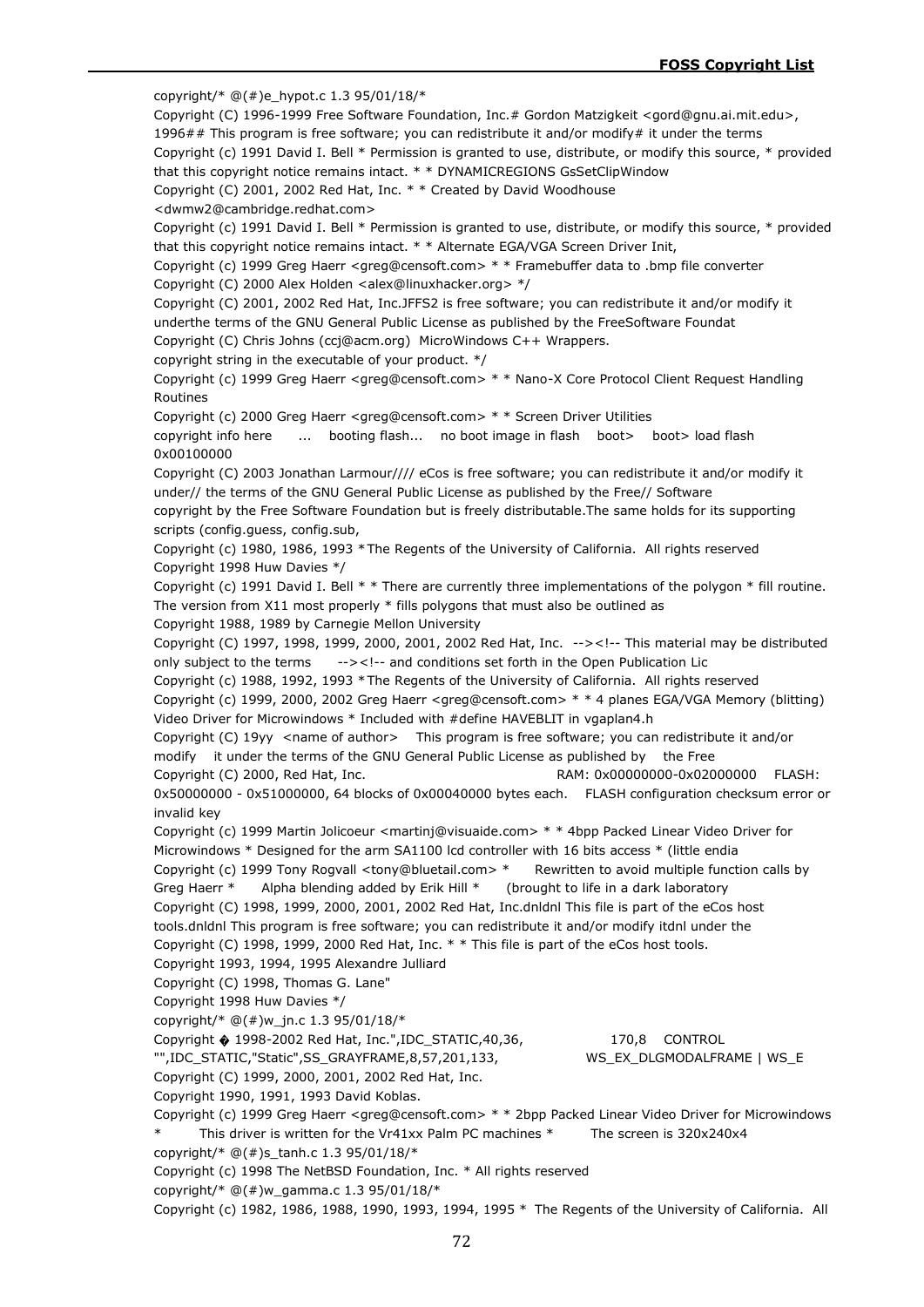rights reserved Copyright (c) 2000 Greg Haerr <greg@censoft.com> \* \* Win32 keyboard defines and API Copyright (c) 2000 Morten Rolland <mortenro@screenmedia.no> \* \* Permission is granted to use, distribute, or modify this source, \* provided that this copyright notice remains intact. Copyright (C) 2003 Andrew Lunn//// eCos is free software; you can redistribute it and/or modify it under// the terms of the GNU General Public License as published by the Free// Software Found Copyright (c) 2000 Greg Haerr <greg@censoft.com> \* Copyright (C) 1998, 1999, 2000, 2001 Red Hat, Inc.#### This file is part of the eCos host tools. Copyright (c) 1996 Alex Nash \* \* Redistribution and use in source forms, with and without modification, \* are permitted provided that this entire comment appears intact. (c) is the Copyright property of  $*$  CompuServe Incorporated. GIF(sm) is a Service Mark property of  $*$ CompuServe Incorporated." \*/ Copyright (C) 1998, 1999, 2000, 2001, 2002, 2003 Red Hat, Inc. Copyright (C) 2003 Nick Garnett <nickg@calivar.com>//// eCos is free software; you can redistribute it and/or modify it under// the terms of the GNU General Public License as published by the Fr Copyright (c) 1999 Delphi Communication Systems \* Maynard, MA. ALL RIGHTS RESERVED Copyright (c) 2001 Greg Haerr <greg@censoft.com> \* \* Portrait mode subdriver for Microwindows Copyright (c) Katholieke Universiteit Leuven \* 1996, All Rights Reserved Copyright (c) 1999 Greg Haerr <greg@censoft.com> \* \* Microwindows Screen Driver for RTEMS (uses Microframebuffer api) Copyright (c) 2000 Greg Haerr <greg@censoft.com> \* \* Nano-X Client utility routines copyright/\* @(#)w\_sqrt.c 1.3 95/01/18/\* copyright/\*  $@(\#)w$  log10.c 1.3 95/01/18/\* Copyright (c) 2000, 2001 Greg Haerr <greg@censoft.com> \* \* nxview - Nano-X image viewer Copyright (C) 2002 Gary Thomas#### eCos is free software; you can redistribute it and/or modify it under## the terms of the GNU General Public License as published by the Free## Software Found copyrightassignment</A> is required for any significant changes to the core<SPANCLASS="PRODUCTNAME">eCos</SPAN> packages.</P><P>The result is a royalty-free system with minimal obligations on Copyright 2001, Century Embedded Technologies\*/ Copyright (c) 1982, 1986, 1990, 1993, 1994 \* The Regents of the University of California. All rights reserved Copyright (C) 19yy name of author Gnomovision comes with ABSOLUTELY NO WARRANTY; for details type `show w'. This is free software, and you are welcome to redistribute it under certain c Copyright 1988, 1989, 1990 by Carnegie Mellon University Copyright 1995-1998 Jean-loup Gailly ";/\* If you use the zlib library in a product, an acknowledgment is welcome in the documentation of your product. If for some reason you cannot include such Copyright (c) 1991 David I. Bell Copyright (C) 2000, 2001, 2002, Red Hat, Inc.\n\n"); diag\_printf("RAM: %p-%p, %p-%p available\n", (void\*)ram\_start, (void\*)ram\_end, (void\*)user\_ram\_start, (void Copyright 1996, 1998, 1999, 2000 The Regents of the University of California All Rights Reserved Copyright (C) 1991-2, RSA Data Security, Inc. Created 1991. All \* rights reserved. \* \* License to copy and use this software is granted provided that it  $*$  is identified as the "RSA Data Security, Copyright (C) 1998, 1999, 2000, 2001 Red Hat, Inc. Copyright (c) Intel Corporation, 2000\*Other brands and names are the property of their respective owners. Copyright 1988, 1989 by Carnegie Mellon University All Rights Reserved Copyright (C) 1999, 2000 Red Hat, Inc. Copyright (C) 1991 Dean RubineThis program is free software; you can redistribute it and/or modifyit under the terms of the GNU General Public License as published bythe Free Software Foundati Copyright (c) 2000 Morten Rolland <mortenro@screenmedia.no> copyright or other intellectual property right. Intelproducts are not intended for use in medical, life saving, or life sustaining applications. Intel may make changes to specifications and pr Copyright (C) 1995-1998 Jean-loup Gailly and Mark Adler This software is provided 'as-is', without any express or implied warranty. In no event will the authors be held liable for any damages Copyright (c) 1996,1999 by Internet Software Consortium. \* \* Permission to use, copy, modify, and distribute this software for any \* purpose with or without fee is hereby granted, provided that the Copyright 1998 Free Software Foundation, Inc.GDB is free software, covered by the GNU General Public License,and you are welcome to change it and/or distribute copiesof it under certain conditions.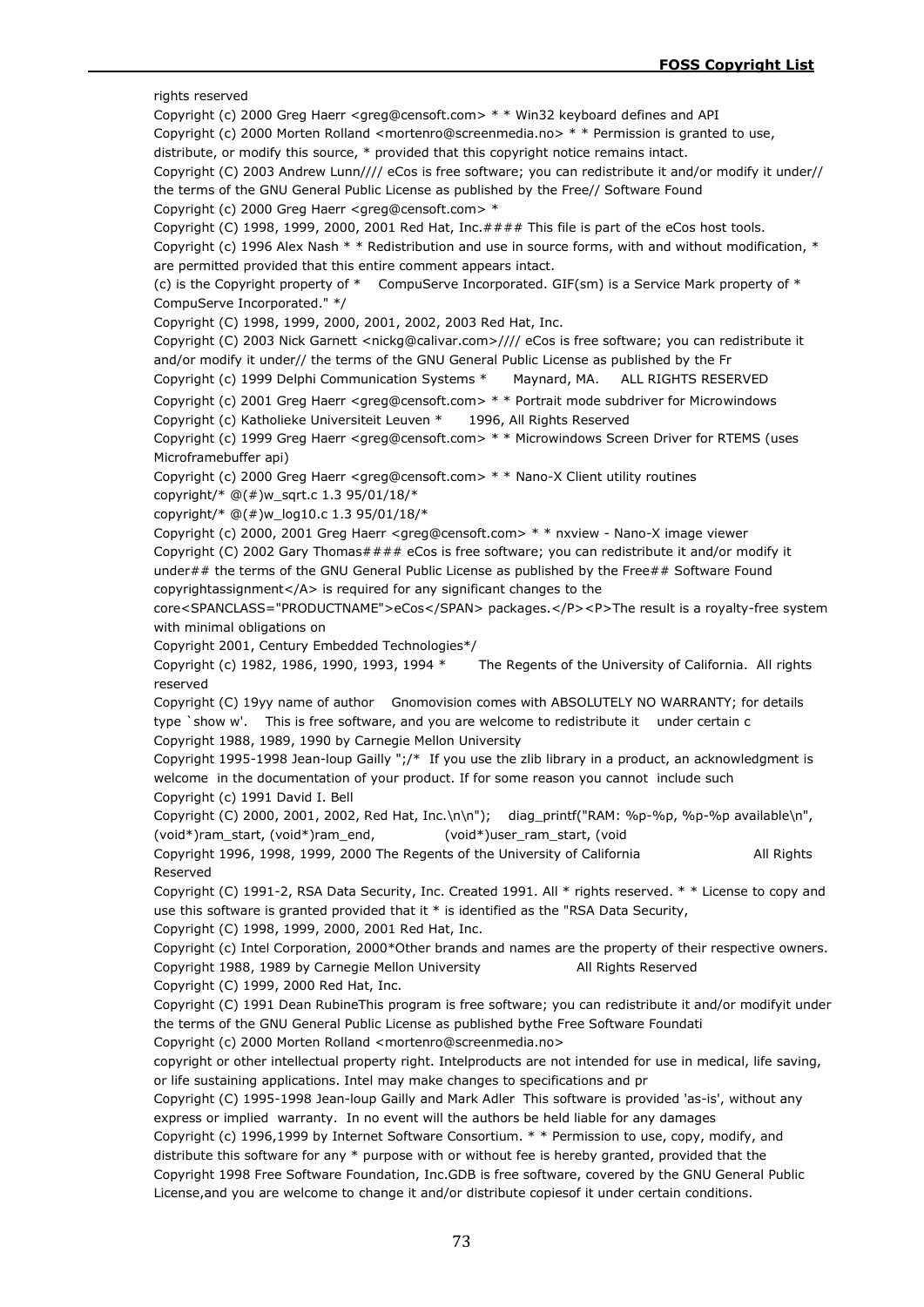Copyright (C) 1991-1996, Thomas G. Lane. \* This file is part of the Independent JPEG Group's software. \* For conditions of distribution and use, see the accompanying README file. \* \* This file con Copyright (c) 1995, 1996, 1997, 1998, 1999 by John Ioannidis, \* Angelos D. Keromytis and Niels Provos. Copyright (c) 2000 Greg Haerr <greg@censoft.com> \* \* Caret control for Microwindows win32 api. Copyright (c) 1992 The Regents of the University of California. \* All rights reserved Copyright (C) 2001, 2002 Red Hat, Inc. Copyright 1996, 1998, 1999, 2000 The Regents of the University of California All Rights Reserved Copyright (c) 1999, 2000 Greg Haerr <greg@censoft.com> \* Somewhat less shamelessly ripped from the Wine distribution  $* *$  Device-independent multi-rectangle clipping routines. Copyright (C) 1999, 2000, Wei Yongming.\*\*\*\* Note: Copyright (c) 1999, 2002 Greg Haerr <greg@censoft.com> copyright/\*  $@(#)w$  lgamma r.c 1.3 95/01/18/\* Copyright (C) 1997, 1998 Olivetti \* \* This is free software; you can redistribute it and/or modify \* it under the terms of the GNU General Public License as published by \* the Free Software Copyright (c) 1994 Ugen J.S.Antsilevich \* \* Redistribution and use in source forms, with and without modification, \* are permitted provided that this entire comment appears intact. Copyright (c) 1999, 2002 Greg Haerr <greg@censoft.com> \* \* Header file for EGA/VGA 16 color 4 planes screen driver \* Added functions for Hercules access Copyright (C) 1998, 1999, 2000, 2001 Red Hat, Inc.dnldnl This file is part of the eCos host tools.dnldnl This program is free software; you can redistribute it and/or modify it dnl under the term Copyright (C) 2003 Red Hat, Inc.  $\frac{1}{100}$  and  $\frac{1}{100}$  --><!-- This material may be distributed only subject to the terms --><!-- and conditions set forth in the Open Publication Licen Copyright (c) 1999, 2000 Greg Haerr <greg@censoft.com> \* \* 4bpp Packed Linear Video Driver (reversed nibble order) \* For Psion S5 Copyright (C) 1995, 1996, 1997, 1998, 1999 by John Ioannidis, \* Angelos D. Keromytis and Niels Provos. \* \* Permission to use, copy, and modify this software without fee \* is hereby granted, provi Copyright (c) 1991 David I. Bell \* \* There are currently three implementations of the polygon \* fill routine. The version from  $X11$  most properly  $*$  fills polygons that must also be outlined as wel Copyright (c) 1999, 2000 Greg Haerr <greg@censoft.com> \* \* Screen Driver Utilities Copyright (c) 1999, 2000, 2001 Greg Haerr <greg@censoft.com> \* \* Exported Microwindows engine typedefs and defines Copyright (C) 1995, 1996, 1997, and 1998 WIDE Project. \* All rights reserved Copyright (c) 2000 Century Software <embedded.centurysoftware.com> \* \* Scribble Handwriting Recognition for Nano-X! Copyright (c) 2000 Morten Rolland \* \* Device-independent font selection routines Copyright (C) 1998, 1999, 2000 and 2001 WIDE Project. \* All rights reserved Copyright (c) 1994 by Sun Microsystems Computer Company \* All rights reserved Copyright (c) 1999 Greg Haerr <greg@censoft.com> \* \* 3D Graphics Library for Micro-Windows copyright/\*  $@(\#)k$  sin.c 1.3 95/01/18/\* Copyright (C) 1998, 1999, 2000, 2001, 2002, 2003 Red Hat, Inc.//// eCos is free software; you can redistribute it and/or modify it under// the terms of the GNU General Public License as publishe Copyright � 1999 Keith Packard \* \* Permission to use, copy, modify, distribute, and sell this software and its \* documentation for any purpose is hereby granted without fee, provided that \* th Copyright (c) 1982, 1986, 1993, 1994, 1995 \* The Regents of the University of California. All rights reserved copyright disclaimer"necessary. Here is a sample; alter t he names:<br>>>br> Copyright (c) 1991 David I. Bell \* Permission is granted to use, distribute, or modify this source, \* provided that this copyright notice remains intact. \* \* Device-independent mid level screen de Copyright (C) 2000 by Greg Haerr <greg@censoft.com> Copyright (C) 1991-1994, Thomas G. Lane. \* This file is part of the Independent JPEG Group's software. \* For conditions of distribution and use, see the accompanying README file. \* \* This file exi Copyright (c) 1987, 1993 \* The Regents of the University of California. All rights reserved copyright messages. A package vendor may wantto insist that all products shipped using that package include aparticular message in memory, even though many users of that packagewill object to such copyright have been assigned to the US Naval ResearchLaboratory (NRL). The NRL Copyright Notice and License Agreement Version1.1 (January 17, 1995) applies to this software.You should have received Copyright (C) 1995, 1996, 1997, 1998 and 1999 WIDE Project. \* All rights reserved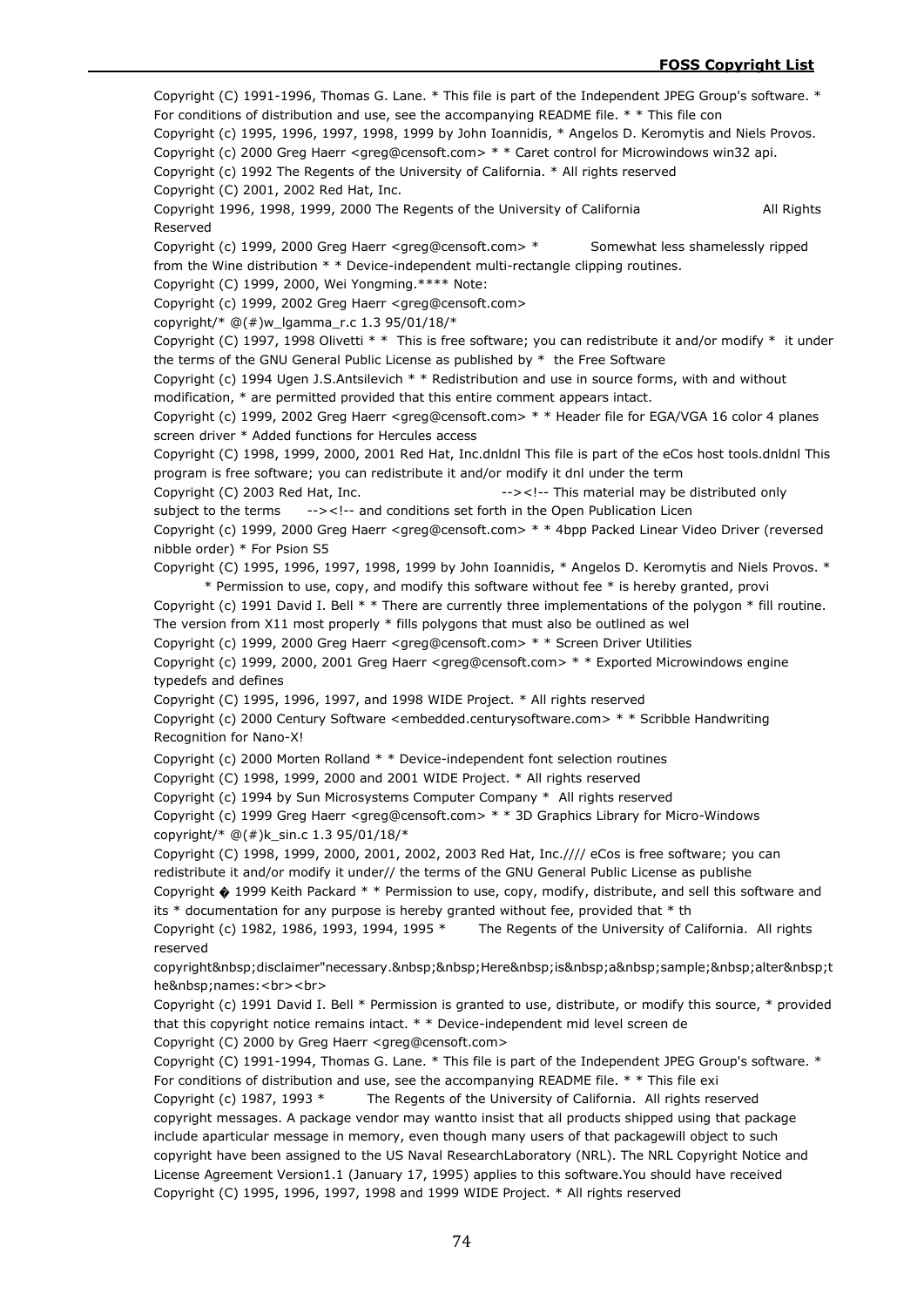copyright/\*  $@(\#)s$  logb.c 1.3 95/01/18/\*

Copyright (c) 1999-2001 Greg Haerr <greg@censoft.com> \* \* 1bpp Packed Linear Video Driver for Microwindows

Copyright (C) 2000 Alex Holden <alex@linuxhacker.org> \*/#include <stdio.h>#include <stdlib.h>#define MWINCLUDECOLORS#include "nano-X.h"/\* Uncomment this if you want debugging output from t

copyright)/2), "Block 1 OK"); #if 0  $*$  This test it fatal! Its not run by default! Check the flash is read only, by trying to write to it. We expect to get

Copyright (c) 1991 David I. Bell \* Permission is granted to use, distribute, or modify this source, \* provided that this copyright notice remains intact. \* \* Device-independent mid level drawi

Copyright (c) 1999, 2000 Greg Haerr <greg@censoft.com> \* \* Microwindows Win32 API master public header file

Copyright (C) 2000 by VTech Informations LTD. \* Vladimir Cotfas <vladimircotfas@vtech.ca> Aug 31, 2000 \*/#include <unistd.h>#include <fcntl.h>#include "nano-X.h"

copyright/\* @(#)s\_finite.c 1.3 95/01/18/\*

Copyright 1991 by J.T. Anderson jta@locus.com This program may be freely distributed provided that all copyright notices are retained.

Copyright (C) 2000, 2001, 2002, Red Hat, Inc.\n\n"); diag\_printf("RAM: %p-%p, %p-%p available\n",

(void\*)ram\_start, (void\*)ram\_end, (void\*)user\_ram\_start, (void \*)

copyright/\*  $@(#)w$  pow.c 1.3 95/01/18/\*

copyright/\*  $@(\#)s$  erf.c 1.3 95/01/18/\*

copyright/\*  $@(\#)w$  j0.c 1.3 95/01/18/\*

copyright holderunder the terms of this General Public Lic ense. The "Program", below,<br>refers&nbsp;to&nbsp;any&nbsp;such&nbsp;pro gram&n

Copyright (C) 1994-1996, Thomas G. Lane. \* This file is part of the Independent JPEG Group's software. \* For conditions of distribution and use, see the accompanying README file. \* \* This file con

Copyright (c) 2000 Greg Haerr <greg@censoft.com> \* \* Edit control for Microwindows win32 api.

copyright>
<address>59 Temple Place, Suite 330, Boston, MA 02111-1307 USA</address> </docinfo><TITLE>GNU General Public License</TITLE><LITERALLAYOUT>

Copyright (C) 2003 Nick Garnett//// eCos is free software; you can redistribute it and/or modify it under// the terms of the GNU General Public License as published by the Free// Software Foun

Copyright (c) 2000 Martin Jolicoeur <martinj@visuaide.com>

Copyright (c) 1999, 2000, 2001 Greg Haerr <greg@censoft.com> \* \* 8bpp Linear Video Driver for Microwindows \* 00/01/26 added alpha blending with lookup tables (64k total)

Copyright (c) 1988,1989,1990,1991,1992 by Richard Outerbridge \* (GEnie : OUTER; CIS : [71755,204]) \*/

Copyright (c) 1999 Greg Haerr <greg@censoft.com> \* \* DOS Mouse Driver, uses int 33h \* Added fix for DJGPP 32 bit compilation

Copyright (C) 2000 WIDE Project. \* All rights reserved

Copyright (c) Independant JPEG group (ijg) \* \* Image load/cache/resize/display routines

Copyright (C)<br>&nbsp;&nbsp;&nbsp;&nbsp;This&nbsp;program&nbsp;is&nbsp;free&nbsp;software ; you can redistribute it and/or modify<br>&nbsp;&nbsp;&nbsp;&nbsp;&nbs p;it&nb

Copyright (c) 2000 Morten Rolland, Screen Media \*/static intutf8 to utf16(const unsigned char \*utf8, int cc, unsigned short \*unicode16)

Copyright (c) 1999, 2000, 2002 Greg Haerr <greg@censoft.com> \* \* EGA/VGA 16 color 4 planes Screen Driver, direct hardware or bios  $*$  If HWINIT 1 is #defined, the file vgainit.c is  $*$  used to provi copyright message. Ideally# this would be a range extracted from the sources, but that is# a little bit tricky.set year [clock format [clock seconds] -format "%Y"]

Copyright 1995-1998 by Randall Atkinson,Ronald Lee, Daniel McDonald, Bao Phan, and Chris Winters. All Rights

Copyright (C) 1997-1999 Russell King. Their presence// here is for the express purpose of communication with the Linux kernel// being booted and is considered 'fair use' by the original author a

&Copy\tCtrl editMenu->Append(wxID\_PASTE, \_("&Paste\tCtrl+V"), \_("Inserts Clipboard contents"));

editMenu->Append(wxID\_CLEAR, ("&Clear"), ("Erases everything in the output pane")); edi

Copyright (C) 1998, 1999, 2000 Red Hat, Inc.//// This file is part of the eCos host tools.

Copyright (c) 1987, 1993 \* The Regents of the University of California. All rights reserved Copyright (c) 2000 Greg Haerr <greg@censoft.com> \* \* Win32 font structures and API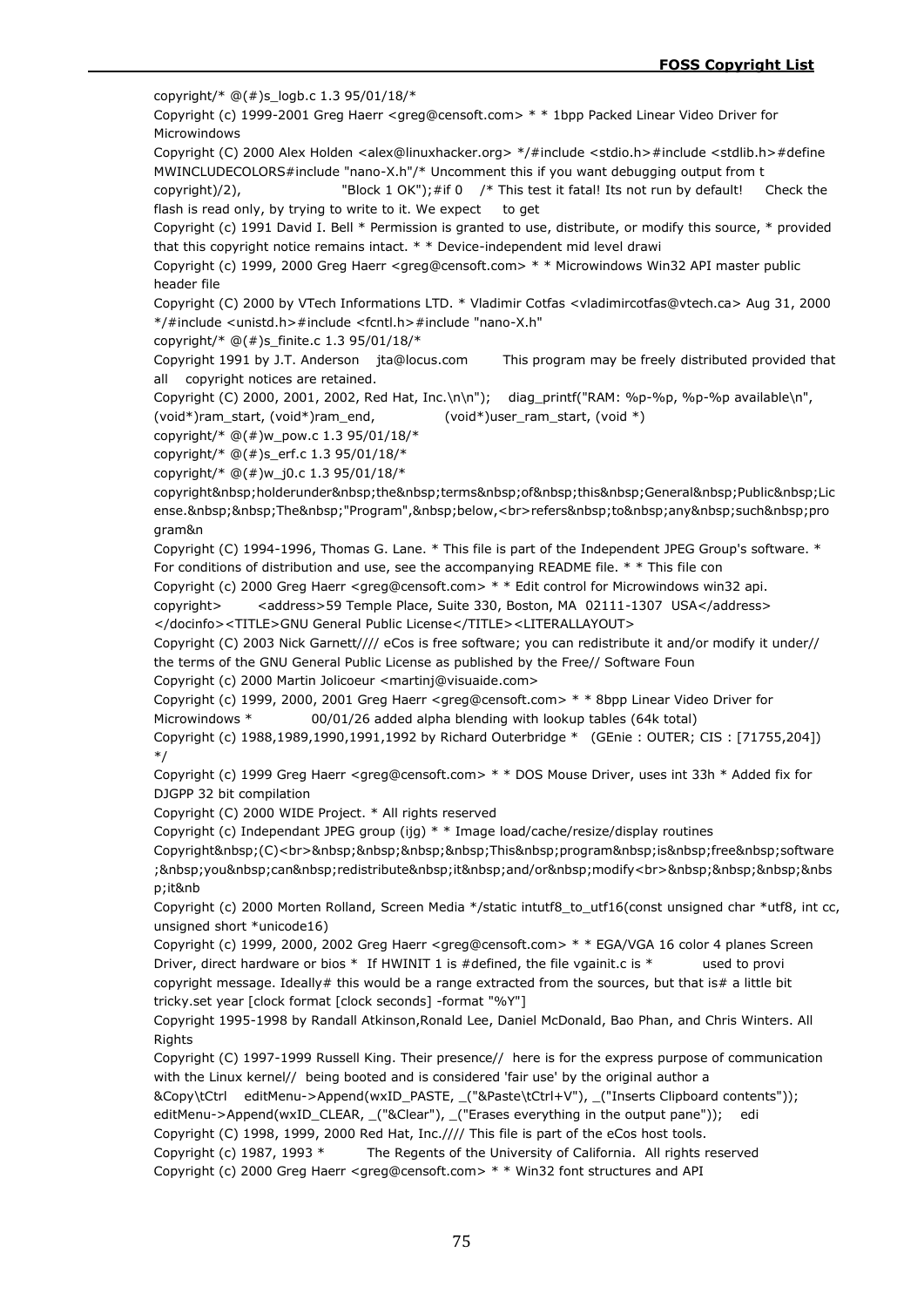Copyright (c) 2000, 2001 Greg Haerr <greg@censoft.com> \* \* Portrait mode subdriver for Microwindows Copyright (C) 2001 Red Hat, Inc.//// This file is part of the eCos host tools. Copyright (c) 1999, 2000, 2001 Greg Haerr <greg@censoft.com> \* \* Microwindows Screen Driver using SVGA Library Copyright (C) 1999, 2000, 2001 Red Hat, Inc. Copyright (C) 2002 Nick Garnett. \* \* eCos is free software; you can redistribute it and/or modify it \* under the terms of the GNU General Public License as published by \* the Free Software Founda Copyright (c) 1991 David I. Bell \* \* Non-Win32 API helper routines for window showing/hiding/exposing Copyright (C) 2000 by VTech Informations LTD. \* Vladimir Cotfas <vladimircotfas@vtech.ca> Aug 31, 2000 \* initial port to Nano-X Copyright © 1998, 1999, 2000, 2001, 2002, 2003 by Red Hat, Inc., Nick Garnett (eCosCentric), Jonathan Larmour (eCosCentric), Andrew Lunn (Ascom), Gary Thomas (MLB Associates), Bart Veer (eCosCent Copyright (C) 1998, 1999, 2000, 2001 Red Hat, Inc.//// This file is part of the eCos host tools. Copyright (C) 2000 Andrew K. Milton -- akm@theinternet.com.au \* \* Basically I stole stuff from all the other drivers, a bit here \* a bit there. Don't look in here for a "good" example of a drive Copyright 1998 Free Software Foundation, Inc.GDB is free software, covered by the GNU General Public License,and you are welcome to change it and/or distributecopies of it under certain conditions. Copyright 1998 Niels Provos <provos@citi.umich.edu> \* All rights reserved Copyright (C) year name of author Gnomovision comes with ABSOLUTELY NO WARRANTY; for details type `show w'. This is free software, and you are welcome to redistribute it under certain con Copyright 1987, 1988 by Digital Equipment Corporation, Maynard, Massachusetts. All Rights Reserved Copyright (C) 1998, 1999, 2000, 2001, 2002 Red Hat, Inc. Copyright (C) 2002 Gary Thomas Copyright (c) 1982, 1986, 1989, 1993 \* The Regents of the University of California. All rights reserved copyright law:<br>that&nbsp;is&nbsp;to&nbsp;say,&nbsp;a&nbsp;work&nbsp;containing&nbsp;the& nbsp;Program or a portion of it,<br>either&nbsp;verbatim&nbsp;or&nbsp;w ith&nb Copyright (c) 1983, 1990, 1993 \* The Regents of the University of California. All rights reserved copyright/\*  $@(\#)w$  acos.c 1.3 95/01/18/\* Copyright (c) 1987 X Consortium Copyright 1989, 1991, 1992 by Carnegie Mellon University All Rights Reserved Copyright 1997 Willows Software, Inc.\*\*------------------------ < File Content Description > -----\*\*\*\* Module: controls/ComboBox.c Copyright (c) 1983, 1990, 1993 \* The Regents of the University of California. All rights reserved Copyright (C) 1991-2, RSA Data Security, Inc. Created 1991. All \* rights reserved. \* \* License to copy and use this software is granted provided that it \* is identified as the "RSA Data Securi Copyright 1998 Huw Davies \*/#include "windows.h"#include "device.h"#include <stdlib.h>#include <string.h> Copyright (c) 1980, 1986, 1989, 1993 \* The Regents of the University of California. All rights reserved Copyright (c) 1999, 2000 Greg Haerr <greg@censoft.com> \* \* PC Bios ROM font extractor \* Note: ascent field of produced C file must be hand-editted Copyright (c) 2000 Victor Larionov, Victor Rogachev <rogach@sut.ru> \* \* Keyboard Driver, TURBO C version Copyright 1995-1998 by Randall Atkinson,Ronald Lee, Daniel McDonald, Bao Phan, and Chris Winters. All Rights Copyright (c) 1991 David I. Bell  $*$  \* Permission is granted to use, distribute, or modify this source,  $*$ provided that this copyright notice remains intact. Copyright (c) 2000 Greg Haerr <greg@censoft.com> \* T1lib Adobe type1 routines contributed by Vidar Hokstad \* Freetype TrueType routines contributed by Martin Jolicoeur \* Han Zi Ku routines contr Copyright (C) 1995-1998 Jean-loup Gailly. \* For conditions of distribution and use, see copyright notice in  $z$ lib.h  $*$ / Copyright (c) 1999, 2000 Greg Haerr <greg@censoft.com> \* \* Engine-level Screen, Mouse and Keyboard device driver API's and types Copyright (C) 1999, 2000, Wei Yongming. Copyright (C) 2001 Red Hat, Inc.  $\frac{->}{\sqrt{2}}$  This material may be distributed only subject to the terms --><!-- and conditions set forth in the Open Publication Lic

Copyright (C) 1999 Bradley D. LaRonde (brad@ltc.com)

Copyright (c) 1994 Ugen J.S.Antsilevich \* \* Redistribution and use in source forms, with and without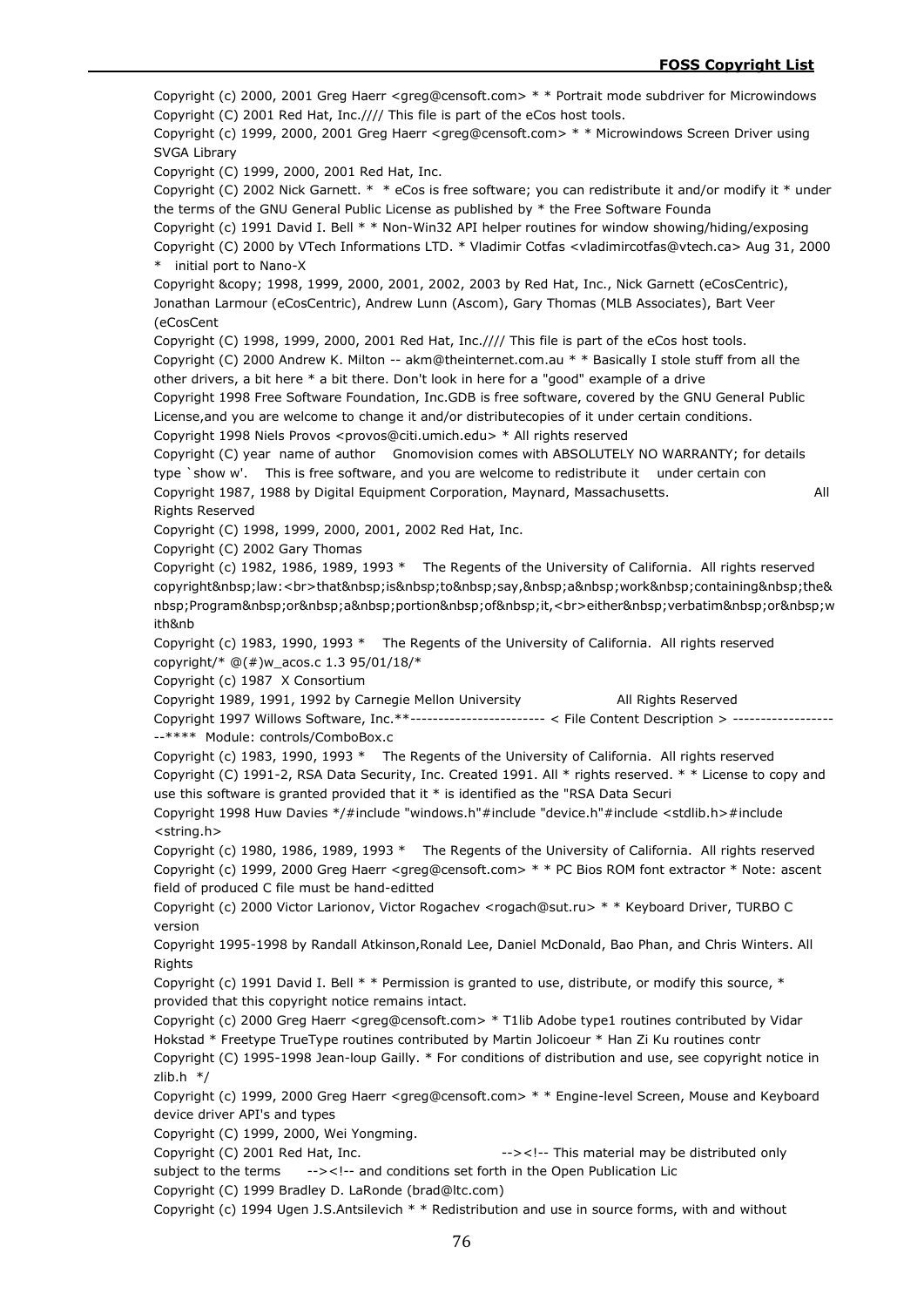modification, \* are permitted provided that this entire comment appears intact. Copyright (c) 2000 Greg Haerr <greg@censoft.com> \* Somewhat less shamelessly ripped from the Wine distribution \* and the X Window System. \* \* Device-independent Microwindows polygon regions, imple Copyright (C) 1991-1997, Thomas G. Lane. \* This file is part of the Independent JPEG Group's software. \* For conditions of distribution and use, see the accompanying README file. \* \* This file con Copyright (c) 2000 Paycounter, Inc. \* Author: Alfred Perlstein <alfred@paycounter.com>, <alfred@FreeBSD.org> \* All rights reserved Copyright (c) 2000 Century Software Embedded Technologies \* \* iPAQ/Assabet: Requires /dev/h3600\_ts kernel driver (char 11,0). \* L7200: Requires /dev/touchscreen/ucb1x00-ts Copyright (c) 1991 David I. Bell \* Permission is granted to use, distribute, or modify this source, \* provided that this copyright notice remains intact. \* \* DYNAMICREGIONS MwSetClipWindow copyright:///\* \* Copyright (c) 1990 Regents of the University of California. \* All rights reserved Copyright (C) 1989 by Jef Poskanzer. \* Permission to use, copy, modify, and distribute this software and its  $*$  documentation for any purpose and without fee is hereby granted, provided  $*$ Copyright (c) 2000 Greg Haerr <greg@censoft.com> \* \* Nano-X Draw Library Copyright (C) 2002 Nick Garnett copyright/\* @(#)w\_asin.c 1.3 95/01/18/\* Copyright (C) 2000 Alex Holden <alex@linuxhacker.org> \*/#include <stdio.h>#include <stdlib.h>#define MWINCLUDECOLORS#include "nano-X.h"/\* Uncomment this to get debugging output from this f Copyright (C) 2000, 2001, Red Hat, Inc. Copyright (C) 1995-1998 by Darren Reed. \* \* Redistribution and use in source and binary forms are permitted \* provided that this notice is preserved and due credit is given \* to the original autho Copyright (c) 1999 Greg Haerr Copyright (C) 1995-1998 Jean-loup Gailly. \* For conditions of distribution and use, see copyright notice in zlib.h \*/ Copyright (C) 2002, 2003 Gary Thomas#### eCos is free software; you can redistribute it and/or modify it under## the terms of the GNU General Public License as published by the Free## Software Fou Copyright � 1998-2002 Red Hat, Inc.",IDC\_STATIC,40,36, 170,8 CONTROL "",IDC\_STATIC,"Static",SS\_GRAYFRAME,8,57,201,133, WS\_EX\_DLGMODALFRAME | WS\_EX\_T Copyright (C) 2002, 2003 Bart Veer Copyright (<!-- This material may be distributed only subject to the terms --><!-- and conditions set forth in the Open Publication License, v1.0 --><!-- or later (the latest version is pr Copyright (c) Red Hat, Inc. 1998-2002\nCopyright (c) John Dallaway 2003", ecCONFIGURATION\_TOOL\_VERSION, \_DATE\_\_, \_TIME\_\_); wxMessageBox(msg, ("About eCos Configuration Tool"), wxICON\_INFORMATIO Copyright 1994, 1995 Massachusetts Institute of Technology \* \* Permission to use, copy, modify, and distribute this software and  $*$  its documentation for any purpose and without fee is hereby  $*$  gra Copyright (c) 2001 Greg Haerr <greg@censoft.com> \* \* Demo program for StretchBlt Copyright (c) 1982, 1986, 1988, 1990, 1993, 1995 \* The Regents of the University of California. All rights reserved Copyright (C) 1992, Thomas G. Lane.; This file is part of the Independent JPEG Group's software.; For conditions of distribution and use, see the accompanying README file.;; This file contains Copyright 1988, 1989 by Carnegie Mellon University Copyright (C) 2002 Gary Thomas#include <net/if.h>#include <net/route.h>#include <net/netdb.h>externC void if indextoname(int indx, char \*buf, int len); Copyright (c) 1999-2001 Greg Haerr <greg@censoft.com> \* \* 1bpp Packed Linear Video Driver for Microwindows copyright/\* @(#)e\_asin.c 1.3 95/01/18/\* Copyright (c) 1999, 2000 Greg Haerr <greg@censoft.com> \* \* Windows BMP to Microwindows image converter copyright/\* @(#)s\_ilogb.c 1.3 95/01/18/\* Copyright (c) 1991 David I. Bell \* Permission is granted to use, distribute, or modify this source, \* provided that this copyright notice remains intact. \* \* Device-independent routines to determi copyright/\*  $@(#)w$  atanh.c 1.3 95/01/18/\* Copyright (c) 1988, Julian Onions <jpo@cs.nott.ac.uk> \* Nottingham University 1987. \* \* This source may be freely distributed, however I would be interested \* in any changes that are made. Copyright++ 1983, 1990, 1993 \* -

Copyright (c) 1999 Greg Haerr <greg@censoft.com> \* \* 8bpp (256 color) standard palette definition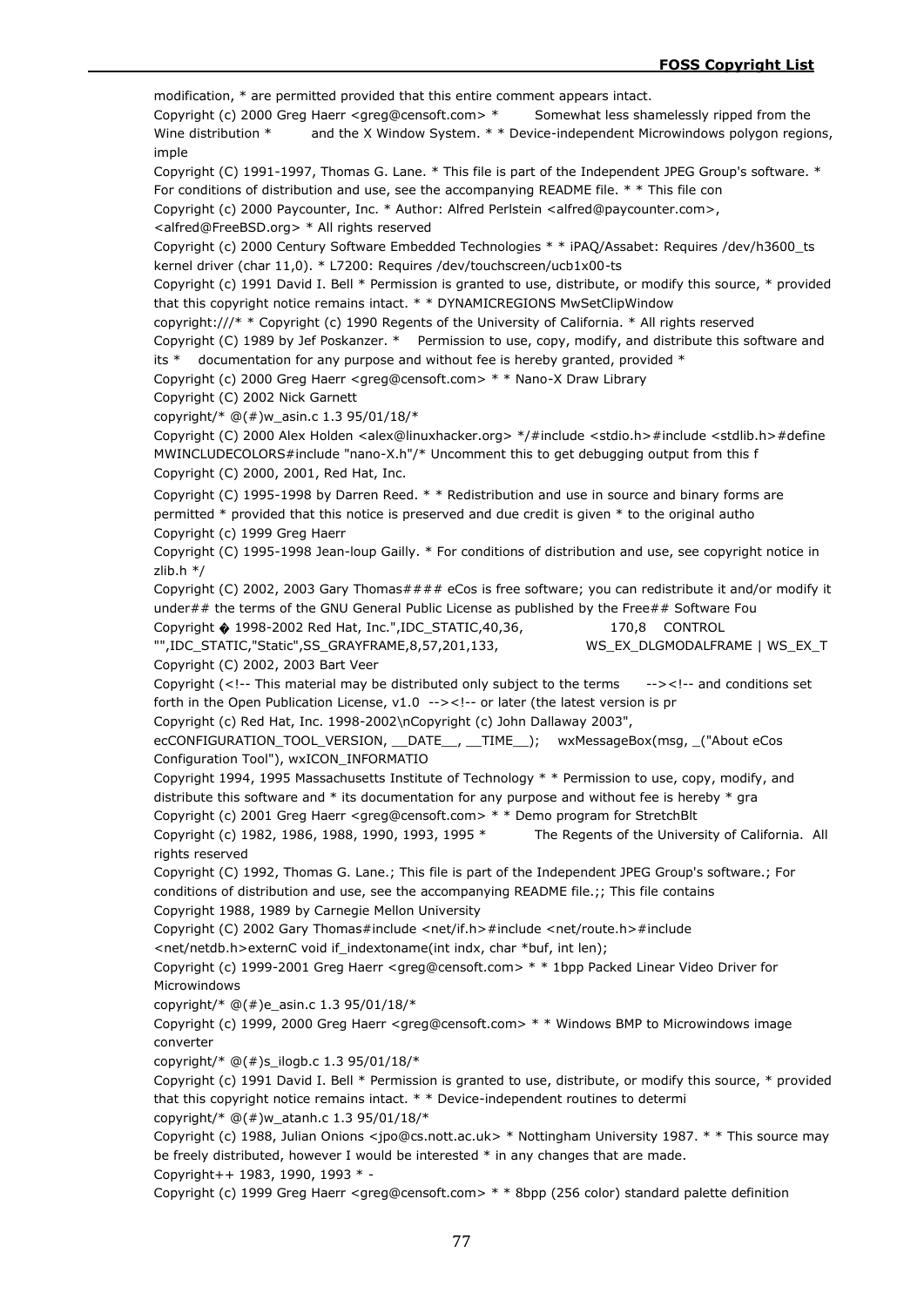$copyright)/2$ ; ret = flash\_program(prog\_start,&copyright,sizeof(copyright),NULL); CYG\_TEST\_PASS\_FAIL((ret == FLASH\_ERR\_OK),"flash\_program2"); /\* Check the first version is still OK \*/ Copyright (c) 2000 Century Software <embedded.centurysoftware.com> \* Scribble Handwriting Recognition for Nano-X! \* Scribble object routines \* Copyright (C) 1998, 1999, 2000, 2002 Red Hat, Inc. Copyright (c) 1999, 2000 Greg Haerr <greg@censoft.com> \* \* PC Bios ROM font extractor \* Note: ascent field of produced C file must be hand-editted Copyright++ 1983, 1990, 1993 \* - Copyright (c) 1999, 2000 Greg Haerr <greg@censoft.com> \* \* Screen Driver Utilities Copyright (c) 2000 Brian Somers <brian@Awfulhak.org> \* All rights reserved Copyright (C) 2002 Andrew Lunn Copyright (c) 2000 Century Software Embedded Technologies \* Written by Jordan Crouse \* \* Microwindows keyboard driver for Compaq iPAQ Copyright (C) 2000, 2001, Red Hat, Inc. RAM: RAM: 0x00000000-0x01f80000, 0x0006f208-0x01f51000 available Copyright (C) Chris Johns (ccj@acm.org) Microwindows C++ Wrappers. Copyright (c) 1999, 2000, 2001 Greg Haerr <greg@censoft.com> \* \* Microwindows Screen Driver using SVGA Library Copyright (c) 2000 Alex Holden <alex@linuxhacker.org> \* \* Nano-X Core Protocol Header Copyright 1990, 1991, 1993 David Koblas. Copyright (C) 1995-1998 Jean-loup Gailly. \* For conditions of distribution and use, see copyright notice in zlib.h \* \* Compile this file with -DNO\_DEFLATE to avoid the compression code. Copyright (c) 2000 Paycounter, Inc. \* Author: Alfred Perlstein <alfred@paycounter.com>, <alfred@FreeBSD.org> \* All rights reserved Copyright (C) 1998, 1999, 2000 Red Hat, Inc. Copyright (C) 1999, by Angelos D. Keromytis. \* \* Permission to use, copy, and modify this software without fee  $*$  is hereby granted, provided that this entire notice is included in  $*$  all copie Copyright (C) 2000, 3G Lab Ltd. Copyright 1997-1998 by Randall Atkinson,Ronald Lee, Daniel McDonald, Bao Phan, and Chris Winters. All Rights Copyright (c) 2000 Greg Haerr <greg@censoft.com> \* \* Listbox for Microwindows win32 api. Copyright (c) 1991 David I. Bell \* Permission is granted to use, distribute, or modify this source, \* provided that this copyright notice remains intact. \* \* /dev/tty TTY Keyboard Driver Copyright (C) 1995-1998 Jean-loup Gailly and Mark Adler Copyright (C) 2000 Andrew K. Milton -- akm@theinternet.com.au \* \* Basically I stole stuff from all the other drivers, a bit here \* a bit there. Don't look in here for a "good" example of a driver. Copyright (c) 1999, 2000 Greg Haerr <greg@censoft.com> \* Somewhat less shamelessly ripped from the Wine distribution \* \* Device-independent multi-rectangle clipping routines. Copyright (c) 1999 Greg Haerr <greg@censoft.com> \* \* Experimental debug screen driver for Microwindows Copyright (c) 2000 Vidar Hokstad copyright/\* @(#)s\_rint.c 1.3 95/01/18/\*  $\text{copyright}\{\text{``} \rightarrow \text{``} \rightarrow \text{``} \rightarrow \text{``} \rightarrow \text{``} \rightarrow \text{``} \rightarrow \text{``} \rightarrow \text{``} \rightarrow \text{``} \rightarrow \text{``} \rightarrow \text{``} \rightarrow \text{``} \rightarrow \text{``} \rightarrow \text{``} \rightarrow \text{``} \rightarrow \text{``} \rightarrow \text{``} \rightarrow \text{``} \rightarrow \text{``} \rightarrow \text{``} \rightarrow \text{``} \rightarrow \text{``} \rightarrow \text{``} \rightarrow \text{``} \rightarrow \text{``} \rightarrow \text{``} \rightarrow \text{``} \rightarrow \text{``} \rightarrow \text{``} \rightarrow \text{``} \rightarrow \text{``$ verbose : increase verbosity\n"); pri copyright:///\* \* Copyright (c) 1988 Regents of the University of California. \* All rights reserved Copyright (C) 2002 Bart Veer Copyright 1995-1998 Mark Adler ";/\* If you use the zlib library in a product, an acknowledgment is welcome in the documentation of your product. If for some reason you cannot include such a copyright message is still there Copyright (c) 2000 Morten Rolland, Screen Media \*/static intutf8\_to\_utf16(const unsigned char \*utf8, int cc, unsigned short \*unicode16) Copyright (C) 1988 by Jef Poskanzer.\*\*\*\* Permission to use, copy, modify, and distribute this software and its\*\* documentation for any purpose and without fee is hereby granted, provided\*\* tha Copyright (C) 2003 Nick Garnett --><!-- This material may be distributed only subject to the terms --><!-- and conditions set forth in the Open Publication Lic Copyright (c) 1991 David I. Bell \* Permission is granted to use, distribute, or modify this source, \* provided that this copyright notice remains intact. \* \* DYNAMICREGIONS Device-independent Copyright (<!-- This material may be distributed only subject to the terms --><!-- and conditions set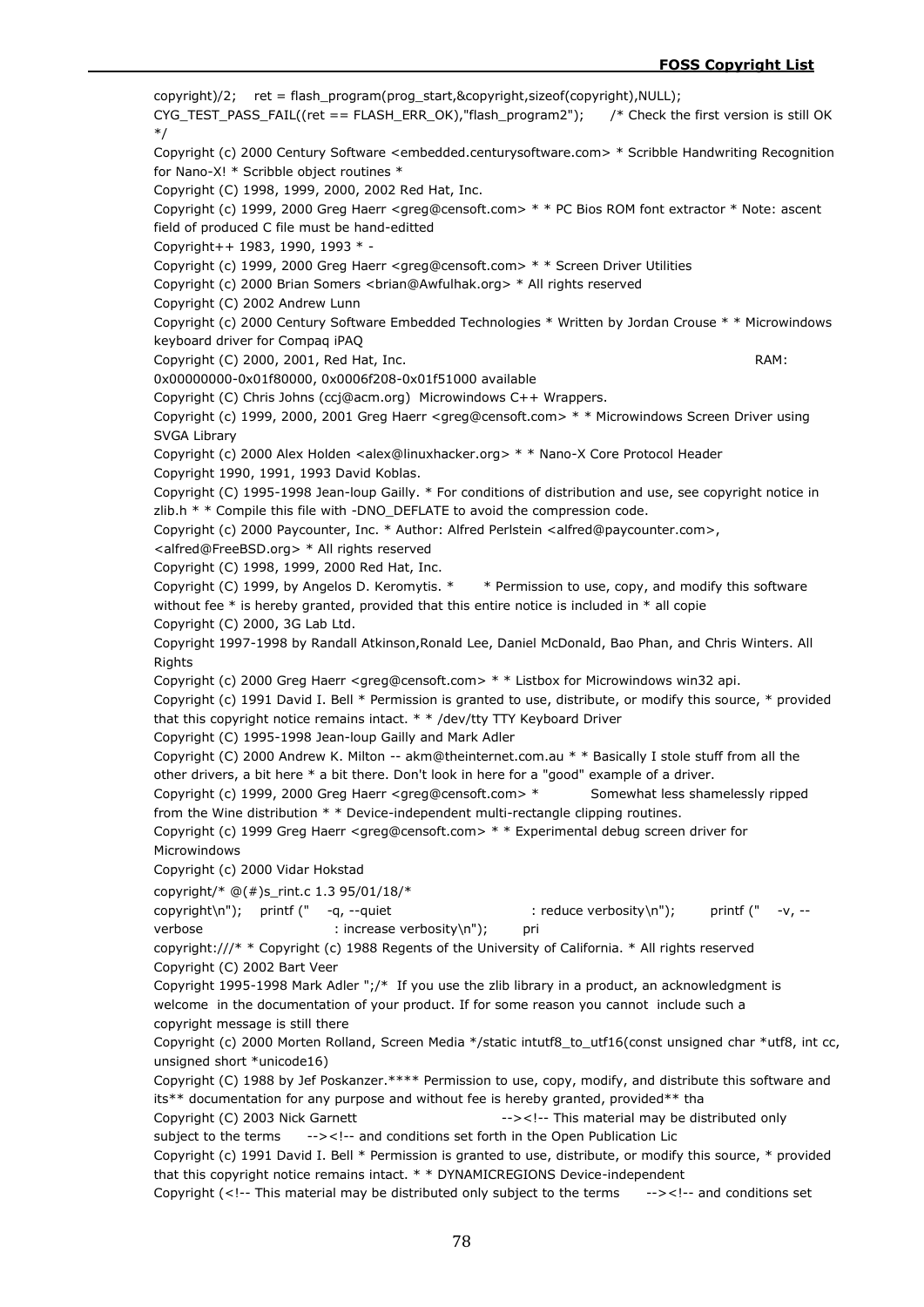forth in the Open Publication License,  $v1.0 ->< !-$  or later (the latest version is prese Copyright (C) 2000, 2001, Red Hat, Inc.RAM: 0x02000000-0x02080000, 0x020116d8-0x0207fd00 availableFLASH: 0x01010000 - 0x01020000, 256 blocks of 0x00000100 bytes each. Copyright (c) 1999, 2000, 2001 Greg Haerr <greg@censoft.com> \* \* 32bpp Linear Video Driver for Microwindows Copyright (C) 2000, 2001, Red Hat, Inc.RAM: 0x00000000-0x00400000</PRE></TD></TR></TABLE> </P></DIV><DIVCLASS="NAVFOOTER"><HRALIGN="LEFT"WIDTH="100%"><TABLESUMMARY="Footer navigatio Copyright (C) 1998, Thomas G. Lane" Copyright (c) 1999 Greg Haerr <greg@censoft.com> \* \* Win32 API upper level window creation, management and msg routines Copyright (C) 1999 Alistair Riddoch <ajr@ecs.soton.ac.uk> \*/ Copyright (c) Red Hat, Inc. 1998-2002\nCopyright (c) John Dallaway 2003", ecCONFIGURATION\_TOOL\_VERSION, \_\_DATE\_\_, \_\_TIME\_\_); wxMessageBox(msg, \_("About eCos Configuration Tool"), wxICON\_INFORMATI Copyright (C) 1997, 1998, 1999, 2000 Red Hat, Inc.//// This file is part of the eCos host tools. Copyright (c) 1982, 1986, 1988, 1993 \* The Regents of the University of California. All rights reserved Copyright (C) 1989, 1991 Free Software Foundation, Inc. 59 Temple Place, Suite 330, Boston, MA 02111-1307 USA Everyone is permitted to copy and distribute verbatim copies of Copyright (c) 1999 Greg Haerr <greg@censoft.com> \* \* 2pbb (4 color) standard palette definition Copyright (c) 2002 Gary Thomas, Copyright (c) 1997 Dan Malek.// Their presence here is for the express purpose of communication with the Linux // kernel being booted and is considered 'fair use' copyright info here ... booting flash... no boot image in flash boot> boot> load flash 0x00100000 Copyright (c) 1999 Greg Haerr <greg@censoft.com> \* \* Win32 API upper level window creation, management and msg routines copyright/\* @(#)e\_log.c 1.3 95/01/18/\* Copyright (C) 2003 Bart Veer Copyright (c) 1982, 1986, 1989, 1993 \* The Regents of the University of California. All rights reserved Copyright (C) 2000 Greg Haerr <greg@censoft.com> Copyright (c) 1991, 1993 \* The Regents of the University of California. All rights reserved Copyright (C) 2000, 2001, Red Hat, Inc.RAM: 0x00000000-0x01f80000, 0x00063568-0x01f51000 availableFLASH: 0x60000000 - 0x62000000, 256 blocks of 0x00020000 bytes each.</screen> copyright\$</PRE></TD></TR></TABLE></DIV><DIVCLASS="EXAMPLE"><ANAME="AEN686"><P><B>E xample 11-2. ecosconfig output — list of available packages, targets and templates</B></P><TABLE copyright/\*  $@(#)w$  gamma r.c 1.3 95/01/18/\* Copyright (c) Red Hat Inc., 2001-2002====================================== Copyright (c) 1999, 2000 Greg Haerr <greg@censoft.com> \* \* Win32 USER structures and API copyright/\*  $@(#)e$  rem\_pio2.c 1.4 95/01/18/\* Copyright (c) 1990, 1993 \* The Regents of the University of California. All rights reserved Copyright (C) 1999 Sam Lantinga/\* Adapted for use in SDL by Sam Lantinga -- 7/20/98 \*//\* This library is free software; you can redistribute it and/or modify it under the terms of the GNU L Copyright (c) 1997 Dan Malek (dmalek@jlc.net)// Used with permission of author. Copyright (c) 2000 Victor Larionov, Victor Rogachev <rogach@sut.ru> \* Modified by mlkao \* \* Screen Driver using BGI for DOS TURBOC Copyright (C) 1999, 2000 Red Hat, Inc.//// This file is part of the eCos host tools. Copyright (C) 2003 Red Hat. \* \* eCos is free software; you can redistribute it and/or modify it under \* the terms of the GNU General Public License as published by the Free \* Software Foundati Copyright (C) 2000 by Greg Haerr <greg@censoft.com> Copyright (c) 1999 Greg Haerr <greg@censoft.com> \*/ copyright/\*  $@(+)k$  rem\_pio2.c 1.3 95/01/18/\* Copyright (c) 1991 David I. Bell \* Permission is granted to use, distribute, or modify this source, \* provided that this copyright notice remains intact. \* \* Private definitions for the graphi (C) message on the first line, skip this file.if  $\{[reqexp f^\hbar \cdot \ln]^*$ Copyright (C)  $[0-9]^*$  Red Hat.\*} \$data] == 0} { # The DSSSL has the annoying habit of splitting tags over several lines. Copyright (C) 1998, 1999, 2000, 2001, 2002 Red Hat, Inc.dnldnl This file is part of the eCos host tools.dnldnl This program is free software; you can redistribute it and/or modify it dnl under th Copyright (C) 2002 Andrew Lunn.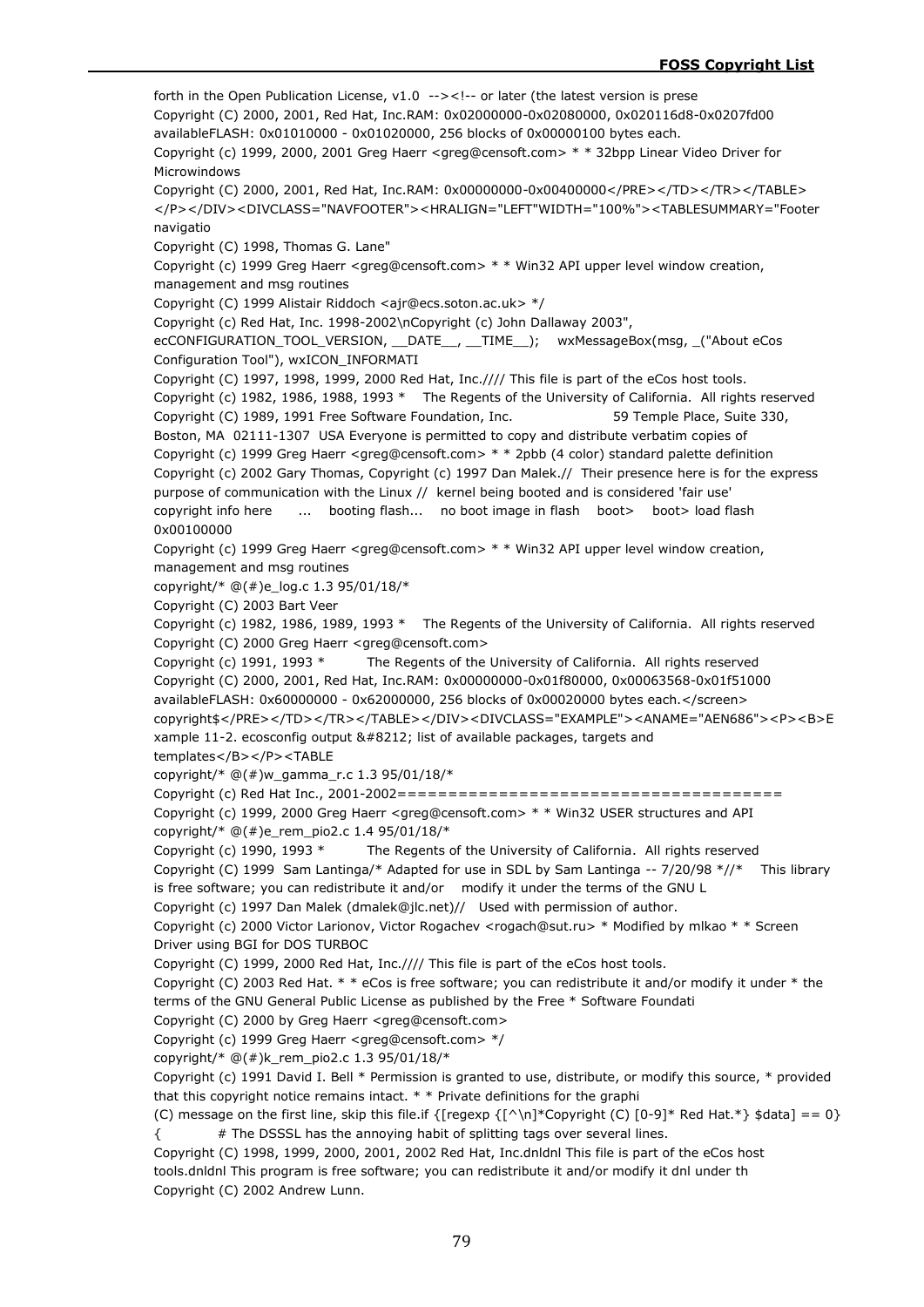Copyright (c) 1999, 2000, 2001 Greg Haerr <greg@censoft.com> \* \* Exported Microwindows engine typedefs and defines

Copyright (c) 2000 Greg Haerr <greg@censoft.com> \* \* Multi Line Edit Control for Microwindows win32 api. copyright have been assigned to the USNaval Research Laboratory (NRL). The NRL Copyright Notice and LicenseAgreement Version 1.1 (January 17, 1995) applies to these portions of thesoftware.You sho Copyright (c) Independant JPEG group (ijg) \* \* Image load/cache/resize/display routines

Copyright (c) 1999, 2000, 2002 Greg Haerr <greg@censoft.com> \* \* Microwindows Screen Driver for Linux kernel framebuffers

Copyright (c) 2000 - Rosimildo da Silva// // MODULE DESCRIPTION: // This module implements the "GsSelect()" function for MicroWindows.

Copyright 1989 by Carnegie Mellon University

Copyright (c) 1989, 1993, 1994 \*The Regents of the University of California. All rights reserved Copyright (C) 1999 Bradley D. LaRonde <br/> <br/>brad@ltc.com>

Copyright (c) 1982, 1986, 1988, 1990, 1993, 1994, 1995 \* The Regents of the University of California. All rights reserved

Copyright (c) 1996 \* Matt Thomas <matt@3am-software.com> \* \* Redistribution and use in source and binary forms, with or without \* modification, are permitted provided that the following conditions

Copyright (C) 2002 Gary Thomas//// eCos is free software; you can redistribute it and/or modify it under// the terms of the GNU General Public License as published by the Free// Software Found

Copyright 1992 by Carnegie Mellon University

Copyright (C) 2000 by Jay Carlson  $*$  initial soft kbd for W  $*$  \* This code is licensed with the same license as Microwindows.

Copyright (C) 1991 Dean RubineThis program is free software; you can redistribute it and/or modifyit under the terms of the GNU General Public License. See ../COPYING forthe full agreement.

Copyright (c) 2001 Greg Haerr <greg@censoft.com> \* \* Portrait mode subdriver for Microwindows Copyright (C) 1997, 1998 Olivetti \* \* This is free software; you can redistribute it and/or modify \* it under the terms of the GNU General Public License as published by \* the Free Software Fou

Copyright (C) 1991-1994, Thomas G. Lane. \* This file is part of the Independent JPEG Group's software. \* For conditions of distribution and use, see the accompanying README file. \* \* This file

Copyright (c) 1991 David I. Bell \* \* Non-Win32 API helper routines for window showing/hiding/exposing Copyright 2000 Compaq Computer Corporation. \* Copying or modifying this code for any purpose is permitted, \* provided that this copyright notice is preserved in its entirety \* in all copies or m Copyright 1988, 1989, 1991, 1992 by Carnegie Mellon University

Copyright (C) 1998, 1999, 2000 Red Hat, Inc.

Copyright (c) 1999 Greg Haerr <greg@censoft.com> \* \* DefWindowProc implementation for Micro-Windows This file should ideally only include windows.h, and be built  $*$  on top of regular win32 ap

Copyright (c) 1999, 2000, 2002 Greg Haerr <greg@censoft.com> \* \* 4 planes EGA/VGA Memory (blitting) Video Driver for Microwindows \* Included with #define HAVEBLIT in vgaplan4.h

Copyright 1988, 1991 by Carnegie Mellon University Franch All Rights Reserved

Copyright (C) 1999 Free Software Foundation, Inc.# # This file is part of GNU libtool.

Copyright (c) 2000 - Rosimildo da Silva// // MODULE DESCRIPTION: // This module implements the "GsSelect()" function for Nano-X.

copyright/\* @(#)e\_remainder.c 1.3 95/01/18/\*

Copyright 1994 by Century Software, Inc.

Copyright (c) 1983 Regents of the University of California. \* All rights reserved

Copyright (C) 2000 by Greg Haerr <greg@censoft.com> \* linked-in bitmaps, redrawn keymaps \* enhanced shift/control function, fnkeys \* supports all ascii values 1-127

Copyright (c) 1991 David I. Bell \* Permission is granted to use, distribute, or modify this source, \* provided that this copyright notice remains intact. \* \* Arc line clipping and integer qsin

&Copy\tCtrl MENUITEM "&Paste\tCtrl+V", ID\_EDIT\_PASTE MENUITEM "&Find\tCtrl+F",

ID\_EDIT\_FIND MENUITEM "C&lear", ID\_EDIT\_CLEAR\_

copyright ACM and IEEE,and it may not be used for commercial purposes.A somewhat less technical, more leisurely introduction to JPEG can be found in"The Data Compression Book" by Mark Nelson a Copyright (c) 1993 Daniel Boulet

Copyright (C) 2002 Red Hat, Inc.// All Rights Reserved

Copyright (C) 2000, Red Hat, Inc. RAM: 0x00000000-0x01000000 FLASH: 0x50000000 - 0x50400000, 32 blocks of 0x00020000 bytes ea. IP: 192.168.1.25, Default server: 192.168.1.101 RedBoot copyright\n"); printf (" -q, --quiet : reduce verbosity\n"); printf (" -v, -verbose : increase verbosity\n");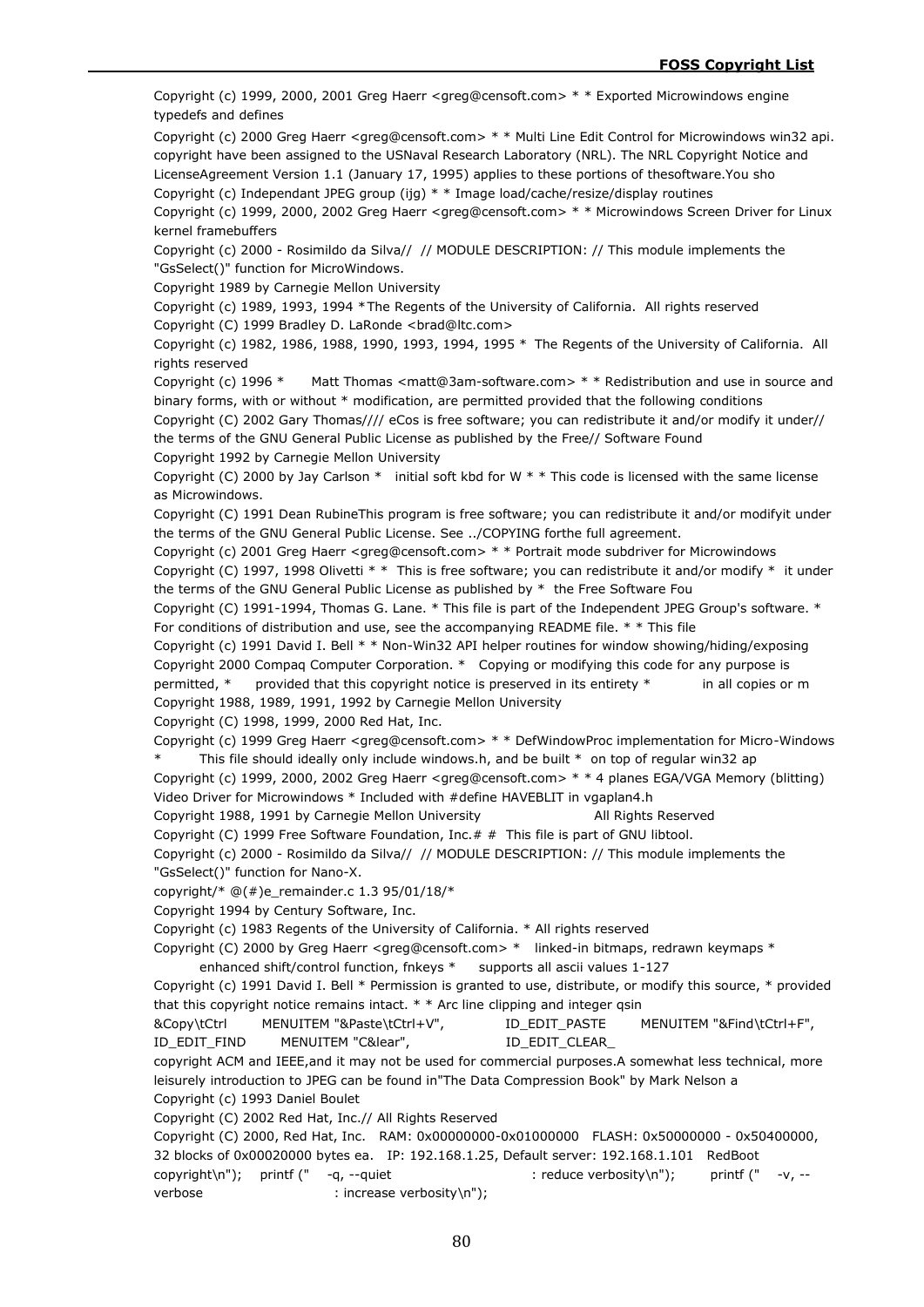Copyright (C) 1995-1998 Jean-loup Gailly \* For conditions of distribution and use, see copyright notice in zlib.h \*/ Copyright (c) 2000 Greg Haerr <greg@censoft.com> \* \* Microwindows alpha blending demo Copyright (c) 1999 Greg Haerr <greg@censoft.com> \* \* Microwindows Screen Driver for RTEMS (uses Microframebuffer api) Copyright (C) 1997, Thomas G. Lane. \* This file is part of the Independent JPEG Group's software. \* For conditions of distribution and use, see the accompanying README file. \* \* This file contains Copyright (c) 2000 Victor Rogachev <rogach@sut.ru> \* \* Keyboard Driver, using BIOS for PACIFIC C on MSDOS Copyright 2002 Niels Provos <provos@citi.umich.edu> \* All rights reserved copyright/\*  $@(\#)e$  log10.c 1.3 95/01/18/\* Copyright (c) 1982, 1986, 1993, 1994 \* The Regents of the University of California. All rights reserved Copyright (c) 1991 David I. Bell \* Permission is granted to use, distribute, or modify this source, \* provided that this copyright notice remains intact. \* \* DYNAMICREGIONS MwSetClipWindow copyright/\*  $@(+)e$  j1.c 1.3 95/01/18/\* Copyright 2002 Niels Provos <provos@citi.umich.edu> \* All rights reserved Copyright (C) 2003 Gary Thomas Copyright 1995-1998 by Randall Atkinson, Ronald Lee,Daniel McDonald, Bao Phan, and Chris Winters. All Rights Reserved Copyright (C) 2002 Bart Veerdnldnl This file is part of the eCos host tools.dnldnl This program is free software; you can redistribute it and/or modify it dnl under the terms of the GNU General P Copyright (c) 1989 Stephen Deering. Copyright (c) 2000 Greg Haerr <greg@censoft.com> \* \* Multi Line Edit Control for Microwindows win32 api. Copyright (c) 1999 Greg Haerr <greg@censoft.com> \* \* NULL Mouse Driver Copyright (c) 1999 Greg Haerr <greg@censoft.com> Copyright (C) 1998, 1999, 2000, 2002 Red Hat, Inc.//// This program is part of the eCos host tools. Copyright (C) 2000 Alex Holden <alex@linuxhacker.org> \*/ Copyright (C) 1998, 1999, 2000, 2001, 2002 Red Hat, Inc.dnldnl This file is part of the eCos host tools.dnldnl This program is free software; you can redistribute it and/or modify it dnl und Copyright (C) 1988 Richard M. Stallman Everyone is permitted to copy and distribute verbatim copies of this license, but changing it is not allowed. You can also use this wording to make the te Copyright (c) 1991 David I. Bell \* Permission is granted to use, distribute, or modify this source, \* provided that this copyright notice remains intact. \* \* Main module of graphics server. Copyright (c) 1999 Greg Haerr <greg@censoft.com> \* \* Device-independent keyboard routines Copyright (c) 1999 Greg Haerr <greg@censoft.com> \* \* Nano-X Core Protocol Client Request Handling Routines Copyright (C) 1997, 1998, 1999, 2000 Sam Lantinga <slouken@devolution.com> \* This a stretch blit implementation based on ideas given to me by  $*$  Tomasz Cejner - thanks! :)  $*/$ Copyright (c) 1999 Greg Haerr <greg@censoft.com> \* \* Experimental debug screen driver for Microwindows Copyright (C) 1998, 1999, 2000 Red Hat, Inc.//// This program is part of the eCos host tools. Copyright (c) 1999, 2000, Wei Yongming. \* jmt: scrollbar thumb ported \* \* Microwindows win32 NonClient **Scrollbars** Copyright (c) 1999 Greg Haerr <greg@censoft.com> \* \* ELKS utility routines for Micro-Windows drivers copyright message. Ideally# this would be a range extracted from the sources, but that is# a little bit tricky. Copyright (C) 1997, 1998, 1999, 2000 Sam Lantinga <slouken@devolution.com> \* This a stretch blit implementation based on ideas given to me by \* Tomasz Cejner - thanks! :) \*/ Copyright (c) 1999 Greg Haerr <greg@censoft.com> \* \* 8bpp (256 color) standard palette definition Copyright (c) 1993 The Regents of the University of California. \* All rights reserved Copyright (C) 2000 Alex Holden <alex@linuxhacker.org> \*/#include <stdio.h>#include <stdlib.h>#define MWINCLUDECOLORS#include "nano-X.h"#include "nxdraw.h"/\* Uncomment this if you want de copyright/\* @(#)e\_j0.c 1.3 95/01/18/\* Copyright (c) 1990, 1991, 1993 \*The Regents of the University of California. All rights reserved Copyright (c) 1999 Victor Rogachev <rogach@sut.ru> \* \* Keyboard Driver, DOS & DJGPP & GRX version copyright/\*  $@(#)e$  atan2.c 1.3 95/01/18/\* Copyright (c) 1999 Greg Haerr <greg@censoft.com> Copyright (C) 2002 Nick Garnett Copyright (c) 2000 Greg Haerr <greg@censoft.com> \* Copyright (c) 1988, 1992, 1993 \*The Regents of the University of California. All rights reserved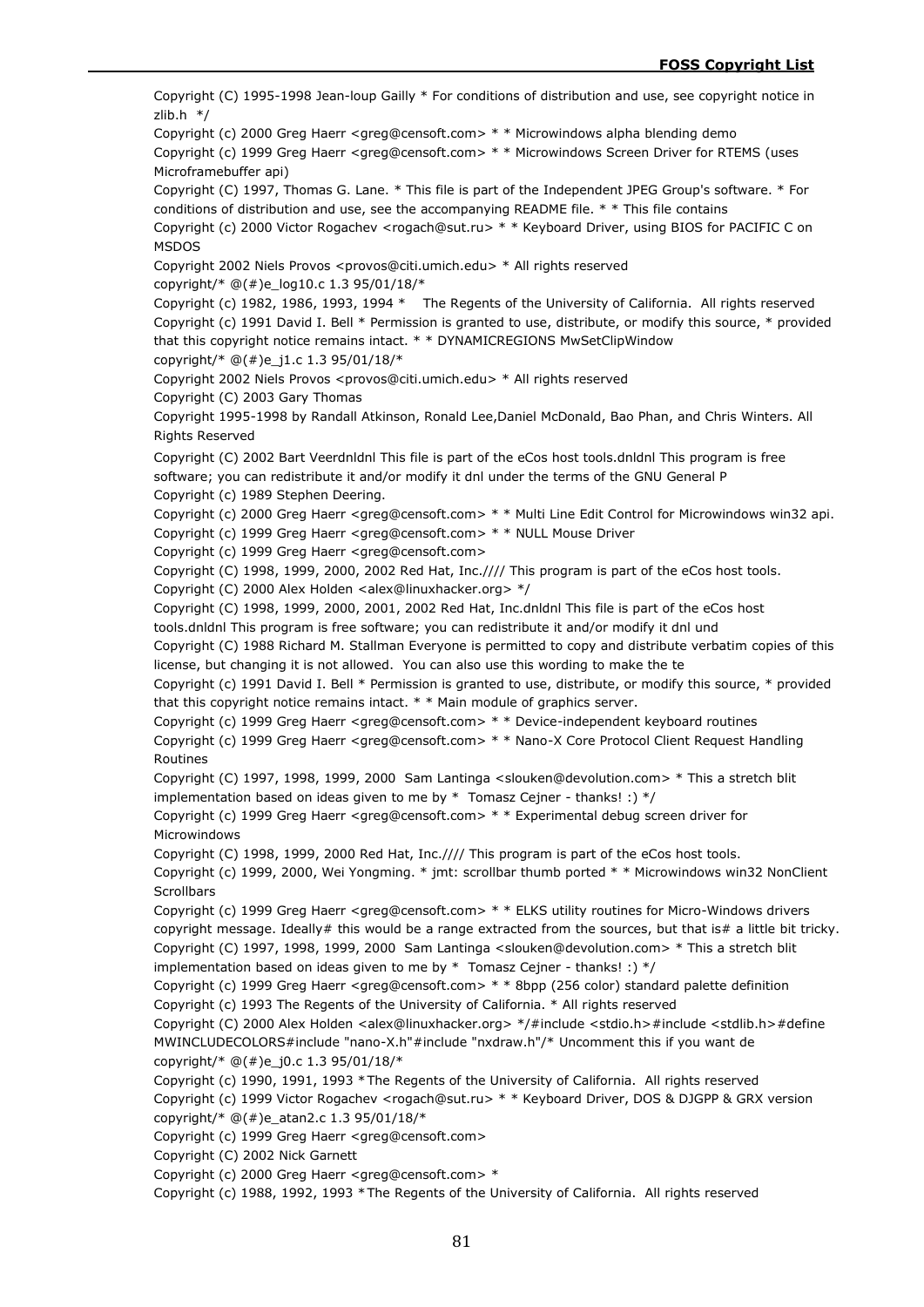Copyright (C) 1999, by Angelos D. Keromytis. \* \* Permission to use, copy, and modify this software without fee \* is hereby granted, provided that this entire notice is included in \* all copies of Copyright (c) 1999, 2000 Greg Haerr <greg@censoft.com> \* \* 4bpp Packed Linear Video Driver for Microwindows \* This driver is written for the Vr41xx Palm PC machines \* Hopefully, we can get the 4 Copyright (c) 1991 David I. Bell \* Permission is granted to use, distribute, or modify this source, \* provided that this copyright notice remains intact. \* \* Device-independent mid level drawing a COPYRIGHT); printed\_version = TRUE; } cinfo->err->trace\_level++; Copyright (c) 1988, 1993 \* The Regents of the University of California. All rights reserved Copyright (C) 1991-2, RSA Data Security, Inc. Created 1991. Allrights reserved.License to copy and use this software is granted provided that itis identified as the "RSA Data Security, Inc. MD Copyright (c) 1982, 1986, 1988, 1990, 1993 \* The Regents of the University of California. All rights reserved Copyright (c) 1999 Greg Haerr <greg@censoft.com>;; int10 bios video function access; int16 bios keyboard access Copyright (c) 1990, 1993 \* The Regents of the University of California. All rights reserved &Copy", ID\_EDIT\_COPY MENUITEM "Select A&ll", ID\_EDIT\_SELECT\_ALL MENUITEM SEPARATOR MENUITEM "&Save", ID\_TT\_EDIT\_SAVE copyright/\*  $@(#)e$  fmod.c 1.3 95/01/18/\* Copyright (c) 1999, 2000 Greg Haerr <greg@censoft.com> \* \* Microwindows Win32 API master public header file Copyright 1996, 1998, 1999, 2000 The Regents of the University of California Copyright (c) 1993 by Digital Equipment Corporation. \* \* Permission to use, copy, modify, and distribute this software for any \* purpose with or without fee is hereby granted, provided that the ab Copyright (c) 1982, 1986, 1991, 1993, 1995 \* The Regents of the University of California. All rights reserved Copyright (C) 1995-1998, Thomas G. Lane. \* This file is part of the Independent JPEG Group's software. \* For conditions of distribution and use, see the accompanying README file. \* \* This file Copyright (c) 2000 Greg Haerr <greg@censoft.com> \* GetTextExtent\*Point by Roman Guseynov \* Original contributions by Shane Nay \* \* Win32 API upper level font selection routines Copyright (C) < year> Copyright (c) ARM Limited 1999 - 2001. All rights reserved Copyright (c) 1999 Greg Haerr <greg@censoft.com> \* \* Keyboard Driver, PC bios version copyright (C) 1991-1998, Thomas G. Lane.All Rights Reserved Copyright (c) 1991 David I. Bell \* Permission is granted to use, distribute, or modify this source, \* provided that this copyright notice remains intact. \* \* Graphics server utility routines for w Copyright (c) 1999 Greg Haerr <greg@censoft.com> \* \* DOS Mouse Driver, uses int 33h \* Added fix for DJGPP 32 bit compilation copyright/\* @(#)e\_scalb.c 1.3 95/01/18/\* Copyright (C) 1993-1998 by Darren Reed. \* \* Redistribution and use in source and binary forms are permitted \* provided that this notice is preserved and due credit is given \* to the original autho Copyright (c) 1980, 1986, 1993 \*The Regents of the University of California. All rights reserved copyright/\* @(#)s\_significand.c 1.3 95/01/18/\* Copyright (c) 1999, 2000, 2001 Greg Haerr <greg@censoft.com> \* \* 8bpp Linear Video Driver for Microwindows \* 00/01/26 added alpha blending with lookup tables (64k total) Copyright (c) 1982, 1986, 1991, 1993 \* The Regents of the University of California. All rights reserved Copyright 1988, 1989, 1991, 1992 by Carnegie Mellon University **All Rights Reserved** Copyright (c) 1982, 1986, 1989, 1990, 1993 \* The Regents of the University of California. All rights reserved Copyright (C) 2000, 2001 Red Hat, Inc. Copyright (c) 2000 Simon Wood <simon@mungewell.uklinux.net> \* \* This program is licensed under the same terms that Microwindows \* and Nano-X are licensed under. See the file LICENSE accompanyin Copyright (C) 1993-1998 by Darren Reed. \* \* Redistribution and use in source and binary forms are permitted \* provided that this notice is preserved and due credit is given \* to the original a Copyright (C) 2000",IDC\_STATIC,40,25,119,8 DEFPUSHBUTTON "OK",IDOK,178,7,50,14,WS\_GROUPEND Copyright 1993 by Carnegie Mellon University Copyright (C) 2002 Bart Veer (C) message on the first line, skip this file.if  $\{[regexp {\ {\bigwedge \} \eta\}^*Copyright}]$  (C)  $[0-9]^*$  Red Hat.\*}  $$data] == 0$ }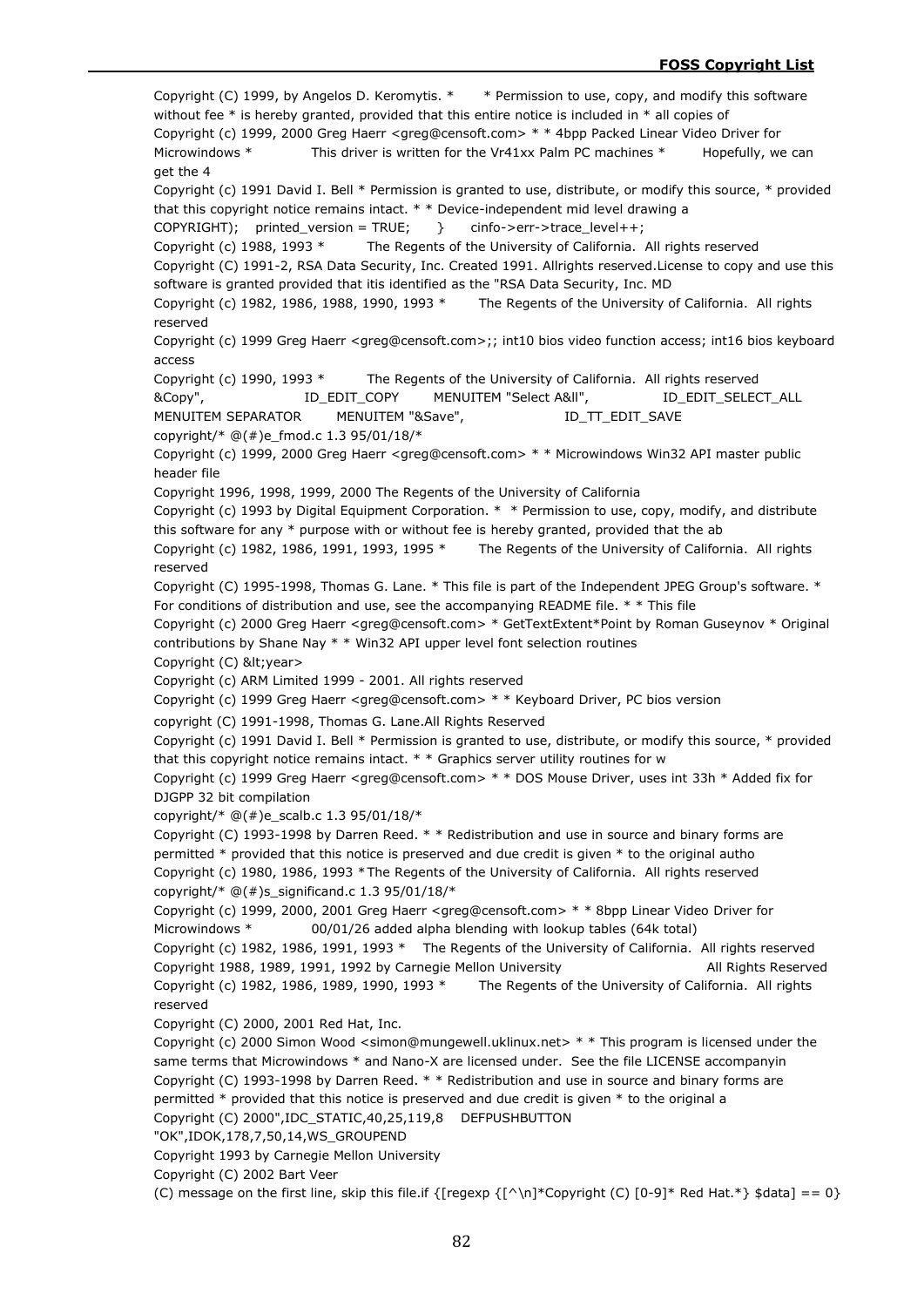{ Copyright (C) 2001 WIDE Project. \* All rights reserved Copyright (C) 2000, Red Hat, Inc. RAM: 0x00000000-0x02000000 FLASH: 0x50000000 - 0x51000000, 64 blocks of 0x00040000 bytes each. FLASH configuration checksum error or invalid key Copyright (c) 1991 David I. Bell \* Permission is granted to use, distribute, or modify this source, \* provided that this copyright notice remains intact. \* \* Nano-X public definition header fi Copyright (C) 2000 by VTech Informations LTD. \* Vladimir Cotfas <vladimircotfas@vtech.ca> Aug 31, 2000 \*/#include <unistd.h>#include <fcntl.h>#include "nano-X.h" Copyright (c) 1998,1999, 2001 Cygnus Solutions \* \* The authors hereby grant permission to use, copy, modify, distribute, \* and license this software and its documentation for any purpose, provid Copyright (c) 1999, 2000, 2002 Greg Haerr <greg@censoft.com> \* \* 16 color 4 planes EGA/VGA Planar Video Driver for Microwindows \* Portable C version Copyright (c) 1999 Greg Haerr <greg@censoft.com> \* \* Test for select() Copyright (C) 1992, Thomas G. Lane.; This file is part of the Independent JPEG Group's software.; For conditions of distribution and use, see the accompanying README file.;; This file contains low Copyright (c) 1982, 1986, 1988, 1993 \* The Regents of the University of California. All rights reserved Copyright (c) 2000 Morten Rolland <mortenro@screenmedia.no>  $* *$  Permission is granted to use, distribute, or modify this source, \* provided that this copyright notice remains intact. (c) is the Copyright property of CompuServe Incorporated. GIF(sm) is a Service Mark property of CompuServe Incorporated." Copyright (C) 2000 by VTech Informations LTD \* \* This program is released under MPL copyright/\* @(#)s\_frexp.c 1.4 95/01/18/\* Copyright (c) 1982, 1986, 1990, 1993, 1994 \* The Regents of the University of California. All rights reserved copyright> <address>59 Temple Place, Suite 330, Boston, MA 02111-1307 USA</address> </docinfo><TITLE>GNU General Public License</TITLE><LITERALLAYOUT> Copyright (C) 1994-1996, Thomas G. Lane. \* This file is part of the Independent JPEG Group's software. \* For conditions of distribution and use, see the accompanying README file. \* \* This incl Copyright (C) 2003 John Dallaway Copyright (c) 2000 Greg Haerr <greg@censoft.com> \* \* Listbox for Microwindows win32 api. Copyright (c) 1988, 1989, 1993 \*The Regents of the University of California. All rights reserved Copyright (C) 2002 Bart Veer $#$   $#$  This file is part of the eCos host tools. Copyright (c) 1999 Greg Haerr <greg@censoft.com> \* \* 4bpp (16 color) standard palette definition Copyright (c) 1995, 1999 \* Berkeley Software Design, Inc. All rights reserved Copyright (C) 2002 Bart Veer## This file is part of the eCos synthetic target ethernet support. Copyright (C) 1991-1996, Thomas G. Lane. \* This file is part of the Independent JPEG Group's software. \* For conditions of distribution and use, see the accompanying README file. \* \* This file copyright message is still there Copyright (C) 2001, 2002 Red Hat, Inc. \* \* Created by Dominic Ostrowski <dominic.ostrowski@3glab.com> \* Contributors: David Woodhouse, Nick Garnett, Richard Panton. Copyright (c) 1999 Alex Holden <alex@linuxhacker.org> Copyright (c) 1999 Greg Haerr <greg@censoft.com> \* \* 4bpp Packed Linear SH3 Video Driver for Microwindows Copyright (c) 2000 - Rosimildo da Silva// // MODULE DESCRIPTION: // This module implements the "GsSelect()" function for MicroWindows. COPYRIGHT)JMESSAGE(JMSG\_VERSION, JVERSION)JMESSAGE(JTRC\_16BIT\_TABLES, "Caution: quantization tables are too coarse for baseline JPEG")JMESSAGE(JTRC\_ADOBE, "Adobe APP14 marker: version %d, Copyright (c) 1999 Greg Haerr <greg@censoft.com> \* copyright (C) 1991-1998, Thomas G. Lane.All Rights Reserved Copyright (C) 2000 Alex Holden <alex@linuxhacker.org> Copyright (C) Gnomovision comes with ABSOLUTELY&n bsp;NO WARRANTY; for details type `show w'.<br>>br>%&nbsp;&nb> sp; This & copyright/\*  $@(\#)$ s floor.c 1.3 95/01/18/\* Copyright 1997 Willows Software, Inc.\*\*------------------------ < File Content Description > ------------------ --

Copyright (C) 2000 by VTech Informations LTD. \* Vladimir Cotfas <vladimircotfas@vtech.ca> Aug 31, 2000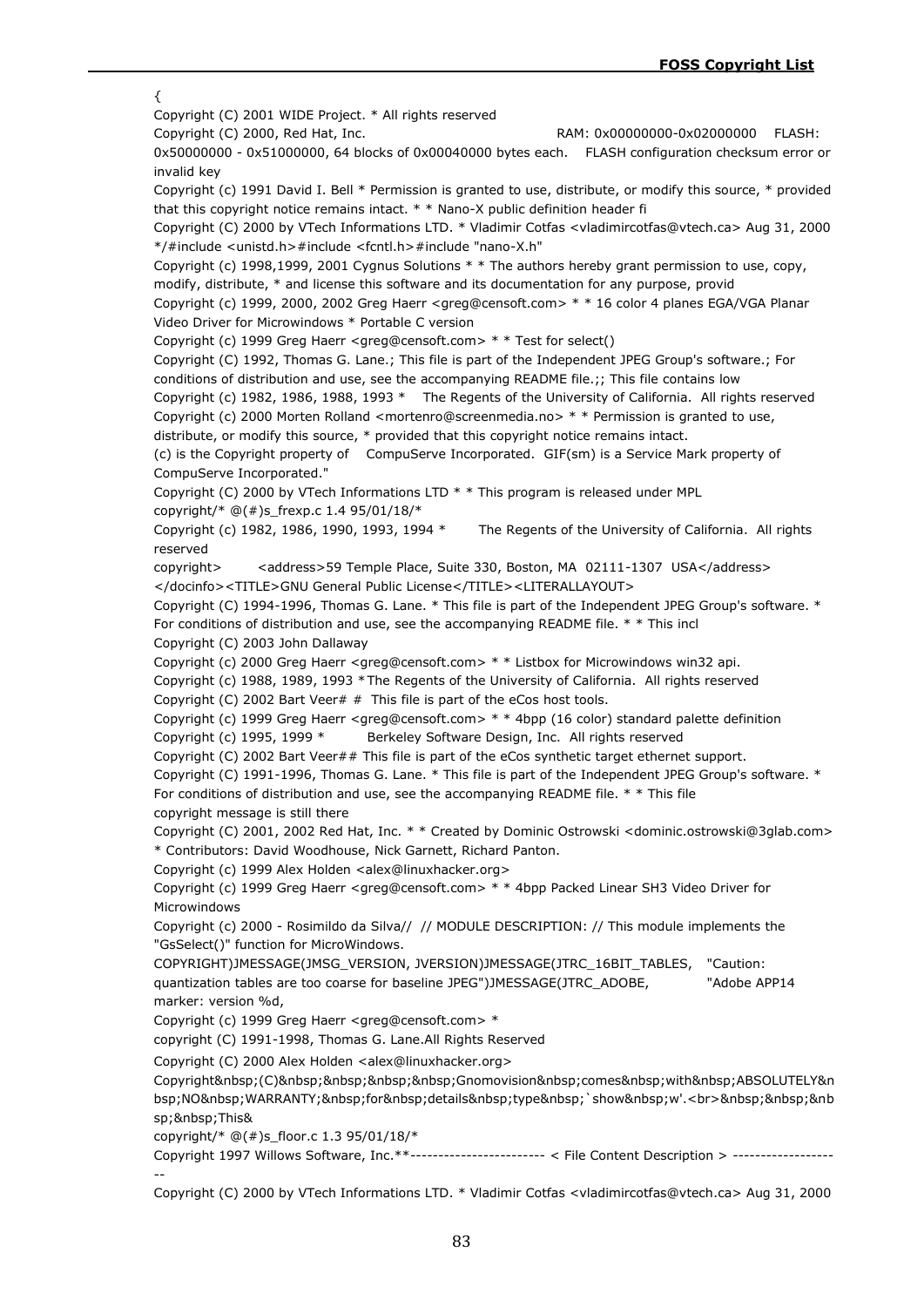\* initial port to Nano-X

Copyright (C) 2002 Jonathan Larmour

Copyright (c) 1991 David I. Bell \* Permission is granted to use, distribute, or modify this source, \* provided that this copyright notice remains intact. \*/#include <stdio.h>#include <stdlib.h>#

Copyright 1997-1998 by Randall Atkinson, Ronald Lee,Daniel McDonald, Bao Phan, and Chris Winters. All Rights Reserved

copyright/\*  $@(+)$ s asinh.c 1.3 95/01/18/\*

Copyright 2000 Compaq Computer Corporation. \* Copying or modifying this code for any purpose is permitted, \* provided that this copyright notice is preserved in its entirety \* in all copies or modi Copyright (c) 2000 Greg Haerr <greg@censoft.com> \* GetTextExtent\*Point by Roman Guseynov \* Original contributions by Shane Nay \* \* Win32 API upper level font selection routines

copyright/\*  $@(\#)s$  cos.c 1.3 95/01/18/\*

Copyright (C) 2002 Andrew Lunn.//// eCos is free software; you can redistribute it and/or modify it under// the terms of the GNU General Public License as published by the Free// Software Foun

Copyright (c) 1991 David I. Bell \* Permission is granted to use, distribute, or modify this source, \* provided that this copyright notice remains intact. \* \* Alternate EGA/VGA Screen Driver In

Copyright (C) 2001 WIDE Project. \* All rights reserved

Copyright 1993 by Carnegie Mellon University All Rights Reserved

Copyright (c) 1991 David I. Bell \* Permission is granted to use, distribute, or modify this source, \* provided that this copyright notice remains intact. \* \* Graphics server event routines for win

Copyright (c) 2000 Greg Haerr <greg@censoft.com> \* Somewhat less shamelessly ripped from the Wine distribution \* and the X Window System. \* \* Device-independent Microwindows polygon regions, i

Copyright (C) 1996-1998 Free Software Foundation, Inc.# Gordon Matzigkeit <gord@gnu.ai.mit.edu>, 1996## This program is free software; you can redistribute it and/or modify# it under the terms Copyright � 1999 Keith Packard \* \* Permission to use, copy, modify, distribute, and sell this software and its \* documentation for any purpose is hereby granted without fee, provided that \* the ab copyright:///\*- \* Copyright (c) 1990 The Regents of the University of California. \* All rights reserved Copyright (C) 1995, 1996, 1997, 1998, 1999 by John Ioannidis, \* Angelos D. Keromytis and Niels Provos. \*

\* Permission to use, copy, and modify this software without fee \* is hereby granted, p Copyright (C) 1992-1996, Thomas G. Lane. \* This file is part of the Independent JPEG Group's software. \* For conditions of distribution and use, see the accompanying README file. \* \* This file Copyright (C) 2000 Greg Haerr <greg@censoft.com>

Copyright (C) 2000, 2001, Red Hat, Inc.RAM: 0x00000000-0x01fc0000, 0x0001f200-0x01f70000 availableFLASH: 0x50000000 - 0x51000000, 64 blocks of 0x00040000 byteseach.</screen> Copyright (c) 1999, 2000 Greg Haerr <greg@censoft.com> \* \* Demo program for Microwindows Copyright (c) 1992, 1993 \* The Regents of the University of California. All rights reserved Copyright (c) 1988, Julian Onions <jpo@cs.nott.ac.uk> \* Nottingham University 1987. \* \* This source may be freely distributed, however I would be interested \* in any changes that are made. copyright-cmetz-97

Copyright (c) 1999 Greg Haerr <greg@censoft.com> \* \* Microwindows Terminal Emulator for Linux Copyright (c) 2000 Greg Haerr <greg@censoft.com> \* \* Nano-X Client utility routines

Copyright (C) 1999 Bradley D. LaRonde <brad@ltc.com> \* \* This program is free software; you may redistribute it and/or modify \* it under the terms of the GNU General Public License as published Copyright: (c) Julian Smart and Markus Holzem// Licence: wxWindows

license/////////////////////////////////////////////////////////////////////////////

Copyright (c) 1987, 1988 X ConsortiumPermission is hereby granted, free of charge, to any person obtaining a copyof this software and associated documentation files (the "Software"), to deali Copyright (C) 1995-1998 by Darren Reed. \* \* Redistribution and use in source and binary forms are permitted \* provided that this notice is preserved and due credit is given \* to the original a Copyright (C) 1998, 1999, 2000, 2001 Red Hat, Inc.#### This file is part of the eCos host tools. copyright by the Free Software Foundation but is freely distributable.The same holds for its supporting scripts (config.guess, config.sub,

Copyright (C) 2001 O Young Jong  $**$  Copying or modifying this code for any purpose is permitted,  $*$ provided that this copyright notice is preserved in its entirety \* in all copies or modificat

Copyright 1998 Niels Provos <provos@citi.umich.edu> \* All rights reserved

Copyright (c) 2000, 2002 Greg Haerr <greg@censoft.com> \* \* Null Keyboard Driver

Copyright (C) 1994-1997, Thomas G. Lane. \* This file is part of the Independent JPEG Group's software. \* For conditions of distribution and use, see the accompanying README file. \* \* This file con Copyright (C) 2000 WIDE Project. \* All rights reserved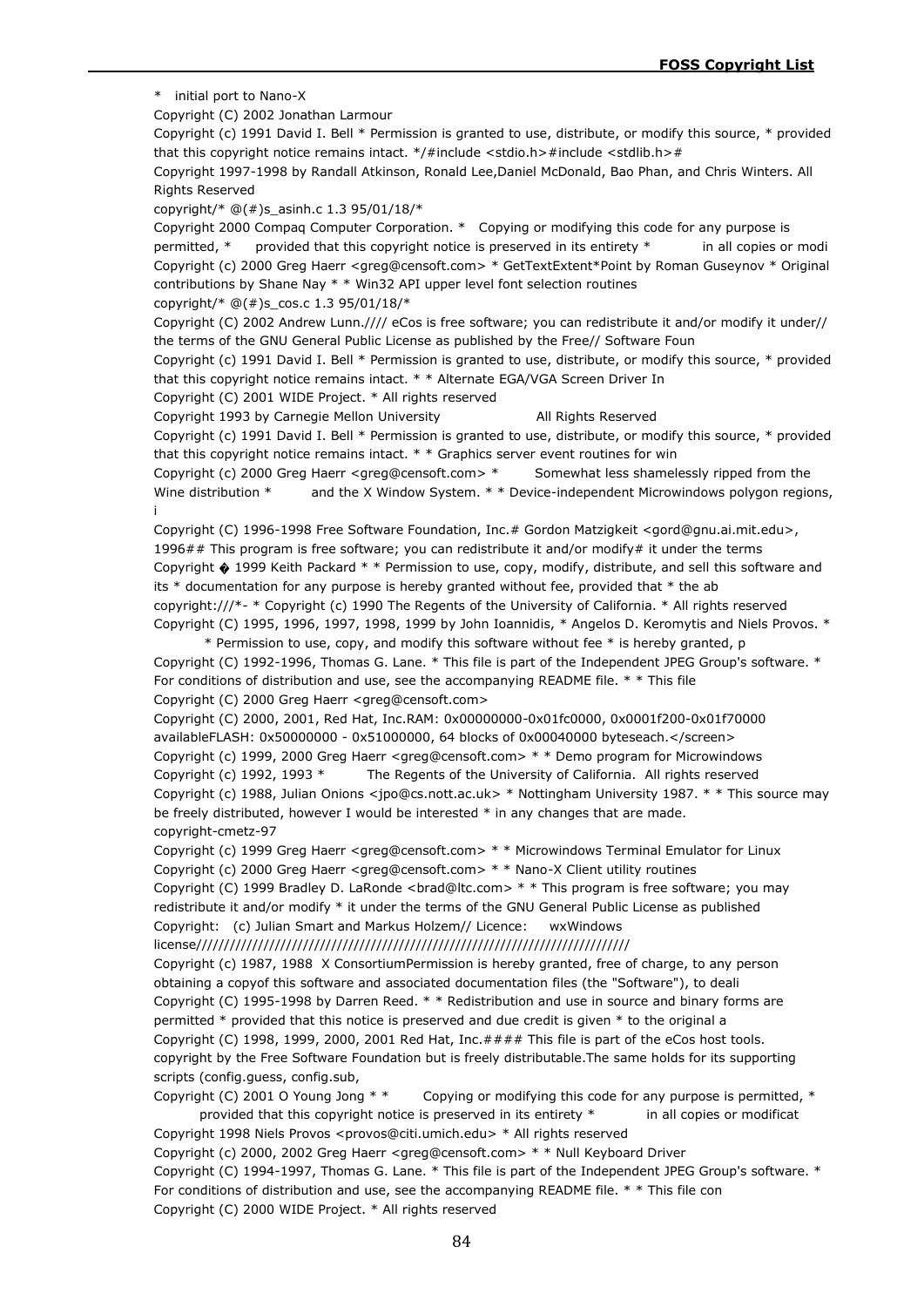Copyright (C) 2003 Nick Garnett Copyright (c) 1999 Greg Haerr <greg@censoft.com>\*\* 1bpp Packed Linear Video Driver (reversed bit order)\* For Psion S5 Copyright (c) 2000 Greg Haerr <greg@censoft.com> Copyright (C) 1997-1998 by Eero Tamminen \* Bugfixed by Greg Haerr \*/ Copyright (c) 2000 Century Software Embedded Technologies \* \* Requires /dev/ts kernel driver (char special 190,34) Copyright (C) 2002, 2003 Gary Thomas Copyright (c) 1999 Greg Haerr <greg@censoft.com> \* \* Microwindows Terminal Emulator for Linux Copyright (c) 2000 Greg Haerr <greg@censoft.com> Copyright (c) 1998 The NetBSD Foundation, Inc. \* All rights reserved Copyright (c) 2001, 2002 by Greg Haerr <greg@censoft.com> \*/#include <stdio.h>#include <stdlib.h>#include <unistd.h>#include <fcntl.h>#ifdef \_\_ECOS# include <pkgconf/system.h># ifdef C Copyright (C) 1997-1998 by Darren Reed \* \* Redistribution and use in source and binary forms are permitted \* provided that this notice is preserved and due credit is given \* to the original au Copyright (c) 1982, 1986, 1988, 1990, 1993 \* The Regents of the University of California. All rights reserved Copyright (c) 1995, 1999 \* Berkeley Software Design, Inc. All rights reserved Copyright (c) 2000 - Rosimildo da Silva// // MODULE DESCRIPTION: // This module implements the "GsSelect()" function for Nano-X. Copyright (C) 1989, 1991 Free Software Foundation, Inc. 59 Temple Place, Suite 330, Boston, MA 02111-1307 USA Everyone is permitted to copy and distribute verbatim copies Copyright & copy; 2003 by eCosCentric Ltd.</P><DIVCLASS="LEGALNOTICE"><ANAME="AEN10"><P><B>Documentation licensing terms</B></P><P>This material may be distributed only subject to the termsan &Copy", ID\_EDIT\_COPY MENUITEM "C&lear", ID\_EDIT\_CLEAR\_ALL MENUITEM "Select &AII",  $ID\_EDIT\_SELECT\_ALL$  MENUITEM SEPA Copyright 1987 by Digital Equipment Corporation, Maynard, Massachusetts. Copyright (C) 1992-1997, Thomas G. Lane. \* This file is part of the Independent JPEG Group's software. \* For conditions of distribution and use, see the accompanying README file. \* \* jmemmac.c Copyright (C) 1996-1999 Free Software Foundation, Inc.# Gordon Matzigkeit <gord@gnu.ai.mit.edu>, 1996 Copyright (c) 1998-2002<br/>chr> Red Hat, Inc. </font> </center> </td></td></tr></table></td></tr> Copyright (c) 1988 Stephen Deering. copyright message. Copyright (C) 1997-1998 by Darren Reed \* \* Redistribution and use in source and binary forms are permitted \* provided that this notice is preserved and due credit is given \* to the original author Copyright (c) 1999 Greg Haerr <greg@censoft.com> \* \* DefWindowProc implementation for Micro-Windows This file should ideally only include windows.h, and be built  $*$  on top of regular win32 api ca Copyright 1996 Torsten Martinsen./\* | Permission to use, copy, modify, and distribute this software |  $*/\!/$ \* | and its documentation for any purpose and without fee is hereby  $\mid*/\!/$ \* | granted copyright/\*  $@(\#)w$  Igamma.c 1.3 95/01/18/\* Copyright (c) 2000 Greg Haerr <greg@censoft.com> \* \* Caret control for Microwindows win32 api. Copyright (C) 2002 Gary Thomas// ------------------------------------------- Copyright (c) Katholieke Universiteit Leuven \* 1996, All Rights Reserved Copyright (C) 2002 Bart Veer# # This file is part of the eCos host tools. Copyright (c) 1999 Alex Holden Copyright (C) 2000, Red Hat, Inc. RAM: 0x00000000-0x01000000 FLASH: 0x50000000 - 0x50400000, 32 blocks of 0x00020000 bytes ea. IP: 192.168.1.25, Default server: 192.168.1.101 RedB Copyright (C) 1999 Bradley D. LaRonde <brad@ltc.com> \* \* This program is free software; you may redistribute it and/or modify \* it under the terms of the GNU General Public License as published by Copyright (c) 2001 by Greg Haerr <greg@centurysoftware.com> \* \* XtoNX.h - X to Nano-X macro conversion header file Copyright (C) 1991-1998, Thomas G. Lane. \* This file is part of the Independent JPEG Group's software. \* For conditions of distribution and use, see the accompanying README file. \* \* This file Copyright (c) 2000 Century Software Embedded Technologies \* \* iPAQ/Assabet: Requires /dev/h3600\_ts kernel driver (char 11,0). \* L7200: Requires /dev/touchscreen/ucb1x00-ts Copyright (C) 2000 by Jay Carlson  $*$  initial soft kbd for W  $*$  \* This code is licensed with the same license as Microwindows.

Copyright (C) 2002 Gary Thomas#### eCos is free software; you can redistribute it and/or modify it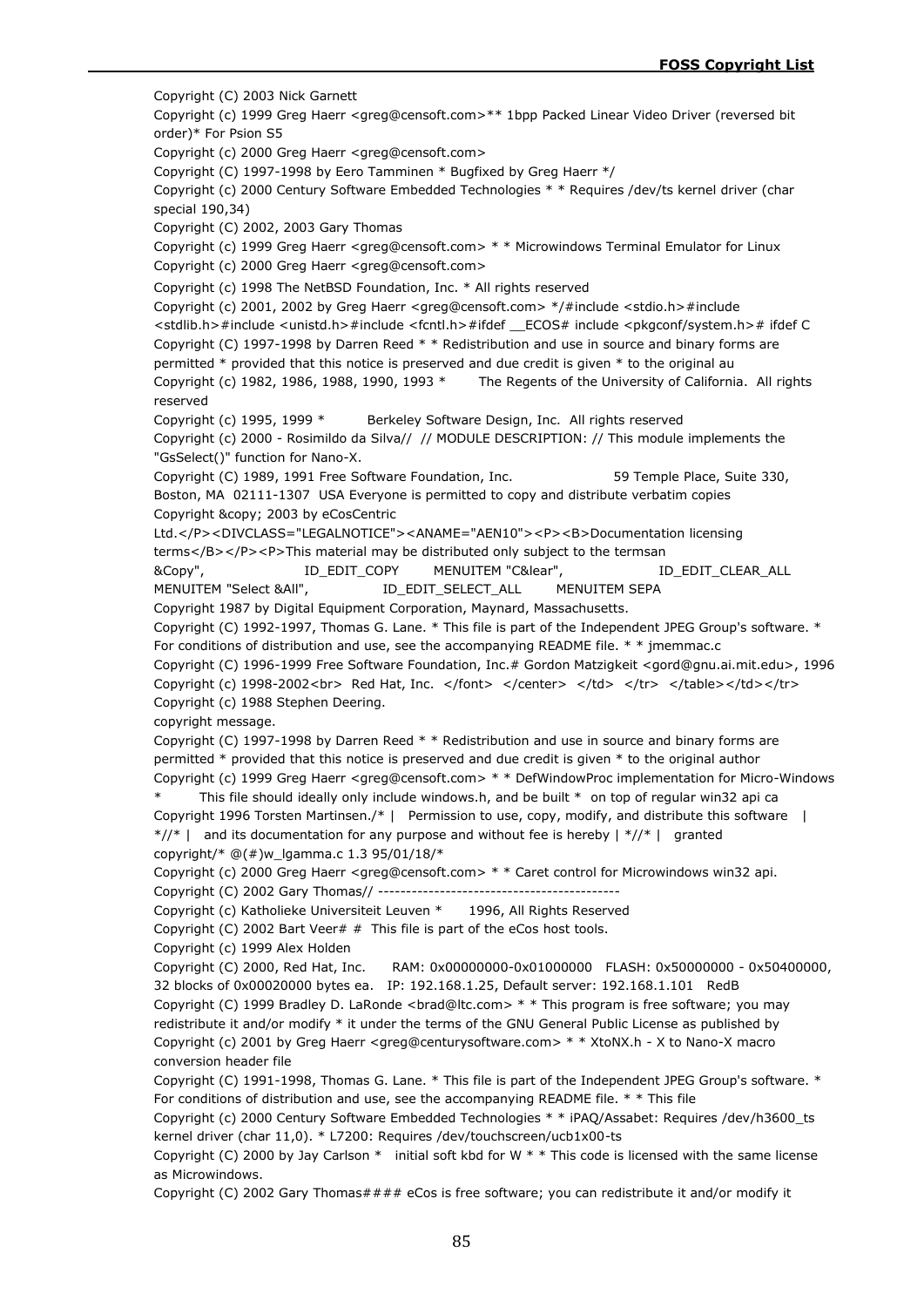under## the terms of the GNU General Public License as published by the Free## Software Foundatio Copyright (C) 1994-1996, Thomas G. Lane. \* This file is part of the Independent JPEG Group's software. \* For conditions of distribution and use, see the accompanying README file. \* \* This file Copyright (c) 2000 Greg Haerr <greg@censoft.com> \* \* 12bpp Linear Video Driver for Microwindows Copyright (c) 1999, 2000, 2001 Greg Haerr <greg@censoft.com> \* \* Win32 API upper level graphics drawing routines copyright/\*  $@(+)$ s isnan.c 1.3 95/01/18/\* copyright/\* @(#)w\_hypot.c 1.3 95/01/18/\* Copyright (C) 1999, 2000, Wei Yongming. Copyright (c) 1999 Greg Haerr <greg@censoft.com> \* \* NULL Mouse Driver Copyright (c) 1991 David I. Bell \* Permission is granted to use, distribute, or modify this source, \* provided that this copyright notice remains intact. \* \* Device-independent routines to det Copyright 1992 by Carnegie Mellon University All Rights Reserved copyright/\* @(#)w\_log.c 1.3 95/01/18/\* Copyright (C) 1998, 1999, 2000, 2001, 2002, 2003 Red Hat, Inc. Copyright (c) 1991 David I. Bell \* Permission is granted to use, distribute, or modify this source, \* provided that this copyright notice remains intact. \* \* Nano-X public definition header file: Copyright (c) 1999 Greg Haerr <greg@censoft.com> \* \* Screen Driver Utilities Copyright (c) 1985, 1986, 1993 \*The Regents of the University of California. All rights reserved Copyright (c) 1991 David I. Bell \* Permission is granted to use, distribute, or modify this source, \* provided that this copyright notice remains intact. \*/#include <stdio.h>#include <stdlib Copyright (C) 1988 Richard M. Stallman Everyone is permitted to copy and distribute verbatim copies of this license, but changing it is not allowed. You can also use this wording to make the terms Copyright (C) 1997-1998 by Darren Reed. \* \* Redistribution and use in source and binary forms are permitted \* provided that this notice is preserved and due credit is given \* to the original a copyright interest `Gnomovision' (which makes passes at&nbs p;compilers) written by James Hacker.<br>>br>&nbsp;&nbsp;&lt;signature&nbsp ;of&nbs Copyright (c) 1982, 1986, 1988, 1991, 1993 \* The Regents of the University of California. All rights reserved Copyright 2002 Red Hat, Inc. copyright/\* @(#)s\_nextafter.c 1.3 95/01/18/\* Copyright (c) 1999, 2000, 2001 Greg Haerr <greg@censoft.com> Copyright (c) 1994 Ugen J.S.Antsilevich Copyright (c) 1999 Kungliga Tekniska H \* (Royal Institute of Technology, Stockholm, Sweden). \* All rights reserved copyright/\* @(#)w\_acosh.c 1.3 95/01/18/\* Copyright (c) 1999 Greg Haerr <greg@censoft.com> \* \* 4bpp Packed Linear SH3 Video Driver for Microwindows &Copy\tCtrl MENUITEM "&Paste\tCtrl+V", ID\_EDIT\_PASTE MENUITEM "&Find\tCtrl+F", ID\_EDIT\_FIND MENUITEM "C&lear", ID\_EDIT\_CLEAR\_ALL copyright banner set data "[set copyright\_banner]\n[set data]" # Look for a smarttags meta. If absent, insert one. There should  $#$  already be one meta present identifying the styles Copyright (C) 1997, 1998, 1999, 2000, 2001, 2002 Red Hat, Inc. --> copyright/\*  $@(\#)k$  cos.c 1.3 95/01/18/\* copyright string in the executable of your product. \*/struct internal\_state {int dummy;}; /\* for buggy compilers \*/ Copyright (c) 1999 Greg Haerr <greg@censoft.com> \* Based on code by Jakob Eriksson. \* \* Hercules Graphics Screen Driver, PC bios version \* This driver uses int10 bios to to get the address of the Copyright (c) 1991 David I. Bell \* Permission is granted to use, distribute, or modify this source, \* provided that this copyright notice remains intact. \* \* Graphics server event routines for Copyright 1993, 1996 Alexandre Julliard \* Copyright (c) 1991 David I. Bell \* Permission is granted to use, distribute, or modify this source, \* provided that this copyright notice remains intact. \* \* GPM Mouse Driver Copyright (C) 2000, 2001, Red Hat, Inc. RAM: 0x00000000-0x04000000, 0x00007000-0x03fed000 available FLASH: 0xff000000 - 0xff200000, 32 blocks of 0x00010000 bytes each. RedBoot> Copyright (c) 2000-2001 Greg Haerr <greg@censoft.com> \* \* Device-independent arc, pie and ellipse routines. \* GdArc is integer only and requires start/end points. \* GdArcAngle requires floatin Copyright (c) 1991, 1993 \* The Regents of the University of California. All rights reserved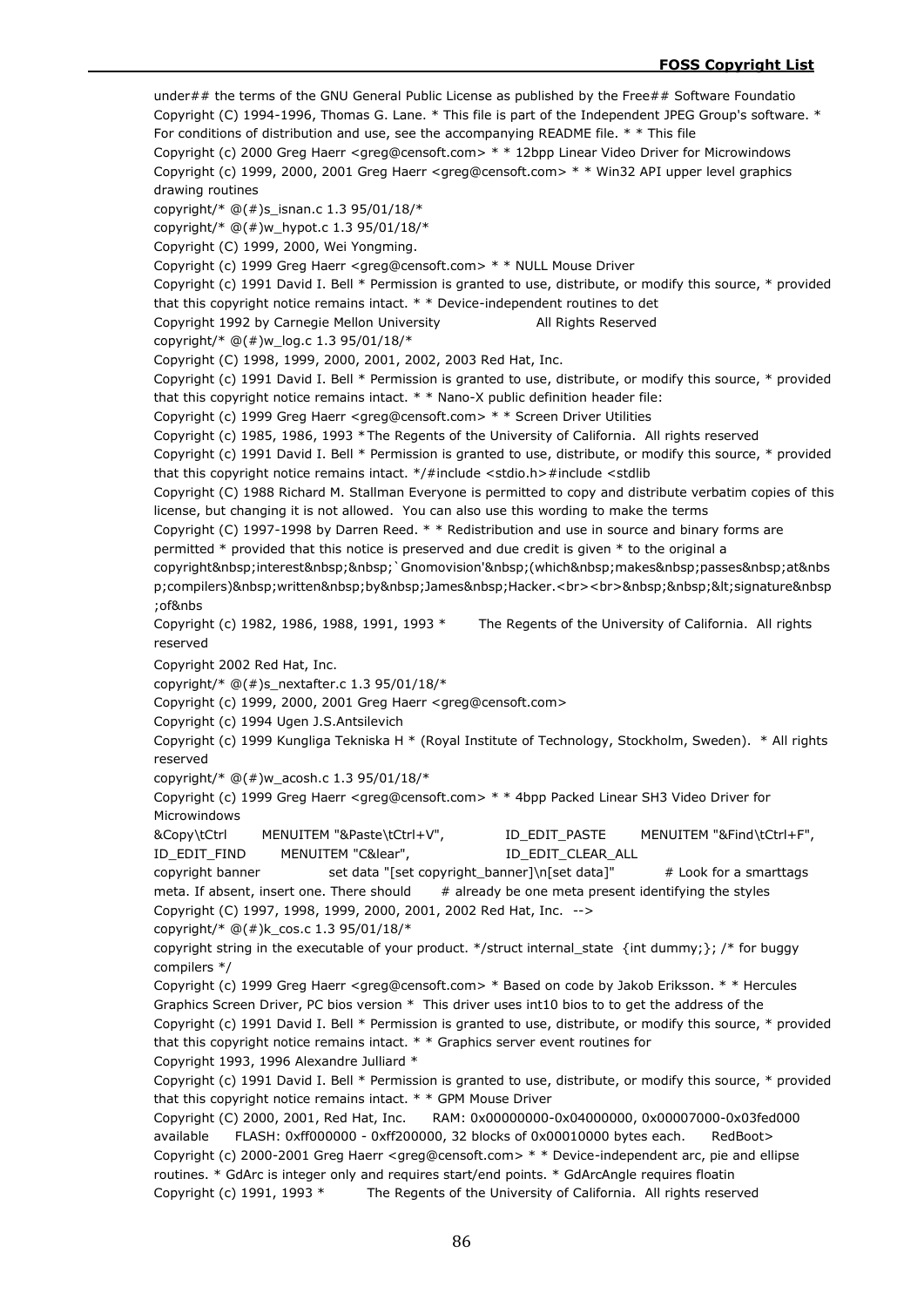Copyright (C) 1999 \* Greg Haerr <greg@censoft.com>. All Rights Reserved Copyright (c) 2002 Red Hat, Inc."#define DEFAULT\_SAVE\_FILE "ecos.ecc"static char\* tool = "ecosconfig";// When running under cygwin there may be confusion between cygwin and// Windows paths. Copyright (c) 1999 Niklas Hallqvist. \* \* Permission to use, copy, and modify this software without fee \* is hereby granted, provided that this entire notice is included in \* all copies of any soft (c) is the Copyright property of CompuServe Incorporated. GIF(sm) is a Service Mark property of CompuServe Incorporated." Copyright (C) 2000, 2001, 2002 Red Hat, Inc.// All Rights Reserved Copyright (c) 1999, 2000 Jason L. Wright (jason@thought.net) \* All rights reserved eCos 3.0 unknown:undefined Copyright (C) 1991-2, RSA Data Security, Inc. Created 1991. Allrights reserved. Copyright (c) 1991 David I. Bell \* Permission is granted to use, distribute, or modify this source, \* provided that this copyright notice remains intact.  $*$  \* Private definitions for the graphics  $s$ Copyright (C) 1995-2005 Jean-loup Gailly and Mark Adler Copyright 1990, 1991, 1993 David Koblas. Copyright (c) 1999 Greg Haerr <greg@censoft.com> \* \* 2bpp Packed Linear Video Driver for Microwindows This driver is written for the Vr41xx Palm PC machines  $*$  The screen is 320x240x4 Copyright (C) 1991 Dean Rubine Copyright (C) 1998, 1999, 2000, 2001, 2002, 2008 Free Software Foundation, Inc. Copyright (c) 1980, 1986, 1991, 1993 \* The Regents of the University of California. All rights reserved Copyright (C) 2006 Free Software Foundation, Inc. Copyright (c) 1997 Niklas Hallqvist. All rights reserved Copyright (c) 1998, David Greenman. All rights reserved Copyright (c) 1982, 1986, 1988, 1990, 1993, 1994, 1995 \* The Regents of the University of California. All rights reserved Copyright (C) 1995-1997, Thomas G. Lane. \* This file is part of the Independent JPEG Group's software. \* For conditions of distribution and use, see the accompanying README file. \* \* This file con Copyright (c) 1999, 2000 Greg Haerr <greg@censoft.com> \* Somewhat less shamelessly ripped from the Wine distribution \* \* Win32 API Region Management Routines. \* Win32 API Complex Rectangle Routine Copyright (c) 2000 Greg Haerr <greg@censoft.com> \* \* Win32 keyboard defines and API copyright\$</PRE></TD></TR></TABLE></DIV><DIVCLASS="EXAMPLE"><ANAME="AEN695"></A><P> <B>Example 11-2. ecosconfig output &#8212; list of available packages, targets and templates</B></P>< Copyright (C) 2003, MLB Associates. Copyright 1995-2005 Mark Adler ";/\* If you use the zlib library in a product, an acknowledgment is welcome in the documentation of your product. If for some reason you cannot include such an ac Copyright (c) 1987, 1988 X Consortium Copyright (c) 2000 Morten Rolland <mortenro@screenmedia.no>  $* *$  Permission is granted to use, distribute, or modify this source, \* provided that this copyright notice remains intact. Copyright (C) 1998, 1999, 2000, 2001, 2002, 2003, 2008 Free Software Foundation, Inc. Copyright (c) 1999, 2000 Greg Haerr <greg@censoft.com> \* \* Main module of Microwindows Copyright (c) 2003-2004 Leon Woestenberg <leon.woestenberg@axon.tv> Copyright (c) 1999, 2000 Jason L. Wright (jason@thought.net) \* All rights reserved Copyright (c) 1996 Alex Nash  $* *$  Redistribution and use in source forms, with and without modification,  $*$ are permitted provided that this entire comment appears intact. Copyright 1989, 1991, 1992 by Carnegie Mellon University **Demach Liberative Work -**(c) is the Copyright property of  $*$  CompuServe Incorporated. GIF(sm) is a Service Mark property of  $*$ CompuServe Incorporated." \*/ Copyright (c) 1999 Greg Haerr <greg@censoft.com> \* \* Microwindows internal routines header file Copyright (c) 2001 Greg Haerr <greg@censoft.com> \* \* Portrait mode subdriver for Microwindows Copyright (C) 2000, 2001, 2002, Free Software Foundation, Inc. RAM: 0x02000000-0x02040000, 0x020068a8-0x0203f000 availa Copyright (C) 2005, 2007 Free Software Foundation, Inc. \* \* eCos is free software; you can redistribute it and/or modify it under \* the terms of the GNU General Public License as published by the F Copyright (C) 1998, 1999, 2000, 2001, 2002, 2004, 2006 Free Software Foundation, Inc. Copyright (C) 1998, 1999, 2000, 2005, 2008 Free Software Foundation, Inc. Copyright (c) 2000 Alex Holden <alex@linuxhacker.org>  $* *$  This file implements the device independant timer functions.

Copyright (C) 2000 \* Alex Holden <alex@linuxhacker.org>. All Rights Reserved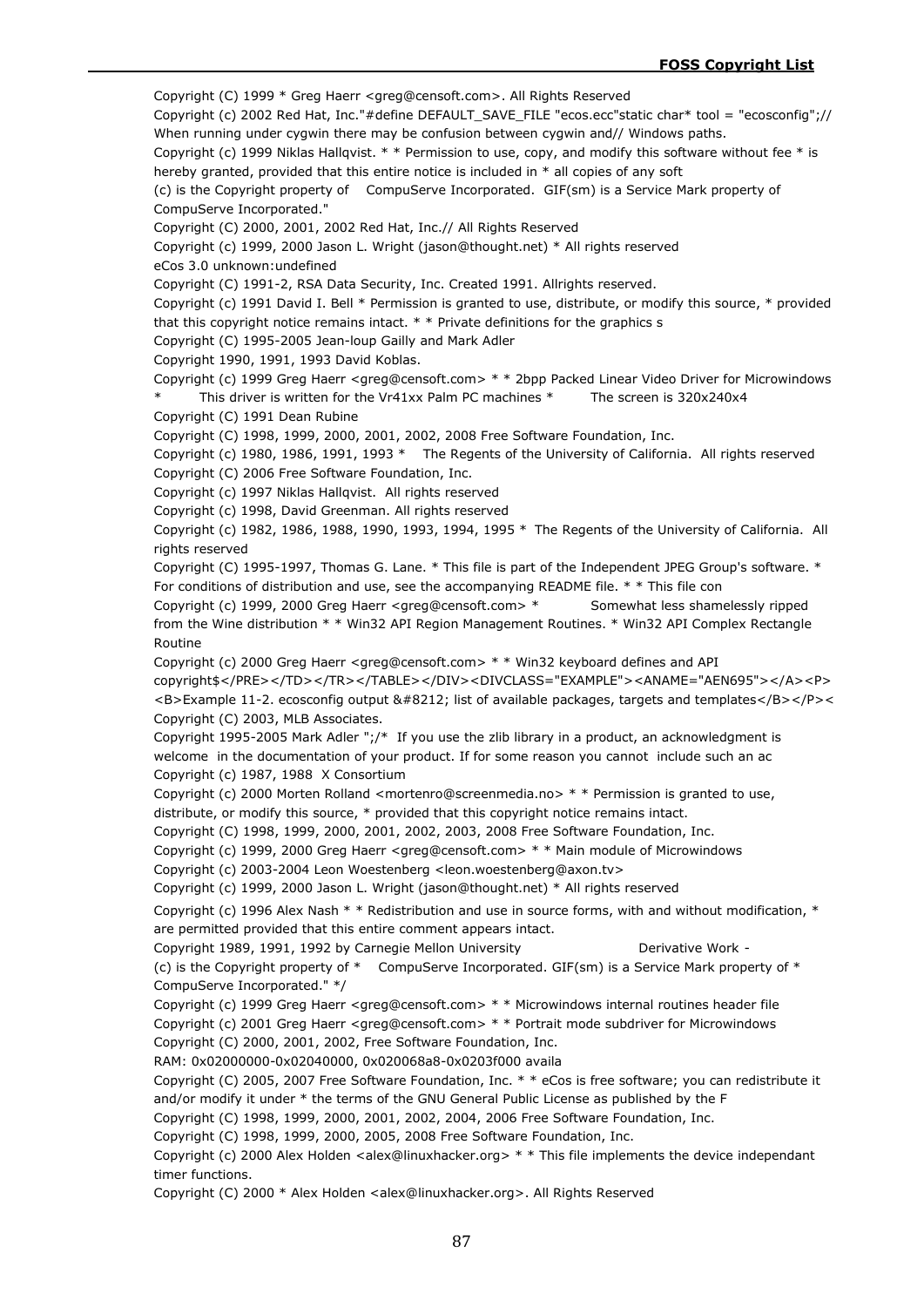Copyright (c) 2000 Greg Haerr <greg@censoft.com> \* \* Nano-X Client utility routines

Copyright (c) 2003 by Marc Boucher, Services Informatiques (MBSI) inc.

Copyright (c) 2000, 2001 Greg Haerr <greg@censoft.com> \* \* nxview - Nano-X image viewer

Copyright (c) 1999 Greg Haerr <greg@censoft.com> \* \* MS Windows Font Grabber for Micro-Windows copyrightassignment</A> is required for any significant changes to the

core<SPANCLASS="PRODUCTNAME">eCos</SPAN> packages.</P><P>The result is a royalty-free system with minimal obligations on

Copyright (C) 2000 by VTech Informations LTD. \* \* This source code is released under MPL

Copyright 2001, Century Embedded Technologies\*/

access

Copyright (c) 2001 Greg Haerr < greg@censoft.com >  $* *$  Byte and word swapping header file for big/little endian mapping

Copyright 1988, 1989, 1990 by Carnegie Mellon University

Copyright (C) 2000, Free Software Foundation, Inc. RAM: 0x00000000-0x01000000 FLASH:

0x50000000 - 0x50400000, 32 blocks of 0x00020000 bytes ea. IP: 192.168.1.25, Default server: 192.168.1

Copyright (C) 1991-2, RSA Data Security, Inc. Created 1991. All \* rights reserved. \* \* License to copy and use this software is granted provided that it \* is identified as the "RSA Data Security,

Copyright (c) Intel Corporation, 2000\*Other brands and names are the property of their respective owners. Copyright (C) 1992-1996, Thomas G. Lane. \* This file is part of the Independent JPEG Group's software. \*

For conditions of distribution and use, see the accompanying README file. \* \* This file pro Copyright (c) 1999 Greg Haerr <greg@censoft.com>;; int10 bios video function access; int16 bios keyboard

Copyright (c) 1986, 1993 \* The Regents of the University of California. All rights reserved Copyright (c) 1999, 2000 Greg Haerr <greg@censoft.com>

Copyright (c) 1999, 2000, 2001 Greg Haerr <greg@censoft.com> \* \* Win32 API upper level graphics drawing routines

copyright or other intellectual property right. Intelproducts are not intended for use in medical, life saving, or life sustaining applications. Intel may make changes to specifications and pr

Copyright (c) 1996,1999 by Internet Software Consortium. \* \* Permission to use, copy, modify, and distribute this software for any \* purpose with or without fee is hereby granted, provided that the Copyright 1988, 1989 by Carnegie Mellon University

Copyright 1998 Free Software Foundation, Inc.GDB is free software, covered by the GNU General Public License,and you are welcome to change it and/or distribute copiesof it under certain conditions.

Copyright (C) 1995-2005 Jean-loup Gailly. \* For conditions of distribution and use, see copyright notice in zlib.h \* \* Compile this file with -DNO\_GZCOMPRESS to avoid the compression code.

copyright notice notice that there is no wa rranty (or else, saying that you provide<br>&nbsp;&nbsp;&nbsp;&nb  $sn: aRnh$ 

Copyright 2005 Clemens Hintze <c.hintze@gmx.net> \* \* \$Id: jim.h,v 1.76 2006/11/06 20:29:15 antirez Exp \$

Copyright (C) 1991-1996, Thomas G. Lane. \* This file is part of the Independent JPEG Group's software. \* For conditions of distribution and use, see the accompanying README file. \* \* This file con

Copyright (C) 1998, 1999, 2000, 2001, 2002, 2003, 2004, 2005 Free Software Foundation, Inc.#### eCos is free software; you can redistribute it and/or modify it under  $##$  the terms of the GNU Gene

Copyright (C) 1998, 1999, 2000, 2001, 2002, 2004, 2005, 2006 Free Software Foundation, Inc.

Copyright (c) 1995, 1996, 1997, 1998, 1999 by John Ioannidis, \* Angelos D. Keromytis and Niels Provos.

Copyright (c) 2000 Greg Haerr <greg@censoft.com> \* \* Caret control for Microwindows win32 api.

Copyright (C) 1998, 1999, 2000, 2001, 2002, 2003, 2006, 2009 Free Software Foundation, Inc.

Copyright (c) 1992 The Regents of the University of California. \* All rights reserved

Copyright (c) 1999 Kungliga Tekniska H \* (Royal Institute of Technology, Stockholm, Sweden). \* All rights reserved

Copyright (C) 1998, 1999, 2000, 2001, 2002, 2007 Free Software Foundation, Inc.

Copyright (C) 1998, 1999, 2000, 2006, 2008, 2009 Free Software Foundation, Inc.

Copyright (c) 2001 Greg Haerr <greg@censoft.com> \* \* Demo program for StretchBlt

Copyright (C) 1998, 1999, 2000, 2001, 2002, 2004, 2005 Free Software Foundation, Inc.

Copyright (C) 1999 Alistair Riddoch. \*/#include <stdio.h>#include <stdlib.h>#define

MWINCLUDECOLORS#include "nano-X.h"/\* Uncomment this if you want debugging output from this file \*//\*#define D

Copyright 1989, 1991, 1992 by Carnegie Mellon University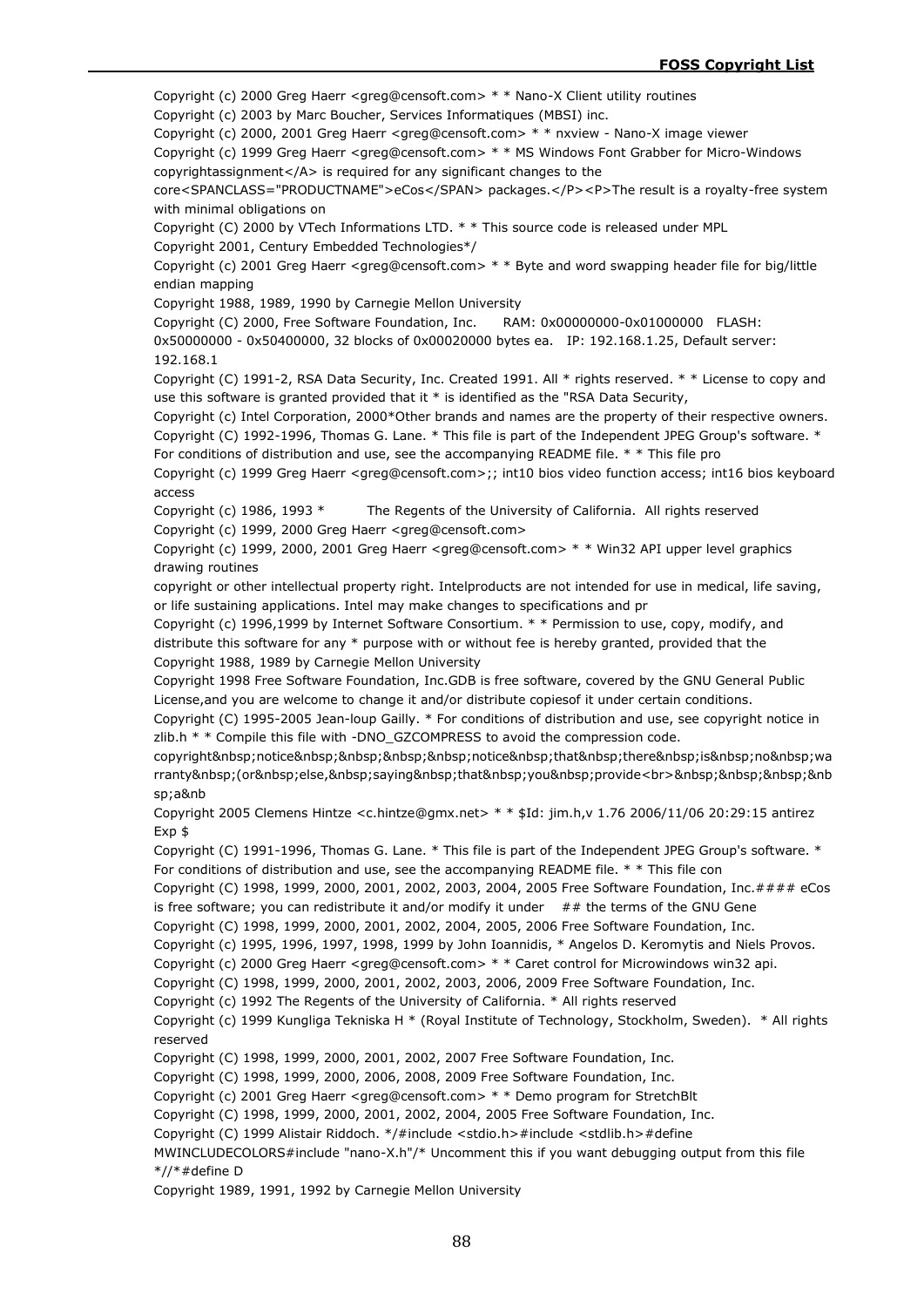Copyright (C) 1997-1999 Russell King. Their presence// here is for the express purpose of communication with the Linux kernel// being booted and is considered 'fair use' by the original author and Copyright (c) 1999, 2000 Greg Haerr <greg@censoft.com> \* Somewhat less shamelessly ripped from the Wine distribution \* \* Device-independent multi-rectangle clipping routines. Copyright (C) 1995, 1996, 1997, 1998 and 1999 WIDE Project. \* All rights reserved Copyright 1997-1998 by Craig Metz, All Rights Reserved Copyright (C) 1999, 2000, 2001, 2002, 2003, 2008 Free Software Foundation, Inc. Copyright (c) 1999, 2002 Greg Haerr <greg@censoft.com> Copyright (C) 2001 O Young Jong \* \* Copying or modifying this code for any purpose is permitted, \* provided that this copyright notice is preserved in its entirety \* in all copies or modifications Copyright (c) 1994 Ugen J.S.Antsilevich \* \* Redistribution and use in source forms, with and without modification, \* are permitted provided that this entire comment appears intact. Copyright (c) 1999, 2002 Greg Haerr <greg@censoft.com> \* \* Header file for EGA/VGA 16 color 4 planes screen driver \* Added functions for Hercules access Copyright (c) 2003-2004 Axon Digital Design B.V., The Netherlands. \* All rights reserved Copyright (C) 2003, 2004, 2006, 2007, 2008 Free Software Foundation, Inc. Copyright 2005 Salvatore Sanfilippo <antirez@invece.org> \* \* \$Id: jim-aio.c,v 1.10 2006/11/06 16:54:48 antirez Exp \$ Copyright (C) 1995, 1996, 1997, 1998, 1999 by John Ioannidis, \* Angelos D. Keromytis and Niels Provos. \* \* Permission to use, copy, and modify this software without fee \* is hereby granted, provi Copyright (c) 1991 Gregory M. Christy \* All rights reserved Copyright (c) 1991 David I. Bell \* \* There are currently three implementations of the polygon \* fill routine. The version from X11 most properly \* fills polygons that must also be outlined as wel Copyright (c) 1999, 2000 Greg Haerr <greg@censoft.com> \* \* Screen Driver Utilities Copyright (c) 1999, 2000, 2001 Greg Haerr <greg@censoft.com> \* \* Exported Microwindows engine typedefs and defines Copyright (C) 2002 Free Software Foundation, Inc.// ------------------------------------------- // ####BSDCOPYRIGHTEND#### Copyright (c) 2000 Century Software <embedded.centurysoftware.com> \* \* Scribble Handwriting Recognition for Nano-X! Copyright (c) 2000 Morten Rolland \* \* Device-independent font selection routines Copyright (c) 1994 by Sun Microsystems Computer Company \* All rights reserved Copyright (C) 1995-1996 Jean-loup Gailly \* For conditions of distribution and use, see copyright notice in zlib.h \*/ Copyright (c) 1982, 1986, 1993, 1994, 1995  $*$  The Regents of the University of California. All rights reserved Copyright (c) 2001 by Cognizant Pty Ltd. Copyright (C) 1998, 1999, 2000, 2001, 2002, 2009 Free Software Foundation, Inc. Copyright (C) 2003, 2004, 2005, 2006 Free Software Foundation, Inc. Copyright (c) 1999 Martin Jolicoeur <martinj@visuaide.com> \* \* 4bpp Packed Linear Video Driver for Microwindows \* Designed for the arm SA1100 lcd controller with 16 bits access \* (little endian) Copyright (c) 1999 Greg Haerr <greg@censoft.com> \* \* Screen Driver Utilities copyright disclaimer"necessary. Here is a sample; alter t he names:<br>>>br> Copyright (c) 1991 David I. Bell \* Permission is granted to use, distribute, or modify this source, \* provided that this copyright notice remains intact. \* \* Device-independent mid level screen de Copyright (C) 1999, 2000, Wei Yongming. Copyright (C) 1991-1994, Thomas G. Lane. \* This file is part of the Independent JPEG Group's software. \* For conditions of distribution and use, see the accompanying README file. \* \* This file exi copyright messages // Since we make assumptions about fitting the message into a // block. Copyright (C) 1998 WIDE Project. \* All rights reserved Copyright (c) 1987, 1993 \* The Regents of the University of California. All rights reserved Copyright 1997 Niels Provos <provos@physnet.uni-hamburg.de> \* All rights reserved Copyright (C) 1991-1998, Thomas G. Lane.This file is part of the Independent JPEG Group's software.For conditions of distribution and use, see the accompanying README file. copyright messages. A package vendor may wantto insist that all products shipped using that package include aparticular message in memory, even though many users of that packagewill object to such copyright have been assigned to the US Naval ResearchLaboratory (NRL). The NRL Copyright Notice and License Agreement Version1.1 (January 17, 1995) applies to this software.You should have received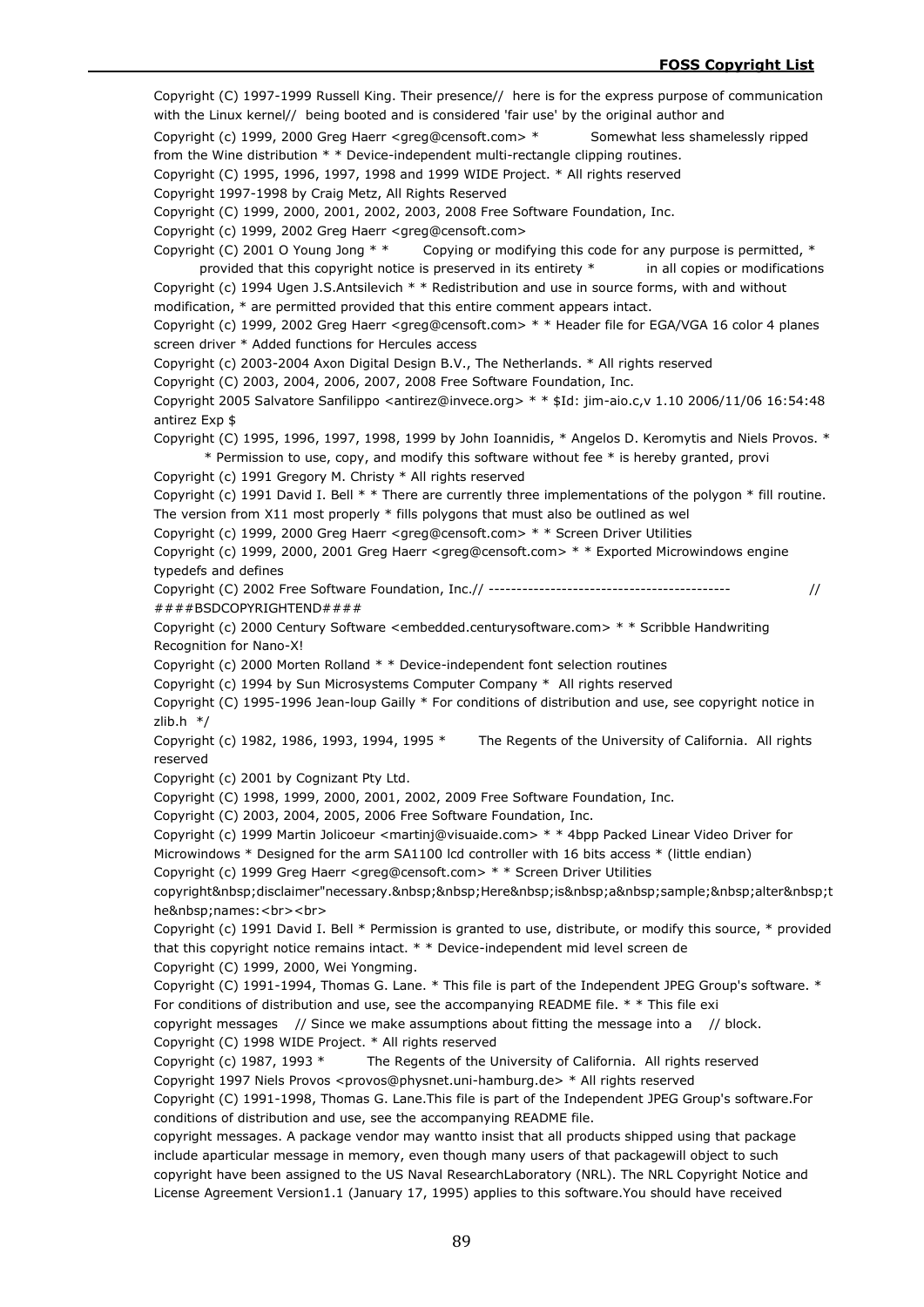Copyright (C) 2004, 2005 Free Software Foundation, Inc.

Copyright (c) 1999 Greg Haerr <greg@censoft.com> \* \* 4bpp Packed Linear Video Driver for Microwindows This driver is written for the Vr41xx Palm PC machines  $*$  Hopefully, we can get the 4bpp mo copyright holdermay add an explicit geographical distribution li mitation excluding<br>those&nbsp;countries,&nbsp;so&nbsp;that&nbsp;distribution&nbsp;is&nbsp;p Copyright (C) 1996, 1997, 1998, 1999, 2000, 2001, 2003, 2004, 2005, 2006,# 2007 Free Software Foundation, Inc.# Originally by Gordon Matzigkeit <gord@gnu.ai.mit.edu>, 1996

Copyright (c) 1998 Global Election Systems Inc.

Copyright (c) 2000 Greg Haerr <greg@censoft.com> \* \* 12bpp Linear Video Driver for Microwindows copyright&nbsp:holderunder&nbsp:the&nbsp:terms&nbsp:of&nbsp:this&nbsp:General&nbsp:Public&nbsp:Lic ense.&nbsp:&nbsp:The&nbsp:"Program",&nbsp:below,<br>refers&nbsp:to&nbsp:any&nbsp:such&nbsp:pro gram&n

Copyright (c) 1998, Larry Lile \* All rights reserved

Copyright (C) 1994-1996, Thomas G. Lane. \* This file is part of the Independent JPEG Group's software. \* For conditions of distribution and use, see the accompanying README file. \* \* This file con

Copyright (c) 2000 Greg Haerr <greg@censoft.com> \* \* Edit control for Microwindows win32 api. Copyright (c) 2000, 2001 Greg Haerr <greg@censoft.com>

Copyright 2001 Free Software Foundation, Inc.GDB is free software, covered by the GNU General Public License, and you arewelcome to change it and/or distribute copies of it under certain conditions.

Copyright (c) 1995 The Australian National University. \* All rights reserved

Copyright (c) 2000 Martin Jolicoeur <martinj@visuaide.com>

Copyright (c) 1988,1989,1990,1991,1992 by Richard Outerbridge \* (GEnie : OUTER; CIS : [71755,204]) \*/

Copyright (C) 1998, 1999, 2000, 2001, 2002, 2006 Free Software Foundation, Inc.

Copyright (C) 2000 WIDE Project. \* All rights reserved

Copyright (C) 2000, 2001, 2002, 2009 Free Software Foundation, Inc.// This material may be distributed only subject to the terms // and conditions set forth in the Open Publication Lic

Copyright (C) 2008 Free Software Foundation, Inc.

Copyright (c) 1989 Stephen Deering.

Copyright (C)<br>&nbsp;&nbsp;&nbsp;&nbsp;This&nbsp;program&nbsp;is&nbsp;free&nbsp;software ; you can redistribute it and/or modify<br>&nbsp;&nbsp;&nbsp;&nbsp;&nbs p;it&nb

Copyright (C) 1998, 1999, 2000, 2001, 2002 Free Software Foundation, Inc.#### eCos is free software; you can redistribute it and/or modify it under ## the terms of the GNU General Public License Copyright (C) 1995-1996 Mark Adler \* For conditions of distribution and use, see copyright notice in zlib.h \*/

Copyright (C) 1998, 1999, 2000 Free Software Foundation, Inc.

Copyright (C) 1999, 2000, 2001, 2002, 2003, 2004, 2005, 2006# Free Software Foundation, Inc. Copyright (c) 1999, 2000, 2002 Greg Haerr <greg@censoft.com> \* \* EGA/VGA 16 color 4 planes Screen Driver, direct hardware or bios \* If HWINIT 1 is #defined, the file vgainit.c is \* used to provi Copyright (c) 1983, 1989 Regents of the University of California. \* All rights reserved

Copyright (C) 1991-1998, Thomas G. Lane. \* This file is part of the Independent JPEG Group's software. \* For conditions of distribution and use, see the accompanying README file. \* \* This file def

Copyright (c) 2000 Greg Haerr <greg@censoft.com> \* \* Win32 font structures and API

Copyright (c) 2000, 2001 Greg Haerr <greg@censoft.com>  $* *$  Portrait mode subdriver for Microwindows Copyright (C) 19yy name of author Gnomovision comes with ABSOLUTELY NO WARRANTY; for details type `show w'. This is free software, and you are welcome to redistribute it under certain cond Copyright (C) 2000 by Greg Haerr <greg@censoft.com> \* linked-in bitmaps, redrawn keymaps \*

enhanced shift/control function, fnkeys \* supports all ascii values 1-127 Copyright (c) 1991 David I. Bell; Permission is granted to use, distribute, or modify this source,; provided that this copyright notice remains intact.;; EGA/VGA Screen Driver 16 color 4 planes, h Copyright (c) 1991 David I. Bell \* \* Non-Win32 API helper routines for window showing/hiding/exposing

Copyright (c) 1991 David I. Bell  $*$  \* Permission is granted to use, distribute, or modify this source,  $*$ provided that this copyright notice remains intact.

Copyright (C) 1994-1997, Thomas G. Lane. \* This file is part of the Independent JPEG Group's software. \* For conditions of distribution and use, see the accompanying README file. \* \* This file def Copyright (C) 1998, 1999, 2000, 2001, 2002, 2009 Free Software Foundation, Inc. ""//

""// eCos is free software; you can redistribut

Copyright (C) 2000 by VTech Informations LTD. \* Vladimir Cotfas <vladimircotfas@vtech.ca> Aug 31, 2000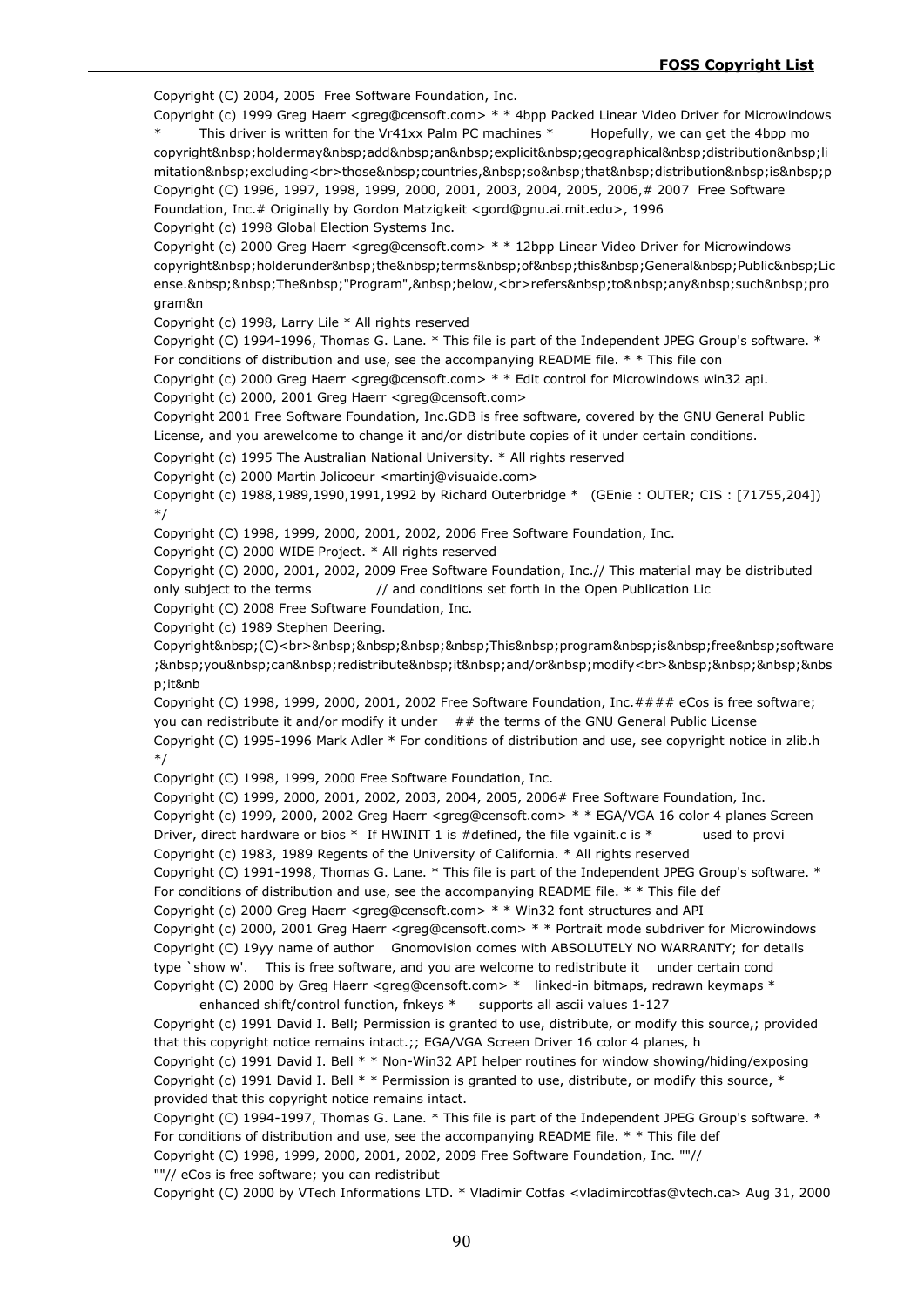\* initial port to Nano-X Copyright (C) 2002, 2003 Free Software Foundation, Inc. \* \* eCos is free software; you can redistribute it and/or modify it under \* the terms of the GNU General Public License as published by t Copyright 1998 Free Software Foundation, Inc.GDB is free software, covered by the GNU General Public License,and you are welcome to change it and/or distributecopies of it under certain conditions. Copyright (C) 1998, 1999, 2000, 2001, 2002 Free Software Foundation, Inc. Copyright (C) 2007 Free Software Foundation, Inc. Copyright (C) 1998, 1999, 2000, 2003 Free Software Foundation, Inc. Copyright (C) year name of author Gnomovision comes with ABSOLUTELY NO WARRANTY; for details type `show w'. This is free software, and you are welcome to redistribute it under certain con Copyright (c) 1991 David I. Bell \* Permission is granted to use, distribute, or modify this source, \* provided that this copyright notice remains intact.  $* *$  Arc line clipping and integer gsin/gco Copyright (c) 1999,2000,2001 Greg Haerr <greg@censoft.com> \* \* Win32 GDI structures and API copyright law:<br>that&nbsp;is&nbsp;to&nbsp;say,&nbsp;a&nbsp;work&nbsp;containing&nbsp;the& nbsp;Program or a portion of it,<br>>br>either&nbsp;verbatim&nbsp;or&nbsp;w ith&nb Copyright (C) 2002-2003 Free Software Foundation, Inc. \* \* Created by David Woodhouse <dwmw2@cambridge.redhat.com> Copyright (C) 2003 Free Software Foundation, Inc.dnldnl This program is free software; you can redistribute it and/or modify dnl it under the terms of the GNU General Public License as published Copyright (c) 1983, 1990, 1993 \* The Regents of the University of California. All rights reserved Copyright (c) 1987 X Consortium Copyright (c) 1999 Delphi Communication Systems \* Maynard, MA. ALL RIGHTS RESERVED Copyright (c) 1997 Dan Malek (dmalek@jlc.net)// Used with permission of author(s). copyright ACM and IEEE,and it may not be used for commercial purposes. Copyright (C) 1994 X Consortium Copyright (C) 2004 Free Software Foundation, Inc. Copyright (c) 1999, 2000 Greg Haerr <greg@censoft.com> \* \* PC Bios ROM font extractor \* Note: ascent field of produced C file must be hand-editted Copyright 1995-1998 by Randall Atkinson,Ronald Lee, Daniel McDonald, Bao Phan, and Chris Winters. All Rights Copyright (c) 1988, 1989, 1993 \*The Regents of the University of California. All rights reserved Copyright (C) 2001-2003 Red Hat, Inc. \* \* Created by Dominic Ostrowski <dominic.ostrowski@3glab.com> \* Contributors: David Woodhouse, Nick Garnett, Richard Panton. Copyright (C) 1998, 1999, 2000, 2001, 2002 Free Software Foundation, Inc.dnldnl This program is free software; you can redistribute it and/or modify dnl it under the terms of the GNU General Pub Copyright 1987, 1988 by Digital Equipment Corporation, Maynard, Massachusetts. Copyright (c) 1998-2002<br> Free Software Foundation, Inc. </font> </center> </td> </tr> </table> Copyright (C) 1997, 1998, 1999, 2000 Free Software Foundation, Inc. Copyright (c) 1999, 2000 Greg Haerr <greg@censoft.com> \* \* Engine-level Screen, Mouse and Keyboard device driver API's and types Copyright (C) 1999, 2000, Wei Yongming. Copyright (C) 2002, 2003 Free Software Foundation, Inc.// ------------------------------------------- // ####BSDCOPYRIGHTEND#### Copyright (c) 1989 Carnegie Mellon University. Copyright (c) Free Software Foundation, Inc. 1998-2009\n\n" "Using %s %s and Tcl %d.%d.%d", ecCONFIGURATION\_TOOL\_VERSION, \_\_DATE\_\_, \_\_TIME\_\_, wxPlatformInfo::Get().GetPortIdName().c\_str(), wxVER Copyright 2005 Clemens Hintze <c.hintze@gmx.net> \* \* \$Id: jim.c,v 1.170 2006/11/06 21:48:57 antirez Exp \$ Copyright (C) 2005 Free Software Foundation, Inc. Copyright (c) 2000 Greg Haerr <greg@censoft.com> \* Somewhat less shamelessly ripped from the Wine distribution \* and the X Window System. \* \* Device-independent Microwindows polygon regions, imple Copyright (C) 2001-2003 Red Hat, Inc. \* \* Created by Arjan van de Ven <arjanv@redhat.com> Copyright (C) 2003, 2004, 2006, 2008 Free Software Foundation, Inc. Copyright (C) 2003 Free Software Foundation, Inc. Copyright (C) 2000 Alex Holden <alex@linuxhacker.org>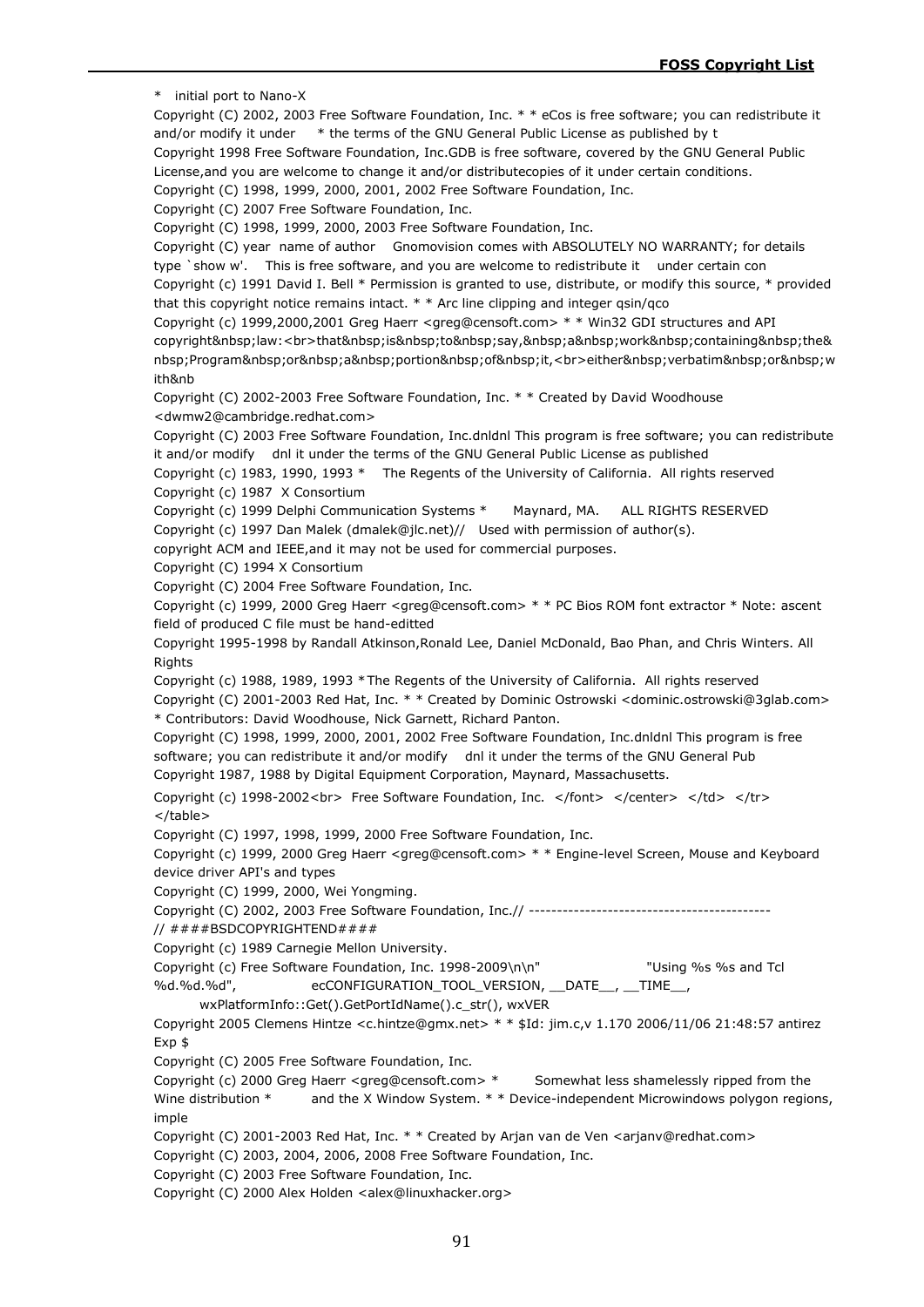Copyright (c) 1996 Charles D. Cranor and Washington University. \* All rights reserved Copyright (C) 1991-1997, Thomas G. Lane. \* This file is part of the Independent JPEG Group's software. \* For conditions of distribution and use, see the accompanying README file. \* \* This file con Copyright (C) 2000, 2001, 2002, Free Software Foundation, Inc. RAM: 0x88000000-0x8c000000, 0x8800db98-0x8bfb1000 availa Copyright (c) 1985, 1986 The Regents of the University of California. \* All rights reserved Copyright (c) 1982, 1985, 1986, 1988, 1993, 1994 \* The Regents of the University of California. All rights reserved Copyright (C) 2001-2003 Red Hat, Inc. \* Created by Arjan van de Ven <arjanv@redhat.com> \* Copyright&nbsp:(C)&nbsp:&nbsp:&nbsp:&nbsp:&nbsp:59&nbsp:Temple&nbsp:Place,&nbsp:Suite&nbsp:330 . 8nbsp:Boston. &nbsp:MA&nbsp: 8nbsp: 02111-1307&nbsp;&nbsp;USA<br>&nbsp;Everyone&nbsp;is&nbsp;permitted&nbs Copyright (c) 2000 Greg Haerr <greg@censoft.com> \* \* Nano-X Draw Library Copyright (C) 1992-1997, Thomas G. Lane. \* This file is part of the Independent JPEG Group's software. \* For conditions of distribution and use, see the accompanying README file. \* \* This file pro Copyright (c) 1999, 2000 Alex Holden <alex@linuxhacker.org> Copyright (C) 2003, 2004, 2006, 2008 Free Software Foundation, Inc.#### eCos is free software; you can redistribute it and/or modify it under  $##$  the terms of the GNU General Public License as pu Copyright (C) 2000, 2001, Free Software Foundation, Inc. Copyright (c) 1982, 1986, 1991, 1993 \* The Regents of the University of California. All rights reserved Copyright (C) 2000, 3G Lab Ltd. Copyright (C) 1994-1996, Thomas G. Lane. \* This file is part of the Independent JPEG Group's software. \* For conditions of distribution and use, see the accompanying README file. \* \* This include Copyright 1995-2005 Jean-loup Gailly ";/\* If you use the zlib library in a product, an acknowledgment is welcome in the documentation of your product. If for some reason you cannot include such Copyright (C) 1995-1998 by Darren Reed. \* \* Redistribution and use in source and binary forms are permitted \* provided that this notice is preserved and due credit is given \* to the original autho Copyright (c) Free Software Foundation Inc., 2001- 2009====================================================== Copyright (c) 1999 Greg Haerr Copyright (C) 1998, 1999, 2000, 2001, 2002, 2003, 2005 Free Software Foundation, Inc. Copyright (c) 1992, 1993 \* The Regents of the University of California. All rights reserved Copyright (C) 1995-2005 Jean-loup Gailly. \* For conditions of distribution and use, see copyright notice in zlib.h \*/ Copyright (c) 1999, 2000, 2001 Greg Haerr <greg@censoft.com> \* \* Microwindows Screen Driver for Linux kernel framebuffers Copyright (c) 1990, 1999 The Regents of the University of California. \* All rights reserved Copyright 1994, 1995 Massachusetts Institute of Technology \* \* Permission to use, copy, modify, and distribute this software and \* its documentation for any purpose and without fee is hereby \* gra Copyright (c) 2000, 2001 Greg Haerr <greg@censoft.com> \* \* 24bpp Linear Video Driver for Microwindows Copyright (C) 1998, 1999, 2000 Free Software Foundation, Inc. \* \* This program is free software; you can redistribute it and/or modify \* it under the terms of the GNU General Public License as Copyright (C) 1998, 1999, 2000, 2001, 2002, 2005 Free Software Foundation, Inc. Copyright (c) 1982, 1986, 1993 \*The Regents of the University of California. All rights reserved Copyright (c) 2000 Greg Haerr <greg@censoft.com> \* \* Portrait mode subdriver for Microwindows Copyright (c) 1993 Daniel Boulet Copyright 1988, 1989 by Carnegie Mellon University Copyright (C) 1999 Bradley D. LaRonde (brad@ltc.com) Copyright (c) 1995 Pedro Roque Marques \* All rights reserved Copyright (c) 2001-2004 Axon Digital Design B.V., The Netherlands. \* All rights reserved Copyright (c) 1999, 2000, 2002 Greg Haerr <greg@censoft.com> \* \* Microwindows Screen Driver for Linux kernel framebuffers Copyright (c) 2000 Victor Rogachev <rogach@sut.ru> \* \* Int10 function for PACIFIC C on MSDOS Copyright (c) 1999-2001 Greg Haerr <greg@censoft.com> \* \* 1bpp Packed Linear Video Driver for Microwindows Copyright (c) 1997 by Global Election Systems Inc. All rights reserved Copyright (C) 1992-1997, Thomas G. Lane. \* This file is part of the Independent JPEG Group's software. \* For conditions of distribution and use, see the accompanying README file. \* \* jmemmac.c pro Copyright (C) 1995-2003 Mark Adler \* For conditions of distribution and use, see copyright notice in zlib.h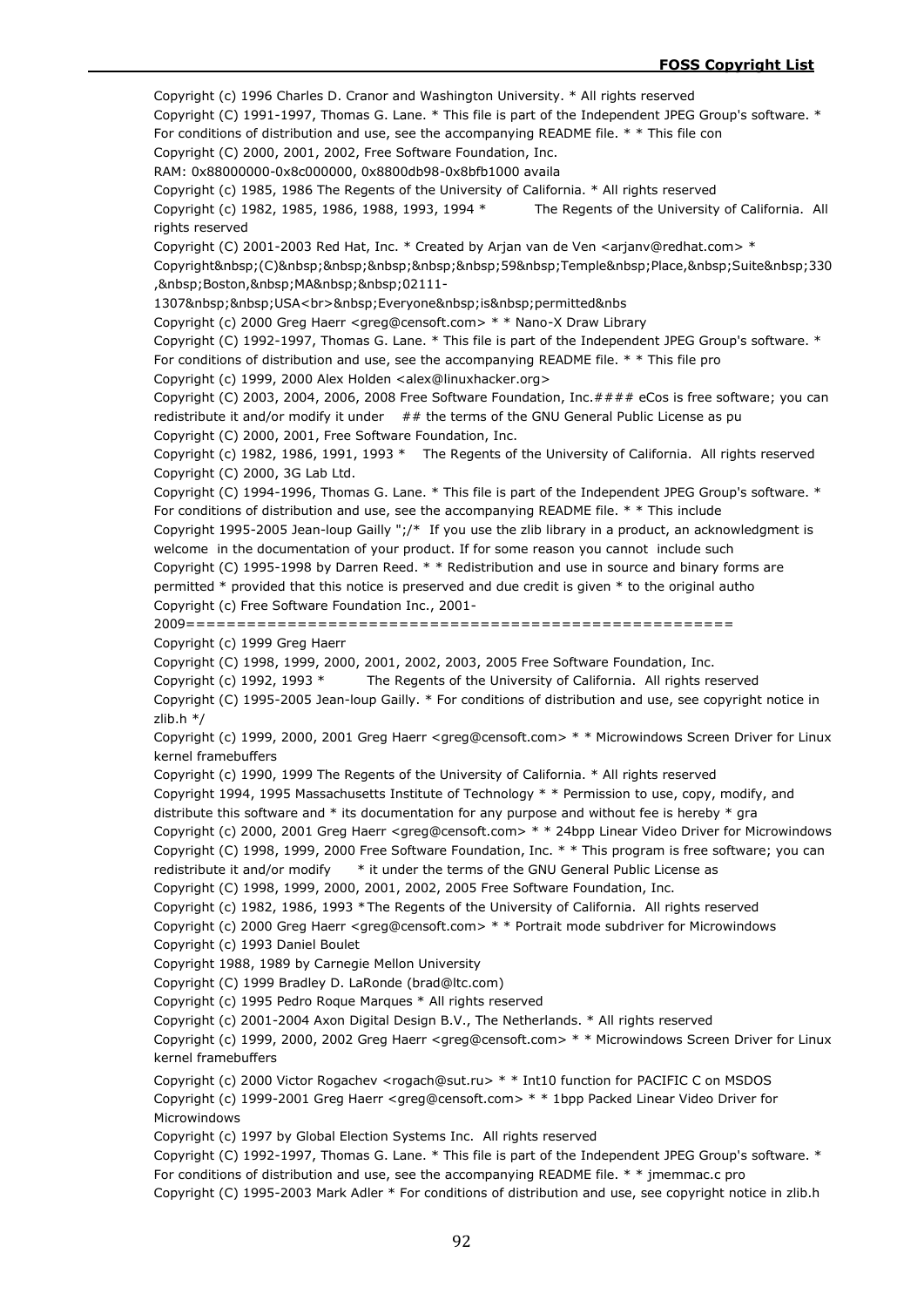\*/ Copyright (c) 1999, 2000 Greg Haerr <greg@censoft.com> \* \* Windows BMP to Microwindows image converter Copyright (c) 1991 David I. Bell \* Permission is granted to use, distribute, or modify this source, \* provided that this copyright notice remains intact. \* \* Device-independent routines to determi Copyright (c) 1988, 1993 \* The Regents of the University of California. All rights reserved Copyright (c) 1999 Greg Haerr <greg@censoft.com> \* \* 8bpp (256 color) standard palette definition copyright)/2; ret = flash\_program(prog\_start,&copyright,sizeof(copyright),NULL); CYG\_TEST\_PASS\_FAIL((ret == FLASH\_ERR\_OK),"flash\_program2"); /\* Check the first version is still OK \*/ Copyright (C) 1997, 1998, 1999, 2000, 2001, 2002, 2003 Free Software Foundation, Inc. --><!-- This material may be distributed only subject to the terms --><!-- and conditions set forth in Copyright (C) 1998, 1999, 2000, 2001, 2002 Free Software Foundation, Inc. $\#H\#H$  This program is free software; you can redistribute it and/or modify  $# #$  it under the terms of the GNU General Publi Copyright (c) 2001, Swedish Institute of Computer Science. \* All rights reserved Copyright (C) 1998, 1999, 2000, 2005, 2008, 2009 Free Software Foundation, Inc. copyright>
<year>1989</yea
</a>
<//>
</year>1991</year>
<holder>Free Software Foundation, Inc.</holder> Copyright (C) 2004, 2009 Free Software Foundation, Inc. Copyright (C) 1998, 1999, 2000, 2001, 2002, 2003, 2004 Free Software Foundation, Inc. Copyright++ 1983, 1990, 1993 \* copyright is useful for something Copyright (C) 1995-1996 Jean-loup Gailly and Mark Adler Copyright (C) 1998, 1999, 2000, 2001, 2002, 2003, 2004, 2005, 2006, 2008 Free Software Foundation, Inc. Copyright (c) 2000 Century Software Embedded Technologies \* Written by Jordan Crouse \* \* Microwindows keyboard driver for Compaq iPAQ &Copy\tCtrl editMenu->Append(wxID\_PASTE, \_("&Paste\tCtrl+V"), \_("Inserts Clipboard contents")); editMenu->Append(wxID\_CLEAR, ("&Clear"), ("Erases everything in the output pane")); editMe Copyright (c) 1997 by Global Election Systems Inc. Copyright (C) 2000 by VTech Informations LTD \* \* This program is released under MPL Copyright (c) 1999, 2000, 2001 Greg Haerr <greg@censoft.com> \* \* Microwindows Screen Driver using SVGA Library COPYRIGHT)JMESSAGE(JMSG\_VERSION, JVERSION)JMESSAGE(JTRC\_16BIT\_TABLES, "Caution: quantization tables are too coarse for baseline JPEG")JMESSAGE(JTRC\_ADOBE, "Adobe APP14 marker: version %d, flags Copyright (C) 1998, 1999, 2000 and 2001 WIDE Project. \* All rights reserved Copyright (c) 2000 Alex Holden <alex@linuxhacker.org> \* \* Nano-X Core Protocol Header Copyright (c) 2000 Paycounter, Inc. \* Author: Alfred Perlstein <alfred@paycounter.com>, <alfred@FreeBSD.org> \* All rights reserved Copyright (c) 2002-2009 Free Software Foundation, Inc."#define DEFAULT\_SAVE\_FILE "ecos.ecc"static const char\* tool = "ecosconfig"; Copyright (C) 1999, 2000, 2001, 2002, 2003 Free Software Foundation, Inc. Copyright (c) 1991 David I. Bell \* Permission is granted to use, distribute, or modify this source, \* provided that this copyright notice remains intact. \* \* DYNAMICREGIONS Device-independent rout Copyright(c) 1997, 1998, 1999, 2000 Free Software Foundation\n\n"); xprintf ("Version: %s\nThis image was built on %s\n\n", VERSION, build date); Copyright (C) 2002 Free Software Foundation, Inc. --><!-- This material may be distributed only subject to the terms --><!-- and conditions set forth in the Open Copyright (C) 1998, 1999, 2000, 2001, 2002, 2003, 2004, 2009 Free Software Foundation, Inc. Copyright (c) 1999 Greg Haerr <greg@censoft.com>; asm.h - all asm\*.s TC/MC/Aztec assembly include file;; 7/26/92 v6.3 TSC support ; 11/17/92 original version Copyright 1996, 1998, 1999, 2000 The Regents of the University of California All Rights Reserved Copyright 1997-1998 by Randall Atkinson,Ronald Lee, Daniel McDonald, Bao Phan, and Chris Winters. All **Rights** Copyright (C) 1998, 1999, 2000, 2003, 2004, 2005, 2006, 2008, 2009 Free Software Foundation, Inc. Copyright (C) 2003, MLB Associates Copyright (c) 2000 Greg Haerr <greg@censoft.com> \* \* Listbox for Microwindows win32 api. Copyright (C) 2006, 2007 Free Software Foundation, Inc. Copyright (C) 2008, 2009 Free Software Foundation, Inc.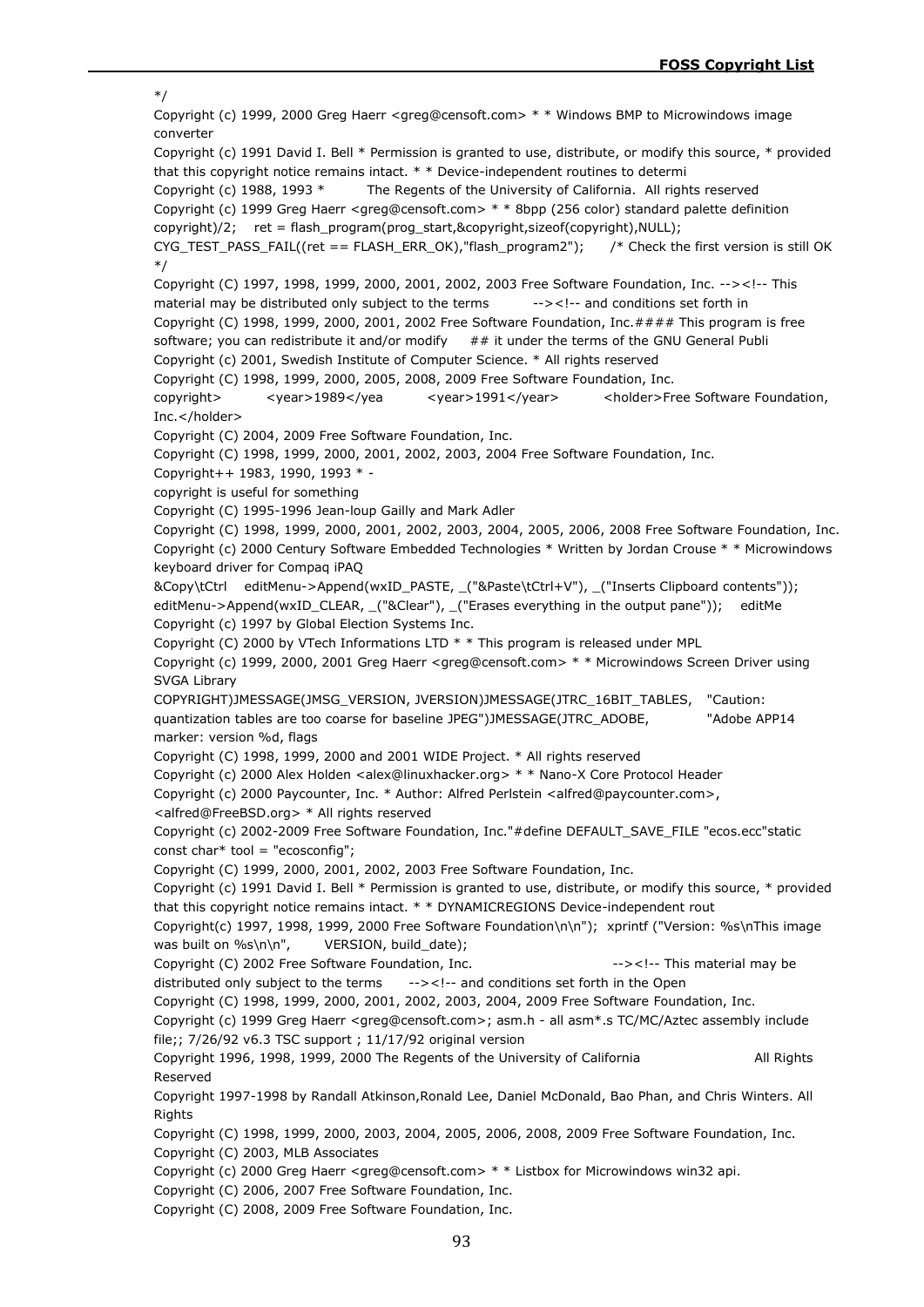Copyright (C) 1991-1994, Thomas G. Lane. \* This file is part of the Independent JPEG Group's software. \* For conditions of distribution and use, see the accompanying README file. \*/ Copyright (c) 1991 David I. Bell \* Permission is granted to use, distribute, or modify this source, \* provided that this copyright notice remains intact. \* \* /dev/tty TTY Keyboard Driver Copyright (C) 2000 Andrew K. Milton -- akm@theinternet.com.au \* \* Basically I stole stuff from all the other drivers, a bit here \* a bit there. Don't look in here for a "good" example of a driver. Copyright (C) 1995, 1996, 1997, 1998, and 1999 WIDE Project. \* All rights reserved Copyright (c) 2001 by Greg Haerr <greg@centurysoftware.com> \* \* XtoNX.h - X to Nano-X macro conversion header file Copyright (C) 2003, Gary Thomas <gary@mlbassoc.com>//------------------------------------------------------ ----------- Copyright (c) 1999 Greg Haerr <greg@censoft.com> \* \* Experimental debug screen driver for Microwindows Copyright (c) 2000 Greg Haerr <greg@censoft.com> \* T1lib Adobe type1 routines contributed by Vidar Hokstad \* Freetype TrueType routines contributed by Martin Jolicoeur \* Han Zi Ku routines contribu Copyright (C) 2004, 2005 Free Software Foundation, Inc. copyright\n"); printf (" -q, --quiet : reduce verbosity\n"); printf (" -v, -verbose : increase verbosity\n"); pri copyright message is still there Copyright (c) 2000 Morten Rolland, Screen Media \*/static intutf8\_to\_utf16(const unsigned char \*utf8, int cc, unsigned short \*unicode16) Copyright (C) 2002, 2003 Free Software Foundation, Inc. Copyright (c) 1991 David I. Bell \* Permission is granted to use, distribute, or modify this source, \* provided that this copyright notice remains intact. \*/#include "windows.h"#include "wintern.h Copyright (c) 2000 - Rosimildo da Silva// // MODULE DESCRIPTION: // This module implements the Microwindows Drivers for systems that implements // the Micro Input Device interface. This driver is Copyright Salvatore Sanfilippo ,2005. \* \* Permission to use, copy, modify, and distribute this software and its \* documentation for any purpose is hereby granted without fee, provided \* that this Copyright  $\left\langle \langle \cdot \rangle \right\rangle$ -- This material may be distributed only subject to the terms  $\left\langle \cdot \rangle \right\rangle$ -- and conditions set forth in the Open Publication License, v1.0 --><!-- or later (the latest version is prese Copyright (c) 1999, 2000, 2001 Greg Haerr <greg@censoft.com> \* \* 32bpp Linear Video Driver for Microwindows Copyright 1991 J.T. Anderson"; (c) UNIX System Laboratories, Inc. \* All or some portions of this file are derived from material licensed \* to the University of California by American Telephone and Telegraph \* Co. or Unix System Copyright (c) 1999, 2000 Greg Haerr <greg@censoft.com> \* Author: Tony Rogvall <tony@bluetail.com> \* \* Converted to scancode mode by Greg Haerr Copyright (C) 1998, Thomas G. Lane" Copyright (c) 1999 Greg Haerr <greg@censoft.com> \* \* Win32 API base type definitions Copyright (C) 1997-1998 by Darren Reed. \* \* Redistribution and use in source and binary forms are permitted \* provided that this notice is preserved and due credit is given \* to the original autho Copyright (c) 1999 Greg Haerr <greg@censoft.com>; msc.h - asm.h include for MSC Compiler;; 8/30/92 changed small model to use \_TEXT only for fixup overflows; 7/26/92 v6.3 .center/.cexit macros for Copyright (C) 1989, 1991 Free Software Foundation, Inc. 59 Temple Place, Suite 330, Boston, MA 02111-1307 USA Everyone is permitted to copy and distribute verbatim copies of Copyright (c) 1999 Greg Haerr <greg@censoft.com> \* \* 2pbb (4 color) standard palette definition Copyright � 1998-2002 Free Software Foundation, Inc.",IDC\_STATIC,40,36, 170,8 CONTROL "",IDC\_STATIC,"Static",SS\_GRAYFRAME,8,57,201,133, WS\_EX\_DLGMOD Copyright (C) 1998, 1999, 2000, 2003, 2005, 2006, 2008, 2009 Free Software Foundation, Inc. Copyright (c) 1999 Greg Haerr <greg@censoft.com> \* \* Win32 API upper level window creation, management and msg routines Copyright (c) 1982, 1986, 1993, 1994 \* The Regents of the University of California. All rights reserved Copyright (c) 1982, 1986, 1989, 1993 \* The Regents of the University of California. All rights reserved Copyright (C) 2000 Greg Haerr <greg@censoft.com> Copyright (C) 2001 Free Software Foundation, Inc. --><!-- This material may be distributed only subject to the terms --><!-- and conditions set forth in the Open Copyright (c) 1991, 1993 \* The Regents of the University of California. All rights reserved Copyright (C) 1995-2005 Jean-loup Gailly \* For conditions of distribution and use, see copyright notice in zlib.h \*/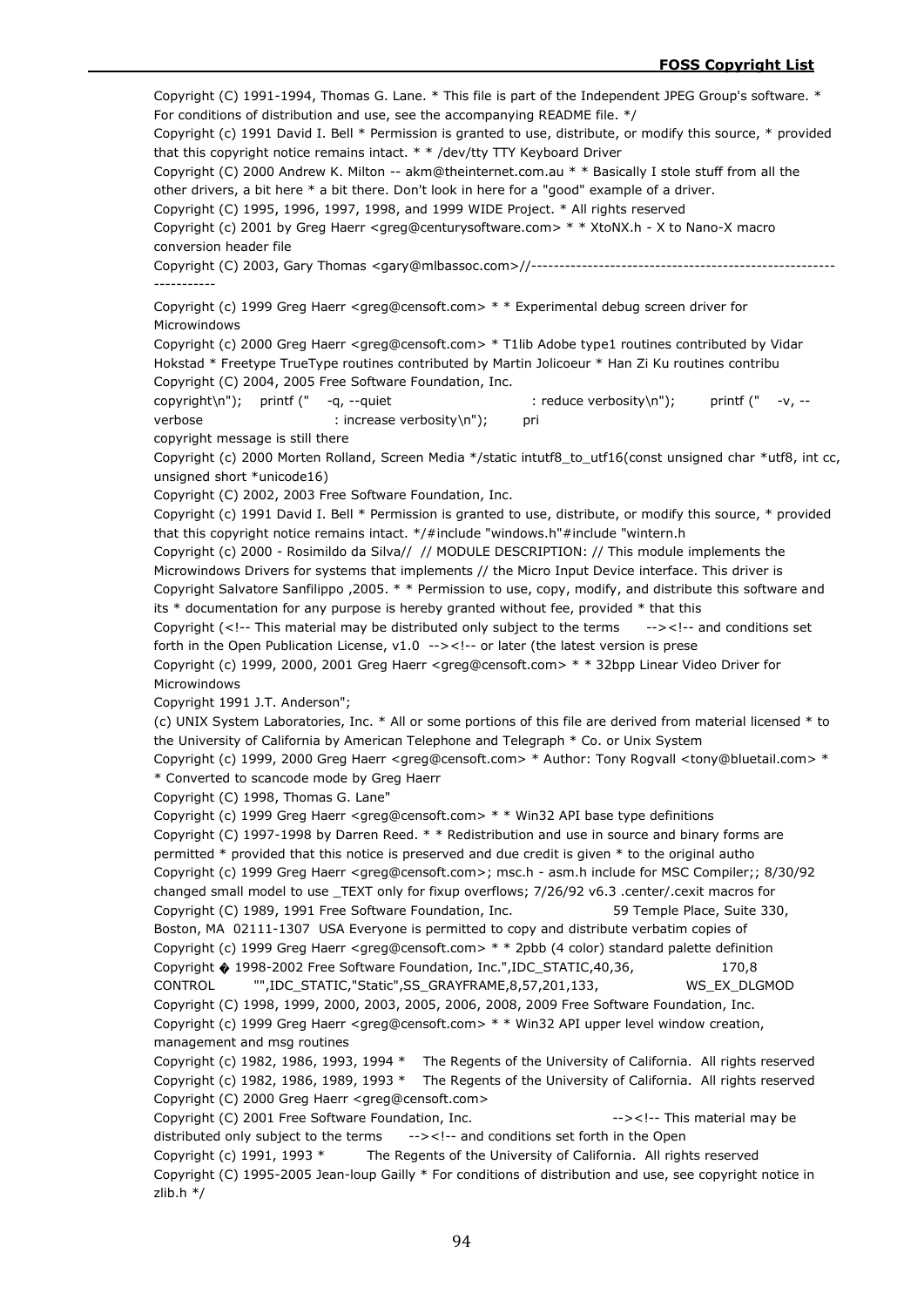Copyright (C) 1996, 1998, 2000, 2001, 2002, 2003, 2004, 2005# Free Software Foundation, Inc.

Copyright (C) 1998, 1999, 2000, 2001, 2002, 2003, 2006 Free Software Foundation, Inc.

Copyright (c) 2001-2004 Leon Woestenberg <leon.woestenberg@gmx.net>

Copyright (C) 2001 WIDE Project. All rights reserved

Copyright (c) 1990, 1993 \* The Regents of the University of California. All rights reserved

Copyright (C) 1999 Sam Lantinga/\* Adapted for use in SDL by Sam Lantinga -- 7/20/98 \*//\* This library

is free software; you can redistribute it and/or modify it under the terms of the GNU L

Copyright (c) 1999 Alex Holden <alex@linuxhacker.org>

Copyright (c) 1999 Victor Rogachev <rogach@sut.ru> \* \* Screen Driver using DJGPP & GRX Library

Copyright (C) 2000, 2001, Free Software Foundation, Inc.

RAM: 0x00000000-0x01f80000, 0x0006f208-0x01f51000 available

Copyright (C) 1999 Alistair Riddoch <ajr@ecs.soton.ac.uk> \*/

Copyright (c) 2000 Greg Haerr <greg@censoft.com> \* \* Progress bar for Microwindows win32 api.

Copyright (C) 2000 by Greg Haerr <greg@censoft.com>

Copyright (C) 2000, 2001, Free Software Foundation, Inc.RAM: 0x00000000-

0x00400000</PRE></TD></TR></TABLE>

</P></DIV><DIVCLASS="NAVFOOTER"><HRALIGN="LEFT"WIDTH="100%"><TABLESUMMARY=

Copyright (c) 1999 Greg Haerr <greg@censoft.com> \*/

copyright)\*2/3) copyright len = block size / 3; } else {

Copyright (C) 1998, 1999, 2000, 2001, 2002, 2004, 2005, 2006, 2008 Free Software Foundation, Inc. Copyright (C) Chris Johns (ccj@acm.org)

Copyright © 1998, 1999, 2000, 2001, 2002, 2003, 2004, 2005, 2006, 2007, 2009 Free Software Foundation, Inc.</P><DIVCLASS="LEGALNOTICE"><ANAME="AEN17"></A><P><B>Documentation licensing ter

Copyright (C) 1999, 2000, 2002, 2003 Free Software Foundation, Inc.

COPYRIGHT (C) 1986 Gary S. Brown. You may use this program, or /\* code or tables extracted from it, as desired without restriction. \*/ /\*

Copyright (C) 2006 Free Software Foundation, Inc.

Copyright (c) 2000 Greg Haerr <greg@censoft.com> \* \* Multi Line Edit Control for Microwindows win32 api. copyright have been assigned to the USNaval Research Laboratory (NRL). The NRL Copyright Notice and

LicenseAgreement Version 1.1 (January 17, 1995) applies to these portions of thesoftware.You sho

copyright\nAbout" ID\_APP\_EXIT "Quits the application; prompts to save documents\nExit" ID\_HELP "Displays help\nHelp"END

Copyright (C) 1984, 1989, 1990, 2000, 2001, 2002, 2003 Free Software Foundation, Inc.

Copyright (c) 1991 David I. Bell \* Permission is granted to use, distribute, or modify this source, \* provided that this copyright notice remains intact. \* \* Device-independent top level mouse and

Copyright (c) 2000, 2002 Greg Haerr <greg@censoft.com> \* \* Null Keyboard Driver

Copyright (c) Independant JPEG group (ijg) \* \* Image load/cache/resize/display routines

Copyright (c) 1999, 2000, Wei Yongming. \* jmt: scrollbar thumb ported \* \* Microwindows win32 Scrollbars control

Copyright (c) 2000 - Rosimildo da Silva// // MODULE DESCRIPTION: // This module implements the "GsSelect()" function for MicroWindows.

Copyright 1989 by Carnegie Mellon University

Copyright (C) 1995-1996 Jean-loup Gailly. \* For conditions of distribution and use, see copyright notice in  $zlib.h$  \*/

Copyright (c) 1989, 1993, 1994 \*The Regents of the University of California. All rights reserved Copyright (C) 1999 Bradley D. LaRonde <brad@ltc.com>

Copyright (C) 1998, 1999, 2000, 2001, 2002, 2003, 2009 Free Software Foundation, Inc.

copyright or patent infringements and have to pay royalties. Itshould also prevent any company from making some small improvements,calling the result a completely new system, and releasing this unde

Copyright (c) 1996 \* Matt Thomas <matt@3am-software.com> \* \* Redistribution and use in source and

binary forms, with or without \* modification, are permitted provided that the following conditions

Copyright (C) 1998 Olivetti \* \* This software is distributed in the hope that it will be useful, \* but WITHOUT

ANY WARRANTY; without even the implied warranty of \* MERCHANTABILITY or FITNESS FOR A

Copyright (c) 1989, 1993 \* The Regents of the University of California. All rights reserved Copyright 1992 by Carnegie Mellon University

copyright); } ret = cyg\_flash\_program(flash\_start, CYG\_TEST\_PASS\_FAIL((ret == CYG\_FLASH\_ERR\_OK),"flash\_program1"); /\* Check the contents made it into the flash \*/ CYG\_TEST\_ Copyright (C) 1989, 1991 Free Software Foundation, Inc.\n"" 59 Temple Place, Suite 330, Boston, MA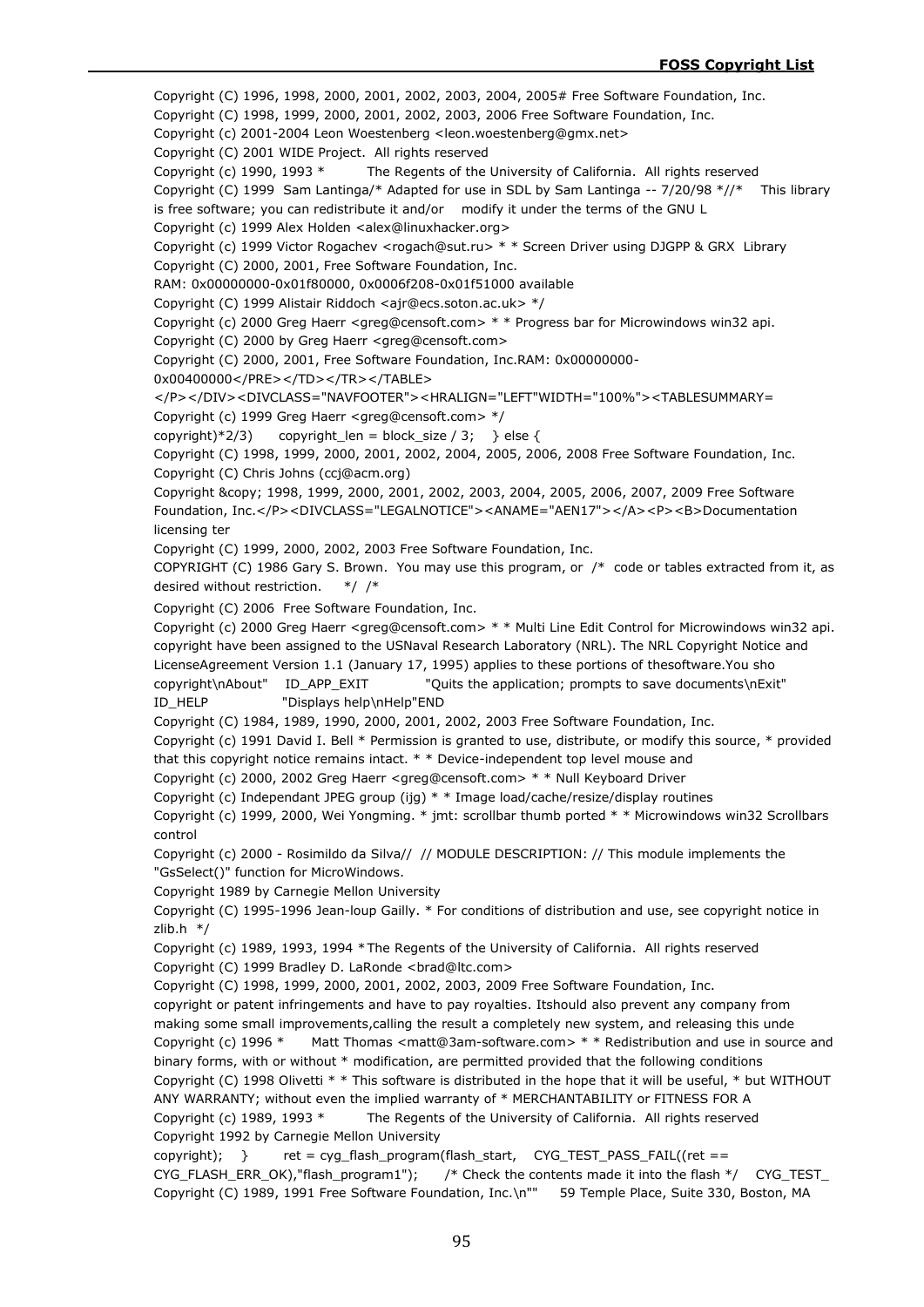02111-1307 USA\n"" Everyone is permitted to copy and distribute verbatim copies\n"" of this Copyright (C) 2001-2003 Red Hat, Inc. \* \* Created by David Woodhouse <dwmw2@infradead.org> Copyright (C) 1997, 1998 Olivetti \* \* This is free software; you can redistribute it and/or modify \* it under the terms of the GNU General Public License as published by  $*$  the Free Software Fou Copyright (c) 1989 Carnegie Mellon University. \* All rights reserved Copyright (C) 2001-2003 Red Hat, Inc. \* \* Created by David Woodhouse <dwmw2@redhat.com> Copyright (c) 2000 Alex Holden <alex@linuxhacker.org> Copyright (C) 2004, 2005, 2009 Free Software Foundation, Inc. Copyright (c) 1982, 1986, 1988, 1991, 1993 \* The Regents of the University of California. All rights reserved Copyright 1988, 1989, 1991, 1992 by Carnegie Mellon University Copyright (C) 1997, 1999, 2000, 2001, 2003, 2004, 2005# Free Software Foundation, Inc. Copyright (c) 1998,1999, 2001 Cygnus Solutions \* \* The authors hereby grant permission to use, copy, modify, distribute, \* and license this software and its documentation for any purpose, provided Copyright (C) 2001-2003 Free Software Foundation, Inc. \* \* Created by David Woodhouse <dwmw2@cambridge.redhat.com> Copyright (C) 1995-2004 Jean-loup Gailly \* For conditions of distribution and use, see copyright notice in zlib.h \*/ Copyright (C) 1995-2004 Jean-loup Gailly. \* For conditions of distribution and use, see copyright notice in  $7$ lih h  $*/$ Copyright 1994 by Century Software, Inc. Copyright (c) 1983 Regents of the University of California. \* All rights reserved Copyright (c) 2001, 2002 by Greg Haerr <greg@censoft.com> \*/#include <stdio.h>#include <stdlib.h>#include <unistd.h>#include <fcntl.h>#ifdef \_\_ECOS# include <pkgconf/system.h>#include <pkgconf Copyright (C) 2004, 2005, 2008 Free Software Foundation, Inc. Copyright (C) 2003, 2004 Gary Thomas <gary@mlbassoc.com>//----------------------------------------------- ------------------ Copyright (C) 1998, 1999, 2000, 2001, 2002, 2003, 2004, 2005, 2008 Free Software Foundation, Inc. Copyright (C) 1994-1998, Thomas G. Lane. \* This file is part of the Independent JPEG Group's software. \* For conditions of distribution and use, see the accompanying README file. \* \* This file con copyright noticenotices that refer to this License and to& nbsp;the absence of any warranty;<br>and&nbsp;give&nbsp;any&nbsp;other&nb sp;reci Copyright (C) 2003, 2009 Free Software Foundation, Inc. Copyright (C) 2004, 2005, 2006, 2007, 2008 Free Software Foundation, Inc. Copyright (C) 2002 Gary Thomas Copyright (c) 2000 Brian Somers <brian@Awfulhak.org> \* All rights reserved copyright banner set data "[set copyright banner]\n[set data]" Copyright (C) 1998, 1999, 2000, 2001, 2002, 2003, 2004, 2005, 2007, 2008 Free Software Foundation, Inc. Copyright (C) 2001, 2002 Red Hat, Inc. \* \* Created by Arjan van de Ven <arjanv@redhat.com> Copyright (C) 1992-1997, Thomas G. Lane. \* This file is part of the Independent JPEG Group's software. \* For conditions of distribution and use, see the accompanying README file. \* \* This include Copyright (C) 2004 Ferenc Havasi <havasi@inf.u-szeged.hu>, \* University of Szeged, Hungary \* \* For licensing information, see the file 'LICENCE' in this directory. Copyright (c) 1988, 1993 \* The Regents of the University of California. All rights reserved Copyright (c) 2001-2003 Swedish Institute of Computer Science. Copyright (c) 2000 Vidar Hokstad Copyright (c) 1999 Greg Haerr <greg@censoft.com> \* \* Keyboard Driver, PC bios version Copyright (C) 1998, 1999, 2000, 2003, 2005, 2006, 2008 Free Software Foundation, Inc. Copyright (c) 2000 Greg Haerr <greg@censoft.com> \* \* Microwindows alpha blending demo Copyright � 1999-2000 Free Software Foundation, Inc.",IDC\_STATIC,40,25, 139,8 DEFPUSHBUTTON "OK",IDOK,181,7,50,14,WS\_GROUPEND Copyright (C) 2002 Free Software Foundation, Inc.dnldnl This program is free software; you can redistribute it and/or modify dnl it under the terms of the GNU General Public License as published Copyright (c) 1999 Greg Haerr <greg@censoft.com> \* \* Microwindows Screen Driver for RTEMS (uses Microframebuffer api) Copyright (c) 2000 Jason L. Wright (jason@thought.net) \* All rights reserved Copyright (C) 1997, Thomas G. Lane. \* This file is part of the Independent JPEG Group's software. \* For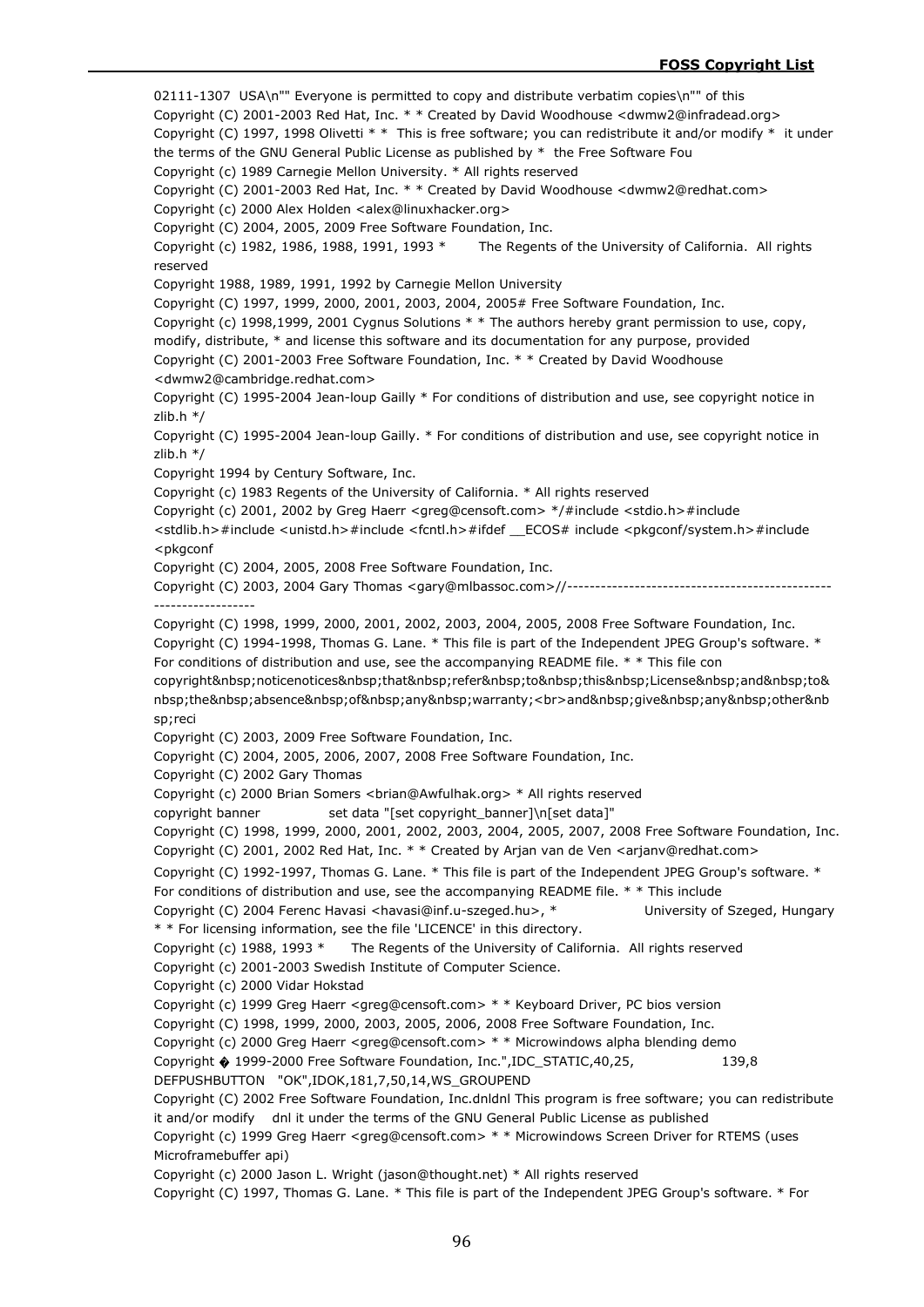conditions of distribution and use, see the accompanying README file. \* \* This file contains Copyright (c) 2000 Victor Rogachev <rogach@sut.ru> \* \* Keyboard Driver, using BIOS for PACIFIC C on MSDOS Copyright (c) 1991 David I. Bell \* Permission is granted to use, distribute, or modify this source, \* provided that this copyright notice remains intact. \* \* DYNAMICREGIONS MwSetClipWindow Copyright (C) 2000, Free Software Foundation, Inc. Copyright (C) 2001-2003 Free Software Foundation, Inc. \* \* Created by Dominic Ostrowski <dominic.ostrowski@3glab.com> \* Contributors: David Woodhouse, Nick Garnett, Richard Panton. Copyright 2002 Niels Provos <provos@citi.umich.edu> \* All rights reserved Copyright (C) 1989 by Jef Poskanzer. \* Permission to use, copy, modify, and distribute this software and its  $*$  documentation for any purpose and without fee is hereby granted, provided  $*$  t Copyright (C) 2003 Gary Thomas Copyright 1995-1998 by Randall Atkinson, Ronald Lee,Daniel McDonald, Bao Phan, and Chris Winters. All Rights Reserved Copyright (c) 2001-2004 Swedish Institute of Computer Science. \* All rights reserved Copyright (C) 2003, 2004, 2005, 2006, 2008 Free Software Foundation, Inc. Copyright (c) 2000, 2001 Greg Haerr <greg@censoft.com> \* \* Screen Driver Utilities Copyright (c) 1999 Greg Haerr <greg@censoft.com> Copyright (C) 1998, 1999, 2000, 2001, 2002 Free Software Foundation, Inc. ""// ""// eCos is free software; you can redistribute it a Copyright (C) 1991-1998, Thomas G. Lane. \* This file is part of the Independent JPEG Group's software. \* For conditions of distribution and use, see the accompanying README file. \* \* This file con copyright the(2) offer you this license which gives you&n bsp;legal permission to copy,<br>distribute&nbsp;and/or&nbsp;modify&nbsp;the&nbsp; soft Copyright (c) 1999 Greg Haerr <greg@censoft.com> \* \* Device-independent keyboard routines Copyright (c) 1999 Greg Haerr <greg@censoft.com> \* \* Nano-X Core Protocol Client Request Handling Routines Copyright (C) 2004, 2005, 2006, 2007 Free Software Foundation, Inc. Copyright (c) 1999, 2000, Wei Yongming. \* jmt: scrollbar thumb ported \* \* Microwindows win32 NonClient **Scrollbars** Copyright 2002 Free Software Foundation, Inc.GDB is free software, covered by the GNU General Public License, and you arewelcome to change it and/or distribute copies of it under certain conditions. Copyright (C) 2004, 2006 Free Software Foundation, Inc. Copyright (C) 1998, 1999, 2000, 2006 Free Software Foundation, Inc. Copyright (c) 1982, 1986, 1990, 1993 \* The Regents of the University of California. All rights reserved Copyright (c) 1999 Greg Haerr <greg@censoft.com> \* \* ELKS utility routines for Micro-Windows drivers copyright message. Ideally# this would be a range extracted from the sources, but that is# a little bit tricky. copyright)/2), "Block 1 OK"); copyright is usefull for something Copyright (C) 2004 Ferenc Havasi <havasi@inf.u-szeged.hu>, \* University of Szeged, Hungary \* \* For licensing information, see the file 'LICENCE' in the \* jffs2 directory. (C) message on the first line, skip this file. if  $\{[request] \wedge \n] * Copyright (C) [0-9]* Free Software$ Foundation.\*}  $\delta$ data] == 0} { Copyright (C) 1997, 1998, 1999, 2000 Sam Lantinga <slouken@devolution.com> \* This a stretch blit implementation based on ideas given to me by  $*$  Tomasz Cejner - thanks! :)  $*/$ Copyright (C) 1991-1997, Thomas G. Lane. \* This file is part of the Independent JPEG Group's software. \* For conditions of distribution and use, see the accompanying README file. \* \* This file pro Copyright (C) 1995-2004 Mark Adler \* For conditions of distribution and use, see copyright notice in zlib.h \*/ Copyright (C) 2000 Alex Holden <alex@linuxhacker.org> \*/#include <stdio.h>#include <stdlib.h>#define MWINCLUDECOLORS#include "nano-X.h"/\* Uncomment this if you want debugging output from this fi Copyright (C) 1998, 1999, 2000, 2001, 2002, 2003 Free Software Foundation, Inc.#### eCos is free software; you can redistribute it and/or modify it under ## the terms of the GNU General Public L Copyright (C) 1999, 2000 Free Software Foundation, Inc. Copyright (C) 2003, 2008 Free Software Foundation, Inc. Copyright (c) 1990, 1991, 1993 \*The Regents of the University of California. All rights reserved Copyright (C) 1999, 2000, 2001, 2002, 2004, 2005, 2008 Free Software Foundation, Inc. Copyright (c) 1999 Victor Rogachev <rogach@sut.ru> \* \* Keyboard Driver, DOS & DJGPP & GRX version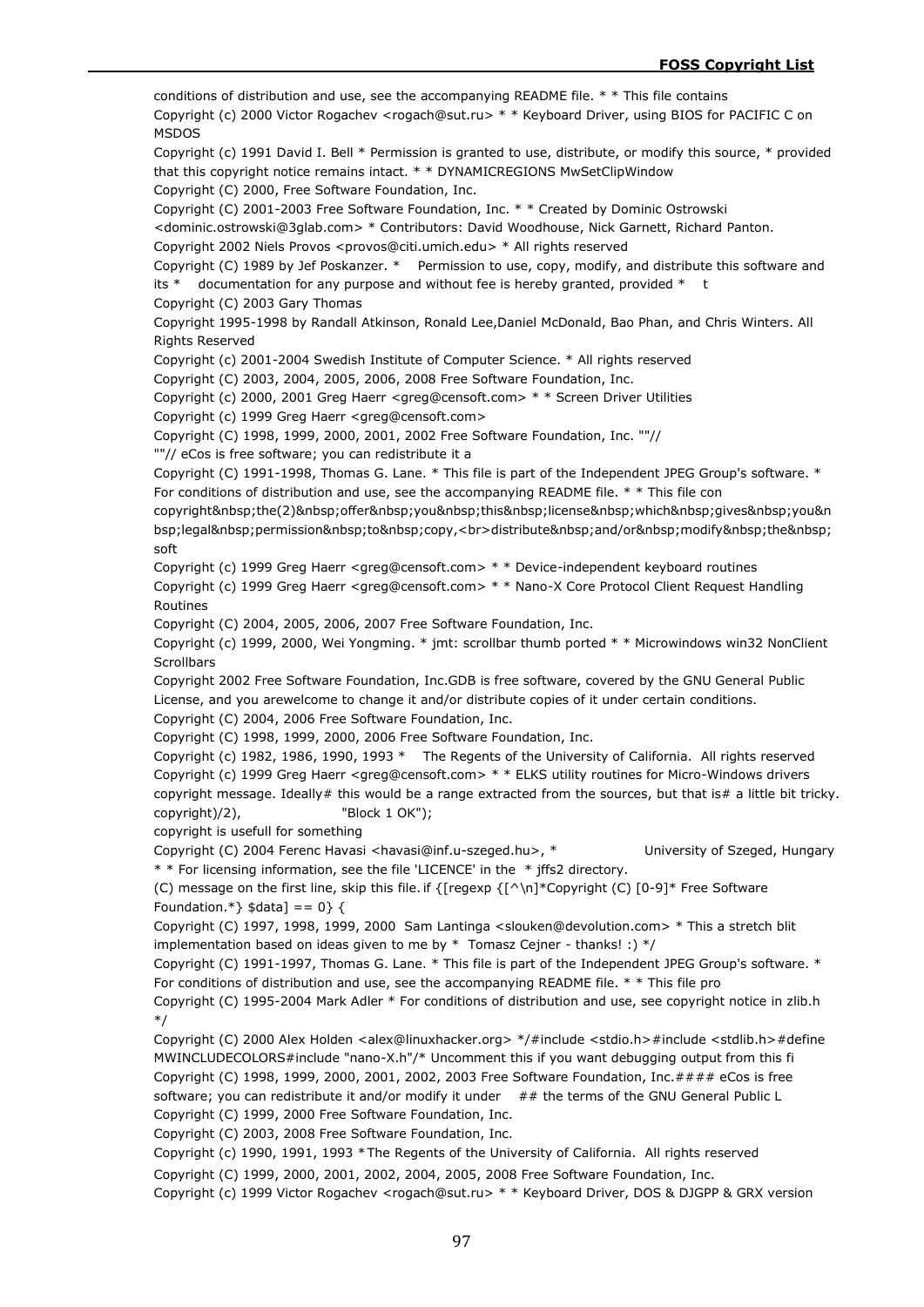Copyright (C) 2001-2003 Red Hat, Inc. Copyright (c) 1999 Greg Haerr <greg@censoft.com> copyright-nrl-97 Copyright (c) 2000 Greg Haerr <greg@censoft.com> \* Copyright (C) 1997, 2000, 2001, 2003, 2004, 2005, 2006# Free Software Foundation, Inc. Copyright (c) 1999, 2000 Greg Haerr <greg@censoft.com> \* \* Win32 USER structures and API Copyright (c) 2002, 2003 Gary Thomas (<gary@mlbassoc.com> Copyright (C) 1999, by Angelos D. Keromytis. \* \* Permission to use, copy, and modify this software without fee  $*$  is hereby granted, provided that this entire notice is included in  $*$  all copies of Copyright (c) 2000 Morten Rolland <mortenro@screenmedia.no> Copyright (C) 1998, 1999, 2000, 2008 Free Software Foundation, Inc. Copyright (C) 1993 by Sun Microsystems, Inc. All rights reserved Copyright (c) 1999, 2000 Greg Haerr <greg@censoft.com> \* \* 4bpp Packed Linear Video Driver for Microwindows \* This driver is written for the Vr41xx Palm PC machines \* Hopefully, we can get the 4 Copyright (C) 2003 Sweeney Design Ltd Copyright (c) 1991 David I. Bell \* Permission is granted to use, distribute, or modify this source, \* provided that this copyright notice remains intact. \* \* Device-independent mid level drawing a COPYRIGHT); printed\_version = TRUE; } cinfo->err->trace\_level++; Copyright (C) 2005 Free Software Foundation, Inc.dnldnl This program is free software; you can redistribute it and/or modify dnl it under the terms of the GNU General Public License as published Copyright 1988, 1991 by Carnegie Mellon University Copyright (C) 1996, 1997, 1998, 1999, 2000, 2001, 2002, 2003, 2004,# 2005, 2006, 2008 Free Software Foundation, Inc. Copyright (c) 1982, 1986, 1988, 1990, 1993 \* The Regents of the University of California. All rights reserved Copyright (C) 2001, 2003, 2005 Free Software Foundation, Inc. Copyright (c) 1997 Global Election Systems Inc. Copyright 1998 Free Software Foundation, Inc. GDB is free software, covered by the GNU General Public License, and you are welcome to change it and/or distribute copies of it under certain condi &Copy", ID\_EDIT\_COPY MENUITEM "Select A&ll", ID\_EDIT\_SELECT\_ALL MENUITEM SEPARATOR MENUITEM "&Save", 
ID\_TT\_EDIT\_SAVE Copyright (C) 1998, 1999, 2000, 2003, 2008 Free Software Foundation, Inc. Copyright (C) 1998, 1999, 2000, 2003, 2005 Free Software Foundation, Inc. Copyright (c) 1999 Greg Haerr <greg@censoft.com> \* \* 3D Graphics Library for Micro-Windows Copyright (c) 1982, 1986, 1991, 1993, 1995 \* The Regents of the University of California. All rights reserved Copyright (c) 1999, 2000 Greg Haerr <greg@censoft.com> \* \* Microwindows Win32 API master public header file Copyright 1996, 1998, 1999, 2000 The Regents of the University of California Copyright (c) 1993 by Digital Equipment Corporation. \* \* Permission to use, copy, modify, and distribute this software for any \* purpose with or without fee is hereby granted, provided that the ab Copyright (C) 2002, 2003 Free Software Foundation, Inc. \* \* eCos is free software; you can redistribute it and/or modify it under \* the terms of the GNU General Public License as published by the F Copyright (c) 2000 Simon Wood <simon@mungewell.uklinux.net> \* \* This program is licensed under the same terms that Microwindows \* and Nano-X are licensed under. See the file LICENSE accompanying copyright???? Gotta track it down - Jim Gettys \* \* Credit to Dean Rubine, Jim Kempf, and Ari Rapkin. &Copy", ID\_EDIT\_COPY MENUITEM "C&lear", ID\_EDIT\_CLEAR\_ALL MENUITEM "Select &AII",  $\qquad$  ID EDIT\_SELECT\_ALL MENUITEM SEPARAT Copyright (c) 2000-2001 Greg Haerr <greg@censoft.com> \* \* Device-independent arc, pie and ellipse routines. \* GdArc is integer only and requires start/end points. \* GdArcAngle requires floating po Copyright 1991 by the Massachusetts Institute of Technology Copyright (C) < year> Copyright (c) ARM Limited 1999 - 2001. All rights reserved Copyright (c) 1999 Greg Haerr <greg@censoft.com> \* \* Framebuffer data to .bmp file converter Copyright (c) 1991 David I. Bell \* Permission is granted to use, distribute, or modify this source, \* provided that this copyright notice remains intact.  $*$   $*$  Graphics server utility routines for w Copyright (c) 1999 Greg Haerr <greg@censoft.com> \* \* DOS Mouse Driver, uses int 33h \* Added fix for DJGPP 32 bit compilation

copyright message is still there CYG\_TEST\_PASS\_FAIL(!strncmp((void \*)prog\_start,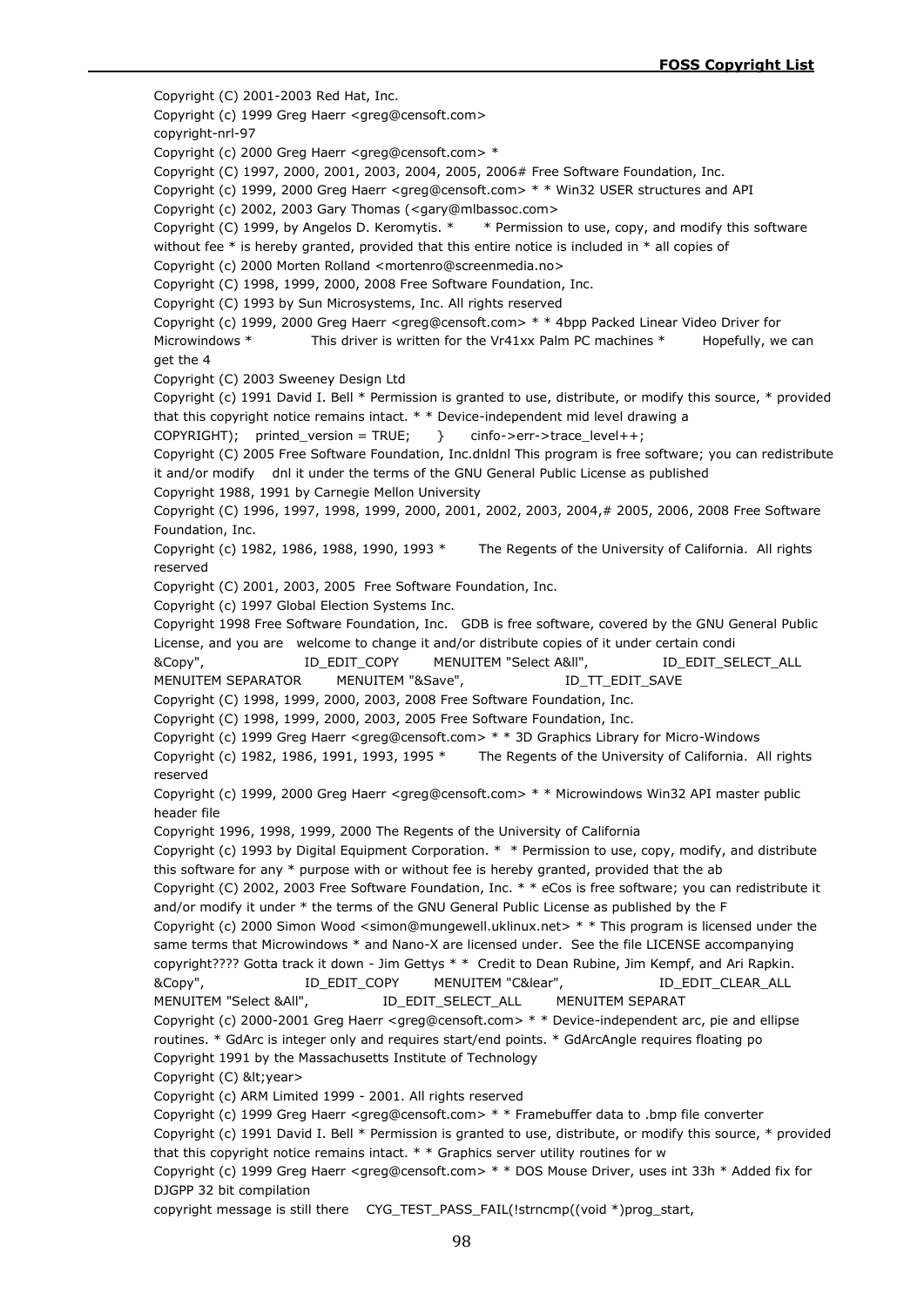copyright, Copyright (C) 2001 Free Software Foundation, Inc. Copyright: (c) Julian Smart and Markus Holzem// Licence: wxWindows license///////////////////////////////////////////////////////////////////////////// Copyright (C) 1998, 1999, 2000, 2001, 2002, 2003, 2004, 2005 Free Software Foundation, Inc. Copyright 1995-1996 Jean-loup Gailly ";/\* If you use the zlib library in a product, an acknowledgment is welcome in the documentation of your product. If for some reason you cannot include such Copyright (C) 1993-1998 by Darren Reed. \* \* Redistribution and use in source and binary forms are permitted \* provided that this notice is preserved and due credit is given \* to the original autho Copyright (c) 1991 David I. Bell \* Permission is granted to use, distribute, or modify this source, \* provided that this copyright notice remains intact. \* \* Main module of graphics server. Copyright (C) 1998, 1999, 2000, 2001, 2002, 2003, 2005, 2006 Free Software Foundation, Inc. Copyright (c) 1999, 2000, 2001 Greg Haerr <greg@censoft.com> \* \* 8bpp Linear Video Driver for Microwindows \* 00/01/26 added alpha blending with lookup tables (64k total) Copyright (C) 1998, 1999, 2000, 2001, 2002, 2003 Free Software Foundation, Inc. copyright-nrl-95 Copyright (C) 1995, 1996, 1997, and 1998 WIDE Project. \* All rights reserved COPYRIGHT(C) FUJITSU LIMITED 2000 \*\*\*\*\*\*\*\*\*\*\*\*\*\*\*\*\*\*\*\*\*\*\*\*\*\*\*\*\*\*\*\*\*\*\*\*\*\*\*\*\*\*\*\*\*\*\*\*\*\*\*\*\*\*\*\*\*\*\*\*\* Copyright (c) 2001, 2002 Leon Woestenberg <leon.woestenberg@axon.tv> Copyright (c) 1982, 1986, 1989, 1990, 1993 \* The Regents of the University of California. All rights reserved Copyright (C) 2003, 2004 Free Software Foundation, Inc.// ------------------------------------------- // ####BSDCOPYRIGHTEND#### Copyright (c) 2001, 2002 Axon Digital Design B.V., The Netherlands. \* All rights reserved Copyright (C) 1998, 1999, 2000, 2001, 2002, 2003, 2004, 2005, 2006, 2009 Free Software Foundation, Inc. copyright cyg\_ppp\_inflate\_copyright#define inflate\_fast cyg\_ppp\_inflate\_fast#define inflate\_flush cyg\_ppp\_inflate\_flush#define inflate\_mask cyg\_ppp\_inflate\_mask#define inflate\_packet\_flush cyg\_ppp Copyright (C) 2000",IDC\_STATIC,40,25,119,8 DEFPUSHBUTTON "OK",IDOK,178,7,50,14,WS\_GROUPEND Copyright 1993 by Carnegie Mellon University Copyright (c) 2000 Century Software <embedded.centurysoftware.com> \* Scribble Handwriting Recognition for Nano-X! \* Scribble object routines \* Copyright (C) 2007 Free Software Foundation, Inc.This is free software; see the source for copying conditions. There is NOwarranty; not even for MERCHANTABILITY or FITNESS FOR A PARTICULAR PURPOSE Copyright (C) 1993-1999 by Darren Reed. \* \* Redistribution and use in source and binary forms are permitted \* provided that this notice is preserved and due credit is given \* to the original autho Copyright (C) 1995-2002 Mark Adler \* For conditions of distribution and use, see copyright notice in zlib.h \*/ Copyright (C) 2001 WIDE Project. \* All rights reserved Copyright (C) 2000, 2001, 2002, 2003 Free Software Foundation, Inc. Copyright (c) 1994 The Australian National University. \* All rights reserved Copyright (c) 1999 Cirrus Logic, Inc. Copyright (C) 2002, 2009 Free Software Foundation, Inc. Copyright (c) 1995, 1996 Erik Theisen. All rights reserved Copyright (C) 1991-2, RSA Data Security, Inc. Created 1991. All rights reserved. Copyright (C) 2000 by VTech Informations LTD. \* Vladimir Cotfas <vladimircotfas@vtech.ca> Aug 31, 2000 \*/#include <unistd.h>#include <fcntl.h>#include "nano-X.h" Copyright (c) 1982, 1986, 1990, 1993, 1994 \* The Regents of the University of California. All rights reserved Copyright (c) 1999 Greg Haerr <greg@censoft.com> \* \* Test for select() Copyright (C) 1992, Thomas G. Lane.; This file is part of the Independent JPEG Group's software.; For conditions of distribution and use, see the accompanying README file.;; This file contains low Copyright (C) 1998, 1999, 2000, 2001, 2002, 2004 Free Software Foundation, Inc. Copyright (c) 1982, 1986, 1988, 1993 \* The Regents of the University of California. All rights reserved Copyright 2004, 2005 Aaron Voisine <aaron@voisine.org> Copyright (c) 1991 David I. Bell \* Permission is granted to use, distribute, or modify this source, \* provided that this copyright notice remains intact. \* \* UNIX Serial Port Mouse Driver Copyright (C) 1998, 1999, 2000, 2008, 2009 Free Software Foundation, Inc.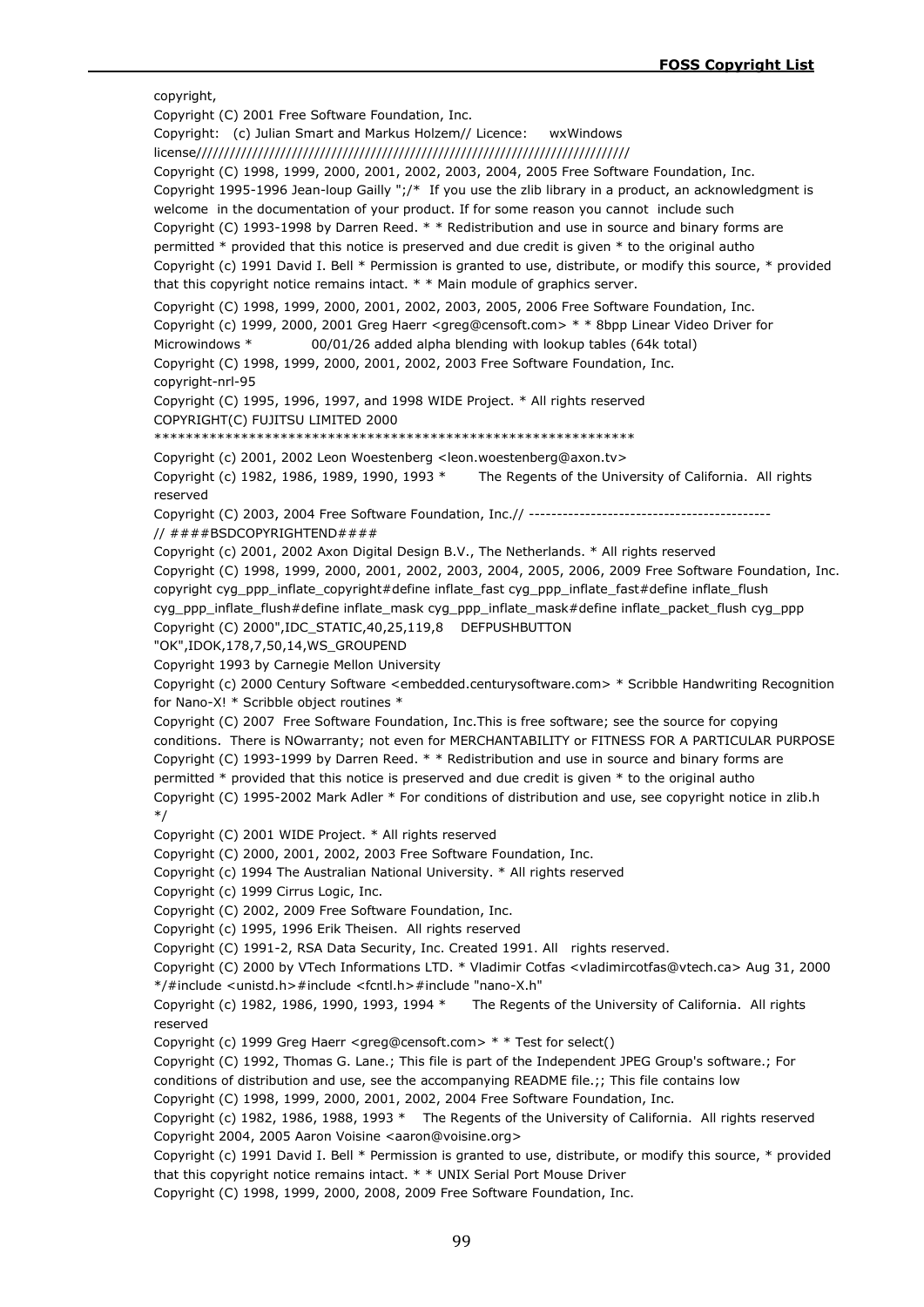Copyright (C) 2002 Free Software Foundation, Inc. Copyright (C) 1999 WIDE Project. \* All rights reserved Copyright (c) 1982, 1986, 1990, 1993, 1994 \* The Regents of the University of California. All rights reserved copyright> <address>59 Temple Place, Suite 330, Boston, MA 02111-1307 USA</address> </docinfo><TITLE>GNU General Public License</TITLE><LITERALLAYOUT> Copyright (C) 1998, 1999, 2000, 2001, 2002, 2007 Free Software Foundation, Inc.#### eCos is free software; you can redistribute it and/or modify it under ## the terms of the GNU General Public L Copyright (C) 1998, 1999, 2000, 2001, 2002, 2003 Free Software Foundation, Inc.dnldnl This program is free software; you can redistribute it and/or modify dnl it under the terms of the GNU Gener Copyright (C) 2000, 2001, 2002, Free Software Foundation, Inc. RAM: 0x88000000-0x8c000000, 0x8812cca0-0x8bfb1000 availa Copyright Kevlin Henney, 1997, 2003. All rights reserved Copyright (c) 1999 Greg Haerr <greg@censoft.com> \* \* 4bpp (16 color) standard palette definition Copyright (c) 1999-2001 Greg Haerr <greg@censoft.com> Copyright (c) 2000 Greg Haerr <greg@censoft.com> \* \* Microwindows /dev/tty console scancode keyboard driver for Linux Copyright (c) 1999 Greg Haerr <greg@censoft.com> \* \* 4bpp Packed Linear SH3 Video Driver for Microwindows Copyright (c) 1999, 2000, 2001 Greg Haerr <greg@censoft.com> \* \* Demo program for Microwindows Copyright (C) 2003, 2005 Free Software Foundation, Inc. Copyright (C) 2002 Free Software Foundation, Inc. \* \* eCos is free software; you can redistribute it and/or modify it under \* the terms of the GNU General Public License as published by the Free \* Copyright (C) 1990, RSA Data Security, Inc. All rights reserved Copyright (c) 1999 Greg Haerr <greg@censoft.com> \* Copyright (c) 1982, 1986, 1988, 1990, 1993, 1994  $*$  The Regents of the University of California. All rights reserved Copyright (c) 1995 Eric Rosenquist, Strata Software Limited. \* http://www.strataware.com/ \* \* All rights reserved Copyright (c) 2000 Century Software Embedded Technologies \* \* Requires /dev/yopy-ts kernel mouse driver. copyright (C) 1991-1998, Thomas G. Lane.All Rights Reserved Copyright (c) 1996 Theo de Raadt Copyright (C) 2004, 2006, 2009 Free Software Foundation, Inc. Copyright (c) 1987 Regents of the University of California. \* All rights reserved Copyright (c) 1996 by Internet Software Consortium. \* \* Permission to use, copy, modify, and distribute this software for any \* purpose with or without fee is hereby granted, provided that the abov Copyright (C) Gnomovision comes with ABSOLUTELY&n bsp;NO WARRANTY; for details type `show w'.<br>>br>%Anbsp;&nb<br/>>
p<br/>&nbsp;&nb sp; This & Copyright (C) 1995-1996 Jean-loup Gailly. \* For conditions of distribution and use, see copyright notice in zlib.h \*/ Copyright (c) 1999, 2000 Greg Haerr <greg@censoft.com> \* \* 4bpp Packed Linear Video Driver (reversed nibble order) \* For Psion S5 Copyright 1997 Willows Software, Inc.\*\*------------------------ < File Content Description > ------------------ -- Copyright (C) 1998, 1999, 2000, 2001, 2002, 2004, 2009 Free Software Foundation, Inc. Copyright (C) 2000, 2001, 2002 Free Software Foundation, Inc. Copyright (c) 1991 David I. Bell \* Permission is granted to use, distribute, or modify this source, \* provided that this copyright notice remains intact. \*/#include <stdio.h>#include <stdlib.h># Copyright (C) 19yy <name of author> Copyright (C) 1995-2003 Jean-loup Gailly. \* For conditions of distribution and use, see copyright notice in zlib.h \*/ Copyright (C) 2001, 2002, 2003, 2005 Free Software Foundation, Inc. Copyright (C) 2003, 2004, 2006 Free Software Foundation, Inc. Copyright 2000 Compaq Computer Corporation. \* Copying or modifying this code for any purpose is permitted, \* provided that this copyright notice is preserved in its entirety \* in all copies or modi Copyright (c) 2000 Greg Haerr <greg@censoft.com> \* GetTextExtent\*Point by Roman Guseynov \* Original contributions by Shane Nay \* \* Win32 API upper level font selection routines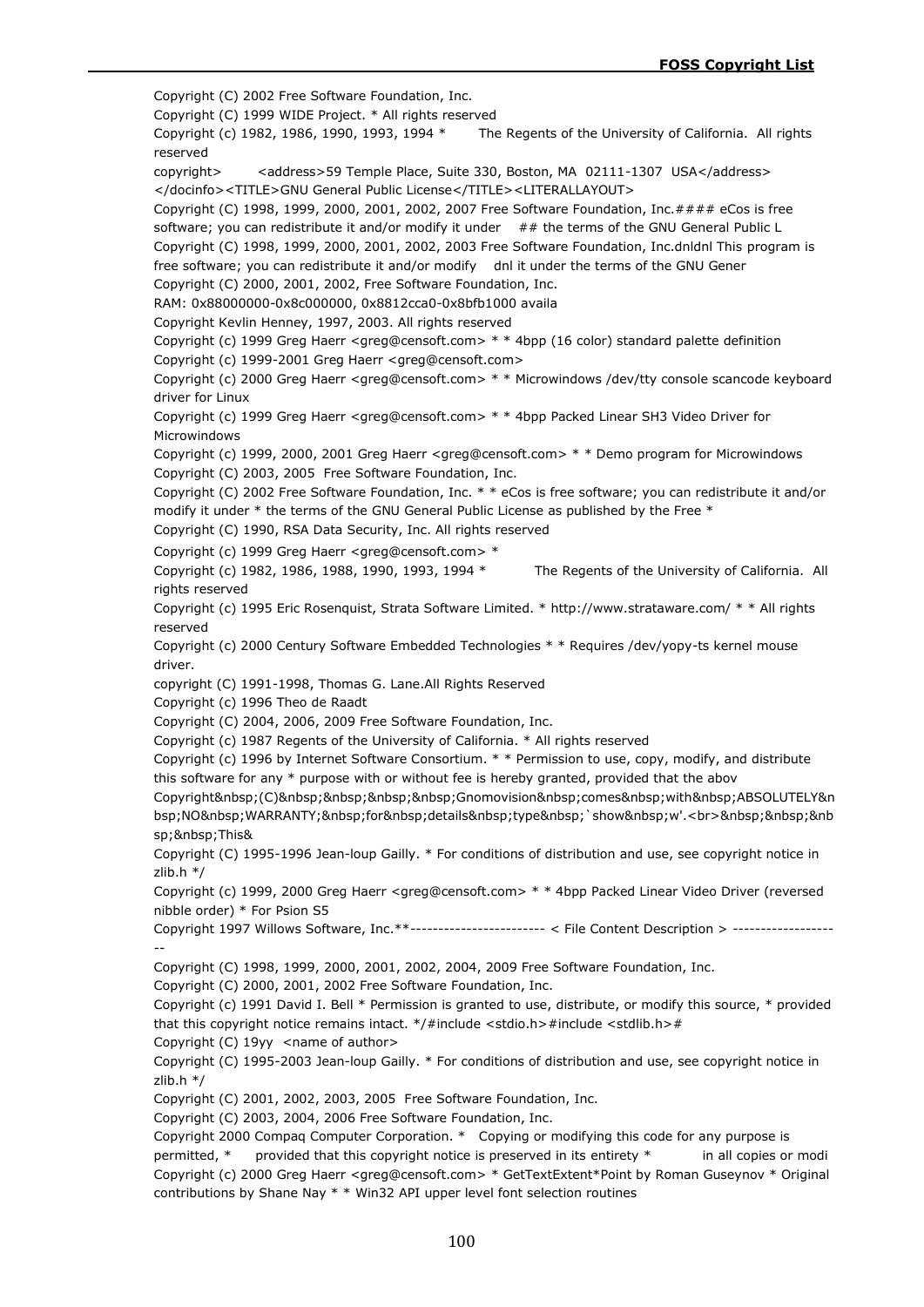Copyright (C) 2000 by VTech Informations LTD. \* This program is released under MPL. \* \* Vladimir Cotfas <vladimircotfas@vtech.ca> Oct 25, 2000

Copyright (c) 1993 The Australian National University. \* All rights reserved

Copyright 1997-1998 by Randall Atkinson, Ronald Lee,Daniel McDonald, Bao Phan, and Chris Winters. All Rights Reserved

Copyright (c) 1999, 2000 Greg Haerr <greg@censoft.com> \* \* Microwindows \* ELKS EGA/VGA Screen Driver 16 color 4 planes - 16-bit assembly version

Copyright (C) 1994-1996, Thomas G. Lane. \* This file is part of the Independent JPEG Group's software. \* For conditions of distribution and use, see the accompanying README file. \* \* This file imp

Copyright (c) 2000 Victor Larionov, Victor Rogachev <rogach@sut.ru> \* \* Keyboard Driver, TURBO C version

Copyright (c) 1991 David I. Bell \* Permission is granted to use, distribute, or modify this source, \* provided that this copyright notice remains intact. \* \* Graphics server event routines for win

Copyright (c) 1988, 1991, 1993 \*The Regents of the University of California. All rights reserved Copyright (c) 2000 Tang Hao (TownHall)(tang\_hao@263.net). \*/static intUC16\_to\_GB(const unsigned char \*uc16, int cc, unsigned char \*ascii)

Copyright � 1999 Keith Packard \* \* Permission to use, copy, modify, distribute, and sell this software and its \* documentation for any purpose is hereby granted without fee, provided that \* the ab

Copyright (c) 1982, 1989, 1993 \*The Regents of the University of California. All rights reserved Copyright 2004, 2005 Aaron Voisine <aaron@voisine.org> \* \* Permission is hereby granted, free of charge, to any person obtaining  $*$  a copy of this software and associated documentation files (the  $*$ 

Copyright (C) 1998, 1999, 2000, 2004 Free Software Foundation, Inc.

Copyright (c) 1999, 2000 Greg Haerr <greg@censoft.com> \* \* Demo program for Microwindows Copyright (C) 2000, 2001, 2002, Free Software Foundation, Inc.

Copyright (c) 1982, 1986, 1993, 1995 \* The Regents of the University of California. All rights reserved Copyright (C) 2000 Alex Holden <alex@linuxhacker.org> \*/#include <stdio.h>#include <stdlib.h>#define MWINCLUDECOLORS#include "nano-X.h"#include "nxdraw.h"/\* Uncomment this if you want debugging Copyright 1991 by J.T. Anderson jta@locus.com This program may be freely distributed provided that all copyright notices are retained.

Copyright (c) 1988, Julian Onions <jpo@cs.nott.ac.uk> \* Nottingham University 1987. \* \* This source may be freely distributed, however I would be interested \* in any changes that are made. copyright-cmetz-97

Copyright 1989 TGV, Incorporated

Copyright (C) 1998, 1999, 2000, 2009 Free Software Foundation, Inc.

&Copy")); m\_propertiesMenu->Append(wxID\_CLEAR, \_("C m\_propertiesMenu-

>Append(wxID\_SELECTALL, \_("Select &All")); m\_propertiesMenu->AppendSeparator();

m\_propertiesMenu->Append(wxID\_SAVE,

Copyright (C) 1988 by Jef Poskanzer.

Copyright (C) 2003, 2005 Free Software Foundation, Inc.

Copyright (C) 2000, 2001, 2002, 2003, 2004, 2005, 2006, 2007, 2008, 2009\nFree Software Foundation,  $Inc.\n\langle n" \rangle$ ;

Copyright 1998 Niels Provos <provos@citi.umich.edu> \* All rights reserved copyrightby M.I.T. but is also freely distributable.

Copyright (C) 1995-1998, Thomas G. Lane. \* This file is part of the Independent JPEG Group's software. \* For conditions of distribution and use, see the accompanying README file. \* \* This file con

copyright message is still there CYG\_TEST\_PASS\_FAIL(!strncmp((void \*)prog\_start,

copyright, copyright len/2),

Copyright 1998 Huw Davies \*/#include "windows.h"#include "device.h"#include <stdlib.h>#include <string.h>

Copyright (C) 1994-1997, Thomas G. Lane. \* This file is part of the Independent JPEG Group's software. \* For conditions of distribution and use, see the accompanying README file. \* \* This file con

Copyright (c) 1999 Greg Haerr <greg@censoft.com> \* \* 1bpp (2 color) standard palette definition COPYRIGHT HOLDERSPROVIDE THE PROGRAM "AS IS" WITHOUT&nbs p;WARRANTY&nbsp;OF&nbsp;ANY&nbsp;KIND,&nbsp;EITHER&nbsp;EXPRESSED<br>OR&nbsp;IMPLIED,&n bsp;INCLUDING, BUT&n

Copyright (c) 1991 David I. Bell

Copyright (C) 1999, 2000, 2002 Free Software Foundation, Inc.

Copyright © 1998, 1999, 2000, 2001, 2002, 2003, 2004, 2005, 2006, 2007, 2008 Free Software Foundation, Inc.</P><DIVCLASS="LEGALNOTICE"><ANAME="AEN17"></A><P><B>Documentation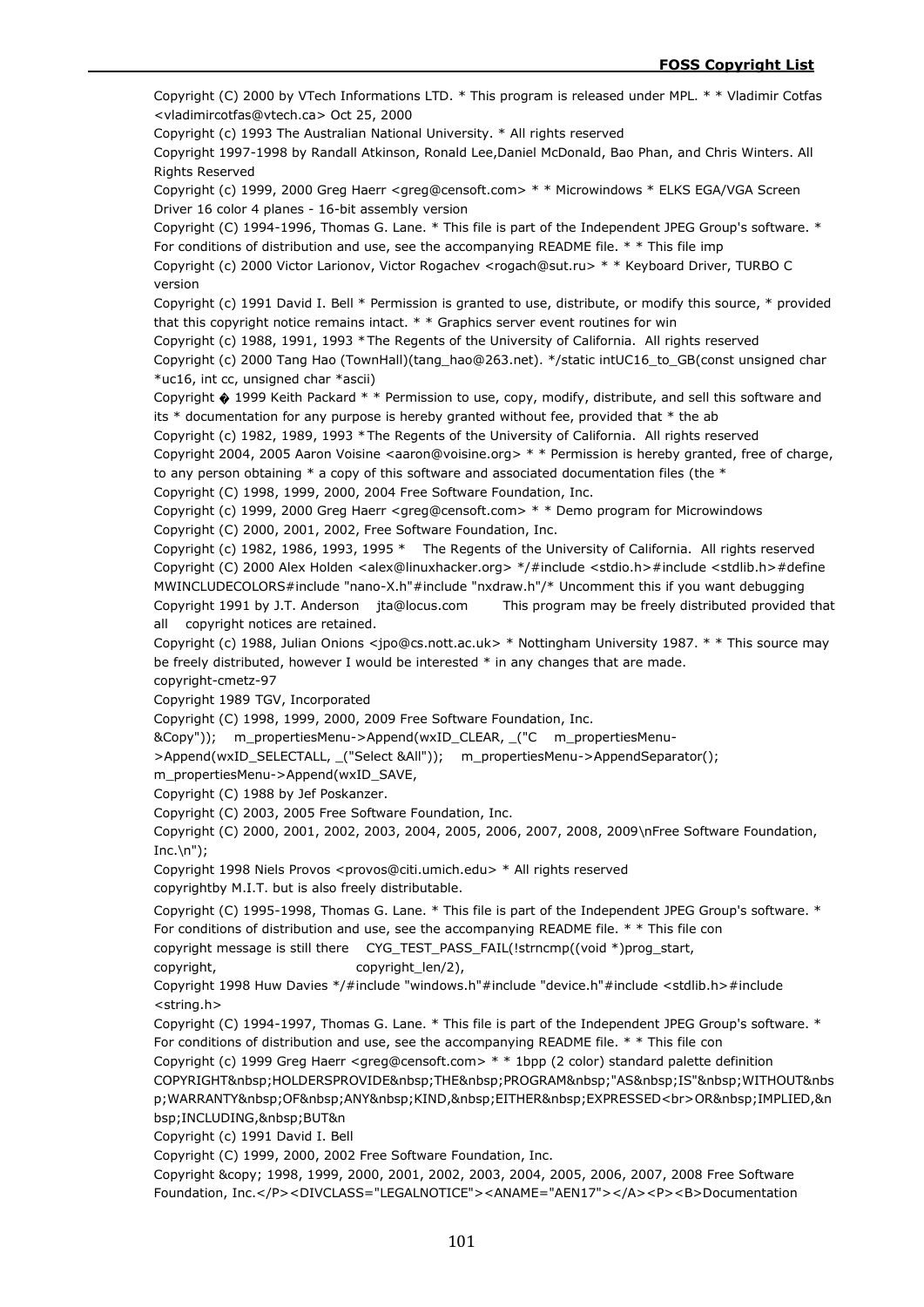licensing ter Copyright (c) 1999, 2000, 2002 Greg Haerr <greg@censoft.com> \* \* 16 color 4 planes EGA/VGA Planar Video Driver for Microwindows \* Portable C version Copyright (c) 2000 Greg Haerr <greg@censoft.com> Copyright (C) 2003, 2006, 2008 Free Software Foundation, Inc. Copyright (c) 2000 Century Software Embedded Technologies \* \* Requires /dev/ts kernel driver (char special 190,34) copyright)/2; ret = cyg\_flash\_program(prog\_start,&copyright,sizeof(copyright),NULL); CYG\_TEST\_PASS\_FAIL((ret == CYG\_FLASH\_ERR\_OK),"flash\_program2"); /\* Check the first version is still Copyright 1993, 1994, 1995 Alexandre Julliard Copyright (c) 1999 Greg Haerr <greg@censoft.com> \* \* Microwindows Terminal Emulator for Linux Copyright (c) 1999, 2000, 2001 Greg Haerr <greg@censoft.com> \* \* Framebuffer drivers header file for Microwindows Screen Drivers COPYRIGHT HOLDER,REDISTRIBUTE THE PROGRAM AS PERMITTED A BOVE, BE LIABLE TO YOU FOR DAMAGES,<br>INCLUDING&nbsp;ANY GENERAL, SPECI COPYRIGHT(s) \_\_IDSTRING(copyright,s)#endif Copyright (C) 2003, 2004, 2006, 2008, 2009 Free Software Foundation, Inc. Copyright (c) 1998 The NetBSD Foundation, Inc. \* All rights reserved Copyright (c) 2000 Greg Haerr <greg@censoft.com> \* \* Nano-X Draw Library \* nxPaintNCArea paint non-client area \* nxDraw3dShadow - draws a shadow with bottom-left and top-right missing \* nxDraw3 Copyright (C) 2003, 2006 Free Software Foundation, Inc. Copyright (c) 1995, 1999 \* Berkeley Software Design, Inc. All rights reserved Copyright (c) 2000 - Rosimildo da Silva// // MODULE DESCRIPTION: // This module implements the "GsSelect()" function for Nano-X. Copyright (c) 1999 ConnectTel, Inc. All Rights Reserved Copyright (c) 2000 Victor Larionov, Victor Rogachev <rogach@sut.ru> \* Modified by mlkao \* \* Screen Driver using BGI for DOS TURBOC Copyright (C) 1998, 1999, 2000, 2002, 2003, 2005 Free Software Foundation, Inc. Copyright 1987 by Digital Equipment Corporation, Maynard, Massachusetts. Copyright (C) 1989 Aladdin Enterprises. All rights reserved Copyright: (c) Julian Smart Copyright (C) 2000, Free Software Foundation, Inc. RAM: 0x000000000-0x02000000 FLASH: 0x50000000 - 0x51000000, 64 blocks of 0x00040000 bytes each. FLASH configuration checksum error o Copyright (c) 1989 Regents of the University of California. \* All rights reserved Copyright (c) 1982, 1986, 1988, 1990, 1993, 1995 \* The Regents of the University of California. All rights reserved Copyright (c) 1993 The Regents of the University of California. \* All rights reserved Copyright (c) 1988 Stephen Deering. copyright message. Copyright (C) 1997-1998 by Darren Reed \* \* Redistribution and use in source and binary forms are permitted \* provided that this notice is preserved and due credit is given \* to the original author Copyright (c) 1999 Greg Haerr <greg@censoft.com> \* \* DefWindowProc implementation for Micro-Windows This file should ideally only include windows.h, and be built  $*$  on top of regular win32 api ca Copyright 1996 Torsten Martinsen./\* | Permission to use, copy, modify, and distribute this software |  $*/\!/$ \* | and its documentation for any purpose and without fee is hereby  $\frac{\frac{1}{2}}{1}$  granted Copyright (c) 2001 Kevin Oh <webmaster@prg-lib.net> Copyright (C) 1998, 1999, 2000, 2003, 2005, 2009 Free Software Foundation, Inc. Copyright (C) 1999, 2000, 2001 Free Software Foundation, Inc. Copyright (c) Katholieke Universiteit Leuven \* 1996, All Rights Reserved Copyright (C) 2000 Alex Holden <alex@linuxhacker.org> \*/#include <stdio.h>#include <stdlib.h>#define MWINCLUDECOLORS#include "nano-X.h"/\* Uncomment this to get debugging output from this file \*/ Copyright 1995-1996 Mark Adler ";/\* If you use the zlib library in a product, an acknowledgment is welcome in the documentation of your product. If for some reason you cannot include such an ac Copyright (c) 1980, 1986, 1989, 1993 \* The Regents of the University of California. All rights reserved Copyright (c) 2005 Salvatore Sanfilippo" JIM\_NL, JIM\_VERSION / 100, JIM\_VERSION % 100); fprintf(interp->stdout, "CVS ID: \$Id: jim.c,v 1.170 2006/11/06 21:48:57 antirez Exp \$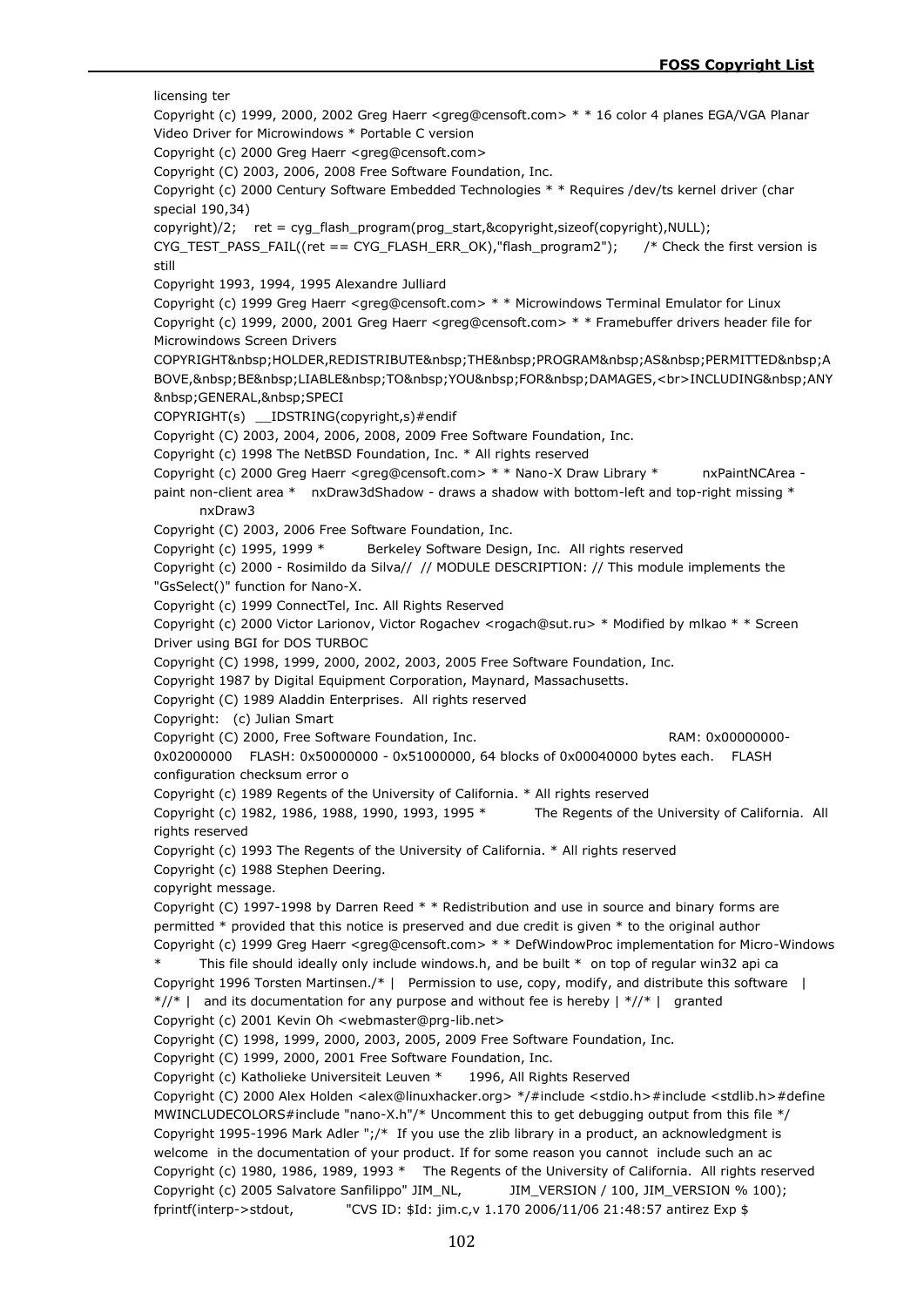Copyright (C) 2003, 2004 Free Software Foundation, Inc. Copyright (C) 1997-1998 by Eero Tamminen \* Bugfixed by Greg Haerr \*/ Copyright (c) 1999 Alex Holden Copyright (c) 1999 Greg Haerr <greg@censoft.com> \* \* Demo program for Micro-Windows Copyright (C) 1998, 1999, 2000, 2001, 2002, 2004, 2007, 2009 Free Software Foundation, Inc. Copyright (C) 1997, 1998, 1999, 2000, 2001, 2002 Free Software Foundation, Inc. --><!-- This material may be distributed only subject to the terms --><!-- and conditions set forth in the Op Copyright (C) 1997, 1998, 1999, 2000, 2001, 2002, 2003, 2009 Free Software Foundation, Inc. --><!-- This material may be distributed only subject to the terms --><!-- and conditions set for Copyright (C) 1999 Bradley D. LaRonde <brad@ltc.com> \* \* This program is free software; you may redistribute it and/or modify \* it under the terms of the GNU General Public License as published by Copyright (c) 2000 Greg Haerr <greg@censoft.com> \* \* Static control for Microwindows win32 api. Copyright (C) 2005, 2006 Free Software Foundation, Inc. Copyright (c) 1998 by Global Election Systems Inc. Copyright (c) 2000 Century Software Embedded Technologies \* \* iPAQ/Assabet: Requires /dev/h3600\_ts kernel driver (char 11,0). \* L7200: Requires /dev/touchscreen/ucb1x00-ts Copyright (C) 2000 by Jay Carlson  $*$  initial soft kbd for W  $*$  \* This code is licensed with the same license as Microwindows. Copyright (c) 1988,1989,1990,1991,1992 by Richard Outerbridge. \* (GEnie : OUTER; CIS : [71755,204]) Graven Imagery, 1992. \*/ copyright cyg\_ppp\_deflate\_copyright#define inflateEnd cyg\_ppp\_inflateEnd#define inflateIncomp cyg\_ppp\_inflateIncomp#define inflateInit2\_ cyg\_ppp\_inflateInit2\_#define inflateInit\_ cyg\_ppp\_inflateIn Copyright (C) 1989, 1991 Free Software Foundation, Inc. 59 Temple Place, Suite 330, Boston, MA 02111-1307 USA Everyone is permitted to copy and distribute verbatim copies of this license docu Copyright (C) 2003 Free Software Foundation, Inc.// ------------------------------------------- // ####BSDCOPYRIGHTEND#### Copyright (C) 2009 Free Software Foundation, Inc. --><!-- This material may be distributed only subject to the terms --><!-- and conditions set forth in the Open Copyright (c) 1999 Greg Haerr <greg@censoft.com> \* \* NULL Mouse Driver Copyright (C) 1994, 1995-8, 1999, 2001 Free Software Foundation, Inc.dnl This file is free software; the Free Software Foundationdnl gives unlimited permission to copy and/or distribute it,dnl with Copyright (c) 2000 Century Software Embedded Technologies \* \* Requires /dev/tpanel kernel device driver for the VRC4173 chip Copyright (c) 1998 Global Election Systems Inc. Copyright (c) 1991 David I. Bell \* Permission is granted to use, distribute, or modify this source, \* provided that this copyright notice remains intact. \* \* Nano-X public definition header file: Copyright (C) 2003, 2006, 2008 Free Software Foundation, Inc.#### eCos is free software; you can redistribute it and/or modify it under  $##$  the terms of the GNU General Public License as publishe Copyright (c) 1985, 1986, 1993 \*The Regents of the University of California. All rights reserved Copyright (C) 2005, 2006, 2009 Free Software Foundation, Inc. Copyright (C) 1988 Richard M. Stallman Everyone is permitted to copy and distribute verbatim copies of this license, but changing it is not allowed. You can also use this wording to make the terms Copyright (C) 1996, 1997, 2000, 2001, 2003, 2005# Free Software Foundation, Inc. Copyright (C) 2005 Free Software Foundation, Inc. \* \* eCos is free software; you can redistribute it and/or modify it under \* the terms of the GNU General Public License as published by the Free \* Copyright (C) 2008 Free Software Foundation, Inc.#### eCos is free software; you can redistribute it and/or modify it under  $# #$  the terms of the GNU General Public License as published by the Fre Copyright (c) 1999, 2000, 2001 Greg Haerr <greg@censoft.com> \* \* 16bpp Linear Video Driver for Microwindows copyright interest `Gnomovision' (which makes passes at&nbs p;compilers) written by James Hacker.<br>>br>&nbsp;&nbsp;&lt;signature&nbsp ;of&nbs Copyright (C) 1995-2005 Mark Adler \* For conditions of distribution and use, see copyright notice in zlib.h \*/ Copyright (C) 1996-1998 Free Software Foundation, Inc.# Gordon Matzigkeit <gord@gnu.ai.mit.edu>, 1996 Copyright (c) 2003 Intrinsyc Europe Ltd. All rights reserved Copyright (C) 1998, 1999, 2000, 2001, 2002, 2003, 2004, 2005, 2009 Free Software Foundation, Inc.

Copyright (C) 1998, 1999, 2000, 2001, 2002 Free Software Foundation, Inc.dnldnl eCos is free software; you can redistribute it and/or modify it under dnl the terms of the GNU General Public Licen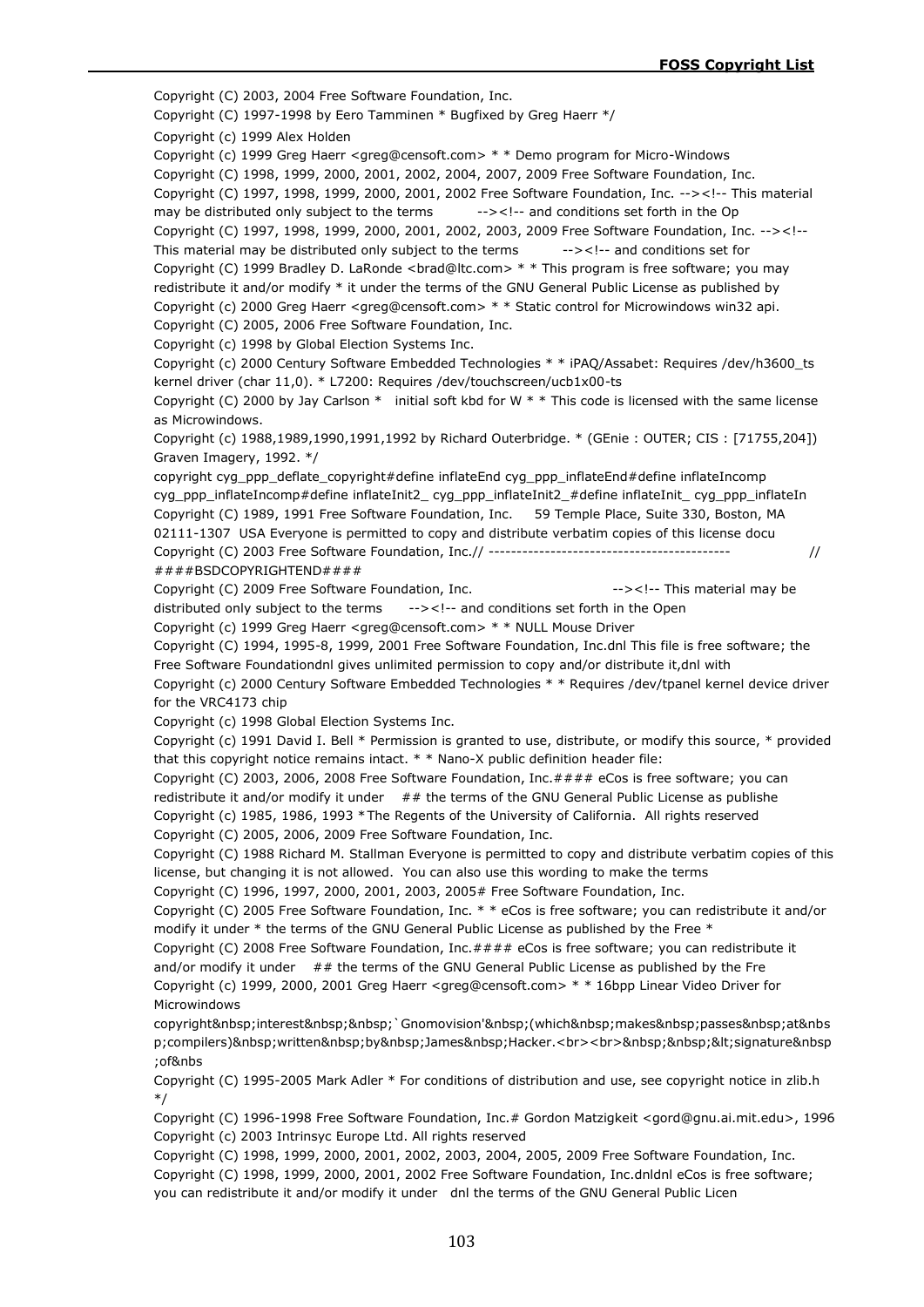Copyright (C) 2001, 2002 Red Hat, Inc. \* \* Created by David Woodhouse <dwmw2@infradead.org> Copyright (c) 1991 David I. Bell \* Permission is granted to use, distribute, or modify this source, \* provided that this copyright notice remains intact. \* \* DYNAMICREGIONS GsSetClipWindow Copyright (c) 1991 David I. Bell \* Permission is granted to use, distribute, or modify this source, \* provided that this copyright notice remains intact. \* \* Alternate EGA/VGA Screen Driver Init, Copyright (c) 1999, 2000, 2001 Greg Haerr <greg@censoft.com> Copyright (C) 1999, 2000, 2001, 2002 Free Software Foundation, Inc. Copyright (C) 2003, 2004, 2005, 2006 Free Software Foundation, Inc. Copyright (c) 1994 Ugen J.S.Antsilevich Copyright (C) 2000 Alex Holden <alex@linuxhacker.org> \*/ Copyright (C) 1998, 1999, 2000, 2001, 2002, 2003, 2004, 2005, 2006, 2007, 2008, 2009 Free Software Foundation, Inc. Copyright (C) 2003, 2006, 2007, 2008 Free Software Foundation, Inc. copyright string in the executable of your product. \*/ Copyright (C) 2004, 2006, 2008 Free Software Foundation, Inc. Copyright (c) 2000 Greg Haerr <greg@censoft.com> \* \* Screen Driver Utilities copyright info here ... booting flash... no boot image in flash boot> boot> load flash 0x00100000 Copyright (C) 2002, 2003, 2005, 2006, 2007 Free Software Foundation, Inc. copyright by the Free Software Foundation but is freely distributable.The same holds for its supporting scripts (config.guess, config.sub, &Copy\tCtrl MENUITEM "&Paste\tCtrl+V", ID\_EDIT\_PASTE MENUITEM "&Find\tCtrl+F", ID\_EDIT\_FIND MENUITEM "C&lear", ID\_EDIT\_CLEAR\_ALL Copyright (c) 1980, 1986, 1993 \*The Regents of the University of California. All rights reserved Copyright 1998 Huw Davies \*/ Copyright (c) 1991 Gregory M. Christy. \* All rights reserved Copyright © 2001, 2002, 2003, 2004, 2009 Free Software Foundation, Inc.</P><DIVCLASS="LEGALNOTICE"><ANAME="AEN7"></A><P><B>Documentation licensing terms</B></P><P>This material may be Copyright (c) 1988, 1992, 1993 \*The Regents of the University of California. All rights reserved Copyright (C) 1998-2000 Free Software Foundation, Inc.\0" VALUE "LegalTrademarks", "\0" VALUE "OriginalFilename", "ConfigTool.EXE\0" VALUE "PrivateBuild", "\0" Copyright 2002 Free Software Foundation, Inc. Copyright (C) 1996, 1997, 1998, 1999, 2000, 2001, 2002, 2003, 2004,# 2005, 2006, 2007, 2008 Free Software Foundation, Inc.# This file is free software; the Free Software Foundation# gives unlimite Copyright (c) 1999 Greg Haerr <greg@censoft.com> \* Based on code by Jakob Eriksson. \* \* Hercules Graphics Screen Driver, PC bios version \* This driver uses int10 bios to to get the address of the Copyright (c) 1999, 2000, 2002 Greg Haerr <greg@censoft.com> \* \* 4 planes EGA/VGA Memory (blitting) Video Driver for Microwindows \* Included with #define HAVEBLIT in vgaplan4.h Copyright 1993, 1996 Alexandre Julliard \* Copyright (C) 1998, 1999, 2000, 2001, 2002 Free Software Foundation, Inc.// This material may be distributed only subject to the terms // and conditions set forth in the Open Publicati Copyright (c) 1991 David I. Bell \* Permission is granted to use, distribute, or modify this source, \* provided that this copyright notice remains intact. \* \* GPM Mouse Driver Copyright (c) 1999 Tony Rogvall <tony@bluetail.com> \* Rewritten to avoid multiple function calls by Greg Haerr  $*$  Alpha blending added by Erik Hill  $*$  (brought to life in a dark laboratory Copyright (C) 1998, 1999, 2000, 2001, 2002, 2003, 2004, 2005, 2006 Free Software Foundation, Inc. Copyright (C) 1999 \* Greg Haerr <greg@censoft.com>. All Rights Reserved Copyright (c) 1999 Niklas Hallqvist. \* \* Permission to use, copy, and modify this software without fee \* is hereby granted, provided that this entire notice is included in \* all copies of any soft (c) is the Copyright property of CompuServe Incorporated. GIF(sm) is a Service Mark property of CompuServe Incorporated." Copyright (C) 1999, 2000, 2001, 2002, 2003, 2004, 2005# Free Software Foundation, Inc. Copyright & copy; 2000, 2001 Free Software Foundation, Inc.</P><HR></DIV><DIVCLASS="TOC"><DL><DT><B>Table of Contents</B></DT><DT>1. <AHREF="overview.html">Overview</A></DT><DD><DL><DT Copyright (c) 2002, 2003 Gary Thomas, Copyright (c) 1997 Dan Malek.// Their presence here is for the express purpose of communication with the Linux // kernel being booted and is considered 'fair

Copyright 2005 Salvatore Sanfilippo <antirez@invece.org>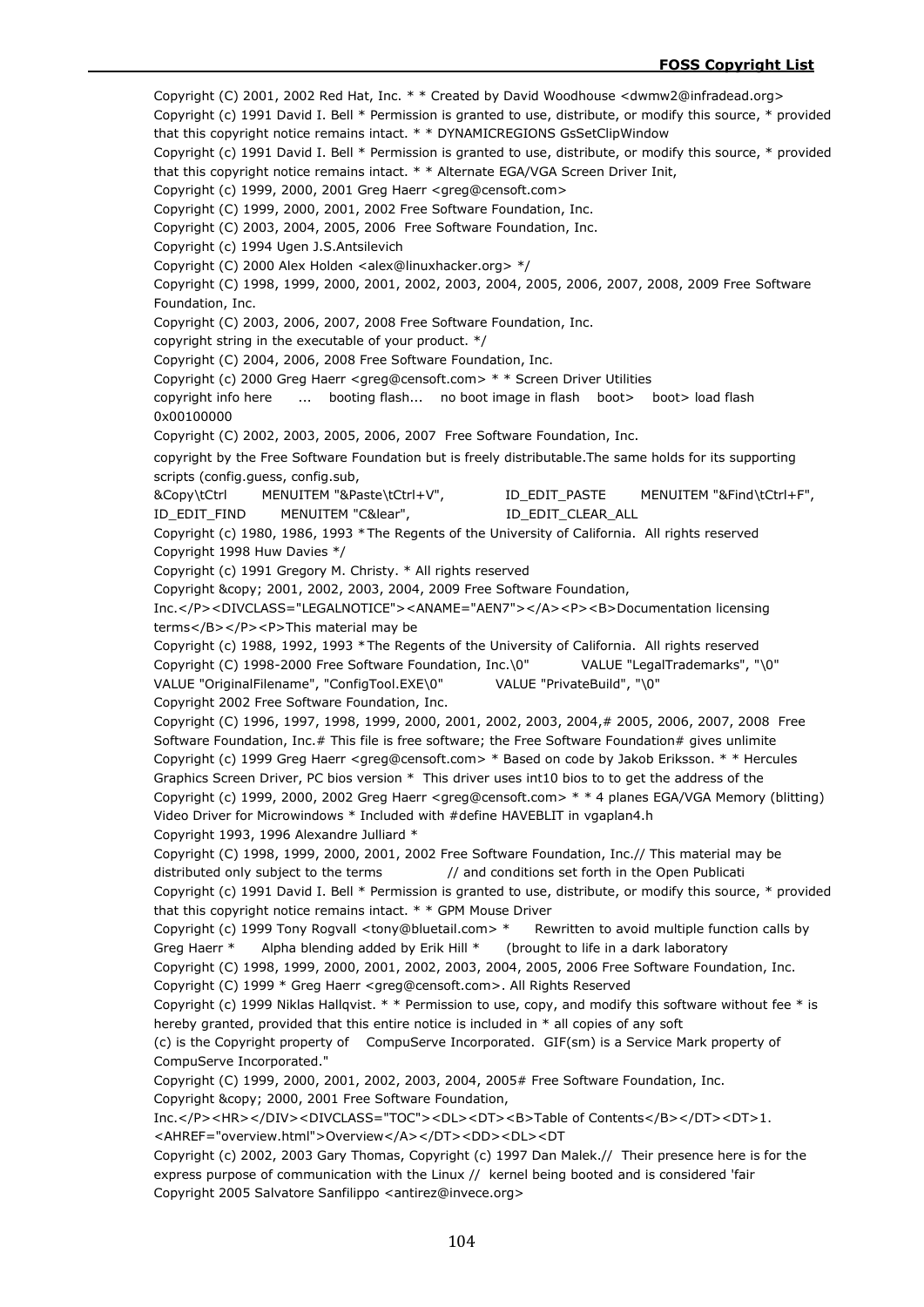gettext 0.18 gnu:gettext:v0.18

Copyright (C) 2002-2004 Free Software Foundation, Inc.

Copyright @copyright51 Franklin Street, Fifth Floor, Boston, MA 02110-1301, USA

Copyright without changing the namespace pointer to \* something else can produce stale links. One way to do it is \* to keep a reference counter but this doesn't work as soon \* as one move the eleme

Copyright (C) 2009 Free Software Foundation, Inc. Written by Bruno Haible <bruno@clisp.org>, 2009.

Copyright (C) 1995-1998, 2000-2008 Free Software Foundation, Inc.

Copyright (C) 2003-2004, 2006-2008 Free Software Foundation, Inc. Written by Bruno Haible <bruno@clisp.org>, 2003.

Copyright (C) 2003-2009 Free Software Foundation, Inc. Written by Bruno Haible <br/>bruno@clisp.org>, 2009.

Copyright (C) 2001-2006, 2009-2010 Free Software Foundation, Inc. Written by Bruno Haible <haible@clisp.cons.org>, 2002.

Copyright (C) 1995-2002, 2004-2005, 2008-2010 Free Software Foundation,dnl Inc.dnl This file is free software; the Free Software Foundationdnl gives unlimited permission to copy and/or distribute i Copyright (C) 2001-2007, 2009 Free Software Foundation, Inc. Written by Bruno Haible <haible@clisp.cons.org>, 2001.

Copyright (C) 2005-2006, 2008-2009 Free Software Foundation, Inc.dnl This file is free software; the Free Software Foundationdnl gives unlimited permission to copy and/or distribute it,dnl with or

Copyright @copyright51 Franklin St -- Fifth Floor, Boston, MA 02110-1301, USA

Copyright (C) 1993-2002 Free Software Foundation, Inc.dnl This file is free software; the Free Software Foundationdnl gives unlimited permission to copy and/or distribute it,dnl with or without mod Copyright (C) 2006 Free Software Foundation, Inc.

Copyright (C) 1995-1997, 2001-2007, 2009 Free Software Foundation, Inc.#### This program is free software: you can redistribute it and/or modify## it under the terms of the GNU General Public Licen Copyright for the status of this software \* \* Author: daniel@veillard.com

Copyright (C) 1995, 1997, 2000-2003 Free Software Foundation, Inc.

Copyright for the status of this software. \* \* daniel@veillard.com

Copyright (C) 1995, 2000-2003, 2005 Software Foundation, Inc.

Copyright (C) 1996, 1997, 1998, 1999, 2000, 2001# Free Software Foundation, Inc.# Originally by Gordon Matzigkeit <gord@gnu.ai.mit.edu>, 1996

Copyright (C) 1993, 1994, 1995, 1996, 1997, 1998, 1999, 2000, 2001, 2002, 2003, 2004, 2006 Free Software Foundation, Inc.

Copyright (C) 1995-1999, 2000-2010 Free Software Foundation, Inc.dnldnl This program is free software: you can redistribute it and/or modifydnl it under the terms of the GNU General Public License

Copyright (C) 1995-2003, 2005-2006, 2008-2010 Free Software Foundation,dnl Inc.dnl This file is free software; the Free Software Foundationdnl gives unlimited permission to copy and/or distribute i Copyright for the status of this software. \* \* Author: Daniel Veillard

Copyright for the status of this software. \* \* Author: Gary Pennington <Gary.Pennington@uk.sun.com>, Daniel Veillard

Copyright (C) 1996, 1997, 1998, 1999, 2000, 2001, 2003, 2004, 2005,# 2006, 2007, 2008, 2009 Free Software Foundation, Inc.# Written by Gordon Matzigkeit, 1996 Copyright (C) 2000-2003, 2007 Free Software Foundation, Inc.

copyright} \gdef \gdef^^ab{\missingcharmsg{LEFT-POINTING DOUBLE ANGLE QUOTATION MARK}} \gdef^^ac{\$\lnot\$} \gdef^^ad{\-} \gdef^^ae{\registeredsymbol} \gdef^^af{\={}} % \gdef^^b0{\te

Copyright (C) 2006-2007 Free Software Foundation, Inc.dnl This file is free software; the Free Software Foundationdnl gives unlimited permission to copy and/or distribute it,dnl with or without mod Copyright (C) 2001-2004, 2006-2007, 2009 Free Software Foundation, Inc. Written by Bruno Haible <haible@clisp.cons.org>, 2002.

Copyright for the status of this software. \* \* joelwreed@comcast.net

Copyright (C) 2005 Free Software Foundation, Inc. Written by Bruno Haible <bruno@clisp.org>, 2005. Copyright (C) 1995-1999, 2000-2002, 2005-2008, 2010 Free Software Foundation, Inc.

Copyright (C) 2002-2009 Free Software Foundation, Inc.dnldnl This program is free software: you can redistribute it and/or modifydnl it under the terms of the GNU General Public License as publishe Copyright (C) 2005-2007, 2009 Free Software Foundation, Inc.

Copyright (C) 2001-2003, 2005 Free Software Foundation, Inc. Written by Bruno Haible <haible@clisp.cons.org>, 2001.

Copyright (C) 2002-2003 Dodji Seketeli <dodji@seketeli.org> \* \* This program is free software; you can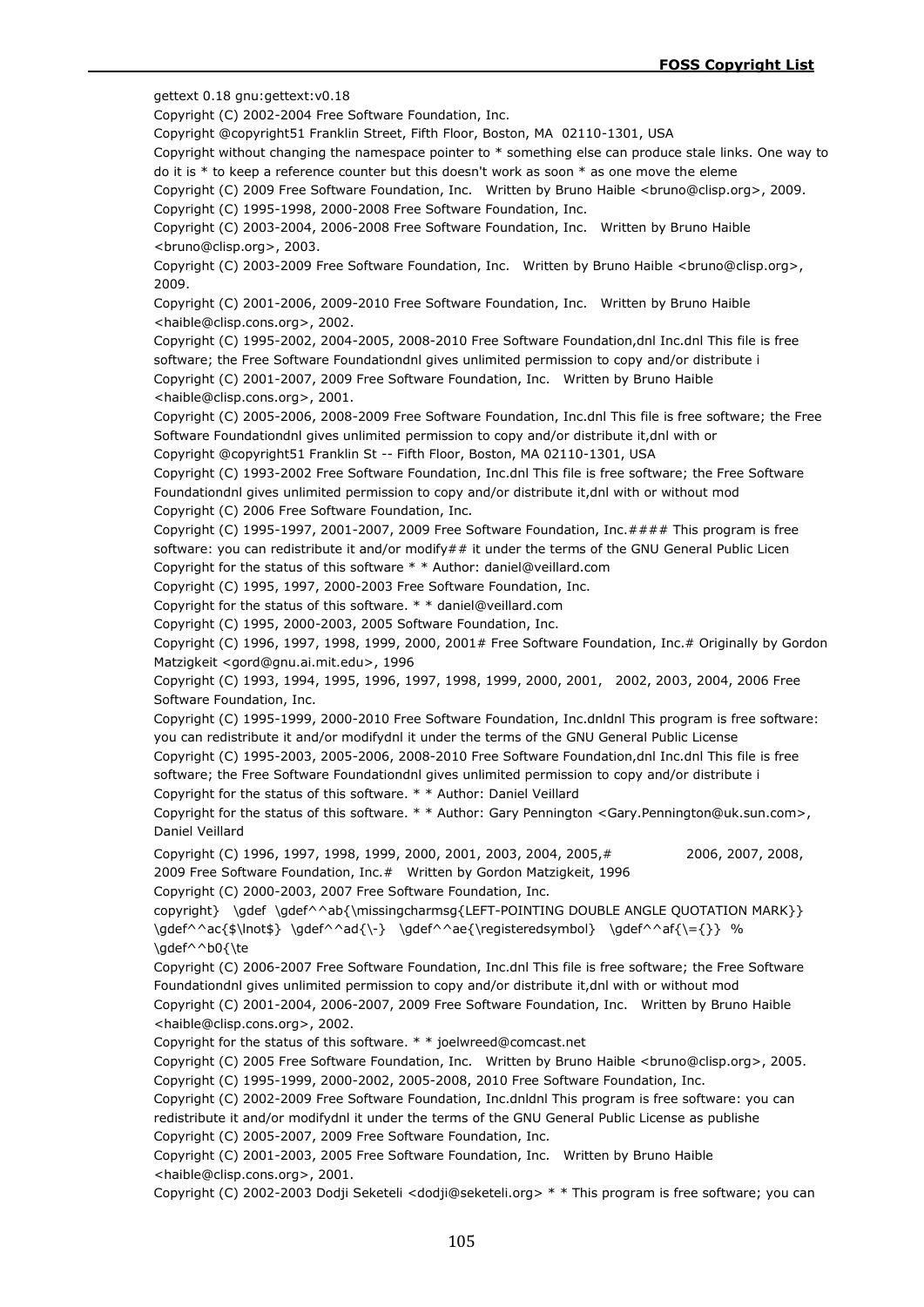redistribute it and/or \* modify it under the terms of version 2.1 of the \* GNU Lesser Genera Copyright (C) 1996, 1998, 2000-2003 Free Software Foundation, Inc.

Copyright (C) 1995-2010 Free Software Foundation, Inc.dnl This file is free software; the Free Software Foundationdnl gives unlimited permission to copy and/or distribute it,dnl with or without mod

Copyright (C) 2000-2002, 2007-2010 Free Software Foundation, Inc.dnl This file is free software; the Free Software Foundationdnl gives unlimited permission to copy and/or distribute it,dnl with or

Copyright (C) 2005-2009 Free Software Foundation, Inc.

Copyright (C) 2001-2004, 2006-2007, 2009 Free Software Foundation, Inc. Written by Bruno Haible <haible@clisp.cons.org>, 2001.

Copyright (C) 2000 Bjorn Reese and Daniel Veillard. \* \* Permission to use, copy, modify, and distribute this software for any \* purpose with or without fee is hereby granted, provided that the abov

Copyright (C) 2004 Gora Mohanty # This file is distributed under the same license as the hello examplepackage. # Gora Mohanty <gora\_mohanty@yahoo.co.in&gt;, 2004. # msgid "" msgstr "" "

Copyright (C) 2000-2002, 2006, 2008 Free Software Foundation, Inc.dnl This file is free software; the Free Software Foundationdnl gives unlimited permission to copy and/or distribute it,dnl with or

Copyright (C) 2001-2003, 2005-2009 Free Software Foundation, Inc.

copyright informations. \*/

Copyright (C) 2004, 2006 Free Software Foundation, Inc.

Copyright (C) 2001-2003, 2006-2007 Free Software Foundation, Inc.#### This program is free software: you can redistribute it and/or modify## it under the terms of the GNU General Public License as

Copyright (C) 1995-1997, 2001-2010 Free Software Foundation, Inc.#### This program is free software: you can redistribute it and/or modify## it under the terms of the GNU General Public License as

Copyright (C) 2004, 2005, 2007 Free Software Foundation, Inc.# Written by Scott James Remnant, 2004. Copyright (C) 2003, 2007-2010 Free Software Foundation, Inc.dnl This file is free software; the Free Software Foundationdnl gives unlimited permission to copy and/or distribute it,dnl with or witho Copyright (C) 2002-2003 Free Software Foundation, Inc.

Copyright (C) 2003-2006, 2008-2009 Free Software Foundation, Inc. Written by Bruno Haible <bruno@clisp.org>, 2003.

Copyright (C) 1995-1998, 2000-2001 Free Software Foundation, Inc.

Copyright (C) 1995, 1997, 1998, 2000, 2003 Free Software Foundation, Inc. This file is part of the GNU C Library.

Copyright (C) 1995-1998, 2000-2003, 2005-2006, 2008-2009 Free Software Foundation, Inc.

Copyright (C) 1998-2007 Free Software Foundation, Inc.

Copyright (C) 2001-2003, 2006-2007 Free Software Foundation, Inc. Written by Bruno Haible <haible@clisp.cons.org>, 2001.

Copyright (C) 2005-2010 Free Software Foundation, Inc.dnl This file is free software; the Free Software Foundationdnl gives unlimited permission to copy and/or distribute it,dnl with or without mod

Copyright for the status of this software. \* \* Author: Aleksey Sanin <aleksey@aleksey.com> Copyright (C) 1996, 1997, 1998, 1999, 2000, 2001, 2003, 2004, 2005, 2006, 2007 2008 Free Software Foundation, Inc.# This is free software; see the source for copying conditions. There is NO# warran Copyright (C) 2003, 2008 Free Software Foundation, Inc.

Copyright (C) 2004 Gora Mohanty # This file is distributed under the same license as the hello example package. # Gora Mohanty < gora\_mohanty@yahoo.co.in&gt;, 2004. # msgid "" msgstr ""

Copyright (C) 1985,1989-93,1995-98,2000,2001,2002,2003 Free Software Foundation, Inc. This file is part of the GNU C Library.

Copyright (C) 1995, 1997, 2000-2002, 2004, 2006 Free Software Foundation, Inc.

Copyright (C) 1995-1998, 2000-2008 Free Software Foundation, Inc. Written by Ulrich Drepper <drepper@gnu.ai.mit.edu>, April 1995.

Copyright for the status of this software. \* \* Gary Pennington <Gary.Pennington@uk.sun.com> \* daniel@veillard.com

Copyright (C) 2004, 2006-2007 Free Software Foundation, Inc. Written by Bruno Haible <bruno@clisp.org>, 2003.

Copyright (C) 2001-2002, 2009 Free Software Foundation, Inc.

Copyright (C) 2002-2003, 2005-2008 Free Software Foundation, Inc. Written by Bruno Haible <bruno@clisp.org>, 2002.

Copyright (C) 1999, 2003, 2004 Free Software Foundation, Inc.

Copyright (C) 1995 DJ Delorie, see COPYING.DJ for details#ifndef dj include pwd h #define \_\_dj\_include\_pwd\_h\_

Copyright (C) 2006-2007, 2010 Free Software Foundation, Inc. Written by Bruno Haible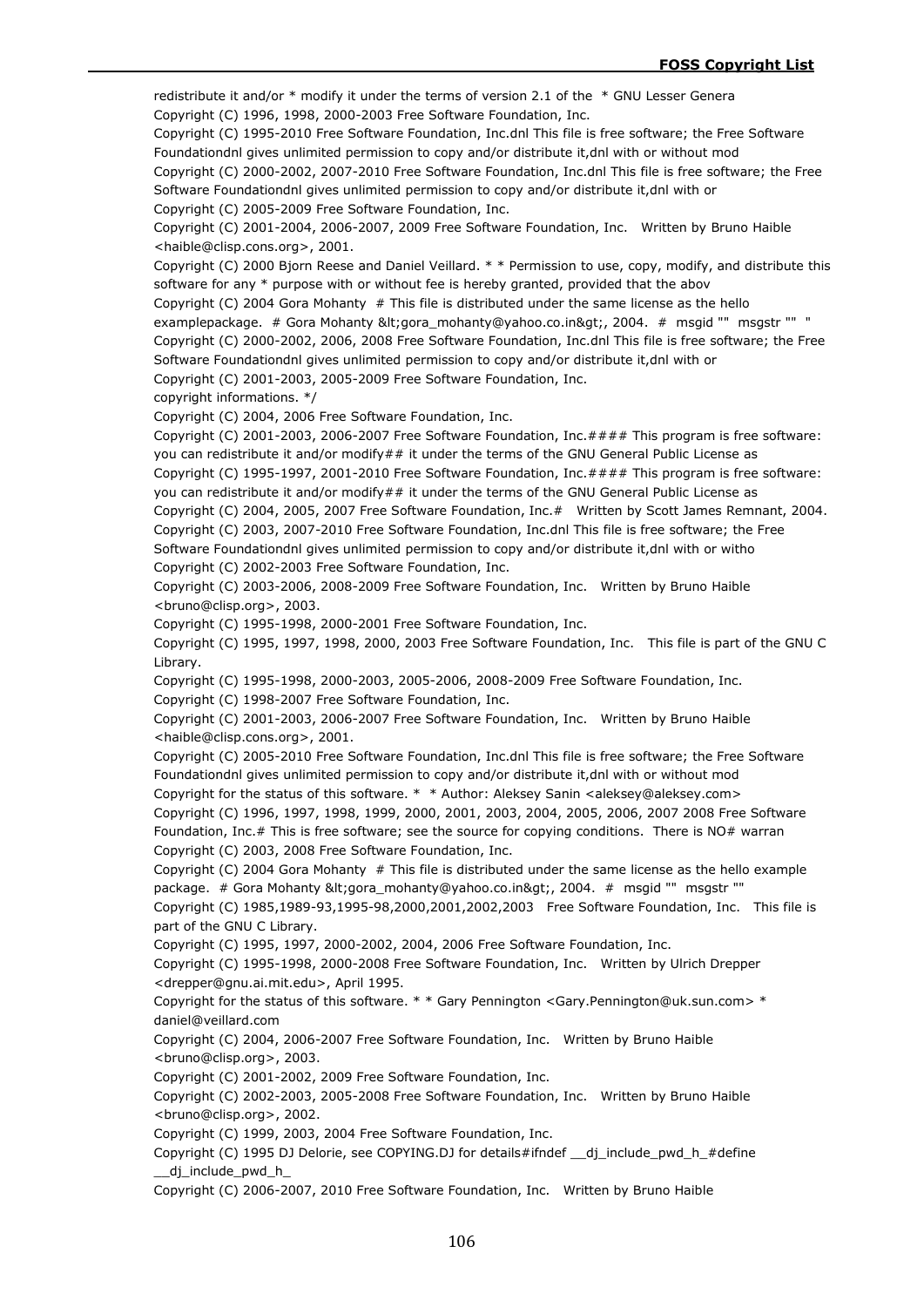<bruno@clisp.org>, 2006.

copyright'' line and a pointer to where the full notice is found.

Copyright (C) 1995-1997, 2000-2003 Free Software Foundation, Inc.

Copyright (C) 2000-2001, 2003, 2005-2007 Free Software Foundation, Inc. Written by Ulrich Drepper <drepper@cygnus.com>, 2000.

Copyright (C) 1992, 1996, 2000, 2003, 2005-2006 Free Software Foundation, Inc.

Copyright (C) 1999-2007, 2009-2010 Free Software Foundation, Inc.dnl This file is free software; the Free Software Foundationdnl gives unlimited permission to copy and/or distribute it,dnl with or

Copyright (C) 2000-2001, 2003, 2005-2006 Free Software Foundation, Inc. Written by Ulrich Drepper <drepper@cygnus.com>, 2000.

Copyright (C) 2002-2003 Free Software Foundation, Inc.dnl This file is free software; the Free Software Foundationdnl gives unlimited permission to copy and/or distribute it,dnl with or without mod

Copyright (C) 2003 Free Software Foundation, Inc. \* Written by Bruno Haible <bruno@clisp.org>, 2003. \* \*

This program is free software: you can redistribute it and/or modify \* it under the terms o

Copyright (C) 1994-1995, 2000-2006 Free Software Foundation, Inc. Written by Ulrich Drepper <drepper@gnu.ai.mit.edu>, October 1994.

Copyright (C) 1999, 2002-2010 Free Software Foundation, Inc.

Copyright (C) 2003, 2006-2008 Free Software Foundation, Inc. Written by Bruno Haible <bruno@clisp.org>, 2003.

Copyright (C) 1995-2009 Free Software Foundation, Inc.dnl This file is free software; the Free Software Foundationdnl gives unlimited permission to copy and/or distribute it,dnl with or without mod

Copyright (C) 1997-2002, 2006, 2008-2010 Free Software Foundation, Inc.dnl This file is free software; the Free Software Foundationdnl gives unlimited permission to copy and/or distribute it,dnl wi

Copyright for the status of this software. \* \* Author: Gary Pennington <Gary.Pennington@uk.sun.com> Copyright (C) 1995-1999, 2000-2008 Free Software Foundation, Inc.

Copyright (C) 2004, 2006-2007, 2009 Free Software Foundation, Inc. Written by Bruno Haible <bruno@clisp.org>, 2003.

Copyright (C) 2006-2009 Free Software Foundation, Inc. Written by Bruno Haible <br/>bruno@clisp.org>, 2006.

Copyright (C) 1998-2003 Daniel Veillard. All Rights Reserved

Copyright (C) 2001-2003, 2005-2010 Free Software Foundation, Inc. Written by Bruno Haible <haible@clisp.cons.org>, 2001.

Copyright (C) 1995-1999, 2000-2007 Free Software Foundation, Inc. Contributed by Ulrich Drepper <drepper@gnu.ai.mit.edu>, 1995.

Copyright (C) 1995-1999, 2000-2010 Free Software Foundation, Inc.#### This program is free software: you can redistribute it and/or modify## it under the terms of the GNU General Public License as

Copyright (C) 1999, 2002-2003, 2006-2007 Free Software Foundation, Inc.

Copyright (C) 2001-2004, 2006-2007, 2009 Free Software Foundation, Inc. Written by Bruno Haible <haible@clisp.cons.org>, 2006.

Copyright (C) 1995, 1997-1998, 2000-2003, 2005 Free Software Foundation, Inc.

Copyright 1991 by the Massachusetts Institute of Technology

Copyright 1996, 1997, 1998, 1999, 2000, 2001" echo "Free Software Foundation, Inc." echo "This is free software; see the source for copying conditions. There is NO" echo "warranty; not ev

Copyright (C) 2001-2003, 2005-2006, 2009 Free Software Foundation, Inc. Written by Bruno Haible <haible@clisp.cons.org>, 2001.

Copyright (C) 2003-2010 Free Software Foundation, Inc. Written by Bruno Haible <br/>bruno@clisp.org>, 2003.

Copyright (C) DJ Delorie 7 Kim Lane Rochester NH 03867-2954

Copyright (C) 1995-1998, 2000-2003, 2006, 2008 Free Software Foundation, Inc.

Copyright (C) 2002 Free Software Foundation, Inc. Written by Bruno Haible <bruno@clisp.org>, 2002.

Copyright (C) 2002-2003, 2006, 2009 Free Software Foundation, Inc.dnl This file is free software,

distributed under the terms of the GNUdnl General Public License. As a special exception to the GNU Copyright (C) 1999-2000, 2002-2003, 2006-2008 Free Software Foundation, Inc.

Copyright (C) 2004-2010 Free Software Foundation, Inc.dnl This file is free software; the Free Software Foundationdnl gives unlimited permission to copy and/or distribute it,dnl with or without mod

Copyright (C) 2006 Free Software Foundation, Inc. Written by Bruno Haible <br/>bruno@clisp.org>, 2006. COPYRIGHT for the status of this software \* \* Author: breese@users.sourceforge.net

Copyright (C) 2002-2003, 2006 Free Software Foundation, Inc. Written by Bruno Haible <haible@clisp.cons.org>, 2002.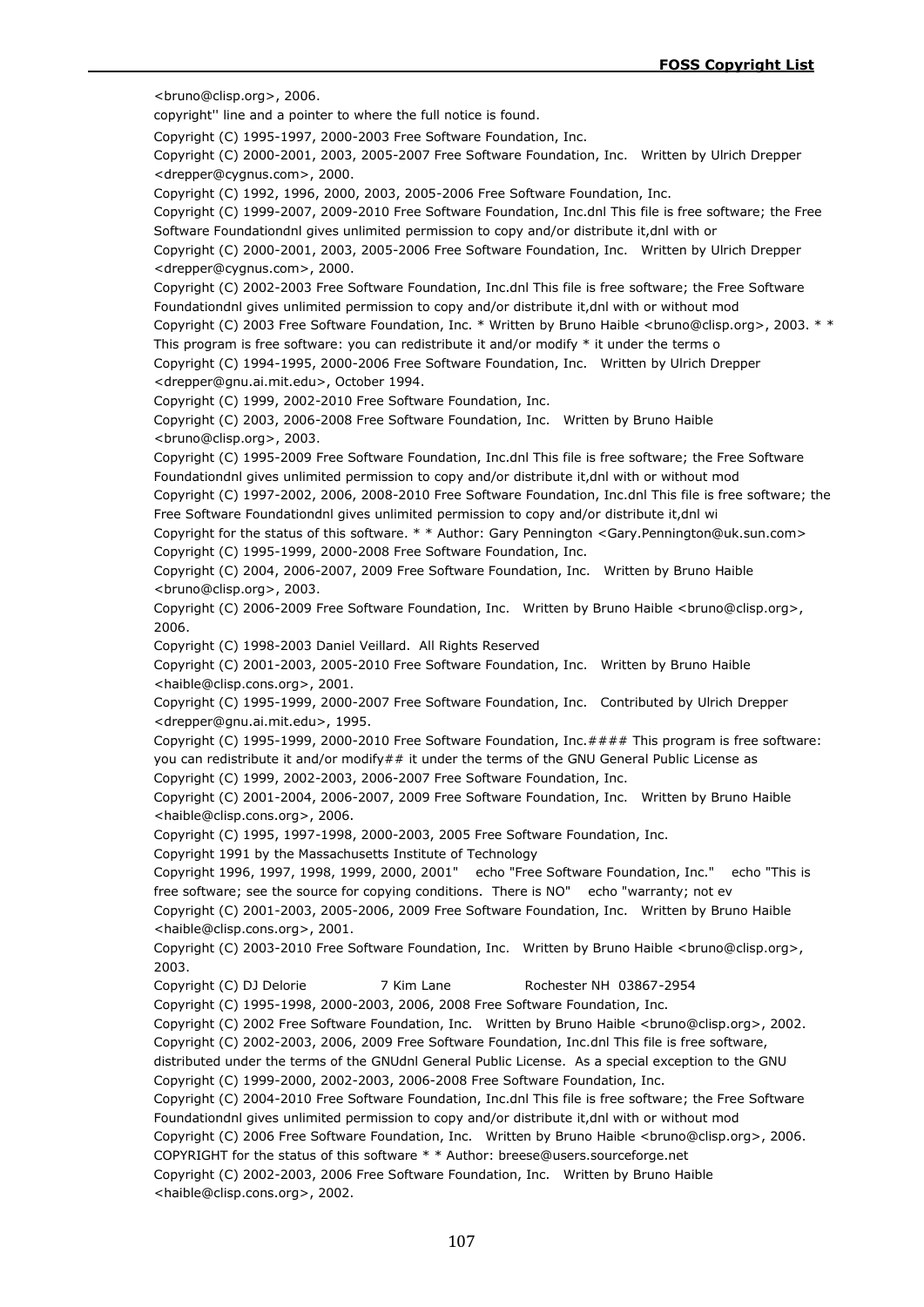Copyright (C) 1995-1996, 2000-2003, 2005-2009 Free Software Foundation, Inc. Written by Ulrich Drepper <drepper@gnu.ai.mit.edu>, April 1995.

Copyright (C) 1995-1998, 2000-2003 Free Software Foundation, Inc. Written by Ulrich Drepper <drepper@gnu.ai.mit.edu>, April 1995.

Copyright (C) @va

copyright BSD, FSF, or others, by DJ Deloriefall under the terms of the original copyright. Such files usuallyhave multiple copyright notices in them.

Copyright (C) 2001 Free Software Foundation, Inc.

Copyright (C) 1999, 2002-2003 Free Software Foundation, Inc.

Copyright (C) 1989, 1998, 2005 Free Software Foundation, Inc.

Copyright (C) 1995-1998, 2000-2002, 2007 Free Software Foundation, Inc.

Copyright (C) YEARThis file is distributed under the same license as the PACKAGE package.\n\FIRST AUTHOR <EMAIL@ADDRESS>, YEAR.\n", example the copyright holder)

Copyright (C) 1991, 1993, 1996-1997, 1999-2000, 2003-2004, 2006, 2008-2010 Free Software Foundation, Inc.

Copyright (C) 1995-1998, 2000-2006 Free Software Foundation, Inc.

Copyright (C) 2005 Free Software Foundation, Inc.dnl This file is free software; the Free Software Foundationdnl gives unlimited permission to copy and/or distribute it,dnl with or without modifica Copyright (C) 1995-1999, 2000-2006, 2010 Free Software Foundation, Inc.#### This program is free software: you can redistribute it and/or modify## it under the terms of the GNU General Public Licen Copyright (C) 2001-2003, 2006-2008 Free Software Foundation, Inc. Written by Bruno Haible <haible@clisp.cons.org>, 2001.

Copyright (C) 1995-1998, 2000-2009 Free Software Foundation, Inc.

Copyright (C) 1995-1996, 1998, 2000-2004, 2009 Free Software Foundation, Inc.

Copyright for the status of this software. \* \* UTF8 string routines from:

Copyright (C) 2001-2003, 2005-2009 Free Software Foundation, Inc. Written by Bruno Haible <haible@clisp.cons.org>, 2001.

Copyright (C) 2002-2007, 2009 Free Software Foundation, Inc.#### This program is free software; you can redistribute it and/or modify it## under the terms of the GNU Library General Public License Copyright (C) 1996-1999, 2000-2002, 2004, 2006 Free Software Foundation, Inc.

Copyright (C) 2000, 2005, 2007 Free Software Foundation, Inc.

Copyright (C) 2001-2002 Free Software Foundation, Inc.dnl This file is free software; the Free Software Foundationdnl gives unlimited permission to copy and/or distribute it,dnl with or without mod

Copyright (C) 2001-2007 Free Software Foundation, Inc. Written by Bruno Haible <haible@clisp.cons.org>, 2005.

Copyright (C) 2002-2003, 2005-2009 Free Software Foundation, Inc.

Copyright (C) 2005, 2008-2010 Free Software Foundation, Inc.dnl This file is free software; the Free Software Foundationdnl gives unlimited permission to copy and/or distribute it,dnl with or witho Copyright (C) 1995-1998, 2000-2002, 2004-2006, 2009 Free Software Foundation, Inc.

Copyright (C) 1995-1998, 2000-2006, 2009 Free Software Foundation, Inc.#### This program is free software: you can redistribute it and/or modify## it under the terms of the GNU General Public Licen Copyright (C) 1995, 1996, 1997, 2000, 2006 Free Software Foundation, Inc. Contributed by Bernd Schmidt <crux@Pool.Informatik.RWTH-Aachen.DE>, 1997.

Copyright (C) 1995-2010\0" VALUE "LegalTrademarks", "\0" VALUE "OriginalFilename", "intl.dll\0" VALUE "ProductName", "libintl: accessing NLS message catalogs\0"

Copyright (C) 1995-2010\0" VALUE "LegalTrademarks", "\0" VALUE "OriginalFilename", "\*.exe\0" VALUE "ProductName", "gettext utilities\0" VALUE "ProductVe

Copyright (C) 2003 Free Software Foundation, Inc.// This file is published under the GNU General Public License.

Copyright (C) 1997-2004, 2007-2010 Free Software Foundation, Inc.dnl This file is free software; the Free Software Foundationdnl gives unlimited permission to copy and/or distribute it,dnl with or Copyright (C) 2002, 2009 Free Software Foundation, Inc.

Copyright (C) 1997-1998, 2000-2007, 2009-2010 Free Software Foundation, Inc.

Copyright (C) 2003-2009 Free Software Foundation, Inc. Written by Bruno Haible <br/>bruno@clisp.org>, 2003.

Copyright (C) 1996, 1997, 1998, 1999, 2000, 2001, 2003, 2004, 2006 Freednl Software Foundation, Inc.dnldnl This file is free software; the Free Software Foundationdnl gives unlimited permission to Copyright (C) 2004, 2006 Free Software Foundation, Inc. Written by Bruno Haible <br/>bruno@clisp.org>, 2004.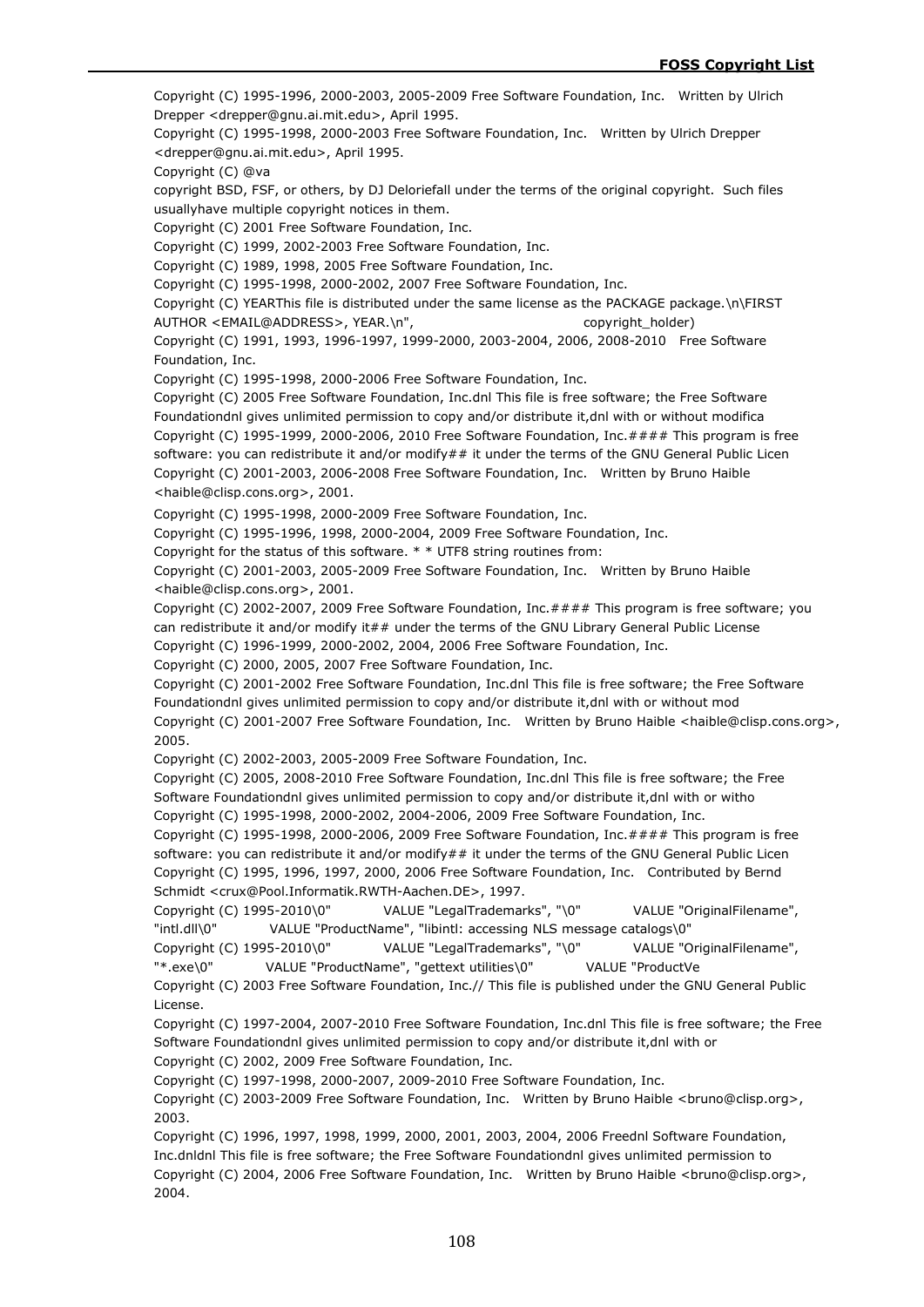Copyright (C) 2005-2008 Free Software Foundation, Inc. Copyright (C) 1992, 1998, 2000, 2005-2006 Free Software Foundation, Inc. Copyright (C) 1995, 1998, 2000-2004, 2006, 2009 Free Software Foundation, Inc. Copyright (C) 2001-2009 Free Software Foundation, Inc. Written by Bruno Haible <haible@clisp.cons.org>, 2005. Copyright (C) 2004 Free Software Foundation, Inc.# Written by Scott James Remnant, 2004 Copyright (C) 1995, 2000-2003, 2005-2006 Free Software Foundation, Inc. Copyright (C) 2001-2007, 2009-2010 Free Software Foundation, Inc. Written by Bruno Haible <haible@clisp.cons.org>, 2001. Copyright (C) 2002 Free Software Foundation, Inc. Copyright (C) 2005, 2008 Free Software Foundation, Inc. Written by Bruno Haible <br/>bruno@clisp.org>, 2005. Copyright (C) 1995-1998, 2000-2003, 2005-2006, 2008 Free Software Foundation, Inc. Copyright (C) 2001 DJ Delorie, see COPYING.DJ for details Copyright (C) 1991,92,94,95,96,97,98,99,2000,01,02 \* Free Software Foundation, Inc. \*/ Copyright (C) 2002-2003 Dodji Seketeli <dodji@seketeli.org> \* \* This program is free software; you can redistribute it and/or \* modify it under the terms of version 2.1 of the GNU Lesser General Pu Copyright (C) 2007 Free Software Foundation, Inc. Copyright (C) 1995-1999, 2000-2009 Free Software Foundation, Inc. Copyright (C) 1995-1997 Peter Mattis, Spencer Kimball and Josh MacDonald \* \* This library is free software; you can redistribute it and/or \* modify it under the terms of the GNU Lesser General Pub Copyright (C) 2001-2003, 2005-2010 Free Software Foundation, Inc. Copyright (C) 2001, 2005-2006 Free Software Foundation, Inc. Copyright (C) 2003-2004, 2008-2010 Free Software Foundation, Inc.dnl This file is free software; the Free Software Foundationdnl gives unlimited permission to copy and/or distribute it,dnl with or Copyright (C) 2006 Free Software Foundation, Inc.dnl This file is free software; the Free Software Foundationdnl gives unlimited permission to copy and/or distribute it,dnl with or without modifica Copyright (C) 2001-2004, 2006 Free Software Foundation, Inc. Written by Bruno Haible <haible@clisp.cons.org>, 2001. Copyright (C) 2001-2004, 2006-2007, 2009 Free Software Foundation, Inc. Written by Bruno Haible <bruno@clisp.org>, 2002. Copyright (C) 2002-2005, 2008-2010 Free Software Foundation, Inc.dnl This file is free software; the Free Software Foundationdnl gives unlimited permission to copy and/or distribute it,dnl with or Copyright (C) 1991, 1999 Free Software Foundation, Inc. 51 Franklin Street, Fifth Floor, Boston, MA 02110-1301, USA Everyone is permitted to copy and distribute verbatim copies of this license Copyright (C) 2003-2004, 2006-2007, 2009 Free Software Foundation, Inc. Written by Bruno Haible <bruno@clisp.org>, 2009. Copyright (C) 2006 Free Software Foundation, Inc. Copyright (C) 1995-1998, 2000-2001, 2009 Free Software Foundation, Inc. Written by Ulrich Drepper <drepper@gnu.ai.mit.edu>, April 1995. Copyright (C) 1995-1998, 2000-2007 Free Software Foundation, Inc. Written by Ulrich Drepper <drepper@gnu.ai.mit.edu>, April 1995. Copyright (C) 2001-2002, 2005-2006, 2008 Free Software Foundation, Inc. Written by Bruno Haible <haible@clisp.cons.org>, 2001. Copyright (C) 2006-2008 Free Software Foundation, Inc. Written by Bruno Haible <br/>bruno@clisp.org>, 2006. Copyright 1988, 1998, 2000, 2005-2006 Free Software Foundation, Inc. Copyright (C) 2000-2002, 2006, 2008-2010 Free Software Foundation, Inc.dnl This file is free software; the Free Software Foundationdnl gives unlimited permission to copy and/or distribute it,dnl wi Copyright (C) @var Copyright (C) 1995-1996, 1998, 2000-2009 Free Software Foundation, Inc. Copyright (C) 2002-2010 Free Software Foundation, Inc. Copyright (C) 1995-1998, 2000-2009 Free Software Foundation, Inc.#### This program is free software: you can redistribute it and/or modify## it under the terms of the GNU General Public License as Copyright (C) 2000-2003, 2005 Free Software Foundation, Inc. Written by Ulrich Drepper <drepper@cygnus.com>, 2000. Copyright (C) 2006, 2009 Free Software Foundation, Inc.dnldnl This program is free software: you can

redistribute it and/or modifydnl it under the terms of the GNU General Public License as publish Copyright (C) 1990, 1997-1999, 2001-2003, 2005-2006 Free Software Foundation, Inc.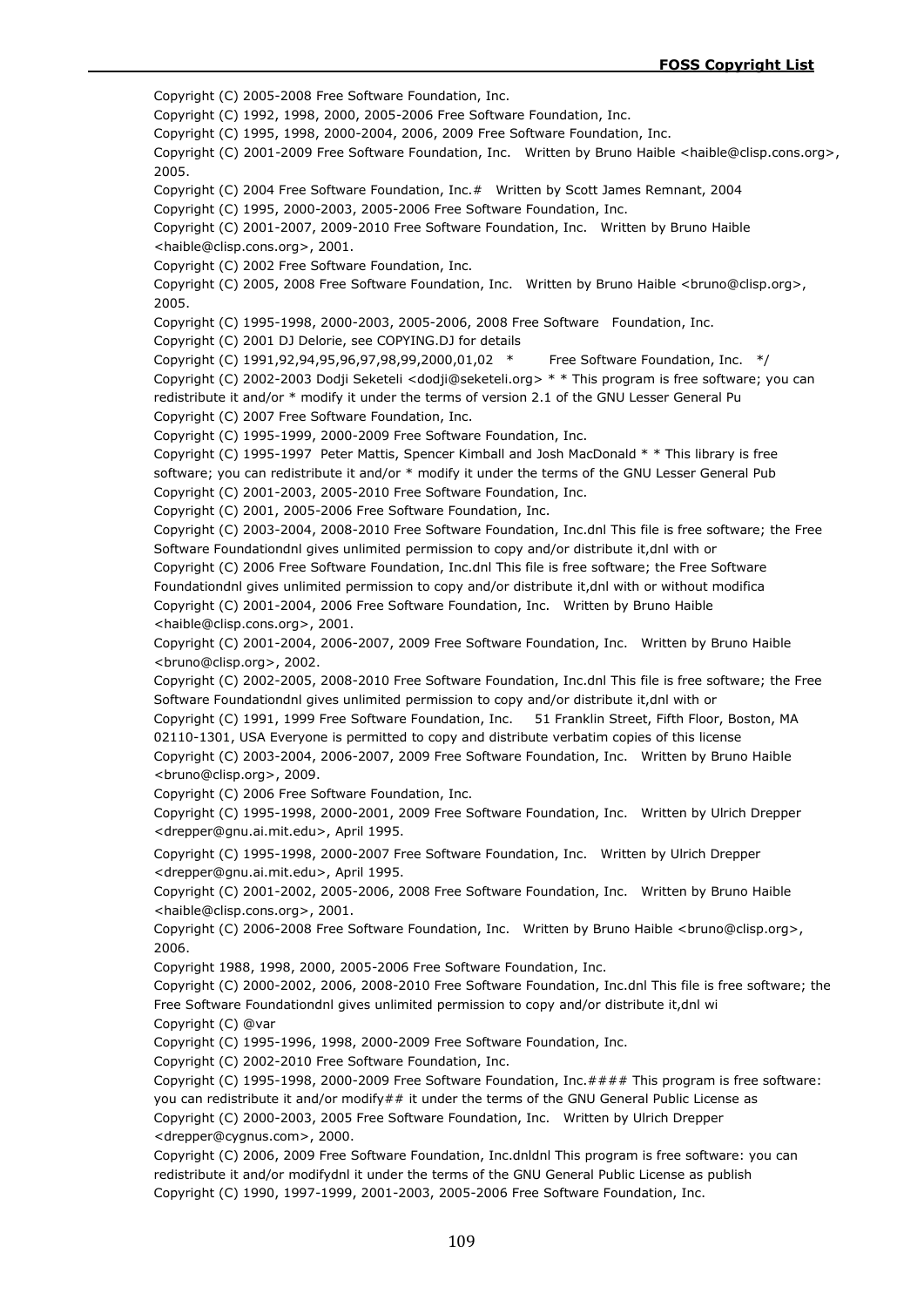Copyright (C) 2005 Free Software Foundation, Inc.

Copyright (C) 2001-2002 Free Software Foundation, Inc. Written by Bruno Haible <haible@clisp.cons.org>, 2001.

Copyright for the status of this software. \* \* Author: Joel W. Reed

Copyright (C) 2000 Gary Pennington and Daniel Veillard. \* \* Permission to use, copy, modify, and distribute this software for any \* purpose with or without fee is hereby granted, provided that the

Copyright &#169; 1993, 1994, 1995, 1996,<A HREF="http://cbl.leeds.ac.uk/nikos/personal.html">Nikos Drakos</A>, Computer Based Learning Unit, University of Leeds.

Copyright (C) 2001-2003, 2006 Free Software Foundation, Inc. Written by Bruno Haible <haible@clisp.cons.org>, 2001.

Copyright (C) 2001-2003, 2006, 2009 Free Software Foundation, Inc. Written by Bruno Haible <haible@clisp.cons.org>, 2001.

Copyright (C) 1995-1998, 2000-2003, 2006 Free Software Foundation, Inc. Written by Ulrich Drepper <drepper@gnu.ai.mit.edu>, April 1995.

Copyright (C) 2001, 2007 Free Software Foundation, Inc. \* \* This program is free software; you can redistribute it and/or modify it \* under the terms of the GNU Library General Public License as pu Copyright &#169; 1997, 1998, 1999,<A HREF="http://www.maths.mq.edu.au/~ross/">Ross Moore</A>, Mathematics Department, Macquarie University, Sydney.<P>The command line arguments were: <BR> <STRONG

Copyright (C) 2001-2003, 2006 Free Software Foundation, Inc.#### This program is free software: you can redistribute it and/or modify $##$  it under the terms of the GNU General Public License as publi copyright for their translations to this person# or entity, or to disclaim their copyright. The empty string stands for $#$  the public domain; in this case the translators are expected to disclaim $#$  t Copyright (C) 2002-2003, 2006 Free Software Foundation, Inc. Written by Guido Flohr <guido@imperia.net>, 2002-2003

Copyright (C) 2006, 2009 Free Software Foundation, Inc.dnl This file is free software; the Free Software Foundationdnl gives unlimited permission to copy and/or distribute it,dnl with or without mo Copyright (C) 2002, 2007-2010 Free Software Foundation, Inc.dnl This file is free software; the Free Software Foundationdnl gives unlimited permission to copy and/or distribute it,dnl with or witho

Copyright (C) 2003 Free Software Foundation, Inc. Written by Bruno Haible <bruno@clisp.org>, 2003.

Copyright (C) 2003, 2005, 2008 Free Software Foundation, Inc. Written by Bruno Haible <bruno@clisp.org>, 2003.

Copyright (C) 2003, 2006-2007, 2009 Free Software Foundation, Inc. Written by Bruno Haible <bruno@clisp.org>, 2003.

Copyright (C) 2002-2003 Free Software Foundation, Inc. Written by Bruno Haible <bruno@clisp.org>, 2002.

Copyright (C) 2007 Free Software Foundation, Inc. Written by Bruno Haible <bruno@clisp.org>, 2007. Copyright (C) 2003, 2005-2007, 2009 Free Software Foundation, Inc. Written by Bruno Haible <bruno@clisp.org>, 2003.

Copyright Information for sources and executables that are marked

&copy->alternative

Copyright (C) 2000-2002, 2004, 2008-2010 Free Software Foundation, Inc.dnl This file is free software; the Free Software Foundationdnl gives unlimited permission to copy and/or distribute it,dnl wi

Copyright (C) 2006, 2008 Free Software Foundation, Inc. Written by Bruno Haible <br/>bruno@clisp.org>, 2006.

Copyright (C) 1995-1996, 1998, 2000-2006 Free Software Foundation, Inc.

copyright{copyright \def\registeredsymbol{R}% \def\dots{...}% \def\enddots{...}% \def\equiv{==}% \def\error{error}% \def\euro{euro}% \def\guillemetleft{<<}% \def\guillemetright{>>}%

copyright in output for foreign user\n")); printf (\_("\ --package-name=PACKAGE set package name in output\n")); printf (\_("\ --package-version=VERSION set package version in

Copyright (C) 2003-2004, 2006-2007, 2009 Free Software Foundation, Inc. Written by Bruno Haible <bruno@clisp.org>, 2007.

Copyright (C) 2001-2007 Free Software Foundation, Inc. Written by Bruno Haible <haible@clisp.cons.org>, 2001.

Copyright (C) 2003 Daniel Veillard. \* \* Permission to use, copy, modify, and distribute this software for any \* purpose with or without fee is hereby granted, provided that the above \* copyright n

Copyright (C) 19@varGnomovision comes with ABSOLUTELY NO WARRANTY; for details type `show w'.This is free software, and you are welcome to redistribute itunder certain conditions; type `show c' for Copyright (C) 1998-2003, 2006 Free Software Foundation, Inc.

Copyright (C) 2001-2010 Free Software Foundation, Inc. Written by Bruno Haible <haible@clisp.cons.org>,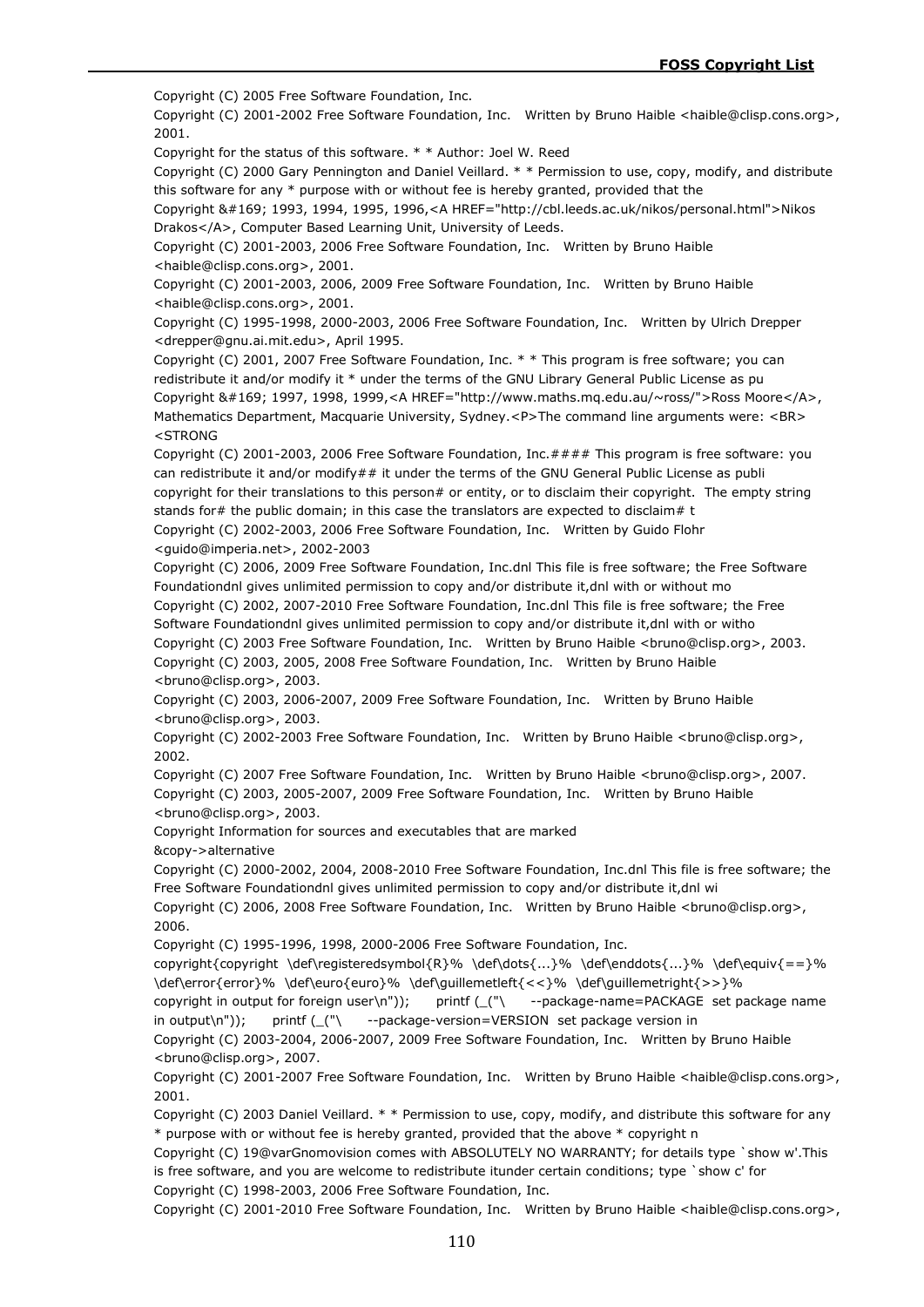2001.

Copyright for the status of this software. \* \* Daniel Veillard <veillard@redhat.com>

Copyright (C) 2002, 2006 Free Software Foundation, Inc.dnl This file is free software; the Free Software Foundationdnl gives unlimited permission to copy and/or distribute it,dnl with or without mo

Copyright (C) 1995-1997, 2000-2007 Free Software Foundation, Inc.

Copyright (C) 2000-2006, 2008-2010 Free Software Foundation, Inc.

Copyright (C) 2002-2003, 2006-2007 Free Software Foundation, Inc.

Copyright (C) 2003, 2005-2009 Free Software Foundation, Inc. Written by Bruno Haible <bruno@clisp.org>, 2003.

Copyright (C) 2001-2004, 2006-2009 Free Software Foundation, Inc. Written by Bruno Haible <haible@clisp.cons.org>, 2001.

Copyright (C) 2003, 2007, 2009-2010 Free Software Foundation, Inc.dnl This file is free software; the Free Software Foundationdnl gives unlimited permission to copy and/or distribute it,dnl with or copyright information. \*/

Copyright (C) 1995-1997, 2000-2007 Free Software Foundation, Inc. Written by Ulrich Drepper <drepper@gnu.ai.mit.edu>, May 1995.

Copyright (C) 2003, 2005, 2009 Free Software Foundation, Inc.

Copyright (C) 1992-2009 Free Software Foundation, Inc.dnl This file is free software, distributed under the terms of the GNUdnl General Public License. As a special exception to the GNU Generaldnl Copyright (C) 1995-1998, 2000-2010 Free Software Foundation, Inc. Written by Ulrich Drepper <drepper@gnu.ai.mit.edu>, April 1995.

Copyright (C) 2006-2007 Free Software Foundation, Inc. Written by Bruno Haible <br/>bruno@clisp.org>, 2006.

Copyright (C) 2001-2003, 2005-2007, 2009 Free Software Foundation, Inc. Written by Bruno Haible <haible@clisp.cons.org>, 2001.

Copyright (C) 1995-1999, 2000-2004 Free Software Foundation, Inc.;;;; This file is part of GNU gettext. Copyright (C) 2001-2009 Free Software Foundation, Inc. Written by Bruno Haible <haible@clisp.cons.org>, 2001.

Copyright (C) 2004 THE PACKAGE # This file is distributed under the same license as the PACKAGE package. # Gora Mohanty <gora\_mohanty@yahoo.co.in&gt;, 2004. # msgid "" msgstr "" "Projec Copyright (C) 1990-1996, 2000-2003, 2005-2007 Free Software Foundation, Inc.

Copyright (C) 1995-1999, 2000-2007, 2009 Free Software Foundation, Inc. Written by Ulrich Drepper <drepper@cygnus.com>, 1995.

Copyright for the status of this software. \* \* Author: Alfred Mickautsch <alfred@mickautsch.de> Copyright (C) 2002-2003, 2006 Free Software Foundation, Inc. Written by Bruno Haible <bruno@clisp.org>, 2002.

copyright DJ Delorie is distributed under the terms of theGNU General Public Licence, with the following exceptions:

Copyright (C) 1995-1998, 2000-2010 Free Software Foundation, Inc.#### This program is free software: you can redistribute it and/or modify## it under the terms of the GNU General Public License as

Copyright (C) 2001 David Johnson# This file is free software; the author gives unlimited permission to copy# and/or distribute it, with or without modifications, as long as this notice# is preserv

Copyright (C) 2004, 2005, 2007, 2008 Free Software Foundation, Inc.# Written by Gary V. Vaughan, 2004 Copyright (C) 2008 Free Software Foundation, Inc.This config.lt script is free software; the Free Software Foundationgives unlimited permision to copy, distribute and modify it."

Copyright (C) 1995-1996, 1998, 2000-2003, 2005-2006, 2008-2009 Free Software Foundation, Inc. Copyright (C) 1995-1998, 2000-2001, 2003, 2005, 2007 Free Software Foundation, Inc. Contributed by Ulrich Drepper <drepper@gnu.ai.mit.edu>, 1995.

Copyright (C) 1995-1999, 2000-2002 Free Software Foundation, Inc.

Copyright (C) 1996, 1998, 2000-2002, 2006 Free Software Foundation, Inc.

Copyright (C) 2008 Free Software Foundation, Inc.dnl This file is free software; the Free Software Foundationdnl gives unlimited permission to copy and/or distribute it,dnl with or without modifica Copyright (C) 2001-2002, 2006 Free Software Foundation, Inc.

Copyright (C) 1995-1998, 2000-2010 Free Software Foundation, Inc. This file was written by Peter Miller <millerp@canb.auug.org.au>

Copyright (C) 2003, 2007 Free Software Foundation, Inc. Written by Bruno Haible <br/>bruno@clisp.org>, 2003.

Copyright (C) 2001, 2008 Free Software Foundation, Inc. \* \* This program is free software: you can redistribute it and/or modify \* it under the terms of the GNU General Public License as published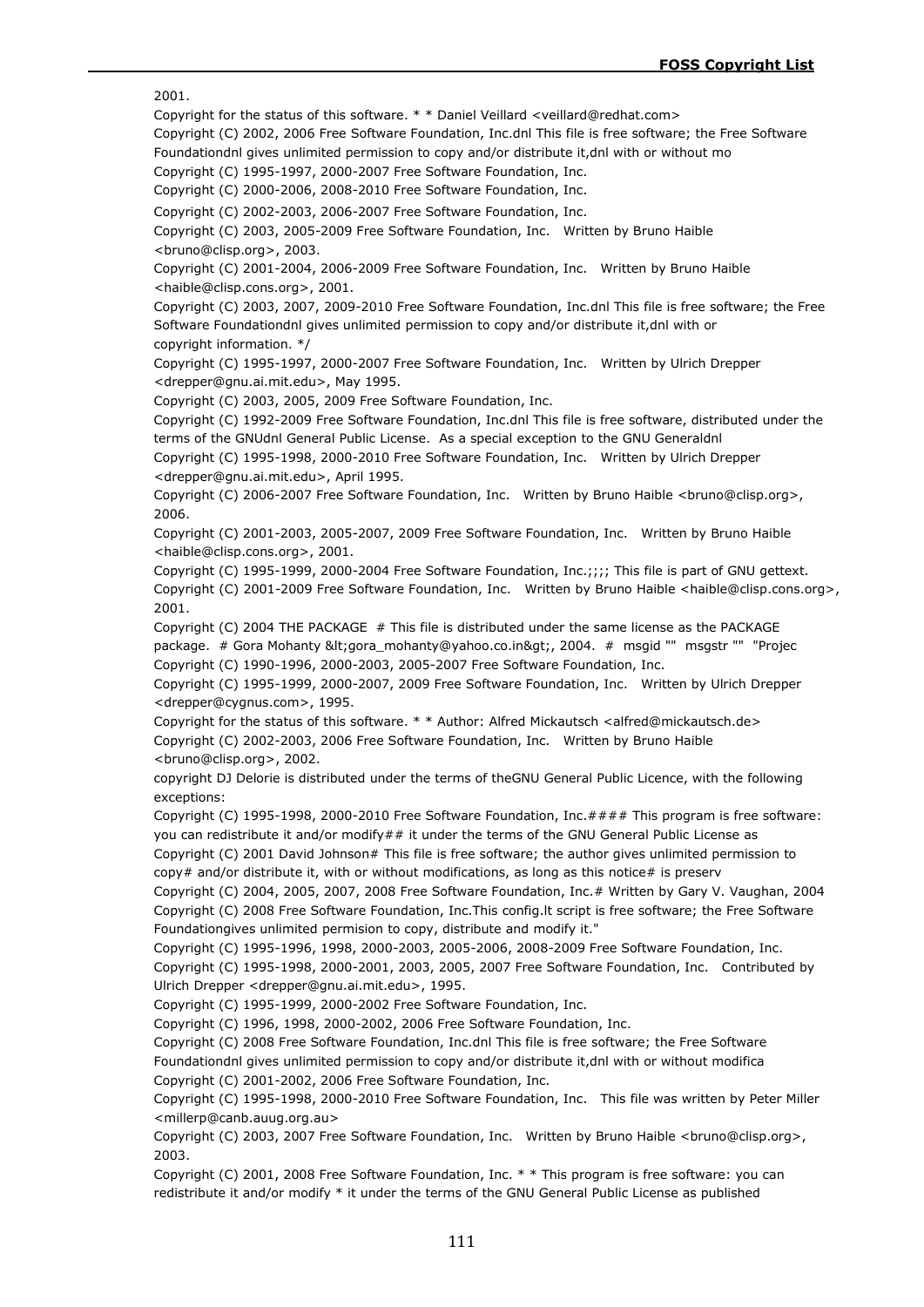copyright} \DeclareUnicodeCharacter \DeclareUnicodeCharacter{00AB}{\guillemetleft} \DeclareUnicodeCharacter{00AD}{\-} \DeclareUnicodeCharacter{00AE}{\registeredsymbol} \DeclareUnicodeCharact Copyright (C) 1990-1999, 2000-2003, 2005-2006 Free Software Foundation, Inc. Copyright (C) 2001-2004, 2006-2007, 2009-2010 Free Software Foundation, Inc. Written by Bruno Haible <haible@clisp.cons.org>, 2001. Copyright (C) 2005-2007 Free Software Foundation, Inc. Written by Bruno Haible <br/>bruno@clisp.org>, 2005. Copyright (C) 1995-1999, 2000-2003 Free Software Foundation, Inc. Copyright (C) 2003, 2006 Free Software Foundation, Inc. Copyright (C) 2001-2002, 2005-2006 Free Software Foundation, Inc. Written by Bruno Haible <haible@clisp.cons.org>, 2001. Copyright for the status of this software. \* \* Author: Igor Zlatovic <igor@zlatkovic.com> Copyright (C) 1988, 1998, 2005-2006 Free Software Foundation, Inc. Copyright (C) 2005, 2007 Free Software Foundation, Inc. Copyright (C) 2006-2007, 2009 Free Software Foundation, Inc. Written by Danilo Šegan <danilo@gnome.org>, 2006, and Bruno Haible <bruno@clisp.org>, 2006. Copyright (C) 2000-2003, 2005-2007 Free Software Foundation, Inc. Written by Ulrich Drepper <drepper@cygnus.com>, 2000. Copyright (C) 2002-2004 Dodji Seketeli \* \* This program is free software; you can redistribute it and/or \* modify it under the terms of version 2.1 of the GNU Lesser General Public \* License as pu Copyright (C) 2006, 2008 Free Software Foundation, Inc.dnl This file is free software; the Free Software Foundationdnl gives unlimited permission to copy and/or distribute it,dnl with or without mo Copyright (C) 1995-1997, 2000-2003, 2005-2007, 2009 Free Software Foundation, Inc.#### This program is free software: you can redistribute it and/or modify## it under the terms of the GNU General P Copyright (C) 1995-1998, 2000-2003, 2005-2006, 2008-2009 Free Software Foundation, Inc. This file was written by Peter Miller <millerp@canb.auug.org.au> Copyright (C) 1999, 2002-2003, 2005-2007 Free Software Foundation, Inc. Copyright (C) 1995-1996, 1998, 2000-2001, 2003, 2005-2006 Free Software Foundation, Inc. Copyright (C) 2006-2007 Free Software Foundation, Inc.#### This program is free software: you can redistribute it and/or modify## it under the terms of the GNU General Public License as published b Copyright (C) 2003, 2006 Free Software Foundation, Inc.#### This program is free software: you can redistribute it and/or modify## it under the terms of the GNU General Public License as published Copyright 1989, 1998, 2000, 2005-2006 Free Software Foundation, Inc. Copyright for the status of this software. \* \* Author: Biorn Reese < biorn.reese@systematic.dk> Copyright (C) 1995-1998, 2000-2007, 2009 Free Software Foundation, Inc.#### This program is free software: you can redistribute it and/or modify## it under the terms of the GNU General Public Licen Copyright (C) 2001-2003, 2007 Free Software Foundation, Inc. \* \* This program is free software: you can redistribute it and/or modify \* it under the terms of the GNU General Public License as publi Copyright (C) 2001-2007, 2009-2010 Free Software Foundation, Inc.#### This program is free software: you can redistribute it and/or modify## it under the terms of the GNU General Public License as Copyright (C) DJ Delorie and may be distributedverbatim, but changing it is not allowed. Copyright (C) 1995-1997, 2000-2003, 2006 Free Software Foundation, Inc. Copyright (C) 1995-1999, 2000-2009 Free Software Foundation, Inc.dnldnl This program is free software: you can redistribute it and/or modifydnl it under the terms of the GNU General Public License Copyright (C) 2003, 2006 Free Software Foundation, Inc. Written by Bruno Haible <br/>bruno@clisp.org>, 2003. Copyright (C) 2006-2007, 2009 Free Software Foundation, Inc. Written by Bruno Haible <bruno@clisp.org>, 2006. Copyright (C) 1995 DJ Delorie, see COPYING.DJ for details#include "djpwd.h"#include <unistd.h>#include <stdlib.h>#include <string.h> Copyright (C) 1995, 1999, 2001-2007 Free Software Foundation, Inc. Copyright (C) 2001-2002, 2006, 2009 Free Software Foundation, Inc.dnl This file is free software; the Free Software Foundationdnl gives unlimited permission to copy and/or distribute it,dnl with or Copyright (C) 2007 Free Software Foundation, Inc. <http://fsf.org/> Everyone is permitted to copy and distribute verbatim copies of this license document, but changing it is not allowed.

Copyright (C) 1995-1998, 2000-2007, 2009-2010 Free Software Foundation, Inc. Written by Ulrich Drepper <drepper@gnu.ai.mit.edu>, April 1995.

Copyright (C) 2001-2003, 2006 Free Software Foundation, Inc.dnl This file is free software; the Free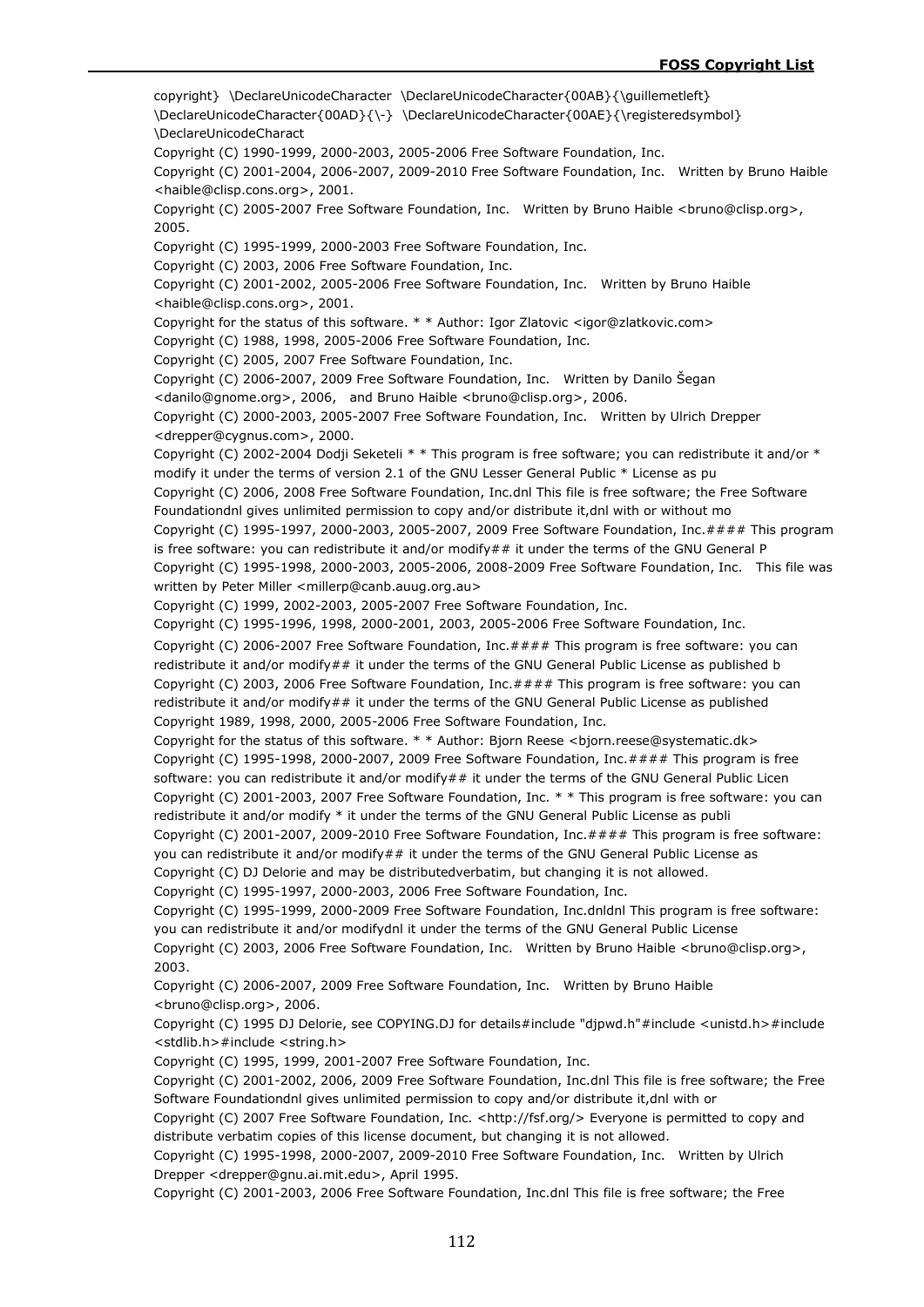Software Foundationdnl gives unlimited permission to copy and/or distribute it,dnl with or witho Copyright (C) 1996-1999, 2000-2003, 2005-2006 Free Software Foundation, Inc. This file is part of the GNU C Library. Contributed by Ulrich Drepper <drepper@cygnus.com>, 1996.

Copyright (C) 2005-2006 Free Software Foundation, Inc.dnl This file is free software; the Free Software Foundationdnl gives unlimited permission to copy and/or distribute it,dnl with or without mod Copyright (C) 2000-2001, 2003 Free Software Foundation, Inc. Written by Ulrich Drepper <drepper@cygnus.com>, 2000.

Copyright (C) 1995-1999, 2000-2003, 2005-2006, 2009-2010 Free Software Foundation, Inc.dnldnl This program is free software: you can redistribute it and/or modifydnl it under the terms of the GNU G copyright \definedummyword\registeredsymbol \definedummyword\dots \definedummyword\enddots \definedummyword\equiv \definedummyword\error \definedummyword\euro \definedummyword\guillemetl

Copyright (C) 2004 Free Software Foundation, Inc. Written by Bruno Haible <bruno@clisp.org>, 2004. Copyright (C) 2001-2008 Free Software Foundation, Inc. Written by Bruno Haible <br/>bruno@clisp.org>, 2001-2005.

Copyright (C) 2001-2003, 2005-2006, 2008-2009 Free Software Foundation, Inc. Written by Peter Miller <millerp@canb.auug.org.au> and Bruno Haible <haible@clisp.cons.org>, 2001.

Copyright (C) 2001-2003, 2005-2008 Free Software Foundation, Inc. Written by Bruno Haible <haible@clisp.cons.org>, 2001.

Copyright (C) %s Free Software Foundation, Inc.\n\License GPLv3+: GNU GPL version 3 or later <http://gnu.org/licenses/gpl.html>\n\This is free software: you are free to change and redistribute it.\n Copyright (C) 1999, 2002, 2006-2007 Free Software Foundation, Inc.

Copyright (C) 2003, 2005, 2007 Free Software Foundation, Inc. \* Written by Bruno Haible  $\epsilon$  <bruno@clisp.org>, 2003. \* \* This program is free software; you can redistribute it and/or modify it \* under

Copyright (C) 1995-1997, 2001-2003, 2006 Free Software Foundation, Inc.#### This program is free software: you can redistribute it and/or modify## it under the terms of the GNU General Public Licen copyright or authorship information in any given source file must remain intact. If you modify a source file, a notice to that effect must be added to the authorship information in the source fil

Copyright (C) 1990, 1996, 2000-2003, 2005-2006 Free Software Foundation, Inc.

Copyright (C) 2004, 2005, 2007, 2008 Free Software Foundation, Inc.# Written by Gary V. Vaughan, 2004 copyright information. \*

Copyright (C) 2005-2006 Free Software Foundation, Inc. Written by Bruno Haible <br/>bruno@clisp.org>, 2005.

Copyright (C) 2006-2007 Free Software Foundation, Inc.

Copyright (C) 1992, 1998, 2000, 2005 Free Software Foundation, Inc.

Copyright (C) 1984, 1989, 1990, 2000, 2001, 2002, 2003, 2004, 2005, 2006 Free Software Foundation, Inc.

Copyright (C) 1995-1998, 2000-2003, 2005-2006 Free Software Foundation, Inc. Written by Ulrich Drepper <drepper@gnu.ai.mit.edu>, April 1995.

Copyright (C) 1995-1998, 2000-2003, 2005-2006, 2008-2009 Free Software Foundation, Inc. This file was written by Bruno Haible <haible@clisp.cons.org>.

Copyright (C) 1998 DJ Delorie, see COPYING.DJ for details

Copyright (C) 2001-2003, 2006 Free Software Foundation, Inc. Written by Tommy Johansson <tommy.johansson@kanalen.org>, 2001.

Copyright (C) 1990-1992, 1997-1999, 2001-2003 Free Software Foundation, Inc.

Copyright (C) 2003-2004, 2006-2007, 2009 Free Software Foundation, Inc. Written by Bruno Haible <bruno@clisp.org>, 2003.

Copyright (C) 1999, 2002, 2006 Free Software Foundation, Inc.

Copyright (C) 1995-1999, 2000-2001, 2003-2007 Free Software Foundation, Inc. Written by Ulrich Drepper <drepper@gnu.org>, 1995.

Copyright (C) 2003, 2005-2006, 2008-2010 Free Software Foundation, Inc.dnl This file is free software; the Free Software Foundationdnl gives unlimited permission to copy and/or distribute it,dnl wi

Copyright (C) 2003-2007 Free Software Foundation, Inc. Written by Bruno Haible <br/>bruno@clisp.org>, 2003.

Copyright (C) 1997-1999, 2002-2005, 2007 Free Software Foundation, Inc.

Copyright (C) 1995-2010\0" VALUE "LegalTrademarks", "\0" VALUE "OriginalFilename",

"gettextpo.dll\0" VALUE "ProductName", "libgettextpo: public API for PO files\0"

Copyright (C) 1996-2003, 2005, 2008-2010 Free Software Foundation, Inc.dnl This file is free software; the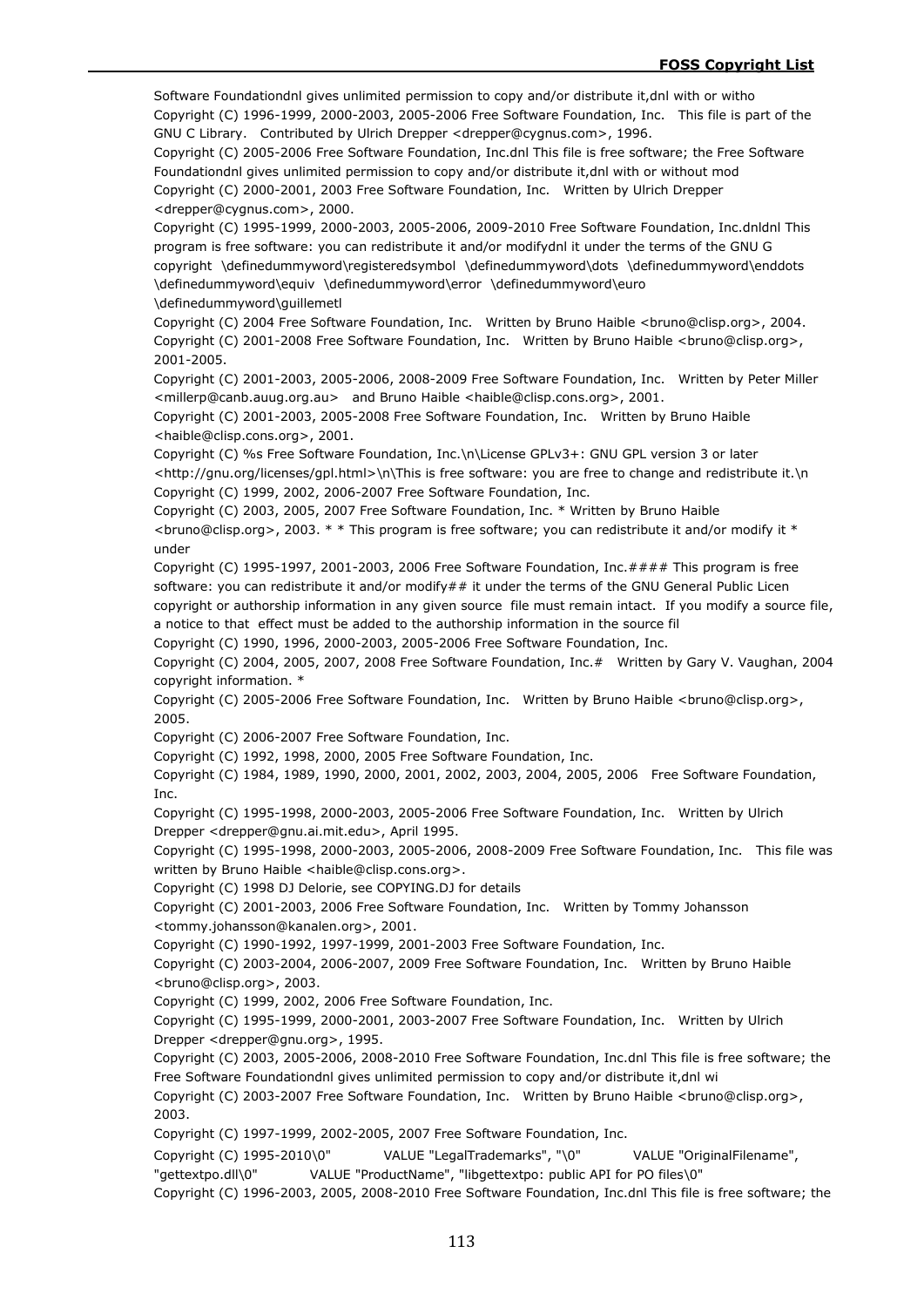Free Software Foundationdnl gives unlimited permission to copy and/or distribute it,dnl wi Copyright (C) 2001-2002 Free Software Foundation, Inc. Copyright (C) 2003-2010 Free Software Foundation, Inc. Copyright (C) 2001-2003 Free Software Foundation, Inc. Written by Bruno Haible <haible@clisp.cons.org>, 2002. Copyright (C) 1995-1998, 2000, 2001 Free Software Foundation, Inc. Written by Ulrich Drepper <drepper@gnu.ai.mit.edu>, April 1995. Copyright (C) 2003, 2005, 2007-2009 Free Software Foundation, Inc. Written by Bruno Haible <bruno@clisp.org>, 2003. Copyright (C) 2004-2007 Free Software Foundation, Inc. Copyright (C) 2002-2003, 2006 Free Software Foundation, Inc.dnl This file is free software; the Free Software Foundationdnl gives unlimited permission to copy and/or distribute it,dnl with or witho Copyright (C) 1985, 1986, 1988, 1990, 1991, 1992, 1993, 1994, 1995, 2007,% 1996, 1997, 1998, 1999, 2000, 2001, 2002, 2003, 2004, 2005, 2006,% 2007 Free Software Foundation, Inc.%% This texinfo.tex Copyright (C) 1995-1999, 2000-2010 Free Software Foundation, Inc. copyright sign, U{ 170, "ordf", "feminine ordinal indicator, U+00AA ISOnum" },{ 171, "laquo","left-pointing double angle quotation mark = left pointing guillemet, U+00AB ISOnum" },{ 172, "not", "no Copyright (C) 2005-2007, 2009 Free Software Foundation, Inc.#### This program is free software: you can redistribute it and/or modify## it under the terms of the GNU General Public License as publi Copyright (C) 2002-2003, 2008-2010 Free Software Foundation, Inc.dnl This file is free software; the Free Software Foundationdnl gives unlimited permission to copy and/or distribute it,dnl with or Copyright (C) 1995-1998, 2000-2003, 2005-2006 Free Software Foundation, Inc. Copyright (C) 1995-1999, 2000-2001, 2003, 2005-2006 Free Software Foundation, Inc. Copyright (C) 2006, 2009-2010 Free Software Foundation, Inc.dnl This file is free software; the Free Software Foundationdnl gives unlimited permission to copy and/or distribute it,dnl with or witho Copyright (C) 1991 Free Software Foundation, Inc. 51 Franklin Street, Fifth Floor, Boston, MA 02110-1301, USA Everyone is permitted to copy and distribute verbatim copies of this license document, Copyright for the status of this software. \* \* Daniel Veillard <daniel@veillard.com> Copyright (C) 2000-2003 Free Software Foundation, Inc. This file is part of the GNU CHARSET Library. Copyright (C) YEAR Free Software Foundation, Inc.# FIRST AUTHOR <EMAIL@ADDRESS>, YEAR. Copyright (C) 1996, 1997, 1998, 1999, 2000, 2001, 2003, 2004, 2005,# 2006, 2007, 2008 Free Software Foundation, Inc.# Written by Gordon Matzigkeit, 1996 Copyright (C) 1995, 2001-2002 Free Software Foundation, Inc. Copyright (C) 1995-1999, 2000-2007, 2010 Free Software Foundation, Inc.#### This program is free software: you can redistribute it and/or modify## it under the terms of the GNU General Public Licen Copyright (C) 2002-2003, 2005, 2007-2009 Free Software Foundation, Inc. Written by Bruno Haible <bruno@clisp.org>, 2002. Copyright (C) 2005-2006, 2008-2009 Free Software Foundation, Inc.#### This program is free software: you can redistribute it and/or modify## it under the terms of the GNU General Public License as Copyright (C) 1995, 2002-2003, 2006 Free Software Foundation, Inc. Copyright (C) 1997-2004, 2006, 2008-2010 Free Software Foundation, Inc.dnl This file is free software; the Free Software Foundationdnl gives unlimited permission to copy and/or distribute it,dnl wi Copyright (C) 2006-2008, 2010 Free Software Foundation, Inc.#### This program is free software: you can redistribute it and/or modify## it under the terms of the GNU General Public License as publi Copyright (C) 2004-2009 Free Software Foundation, Inc. Copyright (C) 2001-2003 Free Software Foundation, Inc. Written by Bruno Haible <haible@clisp.cons.org>, 2001. Copyright (C) 2007, 2009 Free Software Foundation, Inc.#### This program is free software: you can redistribute it and/or modify## it under the terms of the GNU General Public License as published Copyright (C) 2003-2004, 2007 Free Software Foundation, Inc. \* Written by Bruno Haible  $\epsilon$  <bruno@clisp.org>, 2003. \* \* This program is free software: you can redistribute it and/or modify \* it under

copyright information \*/

Copyright for the status of this software. \* \* Daniel.Veillard@imag.fr

copyright thelibrary, and (2) we offer you this license, which gives you legalpermission to copy, distribute and/or modify the library.

Copyright (C) 2001-2003, 2006, 2009 Free Software Foundation, Inc.#### This program is free software: you can redistribute it and/or modify## it under the terms of the GNU General Public License as jquery.sparkline 2.1.2 debian:jquery.sparkline/2.1.2-1